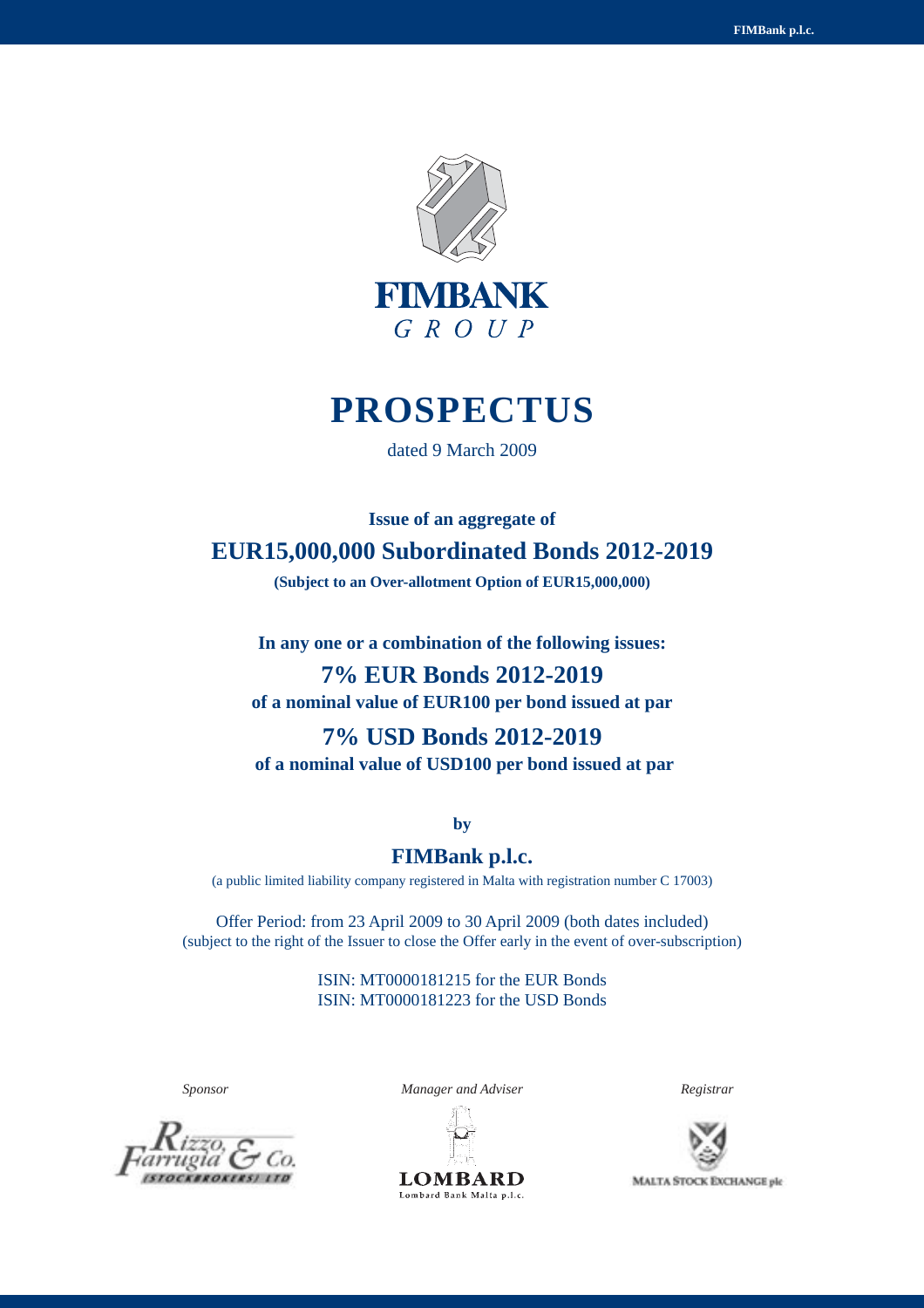# **Table of Contents**

|                | <b>Summary Note</b>          |    |
|----------------|------------------------------|----|
| $\overline{2}$ | <b>Registration Document</b> | 23 |
| 3              | Securities Note              | 50 |

# **Appendices**

- Appendix 1 Authorised Distributors
- Appendix 2 Specimen Application Form
- Appendix 3 Instructions for the completion of the Application Form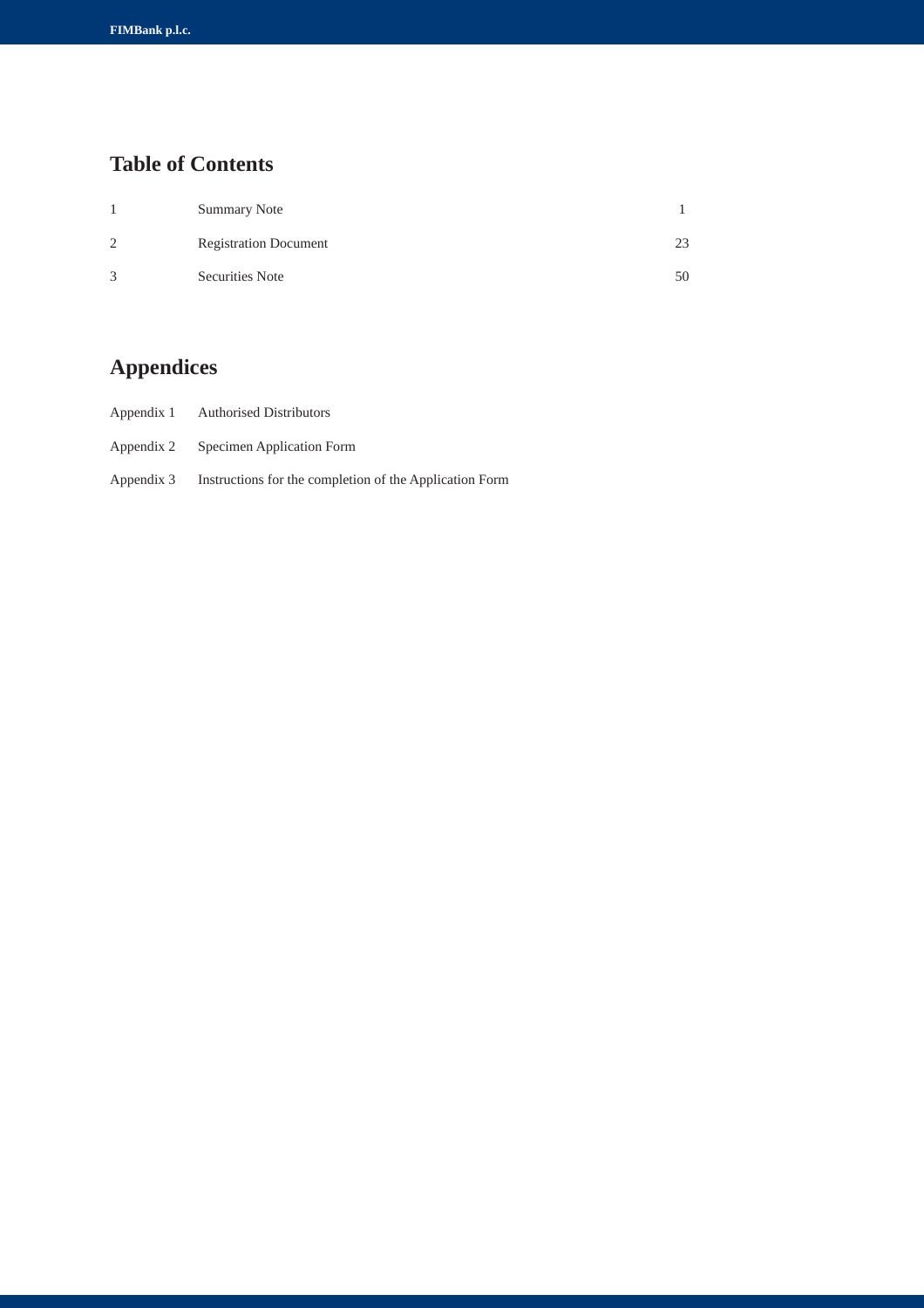## **Part I - Summary Note**

## **Important Information**

This document constitutes a summary to the Prospectus dated 9 March 2009 and contains information on the issue by FIMBank p.l.c. (the "Issuer") of the equivalent of EUR15,000,000 7% Subordinated Bonds 2012-2019 in either or each of two issues denominated in Euro and United States Dollars respectively depending on the value of the Applications received for the Bonds. The Bonds denominated in Euro, having a nominal value of EUR100 each, will be issued at par and shall bear interest at the rate of 7% per annum (the "EUR Bonds"). The Bonds denominated in United States Dollars having a nominal value of USD100 each, will be issued at par and shall bear interest at the rate of 7% per annum (the "USD Bonds"). The EUR Bonds and the USD Bonds are jointly referred to as the "Bonds". In the event that during the Offer Period the Issuer receives applications for Bonds in excess of the equivalent of EUR15,000,000, the Issuer may increase the issue of Bonds by the equivalent of an additional EUR15,000,000 in either or a combination of the EUR Bonds and the USD Bonds (the "Over-allotment Option"). For the purpose of ascertaining the aggregate principal amount of the USD Bonds, reference will be made to the rate of exchange of EUR1: USD1.2628 (the "Rate of Exchange"). The Bonds will, unless previously purchased and cancelled, be redeemed on 30 April 2019. Interest on the Bonds will be payable semi-annually in arrears on 30 October and 30 April of each year, the first such payment to be made on 30 October 2009.

The Prospectus, of which this Summary forms part, also contains information about the Issuer and the Bonds in accordance with the requirements of the Listing Rules, the Companies Act and the Commission Regulation (EC) No.809/2004 of 29 April 2004 implementing Directive 2003/71/EC of the European Parliament and of the Council as regards information contained in prospectuses as well as the format, incorporation by reference and publication of such prospectuses and dissemination of advertisements.

Each and all of the Directors whose names appear under the heading "Directors of the Issuer" in paragraph 13 of the Registration Document of this Prospectus, are the persons responsible for the information contained in this Prospectus. To the best of the knowledge and belief of the Directors, who have taken all reasonable care to ensure that such is the case, the information contained in this document is in accordance with the facts and does not omit anything likely to affect the importance of such information. The Directors accept responsibility accordingly.

No broker, dealer, salesman or other person has been authorised by the Issuer or by its Directors to issue any advertisement or to give any information or to make any representations in connection with the Bonds Issue, other than those contained in this Prospectus and in documents referred to herein, and if given or made, such information and representations must not be relied upon as having been authorised by the Issuer or its Directors.

All the Advisers to the Issuer named in the Prospectus under the heading "Advisers to the Issuer" in paragraph 5 of the Registration Document are acting exclusively for the Issuer in relation to this Bonds Issue and will not be responsible to any investor or any other person whomsoever in relation to the transactions proposed in the Prospectus.

The Prospectus, a copy of which has been registered with the Registrar of Companies in accordance with the Companies Act, has been published with the consent of the Registrar of Companies in terms of regulation 5(2) of the Companies Act (the Prospectus) Regulations (L.N. 389 of 2005 as amended by L.N. 212 of 2007).

A copy of the Prospectus has also been approved by the Listing Authority for its authorisation to admissibility of the Bonds for listing pursuant to the Listing Rules. Application has been made to the Malta Stock Exchange for the Bonds being issued pursuant to this Prospectus to be listed and traded on the Official List of the Malta Stock Exchange.

## **THE LISTING AUTHORITY ACCEPTS NO RESPONSIBILITY FOR THE CONTENTS OF THIS PROSPECTUS, MAKES NO REPRESENTATIONS AS TO ITS ACCURACY OR COMPLETENESS AND EXPRESSLY DISCLAIMS ANY LIABILITY WHATSOEVER FOR ANY LOSS HOWSOEVER ARISING FROM OR IN RELIANCE UPON THE WHOLE OR ANY PART OF THE CONTENTS OF THIS PROSPECTUS.**

Statements in the Prospectus are, except where otherwise stated, based on law and practice currently in force in Malta and are subject to changes therein.

**UNLESS OTHERWISE STATED, THE CONTENTS OF THE ISSUER'S WEBSITE OR ANY WEBSITE DIRECTLY OR INDIRECTLY LINKED TO THE ISSUER'S WEBSITE DO NOT FORM PART OF THIS PROSPECTUS. ACCORDINGLY NO RELIANCE OUGHT TO BE MADE BY ANY INVESTOR ON ANY INFORMATION OR OTHER DATA CONTAINED IN SUCH WEBSITES AS THE BASIS FOR A DECISION TO INVEST IN THE BONDS.**

**DURING THE ISSUE PERIOD, APPLICATIONS FOR SUBSCRIPTION TO THE BONDS MAY BE MADE THROUGH ANY OF THE AUTHORISED DISTRIBUTORS AS LISTED IN APPENDIX 1.**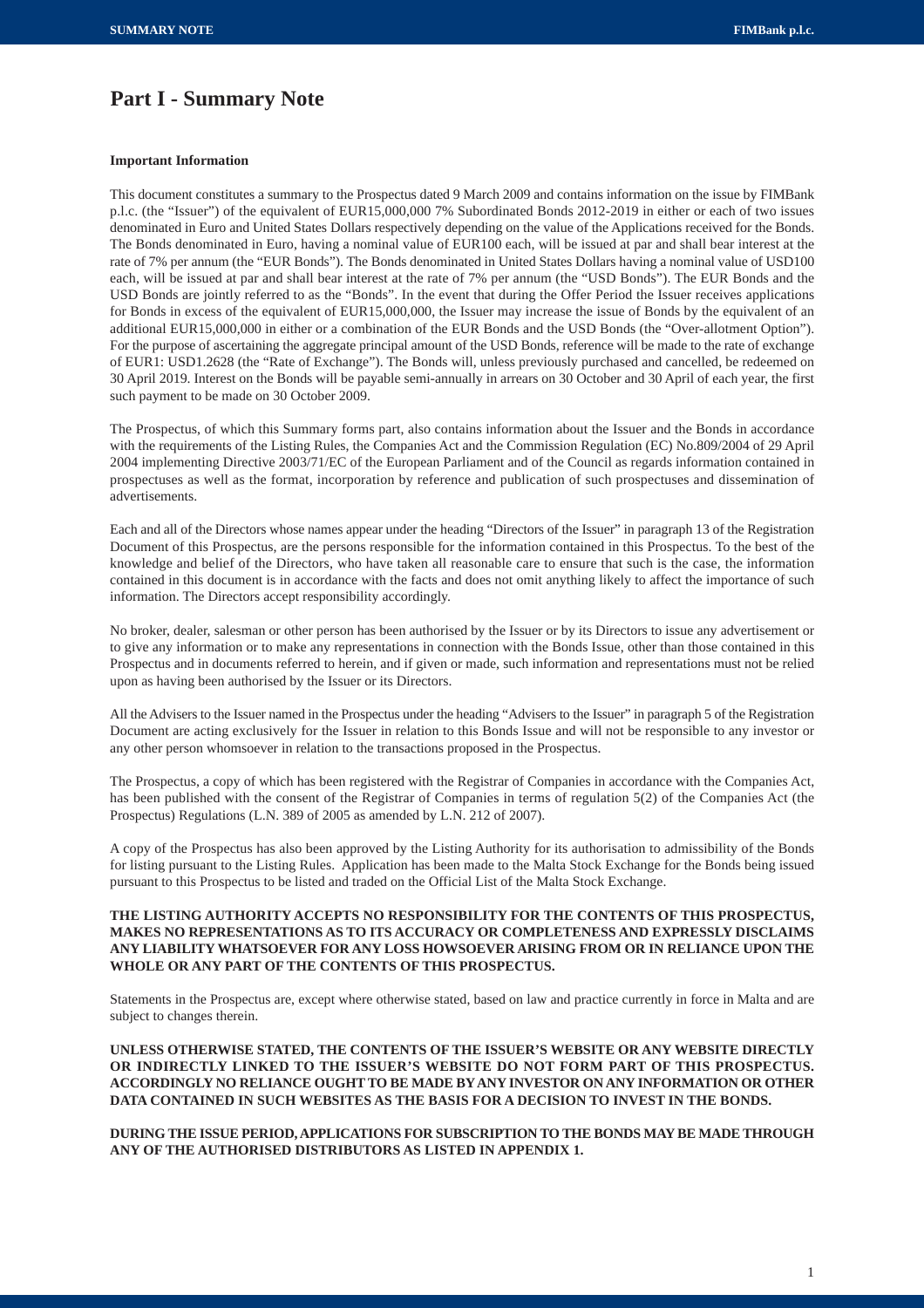## **Selling Restrictions**

The Prospectus does not constitute, and may not be used for purposes of an offer or invitation to subscribe to Bonds by any person in any jurisdiction: (i) in which such offer or invitation is not authorised; or (ii) in which the person making such offer or invitation is not qualified to do so; or (iii) to any person to whom it is unlawful to make such offer or invitation.

It is the responsibility of any person in possession of the Prospectus and any person wishing to apply for Bonds to inform themselves of, and to observe and comply with, all applicable laws and regulations of any relevant jurisdiction. Prospective investors should inform themselves of the legal requirements of so applying and of any applicable exchange control requirements and taxation in the countries of their nationality, residence or domicile.

Save for the public offering in Malta, no action has been or will be taken by the Issuer that would permit a public offering of the Bonds or the distribution of the Prospectus (or any part thereof) in any country or jurisdiction where action for that purpose is required.

The Bonds have not been, nor will they be, registered under the United States Securities Act, 1933 as amended (the "1933 Act"), or under any Federal or State securities law and may not be offered, sold or otherwise transferred, directly or indirectly in the United States of America, its territories or possessions, or any area subject to its jurisdiction (the "United States") or to or for the benefit of, directly or indirectly, any United States person (as defined in Regulation "S" of the 1933 Act, as amended from time to time).

In relation to each Member State of the European Economic Area which has implemented the Directive 2003/71/EC of the European Parliament and of the Council of 4 November 2003 on the prospectus to be published when securities are offered to the public or admitted to trading (the "Prospectus Directive") or which, pending such implementation, applies article 3.2 of the Prospectus Directive, the Bonds can only be offered to "qualified investors" (as defined in the Prospectus Directive) as well as in any other circumstances which do not require the publication by the Issuer of a prospectus pursuant to article 3 of the Prospectus Directive.

No person receiving a copy of the Prospectus or of an Application Form in any territory other than Malta may treat the same as constituting an invitation or offer to him nor should he make use of such Application Form, unless, in the relevant territory, such an invitation or offer could lawfully be made to him or such application could lawfully be used without contravention of any registration or other legal requirements. It is the responsibility of any person outside Malta wishing to take advantage of the Bond Offer to satisfy himself as to full observance of the laws of any relevant territory in connection therewith, including obtaining any required governmental or other consents, observing any other formalities required to be observed in such territory and paying any issue, transfer or other taxes required to be paid in such territory.

## **Warnings**

This Summary Note has to be read as part of the Prospectus dated 9 March 2009 (the "Prospectus") which is composed of the following parts:

- 1. Summary Note;
- 2. Registration Document;
- 3. Securities Note.

Any decision to invest in the Bonds has to be based on an exhaustive analysis by the investor of the Prospectus as a whole.

The Directors have tabled this Summary and applied for its notification and assume responsibility for its content, but only if the Summary is misleading, inaccurate or inconsistent when read together with the other parts of the Prospectus.

**The value of investments can go up or down and past performance is not necessarily indicative of future performance. The nominal value of the Bonds will be repayable in full upon maturity. Prospective investors should carefully consider all the information contained in the Prospectus as a whole and should consult their own independent financial and other professional advisers before deciding to make an investment in the Bonds.**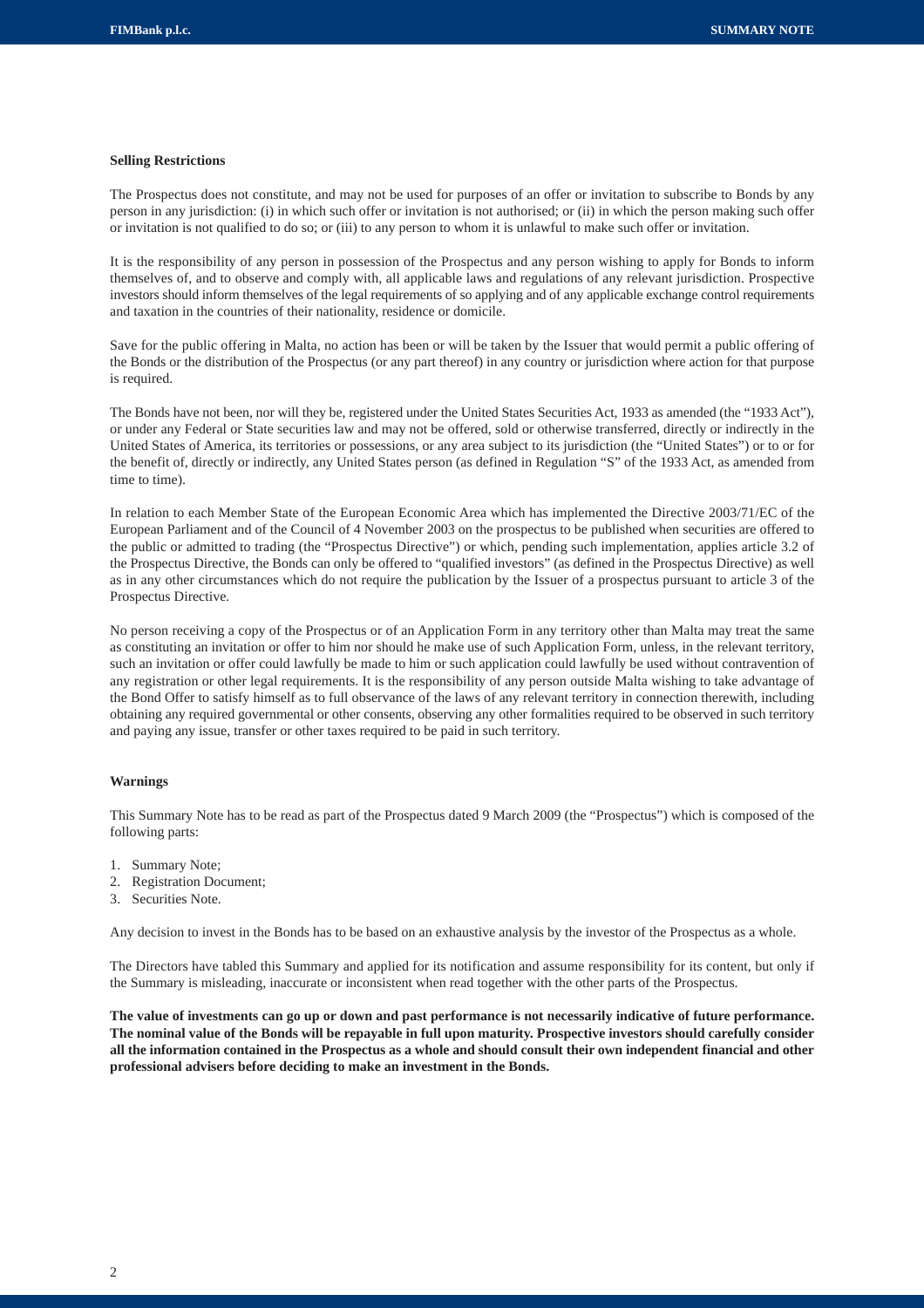## **1. DEFINITIONS**

Words and expressions used in this Summary shall, except where the context otherwise requires, bear the same meaning as defined in the Registration Document.

## **2. DIRECTORS, MANAGEMENT, AUDITORS**

## **2.1 Directors**

As at the date of the Summary, the Board of Directors of the Issuer is composed of the following:

#### **Najeeb H.M. Al-Saleh,** *Chairman*

Kuwaiti national. Director since November 1994. Graduate in Business Administration from USA in 1975. Chairman of Massaleh Investments K.S.C.C, (formerly known as Kuwaiti Interests for Financial Investments); Vice Chairman of Massaleh Real Estate ksc; Vice Chairman of Taameer Real Estate Investments ksc. He has also served as Director of Kuwait Foreign Trading Contracting and Investment Co. (Kuwait), Gulf Bank K.S.C. (Kuwait), Arab Spanish Bank (Spain) and United Bank of Kuwait, now Ahli United Bank (United Kingdom). He is also Chairman of the Issuer's Board of Directors and of the Compensation Sub-Committee.

#### **John C. Grech,** *Vice-Chairman*

Maltese national. Director since May 2004. Graduated from the University of Malta in 1978, obtained a Ph.D. in International Economics from the Graduate Institute for International Studies of the University of Geneva. He served as Chairman of the Bank of Valletta Group, Middle Sea Valletta Life Assurance Limited, the Malta Tourism Authority and as President of the Mediterranean Bank Network. Currently he is Chairman of the Board of Mizzi Organisation, Chairman and Managing Director of EMCS Limited, Chairman of the MelitaUnipol Insurance Agency Limited, a member of the board of directors of Middlesea Insurance p.l.c. and also visiting professor at the University of Malta.

#### **Fouad M.T. Alghanim,** *Director*

Kuwaiti national. Director since April 2002. Mr. Alghanim is Chairman of the Fouad Alghanim & Sons Group of Companies. He was the founding member of Kuwait Mobile Telecommunication Company (Zain) and continued as its Vice Chairman representing the private sector from 1983 until 1997. He was pivotal in transforming Mobile Telecommunication Company into one of the largest companies by market capitalization in Kuwait. He is presently a member of the World Economic Forum.

#### **Hamad M.B.M. Al Sayer,** *Director*

Kuwaiti national. Director since April 2002. Mr. Al Sayer graduated from Seattle University, USA in 2007 and then obtained a Masters in General Management from the Kuwaiti Maastricht Business School. Currently he holds a number of positions, such as CEO for the Al-Dhow Enterprises Real Estate Company, Chairman of the Kuwait National Lube Oil Manufacturing Company and Director of the United Financial Brokerage Company in Egypt.

#### **Francis J. Vassallo,** *Director*

Maltese national. Director since February 2003. He occupied managerial positions with Chase Manhattan Bank worldwide. Former Governor of the Central Bank of Malta and member of the Board of Governors of the International Monetary Fund, between 1993 and 1997. He has served as Chairman of the Malta Development Corporation and currently runs his own consultancy firm. He is also Chairman of the Issuer's Risk Committee and Assets and Liabilities Committee.

#### **Jacques Leblanc,** *Director*

French national. Director since May 2004. He occupied senior positions with Banque Nationale de Paris (BNP), including that of Senior Vice President and Deputy Global Head Commodities Finance. He was also a board member for BNP - Switzerland and manager of Geneva Branch of KangQi Oil Trading Ltd. He has also worked at the World Bank as project economist. He is Chairman of the Issuer's Executive Committee.

#### **Mohammed I.H. Marafie,** *Director*

Kuwaiti national. Director since November 1994. Mr Marafie has served on the board of directors of a number of Kuwaiti and international companies and he has served as Managing Director of Euro Kuwaiti Investment Co. (Kuwait), Chairman and Managing Director of Al Nour International Holding Co. (Kuwait), Director of the United Bank of Kuwait (United Kingdom) and Director of W.H. Ireland p.l.c. (United Kingdom).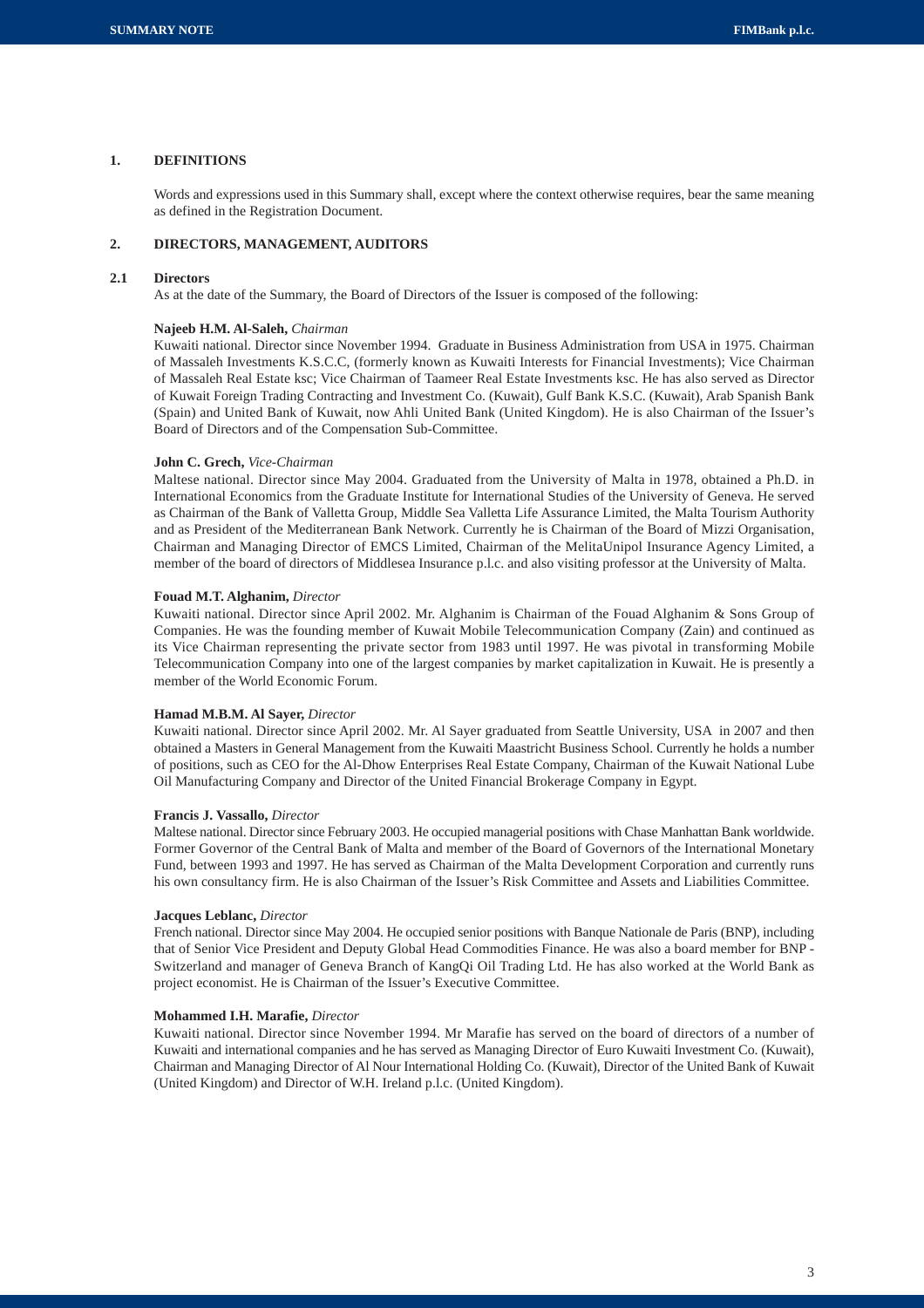## **Tareq M. Al-Saleh,** *Director*

Kuwaiti national. Director since May 2004. Graduate in Bachelor of Economics from Boston University in 1994 and MBA from the F.W. Olin Graduate School of Business at Babson College in Wellesley, Massachusets in 2000. He is currently the Vice Chairman and Managing Director of Massaleh Investments.

## **John D. Freeman,** *Director*

American national. Director since April 2008. He has occupied various posts, including a directorship in Cooper Omnibus Global Fund LLC. He served for many years as President and Managing Director of Quabbin Capital Inc., a private equity investment firm as well as a board member of a number of its portfolio companies. Previously he held senior management positions in the international investment and commercial banking activities of Arab Banking Corp. and the Bank of Boston. He is Chairman of the Issuer's Audit Committee.

#### **Rogers D. LeBaron,** *Director*

American and British national. Director since December 2006 when the International Finance Corporation ("IFC"), one of the Issuer's qualifying shareholders, exercised its right to nominate and appoint a director pursuant to the subordinated convertible loan agreement dated 22 June 2005. He was a Director of Financial Institutions in the European Bank for Reconstruction and Development in London from 1996 until 2004. He currently holds the position of Principal Financial Advisor, Global Financial Markets Department within the IFC.

#### **Pierre-Olivier Fragnière,** *Director*

Swiss national. Director since April 2007. He held various positions within international banks. He currently occupies the position as Head of Global Commodity Finance with Banque Cantonale de Genève, Switzerland.

#### **Raffaella Bonadies,** *Company Secretary*

Italian national. Company Secretary since February 2006. Ms. Bonadies graduated from the Faculty of Laws of the University of Bari (LL.B.) and Southampton (LL.M.) respectively, and is a lawyer qualified both in England (Solicitor) and Italy (Avvocato). She has worked in the City of London for international commodities traders, namely ED&F Man Holdings and American Electric Power Energy Services Limited, before joining the Issuer in 2005. She presently also holds the position of Head of Legal and Compliance of the Issuer.

The Directors' interest in the share capital of the Issuer or in any related company as at the date of this Summary Note is as follows:

| <b>Name</b>              | No. of shares<br>held in the Issuer<br>directly in his name | <b>Percentage</b><br>of Issued<br><b>Share Capital</b> |  |
|--------------------------|-------------------------------------------------------------|--------------------------------------------------------|--|
| Najeeb H.M. Al- Saleh    | 787,889                                                     | 0.58%                                                  |  |
| John C. Grech            | 509,438                                                     | 0.38%                                                  |  |
| Fouad M.T. Alghanim      | 7,152,412                                                   | 5.30%                                                  |  |
| Mohammed I.H. Marafie    | 5,990,101                                                   | 4.44%                                                  |  |
| John D. Freeman          | nil                                                         | nil                                                    |  |
| Hamad M.B.M. Al-Sayer    | nil                                                         | nil                                                    |  |
| Francis J. Vassallo      | nil                                                         | nil                                                    |  |
| Tareq M. Al-Saleh        | nil                                                         | nil                                                    |  |
| Jacques Leblanc          | nil                                                         | nil                                                    |  |
| Rogers D. LeBaron        | nil                                                         | nil                                                    |  |
| Pierre-Olivier Fragnière | nil                                                         | nil                                                    |  |

Apart from these direct interests in the shareholding of the Issuer, Directors have indirect beneficial interests in shareholding of the Issuer as listed below:

- Najeeb H.M. Al-Saleh in Massaleh Investments K.S.C.C.
- Hamad M.B.M. Al-Sayer in Astrolabe General Trading and Contracting Co.
- John C. Grech in EMCSI Holdings Limited, EMCS Investments Limited, Melitaunipol Brokers Limited and Melitaunipol Insurance Agency Limited.

To the extent known or potentially known to the Issuer as at the date of this Prospectus, there are no conflicts of interest of which the Bondholders should be aware.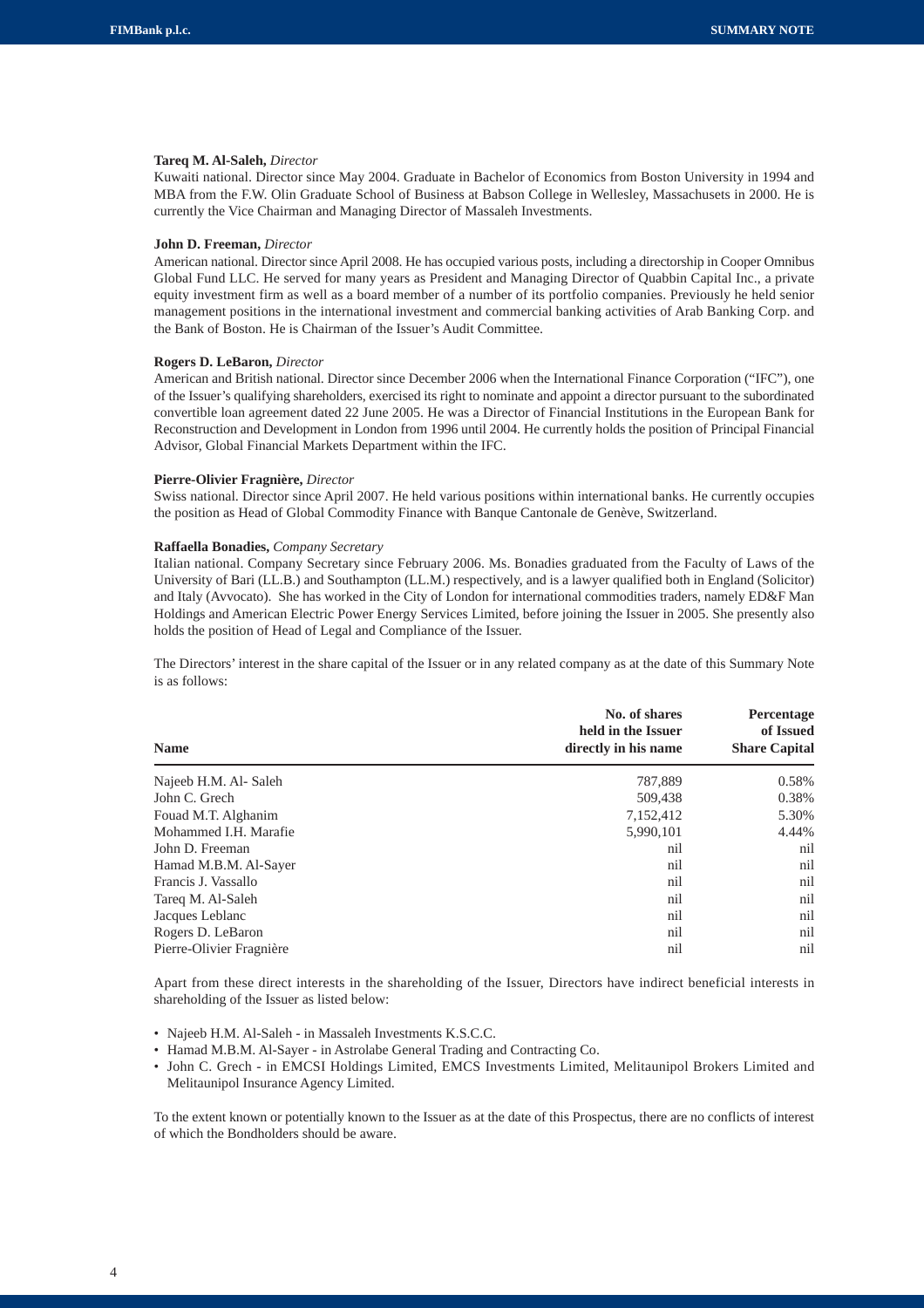## **2.2 Board Committees**

The Board of Directors has established the following committees:

- Executive Committee;
- Audit Committee;
- Risk Committee;
- Assets-Liabilities Committee.

#### **Executive Committee**

The Executive Committee acts as the highest delegated authority by the Board in overseeing the activities and management of the Group and approving limits beyond the powers of the other Committees. The Executive Committee's terms of reference are included in the Executive Committee Charter.

#### The members of the Executive Committee are:

Jacques Leblanc *(Chairman),* Najeeb H.M. Al-Saleh, Francis J. Vassallo, Tareq M. Al-Saleh, Pierre Olivier-Fragnière, Margrith Lütschg-Emmenegger, Marcel Cassar and Simon Lay.

#### *Compensation Sub-Committee*

The members of the Compensation Sub-Committee are: Najeeb H.M. Al-Saleh *(Chairman),* Jacques Leblanc, Francis J. Vassallo, Pierre Olivier-Fragnière, Tareq M. Al-Saleh and Margrith Lütschg-Emmenegger.

#### *Audit Committee*

The Audit Committee assists the Board in fulfilling its supervisory and monitoring responsibilities, according to detailed terms of reference as are included in the Audit Committee Charter and which reflect the requirements of the Listing Rules as well as current best practices and recommendations of good corporate governance. The terms of reference of the Audit Committee, as detailed in the Audit Committee Charter (a document on display), include the review of (a) the systems and procedures of internal control implemented by Management, (b) the financial statements, disclosures and adequacy of financial reporting, and (c) the external and internal audit processes. The Committee also considers the arm's length nature of related party transactions that the Issuer carries out. Both the Audit Committee's and the Head of Internal Audit's terms of reference clearly stipulate their independence from other Board Committees and Management, and such independence is also acknowledged by external regulatory verification. The Head of Internal Audit has direct access to the Audit Committee Chairman at all times, attends all meetings and acts as secretary to the Committee.

The members of the Audit Committee are: John D. Freeman *(Chairman),* Hamad M.B.M. Al-Sayer and Tareq M. Al-Saleh.

#### *Risk Committee*

The Risk Committee is responsible for overseeing the Group's credit policy and risk, for approving individual limits for banks and corporates within its delegated parameters of authority and also for recommending country limits for approval by the Executive Committee. The Risk Committee is also responsible for the oversight of operational and legal risk related to credit activity.

In June 2007 the Executive Committee resolved to establish a sub-committee of the Risk Committee to be known as Risk Sub-Committee. The function of the Risk Sub-Committee is to decide upon credit applications up to and including USD5 million. Credit applications exceeding USD5 million up to the Issuer's legal lending limit (currently USD30 million) will be decided by the Risk Committee. The Committees' terms of reference are included in the Risk Committee Charter.

#### The Risk Committee members are:

Francis J. Vassallo *(Chairman),* Margrith Lütschg-Emmenegger *(Vice-Chairman),* John C. Grech, Marcel Cassar and Armin Eckermann.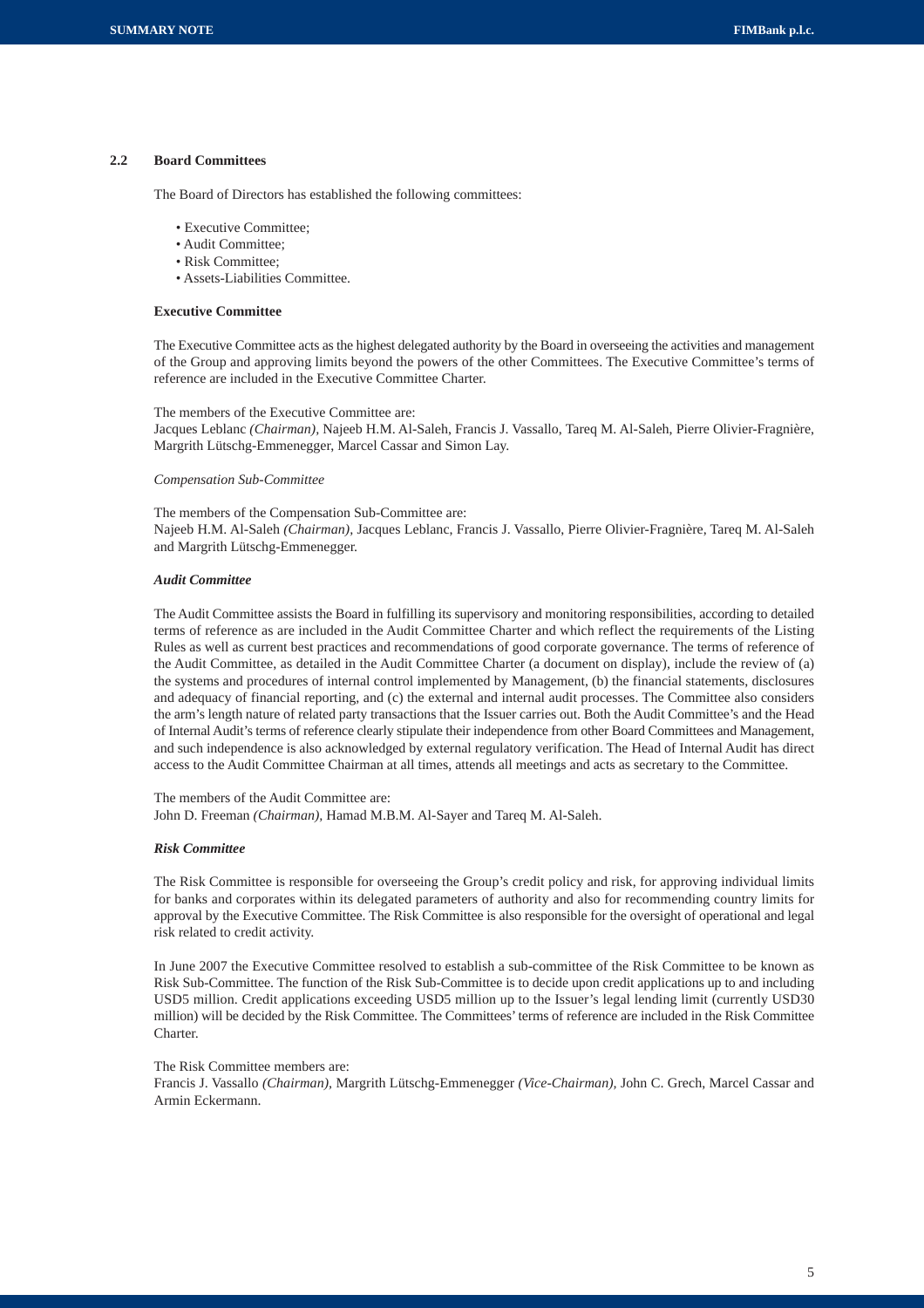The Risk Sub-Committee members are:

Margrith Lütschg-Emmenegger *(Chairman),* Marcel Cassar *(Vice-Chairman),* Simon Lay, Renald Theuma and Carmelo Occhipinti.

The Head of Legal & Compliance has right of attendance at the Risk Committee and the Risk Sub-Committee meetings in an advisory role. The Head of Risk Management acts as secretary to the Risk Committee.

## *Assets-Liabilities Committee*

The Assets-Liabilities Committee is responsible for establishing appropriate asset and liability management policies, monitoring their application and reviewing financial information on the basis of which investment and funding decisions are taken. The Committee's terms of reference are included in the Assets Liabilities Committee Charter.

The Assets-Liabilities Committee members are: Francis J. Vassallo *(Chairman),* Margrith Lütschg-Emmenegger, Marcel Cassar, Nassif A. Chehab and Carmelo Occhipinti.

## **2.3 Executive Management**

As at the date of this Prospectus, the Executive Management of both the Issuer and the Group is composed of the following:

#### **Margrith Lütschg-Emmenegger,** *President*

Swiss and British national. Educated in Switzerland, she has worked in trade finance with a special focus on factoring and forfaiting with Barclays Bank and Midland Bank Aval in London before joining West Merchant Bank (now WestLB A.G.) where she had global responsibility for forfaiting and factoring. Mrs. Lütschg joined the Issuer in April 2003 as Executive Vice President and was appointed President on 1 September 2004. Mrs. Lütschg sits on Board Committees as shown in paragraph 2.2 above.

#### **Armin Eckermann,** *Deputy to the President and Head of Banking*

German national. Dr. Armin Eckermann holds a Ph.D. and a Masters of Science in Economics from the University of Illinois at Urbana-Champaign, USA. He joined the Issuer in November 2008 to head the Banking Business of the Group. In this function, he leads a team of international and local experts servicing corporate clients, institutional and financial clients as well as the pre-demolition finance and all core banking activities of the Group. Previously held positions with Standard Bank, London and WestLB in Düsseldorf, Germany and in South America. Dr. Eckermann sits on Board Committees as shown in paragraph 2.2 above.

#### **Marcel Cassar,** *Executive Vice President and Chief Financial Officer*

Maltese national. Certified public accountant, fellow of the Malta Institute of Accountants, and holder of an MBA from the University of Wales, Bangor and Manchester Business School. He joined the Issuer in October 2004 and is responsible for Finance, Treasury, Legal and Compliance, and Risk Management. Previously held positions with Price Waterhouse, the MFSC and between 1996 and 2004 was General Manager at Lombard Bank Malta p.l.c. Mr. Cassar is a lecturer and examiner in bank financial management and regulation in the Faculty of Laws and FEMA, at the University of Malta. He sits on Board Committees as shown in paragraph 2.2 above.

#### **Silvio Mifsud,** *Executive Vice President and Head of IT and Administration*

Maltese national. An Honours graduate of the University of Malta in Business Management, he holds directorships of two FIMBank subsidiaries, namely FIM Business Solutions Ltd. and FIM Property Investment Ltd. He joined the Issuer in April 1998 as Head of Information Technology ("IT") and is now responsible for the Group's IT and Administration departments covering all IT systems, communications, messaging, SWIFT, insurances, premises administration, procurement and security. Previously held positions with Bank of Valletta p.l.c. and headed the foreign department of Bank of Valletta International Limited.

## **Simon Lay,** *Managing Director, London Forfaiting Company Ltd.*

British national. Mr. Lay started his career in 1976 with the Midland Bank/HSBC Banking Group where he was responsible *inter alia* for Midland's forfaiting subsidiary Midland Bank Aval. He joined LFC in 1991 to expand its operations in the Americas and Middle East & Turkey. Mr. Lay was appointed as Managing Director of London Forfaiting Company Limited in January 2006 with global responsibility for the company including its branches and subsidiaries. Mr. Lay sits on Board Committees as shown in paragraph 2.2 above.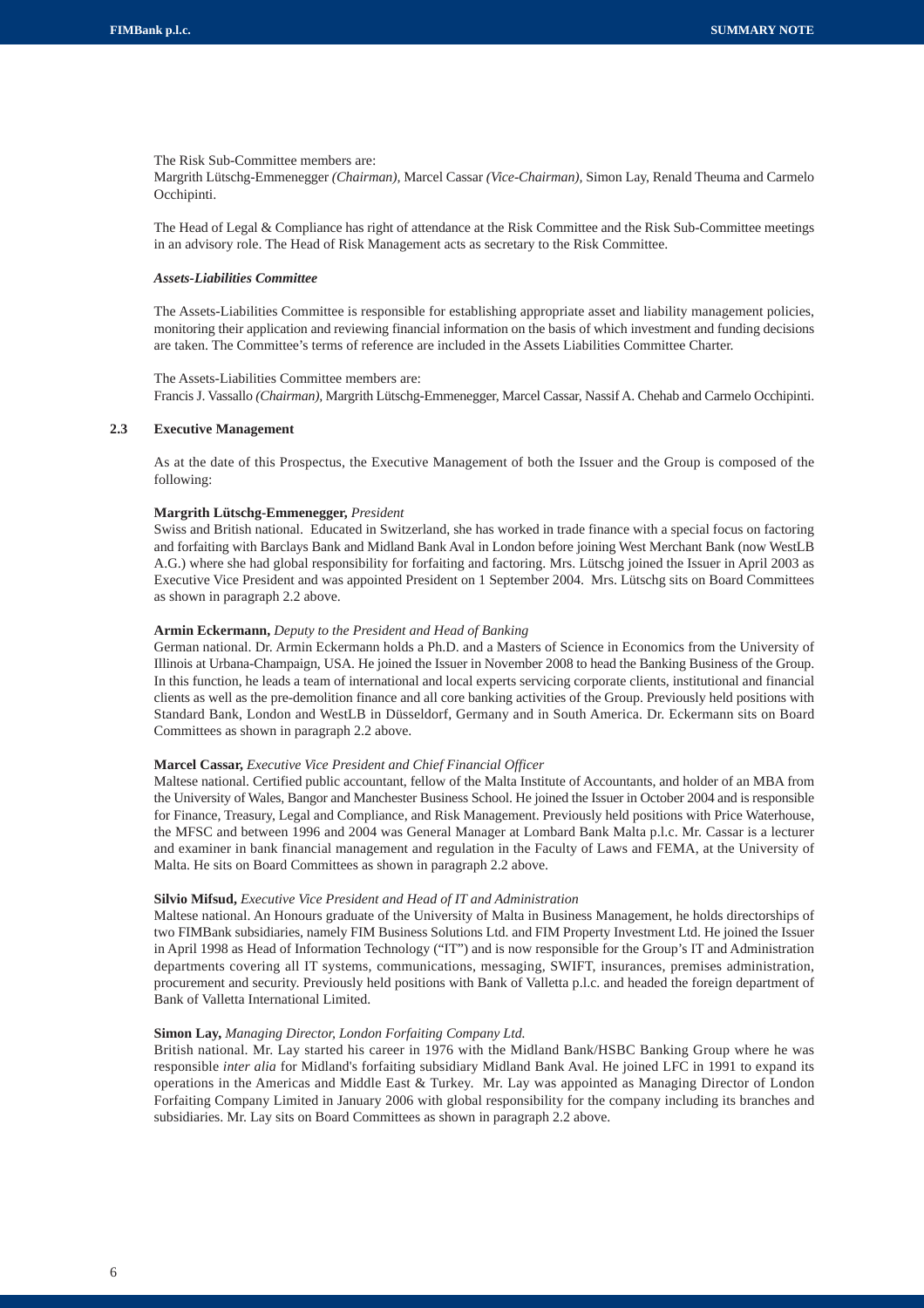## **2.4 Remuneration of Directors and Executive Management**

The Annual General Meeting of shareholders approves the maximum annual aggregate remuneration which the Directors may receive for the holding of their office. For the 2008 financial year the maximum aggregate emoluments of the Directors was fixed at USD350,000.

None of the Directors is on a contract of service with the Issuer or the Group. No Director is entitled to profit sharing, share options or pension benefits from the Issuer or the Group. The members of the Executive Management are employed under an indefinite contract of service.

The aggregate remuneration and bonuses to the President and the Executive Management (as listed above) amounted to USD860,000 in 2008. This amount includes: (i) the remuneration of an Executive Vice President who resigned from the position with effect from 16 January 2008; (ii) the remuneration of an Executive Vice President appointed with effect from 1 March 2008, as well as (iii) the remuneration of a Senior Executive Vice President appointed with effect from 3 November 2008.

In addition to salaries and bonuses, the Issuer also provides non-cash benefits to the President and the Executive Vice-Presidents including health insurance, participation in executive share option schemes and participation in a private retirement plan established by the Issuer, which benefits are commensurate with the position occupied.

## **2.5 Auditors**

The annual statutory financial statements of the Issuer for the financial years ended 31 December 2006, 31 December 2007 and 31 December 2008 respectively have been audited by KPMG, certified public accountants, holding a warrant to practise the profession of accountant in terms of the Accountancy Profession Act, 1979 (Cap. 281, Laws of Malta).

## **3. ADVISERS TO THE ISSUER**

#### **Legal Advisers**

Group Legal and Compliance Department FIMBank p.l.c. 7th Floor, The Plaza Commercial Centre Bisazza Street, Sliema SLM 1640 Malta

#### **Sponsor**

Rizzo, Farrugia & Co. (Stockbrokers) Ltd. Airways House, 3rd Floor High Street, Sliema SLM 1549 Malta

### **Manager and Adviser**

Lombard Bank Malta p.l.c. 67, Republic Street, Valletta VLT 1117 Malta

## **Registrar**

Malta Stock Exchange p.l.c. Garrison Chapel Castille Place, Valletta VLT 1063 Malta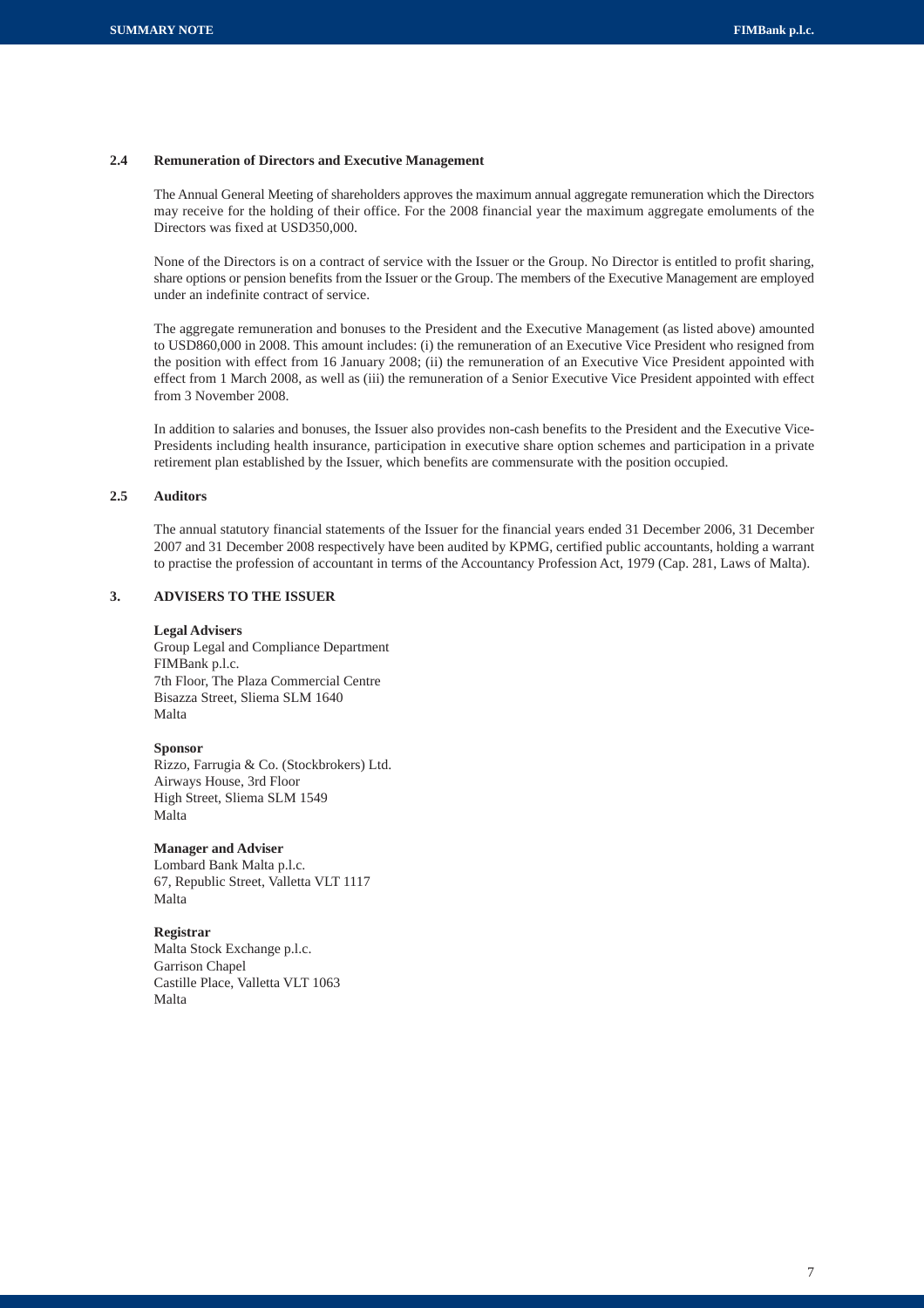## **4. OFFER STATISTICS**

| Amount                                     | The equivalent of EUR15,000,000 aggregate principal amount, in<br>either or each of the EUR Bonds and USD Bonds respectively<br>depending on the value of the applications received for the Bonds,<br>subject to the option to increase the Issue by the equivalent of an<br>additional EUR15,000,000 up to a maximum combined aggregate<br>principal amount of the equivalent of EUR30,000,000 in the event<br>that, before the Offer Period in case of conditional subscription<br>agreements and/or during the Offer Period, the Issuer receives<br>applications for the Bonds in excess of the aggregate principal amount<br>of the equivalent of EUR15,000,000. |
|--------------------------------------------|----------------------------------------------------------------------------------------------------------------------------------------------------------------------------------------------------------------------------------------------------------------------------------------------------------------------------------------------------------------------------------------------------------------------------------------------------------------------------------------------------------------------------------------------------------------------------------------------------------------------------------------------------------------------|
| <b>Bond Offer Price</b>                    | EUR100 for the EUR Bonds or USD100 for the USD Bonds, unless<br>the application is from a Preferred Applicant.                                                                                                                                                                                                                                                                                                                                                                                                                                                                                                                                                       |
| <b>Denomination</b>                        | Euro for EUR Bonds and United States Dollars for USD Bonds.                                                                                                                                                                                                                                                                                                                                                                                                                                                                                                                                                                                                          |
| <b>Designated Optional Redemption Date</b> | The Issuer has the option to redeem all or part of the Bonds at their<br>nominal value on any day falling between 1 May 2012 and the<br>Maturity Date by giving not less than thirty (30) days advance notice<br>in writing to Bondholders.                                                                                                                                                                                                                                                                                                                                                                                                                          |
| Form                                       | The Bonds will be issued in fully registered and dematerialized form<br>and will be represented in uncertificated form by the appropriate<br>entry in the electronic register maintained on behalf of the Issuer at<br>the Central Securities Depository of the Malta Stock Exchange.                                                                                                                                                                                                                                                                                                                                                                                |
| <b>Interest</b>                            | The Bonds shall bear interest from and including 7 May 2009 at the<br>rate of 7% per annum for the EUR Bond and 7% per annum for the<br>USD Bond.                                                                                                                                                                                                                                                                                                                                                                                                                                                                                                                    |
| <b>Interest Payment Date</b>               | 30 October and 30 April of each year, between the year 2009 and<br>the Maturity Date (both years inclusive). The first interest payment<br>will be made on 30 October 2009.                                                                                                                                                                                                                                                                                                                                                                                                                                                                                          |
| <b>ISIN</b>                                | MT0000181215 for EUR Bonds; and<br>MT0000181223 for USD Bonds.                                                                                                                                                                                                                                                                                                                                                                                                                                                                                                                                                                                                       |
| <b>Issue</b>                               | Bonds denominated in Euro having a nominal value of EUR100<br>each, which will be issued at par and shall bear an interest rate of<br>7% per annum (the "EUR Bonds") and Bonds denominated in USD<br>having a nominal value of USD100 each which will be issued at par<br>and shall bear an interest rate of 7% per annum (the "USD Bonds").                                                                                                                                                                                                                                                                                                                         |
| <b>Issuer</b>                              | FIMBank p.l.c., a credit institution registered in Malta with registration<br>number C 17003.                                                                                                                                                                                                                                                                                                                                                                                                                                                                                                                                                                        |
| Law & Jurisdiction                         | This Bond Issue is governed by and must be construed in accordance<br>with the laws of Malta. The Maltese courts shall have exclusive<br>jurisdiction to settle any disputes arising out of or in connection with<br>the Bond.                                                                                                                                                                                                                                                                                                                                                                                                                                       |
| <b>Listing</b>                             | Application has been made to the Listing Authority for the<br>admissibility of the Bonds to listing and to the Malta Stock Exchange<br>for the Bonds to be listed and traded on its Official List.                                                                                                                                                                                                                                                                                                                                                                                                                                                                   |
| <b>Manager</b>                             | Lombard Bank Malta p.l.c., a credit institution registered in Malta<br>with registration number C 1607.                                                                                                                                                                                                                                                                                                                                                                                                                                                                                                                                                              |
| <b>Maturity Date</b>                       | 30 April 2019 subject to the Designated Optional Redemption Date.                                                                                                                                                                                                                                                                                                                                                                                                                                                                                                                                                                                                    |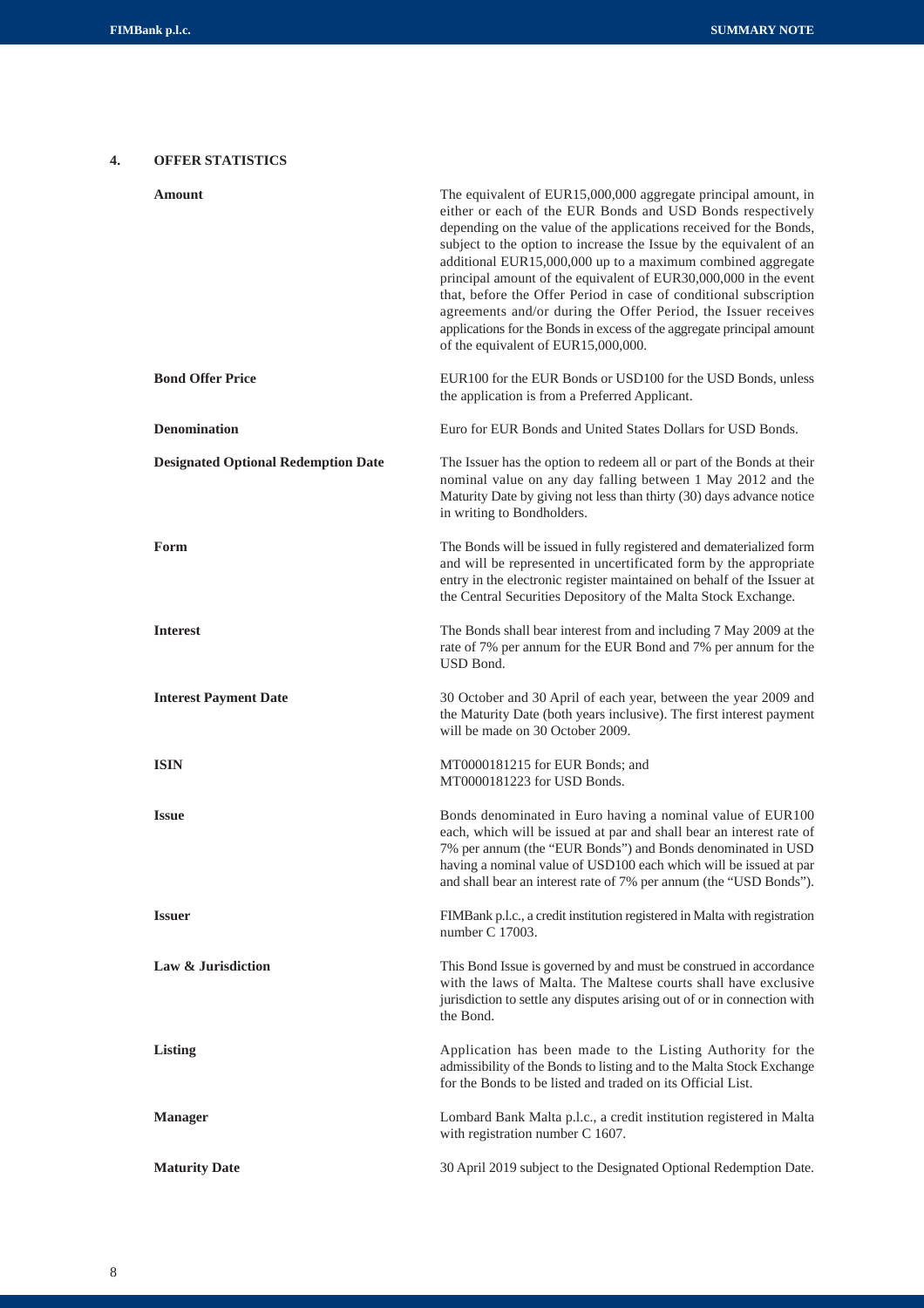| <b>Minimum Amount per Subscription</b>      | Minimum EUR2,000 for EUR Bonds or USD2,000 for USD Bonds<br>and integral multiples of EUR100 for EUR Bonds and USD100 for<br>USD Bonds thereafter.                                                                                                                                                                                                   |
|---------------------------------------------|------------------------------------------------------------------------------------------------------------------------------------------------------------------------------------------------------------------------------------------------------------------------------------------------------------------------------------------------------|
| <b>Offer Period</b>                         | The period between 8.30 a.m. on 23 April 2009 and 12.30 p.m. on<br>30 April 2009 (both dates inclusive), or such earlier date as may be<br>determined by the Issuer in the event of over-subscription, during<br>which the Bonds are on offer for subscription.                                                                                      |
| <b>Over-allotment Option</b>                | At the sole and absolute discretion of the Issuer, additional Bonds<br>not exceeding EUR15,000,000 may be issued at the Bond Offer<br>Price and/or at the Preferred Applicant Bond Offer Price in the event<br>of over-subscription.                                                                                                                 |
| <b>Payment of Interest</b>                  | In cash or shares at the Issuer's discretion.                                                                                                                                                                                                                                                                                                        |
| <b>Preferred Applicant</b>                  | Any person, whether natural or legal, listed in:<br>(a) the register of FIMBank's Shareholders at the Central Securities<br>Depository of the Malta Stock Exchange, and<br>(b) the Directors and/or the full-time employees of the FIMBank<br>Group,<br>in both instances as at the Record Date.                                                     |
| <b>Preferred Applicant Bond Offer Price</b> | EUR97 for the EUR Bonds or USD97 for the USD Bonds,<br>representing a discount of 3% to par.                                                                                                                                                                                                                                                         |
| <b>Pre-placement Date and Time</b>          | 11.00 a.m. on 17 April 2009.                                                                                                                                                                                                                                                                                                                         |
| <b>Rate of Exchange</b>                     | EUR1: USD1.2628.                                                                                                                                                                                                                                                                                                                                     |
| <b>Record Date</b>                          | 24 March 2009.                                                                                                                                                                                                                                                                                                                                       |
| <b>Redemption Value</b>                     | EUR100 for the EUR Bonds or USD100 for the USD Bonds.                                                                                                                                                                                                                                                                                                |
| <b>Registrar</b>                            | Malta Stock Exchange p.l.c.                                                                                                                                                                                                                                                                                                                          |
| Sponsor                                     | Rizzo, Farrugia & Co. (Stockbrokers) Ltd., a financial intermediary<br>licensed by the MFSA, and an Authorised Distributor, as specified<br>in Appendix 1 of the Prospectus.                                                                                                                                                                         |
| <b>Status of the Bonds</b>                  | The Bonds shall constitute the general, direct, unconditional,<br>subordinated and unsecured obligations of the Issuer and shall at all<br>times rank pari passu, without any priority or preference among<br>themselves and shall thus rank after other outstanding, unsubordinated<br>and unsecured obligations of the Issuer, present and future. |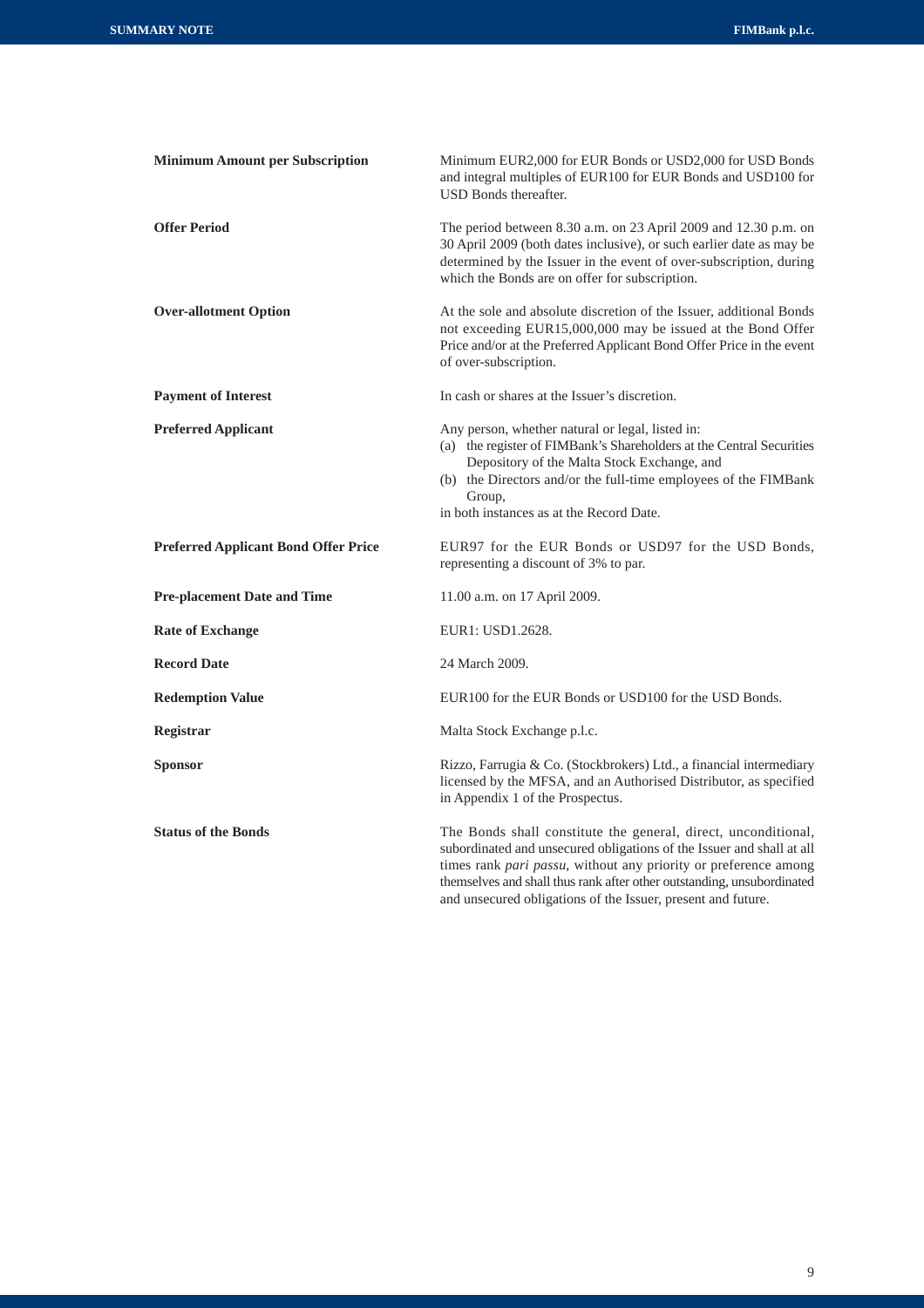## **4.2 Expected Timetable**

| <b>Application Forms Available</b>            | <b>23 March 2009</b> |
|-----------------------------------------------|----------------------|
| <b>Opening of Subscription List</b>           | <b>23 April 2009</b> |
| <b>Closing of Subscription List</b>           | <b>30 April 2009</b> |
| <b>Announcement of Basis of Acceptance</b>    | 7 May 2009           |
| <b>Commencement of Interest on the Bonds</b>  | 7 May 2009           |
| <b>Expected Dispatch of Allotment Advices</b> | 14 May 2009          |
| <b>Refund of Unallocated Monies</b>           | 14 May 2009          |
| <b>Admission to Listing</b>                   | 18 May 2009          |

**The Issuer reserves the right to close the Offer before Thursday 30 April 2009 in the event of over-subscription, in which case, the events set out in the timetable detailed above shall be anticipated in the same chronological order in such a way as to retain the same number of Business Days between the said events.**

## **5. KEY INFORMATION**

## **Group Income Statements**

|                                                            | <b>Year ended</b><br>31 Dec 2008<br><b>USD</b> | <b>Year ended</b><br>31 Dec 2007<br><b>USD</b> | <b>Year ended</b><br>31 Dec 2006<br><b>USD</b> |
|------------------------------------------------------------|------------------------------------------------|------------------------------------------------|------------------------------------------------|
| Net interest income                                        | 14, 194, 228                                   | 10,481,362                                     | 9,183,434                                      |
| Net fee and commission income                              | 18,931,410                                     | 14,210,733                                     | 10,853,031                                     |
| Net trading income                                         | 2,077,831                                      | 1,972,316                                      | 3,107,887                                      |
| Net (loss) / income from other financial instruments       |                                                |                                                |                                                |
| carried at fair value                                      | (8,578,025)                                    | (68, 468)                                      | 48,685                                         |
| Dividend income                                            | 564                                            | 371                                            | 581,956                                        |
| Profit on disposal of associated undertaking               | 33,626,234                                     |                                                |                                                |
| Other operating income                                     | 77,405                                         | 165,738                                        | 103,431                                        |
| Net impairment losses                                      | (1,079,697)                                    | (820, 782)                                     | (1,939,894)                                    |
| Operating expenses                                         | (26, 624, 050)                                 | (20,917,312)                                   | (19,813,582)                                   |
| <b>Operating Profit</b>                                    | 32,625,900                                     | 5,023,958                                      | 2,124,948                                      |
| Share of profit of equity accounted investees (net of tax) | 1,743,495                                      | 4,632,878                                      | 2,550,770                                      |
| Profit before taxation                                     | 34,369,395                                     | 9,656,836                                      | 4,675,718                                      |
| Taxation                                                   | (9,598,495)                                    | 805,214                                        | 2,916,623                                      |
| Profit from continuing operations                          | 24,770,900                                     | 10,462,050                                     | 7,592,341                                      |
| Discontinued operations                                    | 7,740                                          |                                                |                                                |
| Profit for the period                                      | 24,778,640                                     | 10,462,050                                     | 7,592,341                                      |
| Basic Earnings per share                                   | 18.60c                                         | 9.85c                                          | 8.83c                                          |
| Diluted Earnings per share                                 | 17.85c                                         | 9.57c                                          | 8.60c                                          |
| Group Balance Sheets (Extracts) as at                      |                                                |                                                |                                                |
|                                                            | 31 Dec 2008<br><b>USD</b>                      | 31 Dec 2007<br><b>USD</b>                      | 31 Dec 2006<br><b>USD</b>                      |
| <b>Total assets</b>                                        | 624,414,532                                    | 571,321,580                                    | 463,496,609                                    |
| <b>Total liabilities</b>                                   | 507,778,222                                    | 473,386,473                                    | 400,845,048                                    |
| <b>Total equity</b>                                        | 116,636,310                                    | 97,935,107                                     | 62,651,561                                     |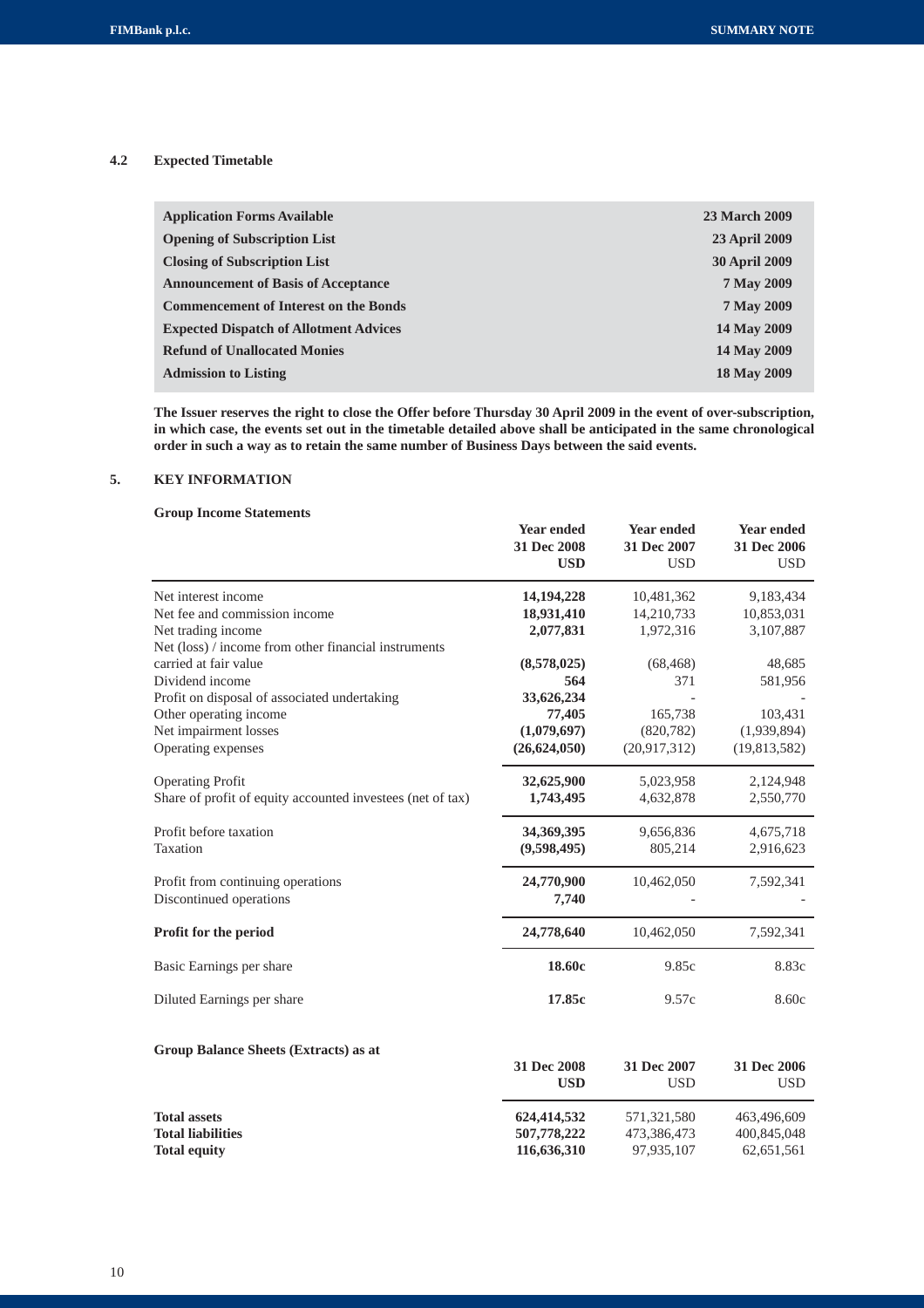## **6. REASONS FOR THE OFFER AND USE OF THE PROCEEDS**

The net proceeds from the issue of the Bonds will be applied by the Issuer in supporting the general growth of the Group as well as implementing its investment strategy of expansion into new products, markets and undertakings. Amongst other things, the Group is considering widening its business ventures into complementary activities, including private banking.

This Bond Issue forms part of a wider and longer term capital development plan which may in future include other forms of equity. It is not to be expected that the proceeds of the Bond Issue will be the only source of capital to fund the business ventures in the foreseeable future. Furthermore, the proceeds of the Bond will not be used for the purchase of any land or any buildings that would house the Group's offices, whether in Malta or elsewhere. The Bonds will constitute Additional Own Funds (Tier II capital) forming part of the Issuer's Own Funds in terms of the Own Funds Rule (BR/03) "Own Funds of Credit Institutions Authorised under the Banking Act 1994".

## **7. RISK FACTORS**

**This document contains forward-looking statements. No assurance can be given that future results of expectations covered by such forward-looking statements will be achieved. These statements by their nature involve substantial risks and uncertainties, certain of which are beyond the Issuer's control.**

**Prospective investors should carefully consider all the information contained in the Prospectus as a whole and should consult their own independent financial and other professional advisers before deciding to make an investment in the Bonds.**

**The sequence in which the risks below are listed is not intended to be indicative of any order of priority or of the extent of their consequences.**

## **7.1 General**

**The Risk Factors associated with the banking industry are multiple and varied. Exposure to credit risk, liquidity risk, interest rate risk and foreign currency risk arises in the normal course of the Issuer's and Group's business. As the Group's core business is that of a trade finance specialist, control over contingent liabilities and commitments is fundamental since the risks involved are the same as with on-balance sheet items.**

**In addition to the information contained in this Prospectus, prospective investors should carefully consider, with their own independent financial and other professional advisor, the risk factors listed in this paragraph together with other investment considerations, before deciding to make an investment in the Bonds.**

## **7.2 Risks Relating to the Issuer**

#### *7.2.1 Strategic and Business Risk*

**The Group is primarily active in international trade finance, providing services relating to commodities, across a wide geographical base and offering a diversity of products. When downturns in market cycles are prolonged these may lead to weakening economic fundamentals of corporates, banks and sovereigns, as well as to serious shocks and market crises and ensuing shortage of liquidity and credit availability. This can cause deterioration to trade flows and elevate strategic and business risk. In certain situations these risks can spread across borders and regions, creating a contagion effect.**

## *7.2.2 Credit Risk*

**Credit risk is the risk that one party to a financial transaction might fail to discharge an obligation and cause the other party to incur a financial loss. Credit risk is not only akin to loans but also to other on- and off-balance sheet exposures such as letters of credit, guarantees, acceptances and money market operations.**

#### *7.2.3 Country and Transfer Risk*

**In addition to the counter-party credit risk inherent in lending, international lending also includes country risk, which refers to risks associated with the economic, social and political environment of the borrower's home country. A component of country risk is transfer risk which arises when a borrower's obligation is not denominated in his local currency.**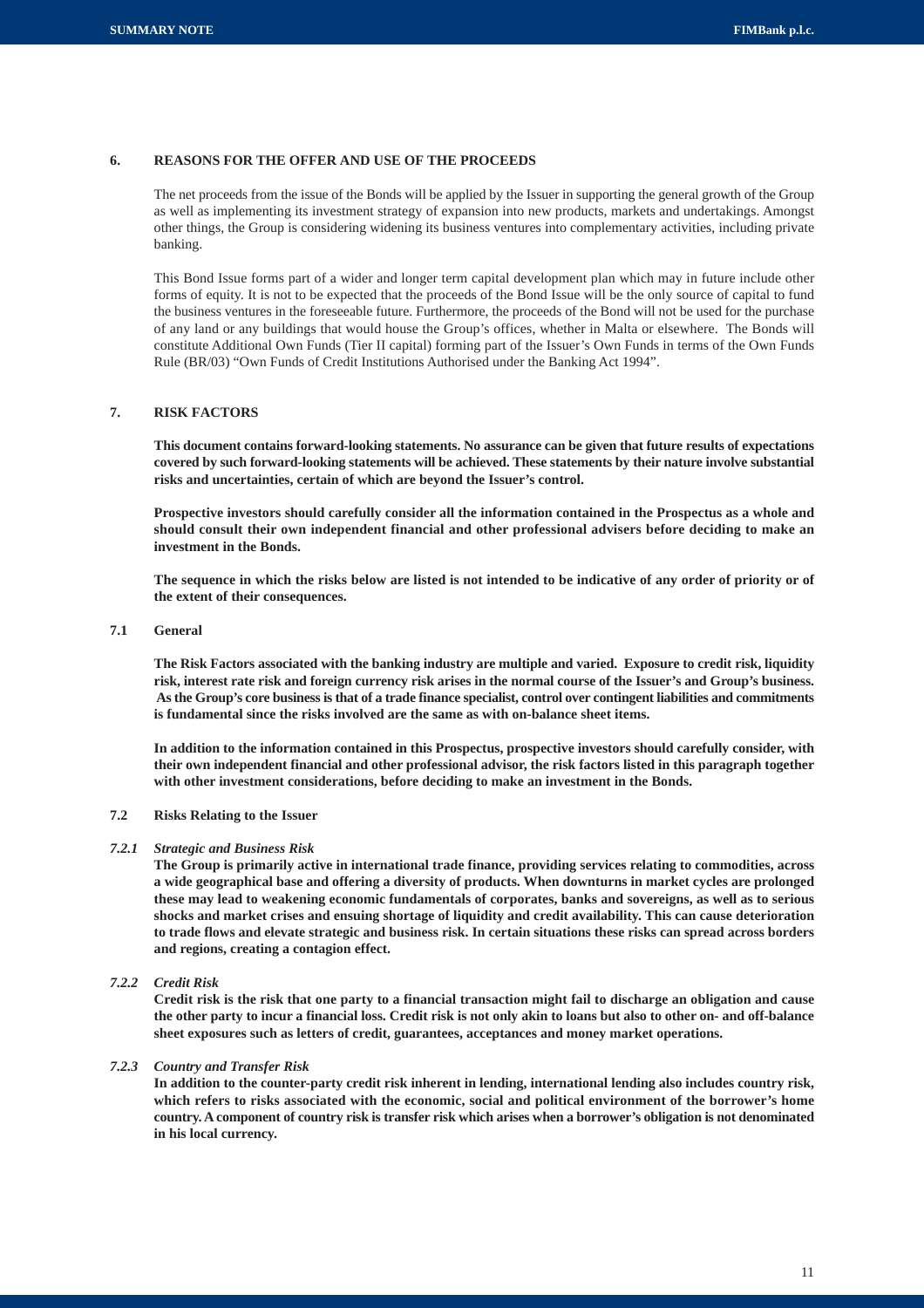## *7.2.4 Market Risk*

#### *General*

**Market risk can be split into three types of risk: foreign exchange risk, interest rate risk and other price risk.** *Foreign Exchange Risk*

**Foreign exchange risk arises in relation to those monetary assets and monetary liabilities of the Group that are not denominated in the functional currency of the Group. Transactional exposures give rise to foreign currency gains and losses that are recognised in the income statement.**

**Investors should also be aware that any investment in Bonds of the Issuer may bear the risk of any fluctuations in exchange rates between the currency of denomination of the Bonds and the investors' currency of reference if different.**

#### *Interest Rate Risk*

**The Group's operations are subject to interest rate fluctuations to the extent that interest-earning assets and interest-bearing liabilities mature or re-price at different times or at different amounts.**

#### *Other Price Risk*

**The Group's exposure to price risk is limited to its bonds and credit linked notes portfolios which are both measured by reference to their quoted market values in active markets.**

## *7.2.5 Settlement Risk*

**The Issuer faces settlement risk due to the fact that few financial transactions are settled simultaneously or on a same day basis. Consequently, the Issuer could suffer a loss if the counter-party fails to deliver on settlement date.**

#### *7.2.6 Concentration Risk*

**Concentration risk denotes the risk arising from an uneven distribution of counterparties in credit or any other business relationship or from a concentration in business sectors or geographical regions which is capable of generating losses large enough to jeopardize an institution's solvency.**

## *7.2.7 Liquidity Risk*

**Liquidity risk is the risk that the Issuer may be unable to meet its obligations as they become due because of an inability to liquidate assets or obtain adequate funding or that it cannot easily unwind or offset specific exposures without significantly lowering market prices because of inadequate market depth or market disruptions.**

#### *7.2.8 Operational Risk*

**Various operational risks must also be taken into consideration, for instance, failed internal or external processes or systems, human error, regulatory breaches, employee misconduct or external events such as fraud, other factors over which the Issuer has no control such as catastrophic events, terrorist attacks and other acts of war and hostility, changes in the law, taxation and regulations to which the Issuer is subject, including changes in the interpretation thereof;**

## *7.2.9 Legal Risk*

**Legal risks arise from the possibility that unenforceable contracts, lawsuits, or adverse judgments can disrupt or otherwise negatively affect the operations or condition of the Issuer. The Group is particularly susceptible to legal risks when entering structured transactions in some of the emerging markets in which it is dealing and when its legal rights might be susceptible to non-enforcement.**

#### *7.2.10 Reputational Risk*

**Reputational risk is the risk that negative publicity regarding the Issuer's business practices, whether true or not, will cause a decline in the customer base, costly litigation, or revenue reductions. It might arise from failure to comply with relevant laws and regulations. The implications on the Issuer of non compliance with the applicable regulations can be substantial and can include formal enforcement actions, monetary penalties, informal enforcement actions, and enhanced supervisory monitoring.**

#### *7.2.11 Information Technology Risk*

**Information technology risk may arise from inadequate information technology and processing, inappropriate IT strategy and policy or inadequate use of the Group's information technology. The Group is subject to various forms of threats which can impact any or all of its IT systems and operations.**

#### *7.2.12 Credit Rating Risk*

**The Issuer relies on leading global rating agencies for its risk assessment purposes. These credit rating agencies publish their independent opinions on the creditworthiness of debt issuers, in terms of both their ability and**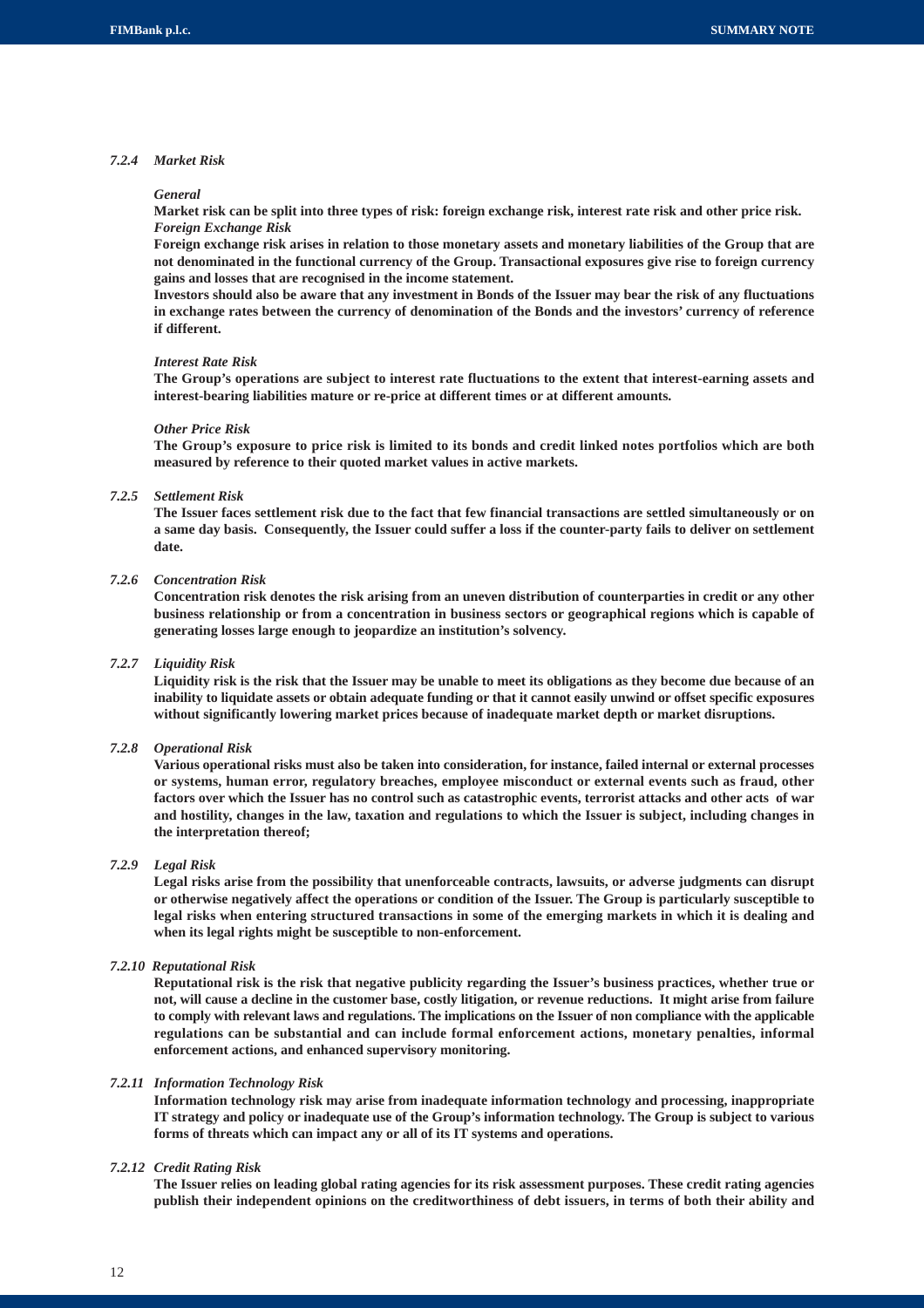**willingness to honour financial commitments. Any adverse change to the credit rating of the Issuer might adversely affect the trading price of the Bonds.**

**7.3 Risks relating to the Bonds**

**Each potential investor in the Bonds must determine the suitability of that investment in light of their own circumstances. Prospective investors should carefully consider all the information contained in the Prospectus as a whole and should consult their own independent financial and other professional advisers before deciding to make an investment in the Bonds.**

#### *7.3.1 Redemption prior to maturity ("Early Redemption")*

**The Issuer has the option to redeem the Bonds in whole or in part at any time during the Designated Optional Redemption Date (in accordance with the provisions of paragraph 5.8 of the Securities Note), together with any accrued and unpaid interest until the time of redemption. This optional redemption feature may condition the market value of the Bonds.**

#### *7.3.2 Modification and waivers by Bondholders' meetings*

**The Issuer shall call meetings of Bondholders to consider matters affecting their interests generally in accordance with the provisions of paragraph 5.11 of the Securities Note. These provisions permit defined majorities to bind all Bondholders including Bondholders who did not attend and vote at the relevant meeting and Bondholders who voted in a manner contrary to the majority.**

## *7.3.3 Change of law*

**The terms and conditions of this Bond Offer are based on Maltese law in effect as at the date of this Prospectus. No assurance can be given as to the impact of any possible judicial decision or change in Maltese law or administrative practice after the date of this Prospectus.**

#### *7.3.4 Trading and Liquidity of the Bonds*

**The liquidity of the market depends on, amongst others, factors beyond the Issuer's control, such as the willingness or otherwise of potential buyers and sellers of the Bonds. The effect that investors' decisions may have on the trading market could consequently affect the trading value of the Bonds. The Bonds will be new securities for which there currently is no established trading market. There can be no assurance that an active secondary market for the Bonds will develop, or, if it develops, that it will continue. There can be no assurance that an investor will be able to re-sell his Bonds at or above the Bond Offer Price or at all.**

## *7.3.5 Foreign Exchange Risk*

**Potential investors should also be aware that any investment in the Bonds will be denominated either in EUR or USD. Exchange rate fluctuations may affect the conversion value of the original investment and of the interest to be received made by those investors who calculate the value of investment in any currency other than the EUR or USD.**

### *7.3.6 Interest Rate risk*

**Investment in the Bonds involves the risk that subsequent changes in market interest rates may adversely affect the value of the Bonds.**

## *7.3.7 Prior ranking charges*

**The Issuer may incur further borrowings or indebtedness and may create or permit to subsist other security interests upon the whole or any part of its present or future undertakings, assets or revenues (including uncalled capital).**

## *7.3.8 Issuer's Credit Rating Risk*

**A credit rating is not a recommendation to buy, sell or hold securities and may be subject to suspension, reduction or withdrawal at any time by the assigning rating agency. Any adverse change in the Issuer's credit rating could adversely affect the trading price for the Bonds.**

*7.3.9 Subordination*

**The Bonds shall constitute the general, direct, unconditional, subordinated and unsecured obligations of the Issuer and shall at all times rank pari passu, without any priority or preference among themselves and shall thus rank after other outstanding, unsubordinated and unsecured obligations of the Issuer, present and future, such as for example any of the Issuer's obligations which might be secured by privileges, charges, hypothecs or any other cause of preference and/or security in accordance with the applicable law.**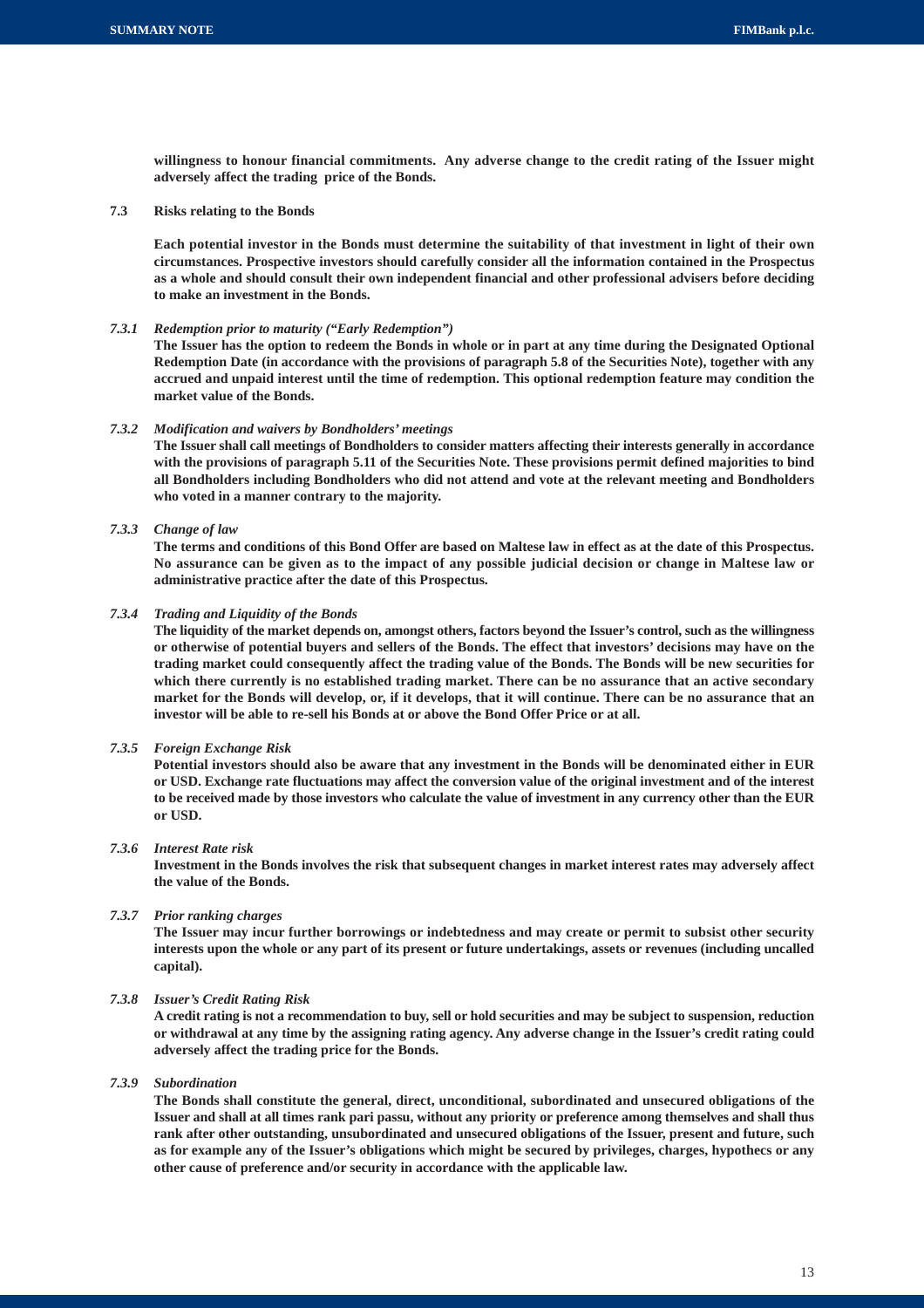#### *7.3.10 Limited Recourse*

**Potential investors should note that their rights of enforcement against the Issuer with reference to the Bonds are subject to certain restrictions as set out in paragraph 5.17 of the Securities Note.**

### **8. INFORMATION ON THE ISSUER**

## **8.1 History and Development**

The Issuer is registered in Malta as a public limited liability company under registration number C 17003 and with registered office at 7th Floor, The Plaza Commercial Centre, Bisazza Street, Sliema, SLM1640 Malta. It was incorporated on 8 November 1994 as First International Merchant Bank Limited for an unlimited duration under the Commercial Partnerships Ordinance, 1962 (Cap. 168, Laws of Malta), and with effect from 31 December 1997 complied with the Companies Act, 1995 under which it is currently regulated.

The status of the Issuer was changed from a private limited liability company to that of a public limited liability company (p.l.c.) on 28 April 2001. The Issuer's ordinary shares were then offered to the public and admitted to the Official List of the Malta Stock Exchange on 22 June 2001.

In late 2003, the Issuer increased its issued share capital by USD15,001,468 by means of a rights issue. The shares were offered (i) at USD0.75 per share and (ii) on a basis of a ratio of 10 new shares for every 23 shares held. The new shares issued amounted to 20,001,957.

The Issuer changed its name from First International Merchant Bank p.l.c. to FIMBank p.l.c. on 13 May 2005.

By means of a subsequent rights issue in November 2007, 22,894,699 new ordinary shares were offered at USD1.10 per share raising USD25 million and increasing the Issuer's share capital to over 90 million ordinary shares as at 31 December 2007. The shares were offered at the ratio of 5 new shares for every 19 shares held.

The Issuer may be contacted on telephone: +356 23280171 (Company Secretary), facsimile: +356 23280107, email: company.secretary@fimbank.com, and website: www.fimbank.com.

## **8.2 Credit Institution Licence**

On 11 July 1994, the Issuer was granted a licence by the Ministry of Finance to carry on the business of banking as a 'financial institution' operating initially with non-residents subject to such conditions as may from time to time be imposed under Section 4(6)(c) of the Banking Act, 1970. In terms of this licence, the Issuer was authorised to conduct the activities of foreign trade and banking services, structured finance, and retail banking services for high net worth individuals, Islamic banking and investment and advisory services to its clients only. Furthermore, the Issuer was subject to all the conditions of the Banking Act, 1970 except for the specific exemptions outlined in the same licence.

Following the enactment of the Banking Act, 1994 the Central Bank of Malta became the competent authority responsible for the regulation and supervision of credit institutions.

On 15 November 1994, the Central Bank of Malta issued a new licence in terms of the Banking Act, 1994 replacing the original licence issued under the 1970 Act so that the Issuer would be designated as a credit institution. All terms and conditions of the Issuer's licence remained unchanged.

On 20 November 1995, at the Issuer's request, the Central Bank of Malta reviewed the Issuer's licence and extended it by authorising the Issuer to undertake business with both residents and non-residents of Malta in providing documentary trade finance, provided no financing is granted to the resident party. The condition that the Issuer transacts in foreign currency only was retained.

On 17 September 1997, the Central Bank of Malta further extended the Issuer's licence to enable it to conduct full banking activities in all currencies, except the Maltese Lira, with both residents and non-residents. Other terms and conditions of the original licence remained unchanged.

In July 2005, the terms of the licence were again changed and the Issuer was authorised to carry on its business in all currencies, including the Maltese Lira. Changes were also made to the Issuer's Memorandum and Articles and were approved by its members in Annual General Meeting on 6 April 2006.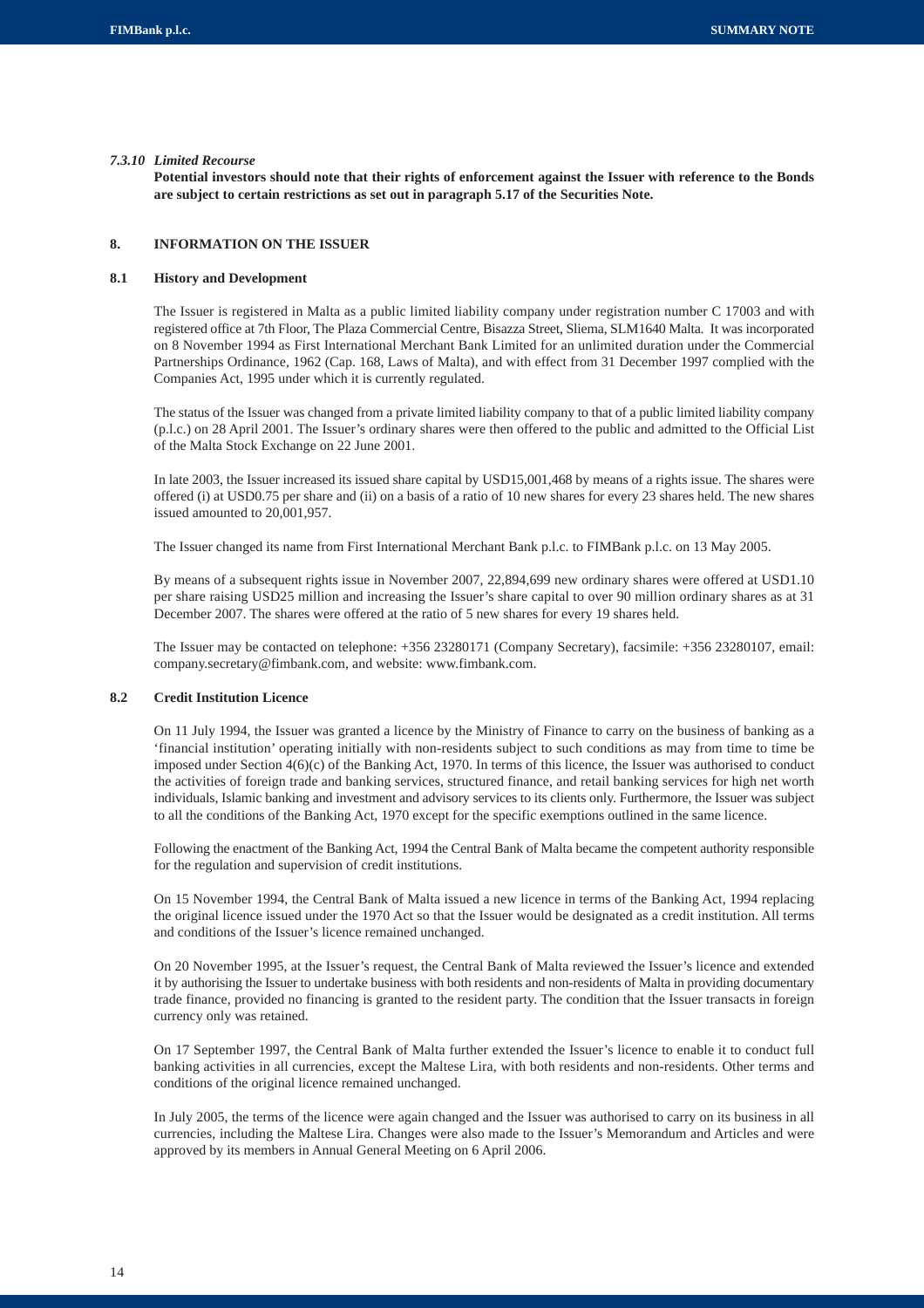Additional to the business of banking, the Issuer is now licensed to carry out the following additional activities listed in the Banking Act, 1994 (Schedule 2) namely:

- money transmission services;
- issuing and administering means of payment (credit cards, travellers' cheques and bankers' drafts and similar instruments);
- guarantees and commitments;
- trading for own account in:
- (a) money market instruments;
- (b) foreign exchange;
- (c) financial futures and options;
- (d) exchange and interest-rate instruments; and
- (e) transferable securities;
- participation in securities issues and the provision of services related to such issues;
- advice to undertakings on capital structure, industrial strategy and related questions and advice as well as services relating to mergers and the purchase of undertakings;
- safekeeping and administration of securities; and
- credit reference services.

The Issuer has applied to the MFSA to obtain the revival of its Investment Services Licence in terms of Article 5 of the Investment Services Act, 1994 (originally granted to the Issuer on 6 May 2003 as a Category 2 licence) in order to tender professional investment advice to professional clients and eligible counterparties.

## **8.3 Special Taxation Status of the Issuer**

The taxation regime regulating the Issuer is governed by the Exemption Order granted by the Minister of Finance to the Issuer on 16 June 1999, in terms of Article 12(2) of the Income Tax Act (Cap.123 of the Laws of Malta).

The Exemption Order regulates the taxation of the Issuer with effect from year of assessment 1996 up to year of assessment 2010. The arrangements of the Exemption Order are to have effect so long as the Issuer is carrying on the business of banking as a credit institution in terms of the Banking Act. Following the termination of the period covered by the Order, the Issuer will be subject to income tax in Malta under the applicable regime of laws and regulations.

In terms of the Exemption Order the Issuer's taxable profit arising from business conducted wholly outside Malta (that is to say profits arising from income derived from non-residents and interest on amounts held with all banks) is calculated as a percentage (0.25%) of the foreign gross assets as at the end of the relevant year. The taxable profit thus calculated is then subject to tax at the higher of 35% or the company rate of tax in force as at the end of applicable year.

The Exemption Order is subject to the following conditions:

- (a) the profits arising from that part of the Issuer's business which is not conducted wholly outside Malta is accounted for separately and taxed in the normal manner provided by the Income Tax Act. The said profits are arrived at after deducting those costs and allowances (including capital allowances) which are exclusively related to the business not conducted wholly outside Malta as well as a portion of those costs and other allowances (including capital allowances) common to the two different sources of business. Common costs and allowances are apportioned by reference to the percentage which the gross income from business conducted in Malta bears to the total gross income derived by the Issuer for the applicable year; and
- (b) the allocation of distributable profits to the Issuer's tax accounts is to be made as follows:
	- i. The taxable profits of the Issuer computed as set out in the Exemption Order shall be allocated to the Maltese Taxed Account;
	- ii. The difference between the total distributable profits and the amount allocated to the Maltese Taxed Account is allocated to the Untaxed Account;

provided that dividends paid to non-Maltese residents from profits arising from that part of the Issuer's business which is conducted wholly outside Malta will be paid without any deduction of tax.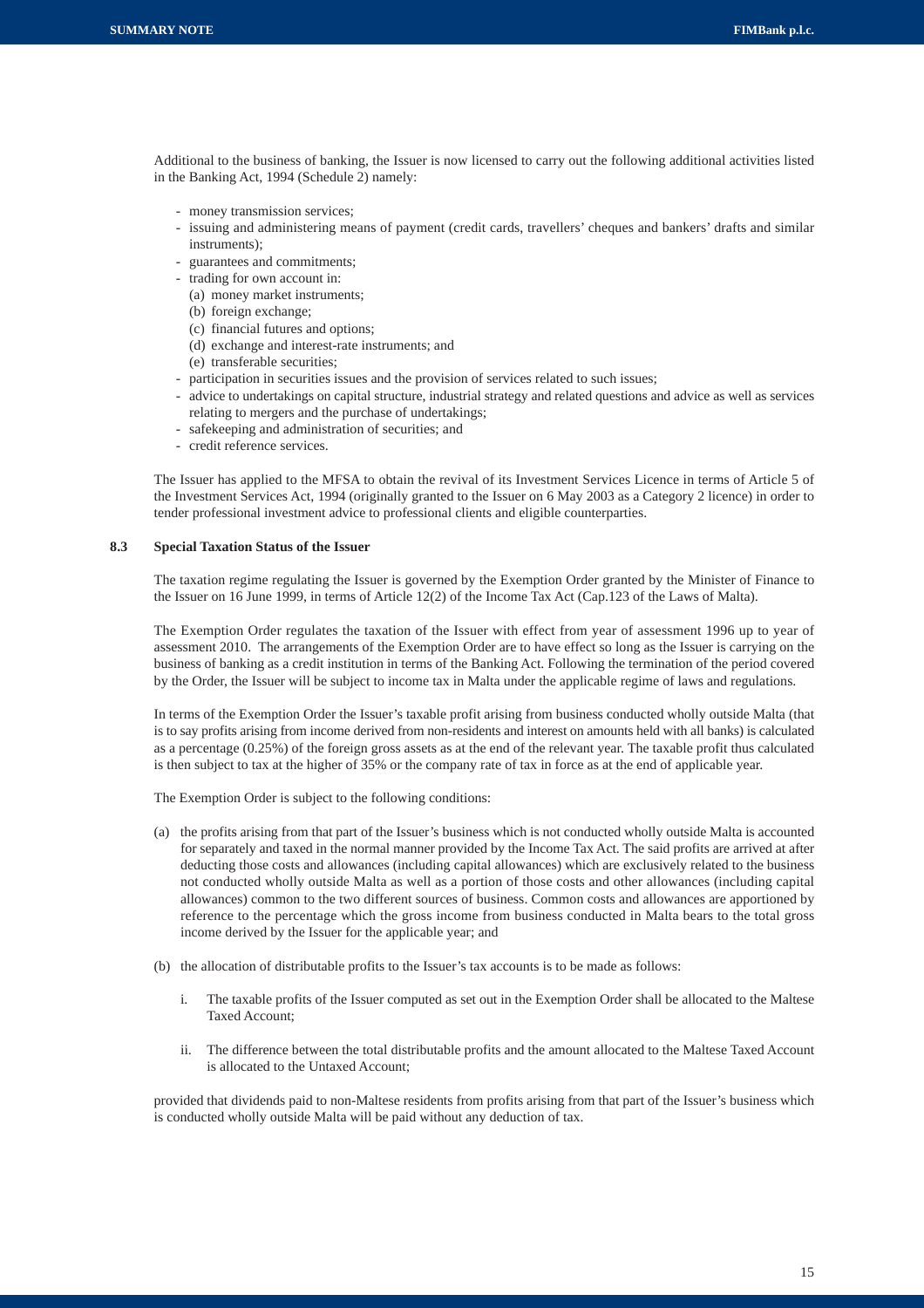## **8.4 Credit Rating**

In January 2009, Fitch affirmed its long-term rating for FIMBank p.l.c. at BB and short-term rating at B, both with a Stable Outlook. This affirmation, which contrasts the recent numerous downgrade rating actions by Fitch, confirms the Issuer's solid performance and resilience to the current economic downturn. FIMBank's ratings are underpinned by good management, acceptable asset quality, resilient and satisfactory core profitability, adequate liquidity and capitalization. The Issuer's satisfactory profitability reflected the favourable trade finance markets and strong business development, with international flows expected to further support income throughout 2009. The Issuer's adequate asset quality reflected an acceptable level of impaired loans and more than full loan loss reserve coverage. The Issuer's focus on developing trade finance business with a number of developing and emerging economies heightened the Issuer's country risk, albeit this is mitigated by the short-term and self-liquidating nature of trade finance. Short-term inter-bank market funding, together with the increasingly important client deposit base, forms the bulk of the Issuer's funding base.

#### **8.5 Investments in Subsidiaries and Associates**

#### *8.5.1 Subsidiaries*

## *8.5.1.1 London Forfaiting Company Limited*

On 3 October 2003 the Issuer acquired the full equity of London Forfaiting Company p.l.c. ("LFC"), a company incorporated in England and Wales in 1984 to provide trade finance and forfaiting services through a world-wide network of offices. In the years following its acquisition by the Issuer, LFC expanded its operations and grew rapidly. LFC now counts a global network of strategically located offices, namely in United Kingdom, United States, Brazil, Turkey, Russia and Singapore.

#### *8.5.1.2 FIM Business Solutions Limited*

The Issuer owns 100% of the issued share capital of FIM Business Solutions Limited.

FIM Business Solutions Limited was incorporated in Malta on 15 June 2005 and has as its primary purpose the provision of information technology services and support to Group as well as to third parties.

## *8.5.1.3 FIMFactors B.V.*

The Issuer incorporated FIMFactors B.V. as a wholly-owned subsidiary under the laws of the Netherlands on 25 November 2005.

FIMFactors B.V. serves as a corporate vehicle for the Issuer's holdings of factoring joint ventures and associated companies. It currently holds the entire shareholding of MENAFACTORS Limited, DIFC, Dubai and is scheduled to acquire FIMBank's shareholding in Egypt Factors Limited in 2009.

## *8.5.1.4 FIM Property Investment Limited*

FIM Property Investment Limited is registered in Malta and was established on 23 April 2008 as a fully owned subsidiary with the primary objective to plan, construct and complete the Issuer's head office in Malta. FIM Property Investment Limited will also be responsible for the day-to-day management of the purposely built office block and leasing, if any, of space for commercial purposes.

## *8.5.1.5 MENAFACTORS Limited*

The Issuer incorporated MENAFACTORS Limited in the Dubai International Financial Centre on 10 May 2007 as a joint venture together with Emirates National Bank of Dubai. Each shareholder held 50% of the issued share capital of the company.

MENAFACTORS Limited was licensed by the Dubai Financial Services Authority in September 2007, to provide international factoring and forfaiting services.

As part of the overall Group's strategy, the Issuer transferred its holding in MENAFACTORS Limited to FIMFactors B.V. on 29 May 2008. Moreover, on 3 March 2009, MENAFACTORS Limited acquired 25% of LCI Factors S.A.L., a factoring company incorporated in Beirut, Lebanon. The other major shareholder (73.86%) in LCI Factors S.A.L. is the Lebanese Credit Insurer S.A.L., a joint venture between ATRADIUS Re (the second largest insurer in the world) and a group of local and regional insurance companies and investors.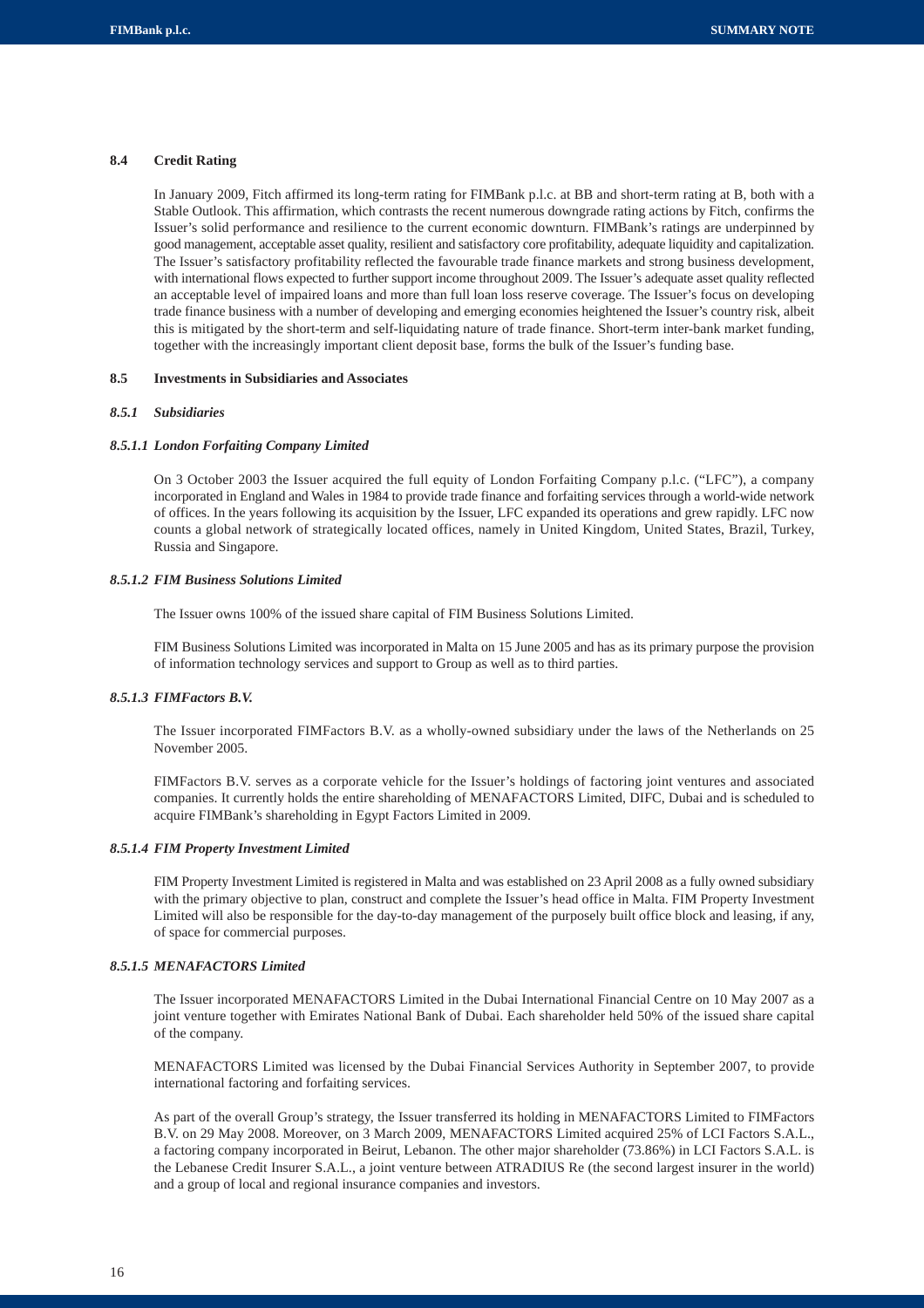#### *8.5.2 Associates*

The Issuer also holds investments in the following associates:

## *8.5.2.1 The Egyptian Company for Factoring S.A.E.*

The Issuer incorporated The Egyptian Company for Factoring S.A.E., ("Egypt Factors") in Egypt's Public Free Zone Nasr City on 13 November 2006 together with Commercial International Bank ("CIB") and the International Finance Corporation ("IFC"). Classified as a non-banking financial institution, Egypt Factors is under the supervision and control of the Ministry of Investment or more precisely of the General Authority for Investment and Free Zones ("GAFI"), which is the primary governmental authority concerned with regulating and facilitating investment in Egypt. Egypt Factors has been granted a licence from GAFI at the time of its incorporation to operate factoring services from the free zone.

The Issuer holds a 40% shareholding, with CIB and IFC holding 40% and 20% respectively. Egypt Factors is active in providing international factoring and forfaiting services to Egyptian and other Middle Eastern exporting companies.

## *8.5.2.2 LB Factors Limited*

The Issuer incorporated LB Factors Limited in Malta together with LB Financial Holdings Limited, a subsidiary of the Lasselsberger GmbH Group, on 17 April 2001.

The ownership interest and voting rights of the Issuer in LB Factors Limited is 0.59%, with the right to appoint a member to the board of directors of LB Factors Limited.

The investment of the Issuer in LB Factors Limited amounts to USD22,195. This investment is held with a view to subsequent disposal.

#### *8.5.2.3 Eastern Prospekt B.V.*

On 5 December 2000 the Issuer acquired a minority shareholding in Eastern Prospekt B.V., a private limited liability company incorporated in the Netherlands on 9 February 1999.

The Issuer's holding in Eastern Prospekt B.V. amounts to 13.1%, the other shareholders being Makland Sarl (40.15%), Eastern Future B.V. (31.01%) and Ducrein Finance B.V. (14.96%), respectively. The investment of the Issuer in Eastern Prospekt B.V. amounts to USD22,448 as equity. Eastern Prospekt B.V. is in the process of being wound up.

## *8.5.3 Recent changes to Issuer's investments in Associates*

*Sale of the Issuer's holding in Global Trade Finance Limited*

On 28 March 2008, the Issuer sold its investment in Global Trade Finance Limited ("GTF") to State Bank of India. The sale of the Issuer's 29.7 million ordinary shares in GTF was executed for a total consideration of INR2,168,100,000, or equivalent to USD54,128,074 as at the date of the transaction. Detailed information of this transaction is disclosed in the 2008 Audited Financial Statements.

The Issuer had acquired 38.5% in GTF on 24 December 2004. GTF is an entity incorporated and based in Mumbai, India and primarily engages in providing factoring services.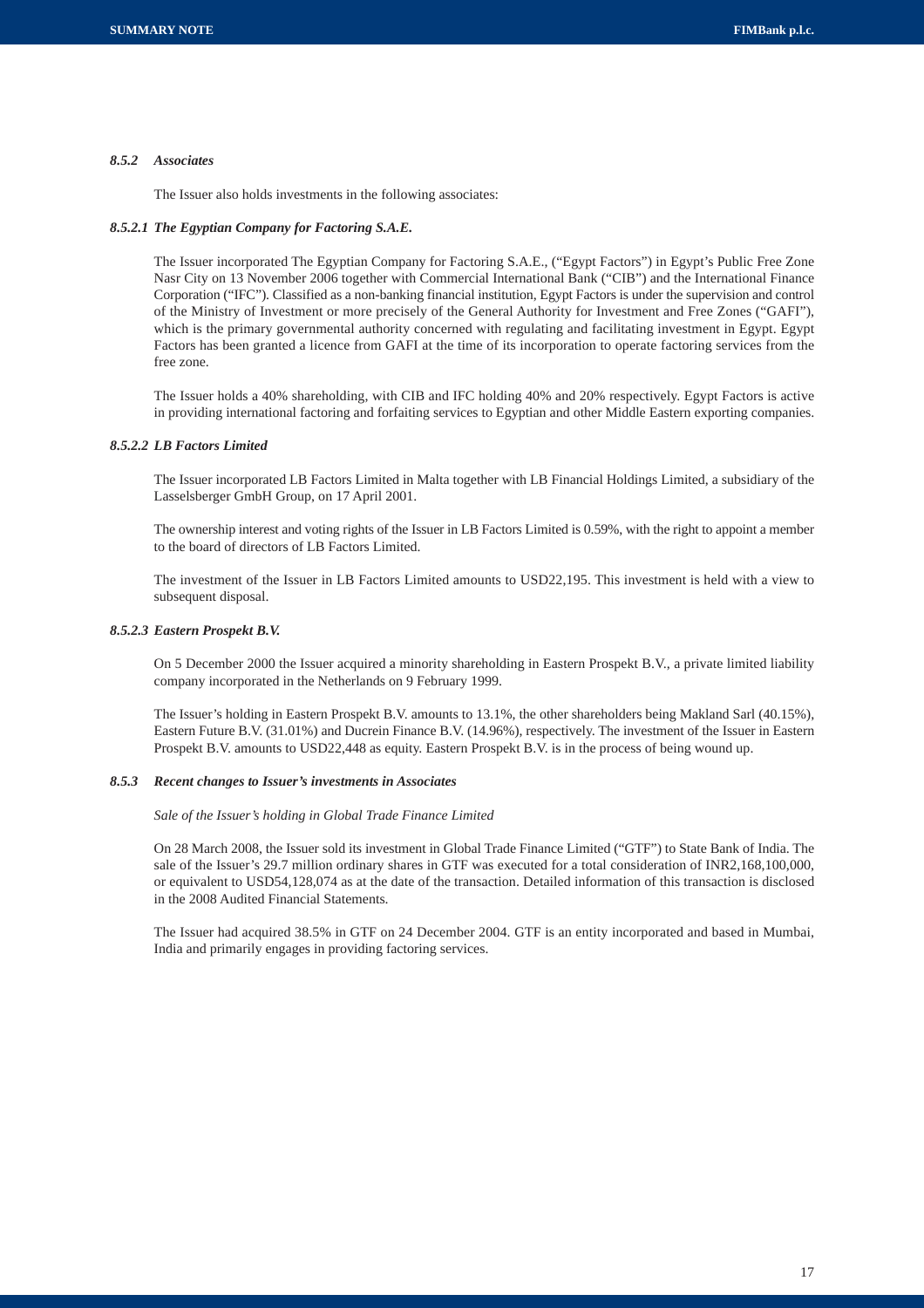## *8.6 Organisational Structure*

The diagram below indicates the structure of the Group as at the date of this Summary Note:



## **9. BUSINESS OVERVIEW**

#### *Principal Activities*

#### *Principal activities of the Issuer*

The Issuer is licensed by the MFSA under the Banking Act as a credit institution and is authorised to provide full banking services in all currencies.

The Bank principally provides international trade finance and acts as an intermediary to other financial institutions for international settlements, forfaiting, factoring and loan syndications. The Issuer is a specialist in documentary credit related operations including but not limited to the opening and negotiating of documentary letters of credit, the issue of performance bonds and bank guarantees and discounting of bills of exchange.

The Issuer established an international factoring department in 2006 designed to serve customers in Malta and in the Mediterranean region as well as to provide back office operations to the Issuer's factoring joint ventures. A specialised technology platform for factoring services was successfully customised and implemented in Malta and is being used by the Issuer's factoring joint ventures.

Specialist services relating to shipping finance, and in particular to pre-demolition ship finance, are provided from the Issuer's London and Dubai offices respectively.

The Issuer is actively pursuing its strategy to increase its factoring joint-venture network in Latin America, Russia and China, with a view to further diversify its trade finance products in emerging markets. To complement its mainline trade finance activities, the Issuer intends to diversify its offering into private banking services.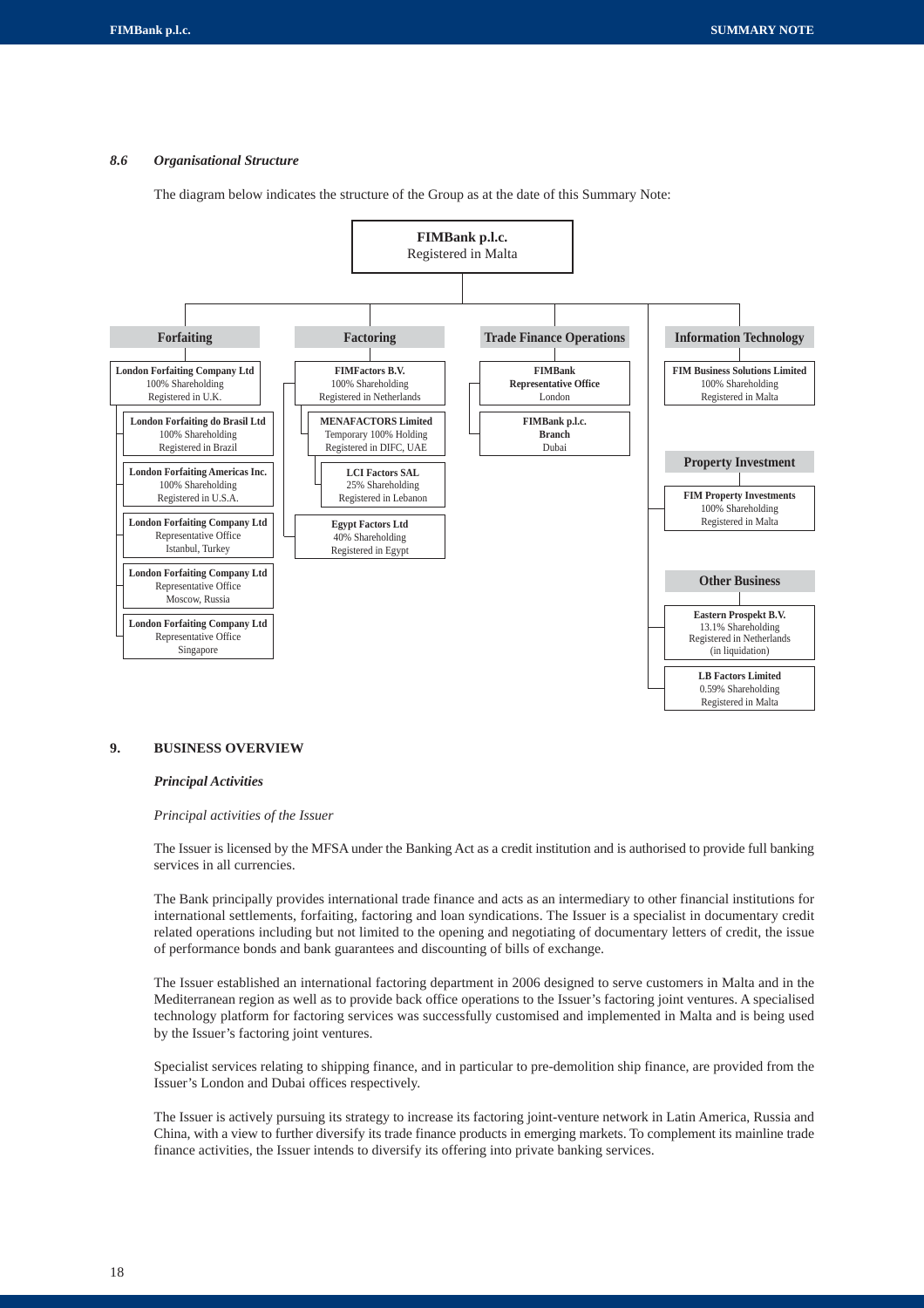## **10. TREND INFORMATION**

In 2008 the Group registered a strong operating performance coming from solid business fundamentals, market and product expertise. This was reflected in significant growth in the main interest and fee-based operating sources of income, particularly in the first three quarters of the year. This trend was reversed during the last quarter when weakening economic conditions, financial market turbulence and deteriorating confidence caused scarcity in liquidity and a slowdown in business. Against a landscape of difficult and weakening cycles in the major economies and markets (including emerging markets where the Issuer and the Group are particularly strong), the strategy of product and market diversification, the specialization in the finance of the international trade, goods and commodities which tends to be resilient even in stressful circumstances, as well as the exposure to regions that inherently feel less the effects of the crises, continue to provide opportunities for profit, at all levels of the Group. Furthermore, the Issuer remains confident that unrealized mark-downs in assets will be clawed back in time as these are not supported by any foreseeable substantive deterioration in credit quality.

The first months of the 2009 financial year witnessed a continuation of extreme nervousness and volatility in the international financial markets, as Governments around the world took exceptional measures to stabilize the global financial system and, at the same time, to try to nurse their economies through weakening economic conditions and, in many cases, deepening recessions. Although the concerted actions being taken by Governments, such as the massive re-capitalisation of major international banks and infusion of liquidity, demonstrate a certain determination to secure cross-border stability soonest, serious concerns about the extent and depth of the crises are accentuating the prevailing lack of confidence. As the markets continue to re-price risk and liquidity remains scarce, prospects of a pick-up in credit and economic activity remain modest. Against this background, a prolonged shortage of liquidity coupled with the threat of potential credit issues make business sentiment cautious, and prospects of growing the business more challenging.

The Directors consider that the trend demonstrated by the challenging circumstances of the last quarter of 2008 will continue to apply for the foreseeable future in 2009. They look forward to develop the business prudently in a challenging environment whilst maintaining the flexibility to take advantage of any opportunity that may come about, as risk premia in promising markets, ventures and undertakings, respectively, price more realistically.

No material adverse change has occurred for the Issuer since its last Audited Financial Statements.

#### **11. FINANCIAL PERFORMANCE FOR THE FINANCIAL YEAR ENDED 31 DECEMBER 2008**

The Group recorded a profit before tax of USD34.4 million for the year ended 31 December 2008. Profit after tax attributable to shareholders was USD24.8 million, an increase of more than twice the USD10.5 million earned during 2007.

There was an increase in group net interest income of 35% on 2007 to USD14.2 million as well as an increase in net fee and commission income of 33% to USD18.9 million. Net trading income booked by the Group for the period under review increased by 5% to USD2.1 million when compared to 2007. Unrealised fair-value mark-downs amounted to USD8.6 million in 2008.

Total assets reached USD624 million as at 31 December 2008 compared with USD571 million as at the end of 31 December 2007.

The Group's basic earnings per share for the year ended 31 December 2008 were of US cents 18.6 (for the year ended 31 December 2007: US cents 9.85).

The 2008 financial statements have been approved by the Board on 9 March 2009 and are pending the statutory approval of the Company in the Annual General Meeting convened for 23 April 2009.

Financial performance and trend information regarding the Group and the Issuer for the financial years ending 31 December 2006, 31 December 2007 and 31 December 2008 respectively can be viewed in the financial statements on the Issuer's website www.fimbank.com.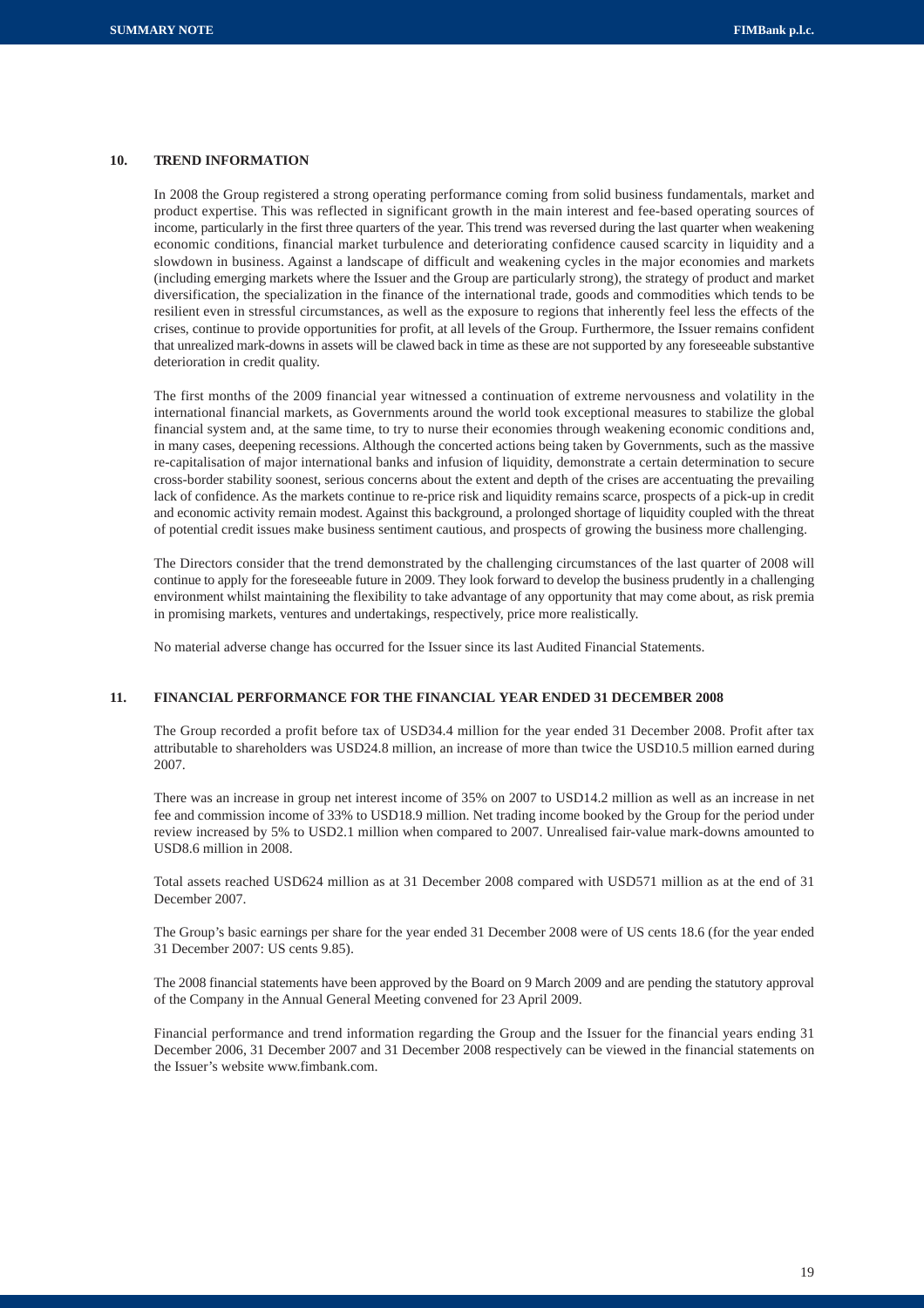## **12. MAJOR SHAREHOLDERS AND RELATED PARTY TRANSACTIONS**

#### **12.1 Interest of Major Shareholders**

At the date of this Prospectus, the shareholders holding five (5%) or more of the issued share capital of the Issuer as listed on the Malta Stock Exchange are the following:

|                                                   | <b>Ordinary Shares</b> | $\%$  |
|---------------------------------------------------|------------------------|-------|
| Massaleh Investments K.S.C.C.                     | 59.685.970             | 44.26 |
| International Finance Corporation                 | 7.876.711              | 5.84  |
| Astrolabe General Trading and Contracting Company | 7.829.384              | 5.81  |
| Fouad M. T. Alghanim                              | 7.152.412              | 5.30  |

#### **12.2 Related Party Transactions**

Full details of related party transactions during the financial year ended 31 December 2008 may be viewed in the audited financial statements of the Issuer available for public inspection at the Issuer's address and on the Issuer's website: www.fimbank.com.

#### **13. FINANCIAL INFORMATION**

## **13.1 Historical financial information**

The Issuer's and the Group's audited financial statements for the financial years ending 31 December 2006, 31 December 2007 and 31 December 2008 respectively are available for public inspection on the Issuer's website: www.fimbank.com.

#### **13.2 Financial statements**

An auditors' report included the audited statutory financial statements for the Issuer and the Group for the financial years ended 31 December 2006, 31 December 2007 and 31 December 2008 respectively are set out in the Annual Report and Accounts of the Issuer, available for public inspection.

Selected financial information for the three financial years ended 31 December 2006, 31 December 2007 and 31 December 2008 respectively may be found in paragraph 5 of this Summary.

#### **13.3 Auditing of historical annual financial information**

The annual financial statements of the Issuer and the Group for the financial years ended 31 December 2006, 31 December 2007, and 31 December 2008 respectively have been audited by Messrs KPMG, Certified Public Accountants, Malta.

## **13.4 Age of latest financial information**

The latest audited financial information available in respect of the Issuer relates to the financial year ended 31 December 2008 as approved for issuance by the Board of Directors on 9 March 2009. These financial statements are pending the statutory approval of the Company in the Annual General Meeting convened for 23 April 2009.

## **13.5 Significant changes in the Issuer's financial or trading position**

There has been no significant change in the financial or trading position of the Issuer or the Group which has occurred since 31 December 2008.

## **14. DETAILS OF THE OFFER**

## **14.1 Admission to Trading and Markets**

The Listing Authority has authorised the Bonds to be admitted to Listing.

Application has been made to the Malta Stock Exchange for the Bonds to be issued pursuant to this Prospectus to be listed and traded on the Official List of the Malta Stock Exchange.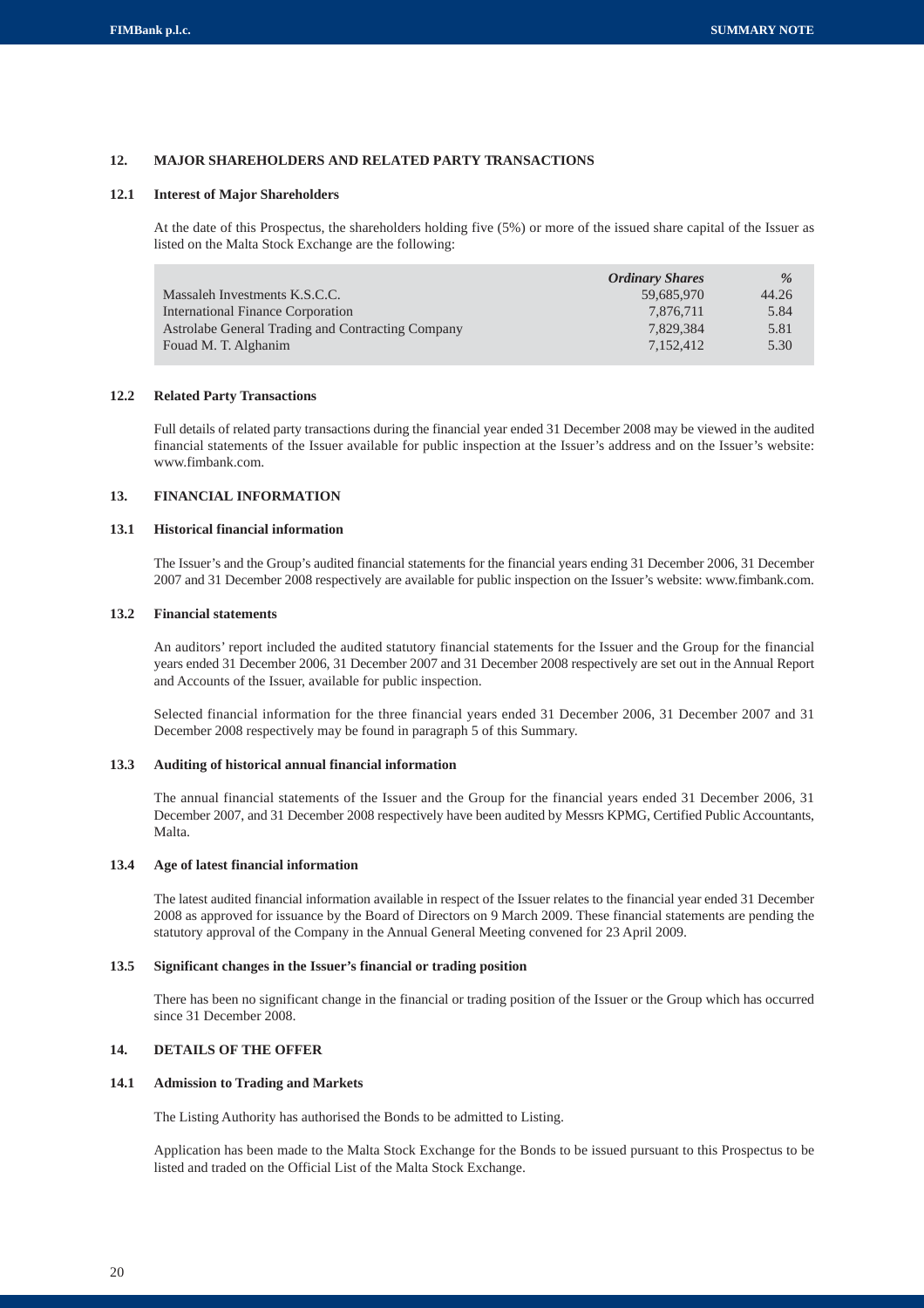## **14.2 Distribution**

During the Bond Offer Period, applications for subscription to the Bonds may be made through any of the Authorised Distributors listed at Appendix 1 of this Prospectus.

## **14.3 Estimated expenses and proceeds of the Offer**

The Offer will involve expenses including professional fees, publicity, advertising, printing, listing, registration, sponsor, management, registrar fees, placement fees and a selling commission of 1% of the amounts of the Applications received and other miscellaneous costs incurred in connection with this Offer. Such expenses are estimated not to exceed EUR500,000 and shall be borne by the Issuer. No expenses will be specifically charged to any Bondholder who subscribes for the Bonds. The amount of the expenses will be deducted from the proceeds of the Offer, which accordingly will bring the estimated net proceeds from the Bond Issue to EUR29,500,000 if the Over-allotment Option is exercised in full.

## **14.4 Public Offer**

#### *Public Offer*

- 14.4.1 The Bonds shall be offered and issued to the general public and the Preferred Applicants during the Offer Period. Authorised Distributors subscribing for the Bonds may do so for their own account or for the account of their customers (whether Preferred Applicants or not) and shall in addition be entitled to distribute any portion of the Bonds subscribed for upon commencement of trading.
- 14.4.2 A list of Authorised Distributors is contained at Appendix 1 of the Prospectus.

#### *Placing Arrangements*

#### *General*

- 14.4.3 The Issuer hereby reserves the right to enter into conditional subscription agreements (the "Subscription Agreement/s") prior to the commencement of the Offer Period up to an amount not exceeding 66% of the maximum combined aggregate amount of the equivalent of EUR30,000,000, i.e. EUR20,000,000 (the "Placed Portion") with a number of Authorised Distributors for the subscription of the Bonds by Preferred Applicants and other investors. Applications in a single name for an aggregate investment amount of less than EUR10,000 or USD10,000 shall not be eligible for the Placed Portion and shall not be accepted. Upon completion and submission of the Subscription Agreements, the Issuer will be conditionally bound to issue, and each Authorised Distributor will bind itself to subscribe to, a number of Bonds, subject to the Bonds being admitted to the Official List of the Malta Stock Exchange. Each Subscription Agreement will become binding on both the Issuer and the Authorised Distributor upon delivery, subject to the Issuer having received all subscription proceeds in clear funds on delivery of the Subscription Agreement.
- 14.4.4 The Placed Portion will be subject to the following limits:
	- (i) Preferred Applicants shall be entitled to subscribe up to a maximum combined aggregate amount of EUR10,000,000. Applications received from Preferred Applicants shall be met in full for the first EUR10,000 or USD10,000 for each Preferred Applicant; and
	- (ii) the maximum combined aggregate amount available for Authorised Distributors shall be of EUR10,000,000.

The above limits are in place, always provided that:

- (a) any amount not taken up by Preferred Applicants under 14.4.4 (i) shall be available for subscription by the Authorised Distributors;
- (b) any amount not taken up by Authorised Distributors under 14.4.4 (ii) shall be available for subscription by the Preferred Applicants; and
- (c) any amount not taken up by either of the Authorised Distributors or Preferred Applicants will be available for subscription during the Offer Period.

## *Plan of Distribution and Allotment*

14.4.5 The Issuer will determine and announce the allocation policy for the Bonds within five (5) business days of the closing of the Offer Period. It is expected that allotment advices will be dispatched to Bondholders by the Central Securities Depository within five (5) business days of the date of the announcement of the Allocation Policy.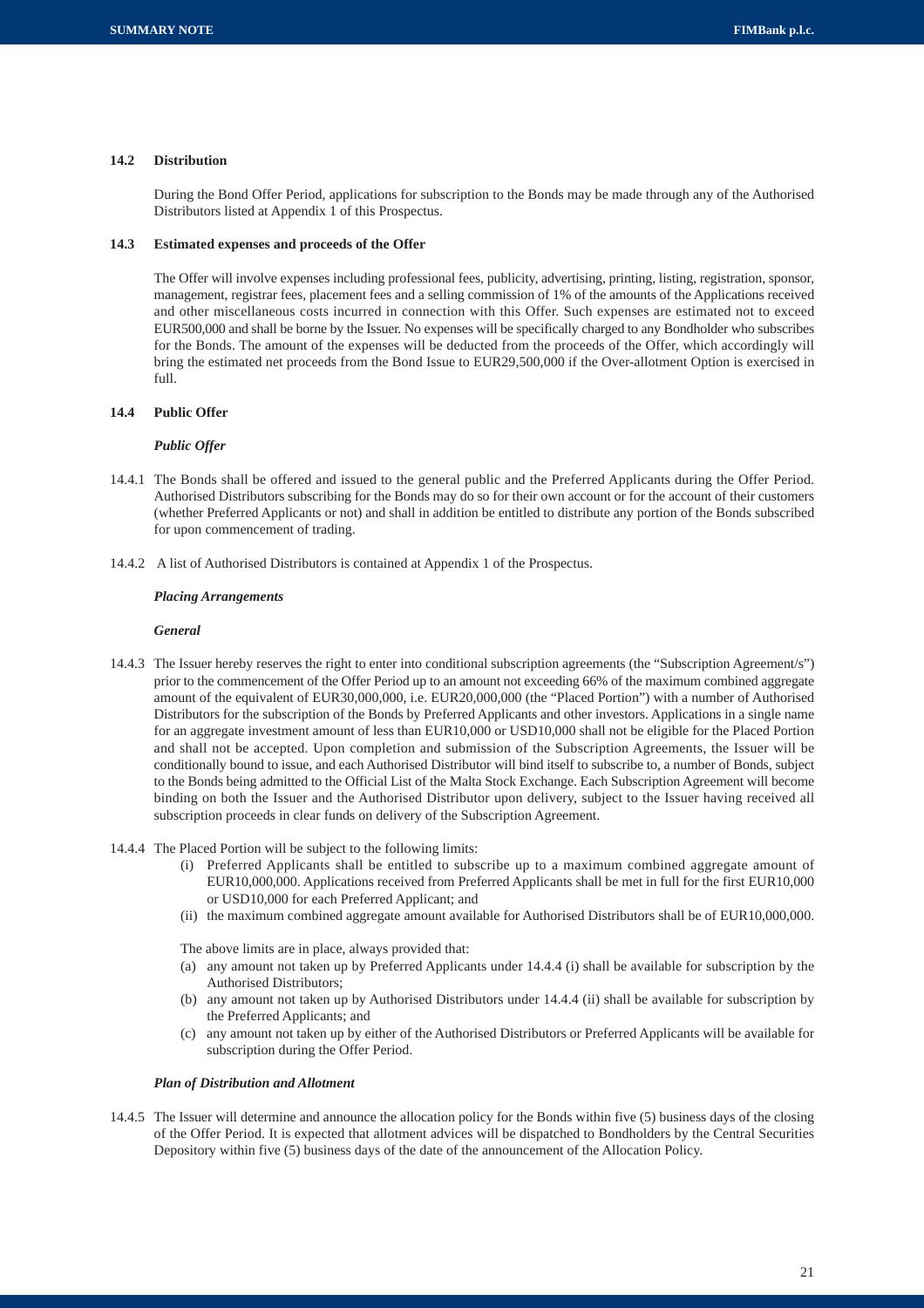14.4.6 Subject to the event of oversubscription, the Bonds will be listed on the Official List of the Malta Stock Exchange on 18 May 2009 and such date shall constitute the date of issue, allotment as well as Listing of the Bonds. Dealing shall commence on the following trading day.

## **15. ADDITIONAL INFORMATION**

## **15.1 Share capital**

The Issuer's authorised share capital as at the date of this Registration Document is USD200 million divided into 400 million ordinary shares of USD0.50 each.

The Issuer's issued share capital as at the date of this Registration Document is USD67,428,196 divided into 134,856,392 fully paid up ordinary shares of USD0.50 each listed on the Malta Stock Exchange.

All of the Issuer's shares rank *pari passu* in all respects, including with respect to voting rights, right to dividend and assets of the Issuer on a winding up. However in respect of a number of reserved matters, the Issuer needs to obtain the prior written consent of the IFC.

## **15.2 Memorandum and Articles of Association**

The Issuer is a company registered pursuant to the provisions of the Companies Act in Malta with registration number  $C$  17003.

## **15.3 Information Concerning the Payment of Interest by New Ordinary Shares**

Payment of Interest for the EUR Bonds and the USD Bonds may be done in either cash or shares, at the Issuer's sole discretion. Therefore the Issuer might issue and allot New Ordinary Shares to the Bondholder, who shall have the sole right to positively elect to receive cash or shares as consideration for the interest payment. Any such New Ordinary Shares shall have a nominal value of USD0.50, determined according to an attribution price as the Issuer may announce during the period of thirty (30) calendar days prior to the Interest Payment Date. Full details of such entitlement will be communicated to the eligible Bondholder by means of letter or circular with appropriate due notice being given. The New Ordinary Shares will be of the same class as the Issuer's ordinary shares currently in issue. Currently, the Issuer does not have any preference shares in issue and therefore the New Ordinary Shares will rank *pari passu* with the existing Ordinary Shares.

## **16. MATERIAL CONTRACTS**

Save for the promise of sale for the purchase of land for the building of the Issuer's head office as detailed below, the Issuer has not entered into contracts of a material nature which were not in the ordinary course of its business and which could impact the Issuer's ability to meet its obligations to Bondholders.

## **16.1 Promise of Sale**

On the 3 September 2008, the Issuer entered into a promise of sale agreement (*konvenju*) for the purchase of a plot of land in Pendergardens, in Saint Julians. The *konvenju*, signed with the proposed seller Pender Ville Limited, was executed through FIM Property Investment Limited by means of a public deed. The plot of land will be developed in a building block where the Issuer intends to house its head office. The price to be paid by the Issuer for the land is EUR4,612,000 and is staggered in installments upon the reaching of certain milestones (such as the issuance of the excavation permits and the completion of the excavation works) within stipulated timelines. The *konvenju* expires on 31 March 2009.

## **17. DOCUMENTS ON DISPLAY**

For the life of this Summary, the following documents (or copies thereof), where applicable, may be inspected at the registered office of the Issuer at 7th Floor, The Plaza Commercial Centre, Bisazza Street, Sliema, SLM 1640 Malta:

- The Memorandum and Articles of Association of the Issuer;
- The Audited Financial Statements of the Issuer and the Group (including its subsidiaries) for the financial years ended 31 December 2006, 31 December 2007 and 31 December 2008 (for the latter, subject to the approval of the Company in Annual General Meeting which has been convened for 23 April 2009) respectively;
- The Promise of Sale Public Deed dated 3 September 2008;
- The Pledge Agreement dated 24 December 2007; and
- The Audit Committee Charter.

The Audited Financial Statements of the Issuer may also be inspected on the Issuer's website: www.fimbank.com.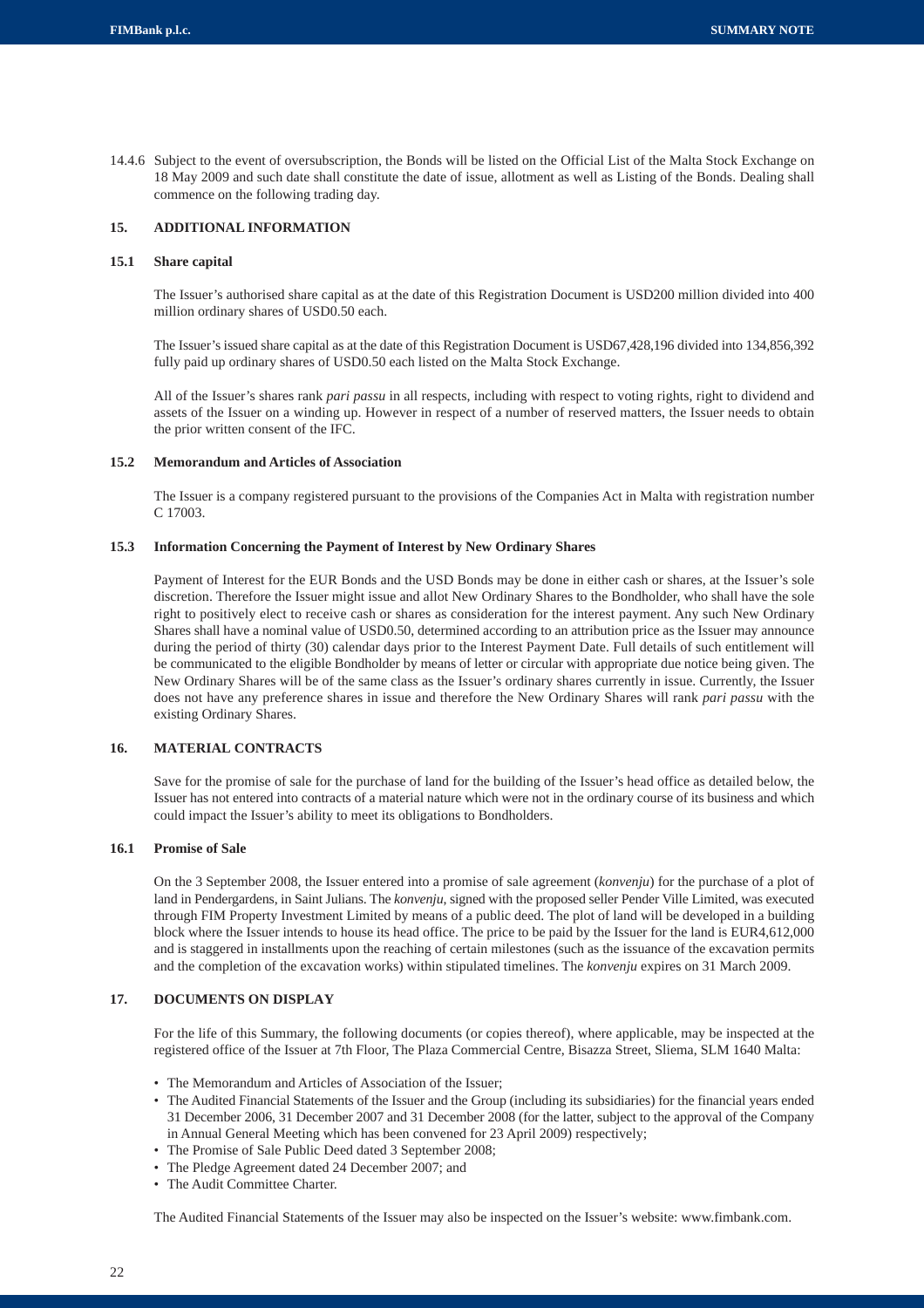# **Part II - Registration Document**

This document is a Registration Document prepared in accordance with (i) the provisions of Chapter 6 of the Listing Rules issued by the Listing Authority and (ii) the Commission Regulation (EC) No 809/2004 of 29 April 2004 implementing Directive 203/71/EC of the European Parliament and of the Council as regards information contained in prospectuses as well as the format, incorporation by reference and publication of such prospectuses and dissemination of advertisements.

This Registration Document is issued pursuant to the requirements of Listing Rules 6.1 *et seq*. and contains information about FIMBank p.l.c. (the "Issuer") as the issuer of debt securities for which application has been made for admission to listing and trading on the Malta Stock Exchange. This Registration Document should be read in conjunction with the Securities Note which contains the details of the debt securities to which it relates.

This document is dated 9 March 2009.

| Paragraph      | Table of Contents                                                     | Page |
|----------------|-----------------------------------------------------------------------|------|
| 1              |                                                                       |      |
| $\overline{2}$ |                                                                       |      |
| 3              |                                                                       |      |
| 4              |                                                                       |      |
| 5              |                                                                       |      |
| 6              |                                                                       |      |
| 7              |                                                                       |      |
| 8              |                                                                       |      |
| 9              |                                                                       |      |
| 10             |                                                                       |      |
| 11             |                                                                       |      |
| 12             |                                                                       |      |
| 13             |                                                                       |      |
| 14             |                                                                       |      |
| 15             |                                                                       |      |
| 16             |                                                                       |      |
| 17             |                                                                       |      |
| 18             | Financial Information concerning the Issuer's Assets and Liabilities, |      |
|                |                                                                       |      |
| 19             |                                                                       |      |
| 20             |                                                                       |      |
| 21             |                                                                       |      |
| 22             |                                                                       |      |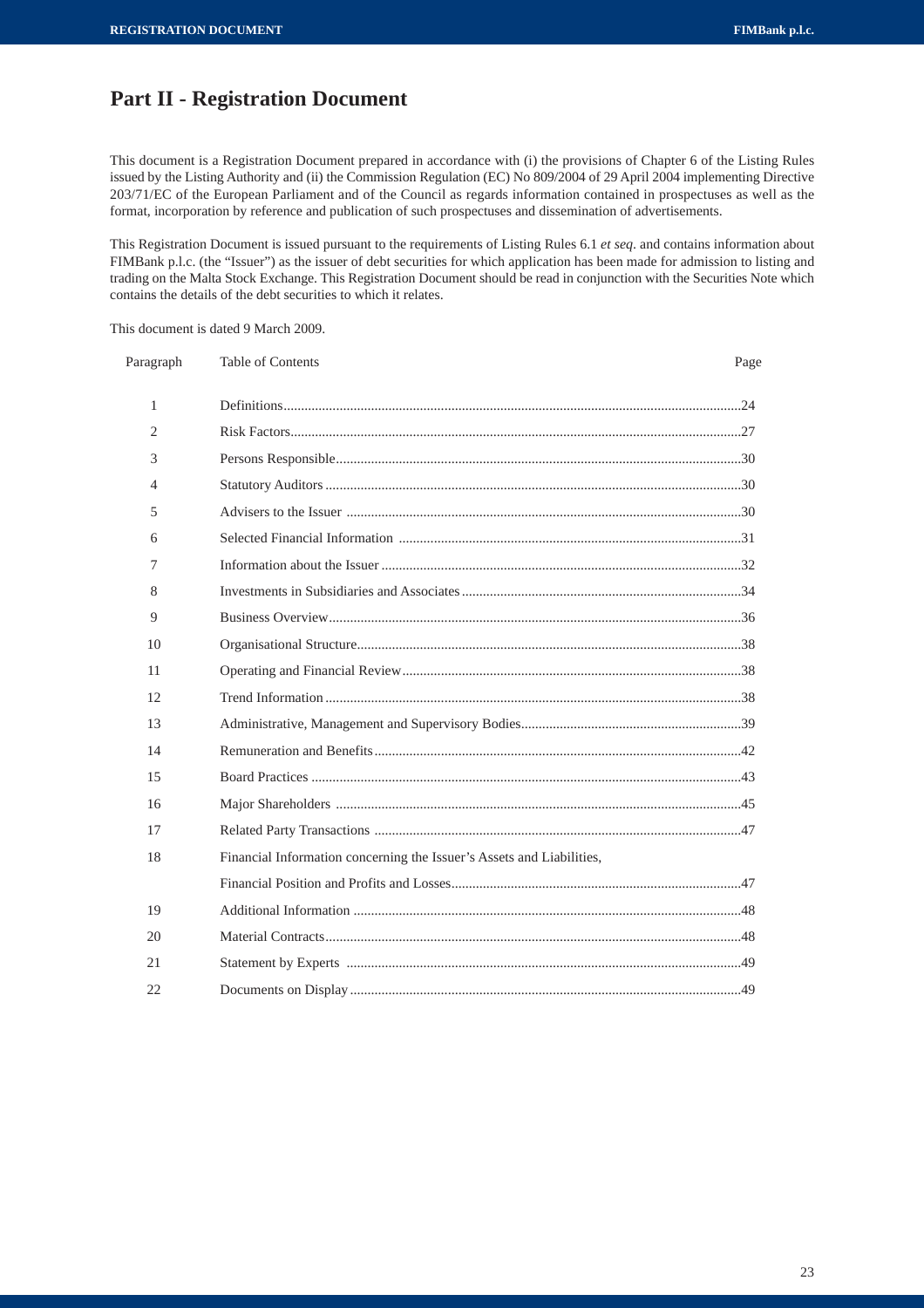## **1. DEFINITIONS**

In this Prospectus the following words and expressions shall have the following meanings except where the context otherwise requires:

| <b>Advisers</b>                            | The Advisers to the Issuer whose name and addresses are set out<br>under the heading "Advisers to the Issuer" at paragraph 5 of this<br>Registration Document.                                                                                                                                                                  |
|--------------------------------------------|---------------------------------------------------------------------------------------------------------------------------------------------------------------------------------------------------------------------------------------------------------------------------------------------------------------------------------|
| <b>Applicant</b>                           | A person or persons whose name or names (in the case of joint<br>applicants) appear in the registration details of an Application Form.                                                                                                                                                                                         |
| <b>Application</b>                         | The application to subscribe for Bonds made by an Applicant by<br>completing an Application Form and delivering it to the Registrar<br>or to any of the Authorised Distributors.                                                                                                                                                |
| <b>Application Form</b>                    | The form of Application of subscription for the Bonds, a specimen<br>of which is set out in Appendix 2 of this Prospectus.                                                                                                                                                                                                      |
| <b>Authorised Distributors</b>             | The financial institutions, financial intermediaries and other persons<br>listed in Appendix 1 of this Prospectus.                                                                                                                                                                                                              |
| <b>Banking Act</b>                         | The Banking Act, 1994 (Cap. 371, of the Laws of Malta).                                                                                                                                                                                                                                                                         |
| <b>Board Committees or Committees</b>      | Executive Committee, Risk Committee, Assets Liabilities Committee<br>and Audit Committee respectively.                                                                                                                                                                                                                          |
| <b>Bond Issue</b>                          | The Issue of EUR 15,000,000 subject to the Over-allotment Option.                                                                                                                                                                                                                                                               |
| <b>Bond Offer Price</b>                    | EUR100 for the EUR Bonds or USD100 for the USD Bonds unless<br>a Preferred Applicant Bond Offer Price applies.                                                                                                                                                                                                                  |
| <b>Bond/s</b>                              | A maximum of EUR15,000,000 7% Bonds redeemable on 30 April<br>2019 at par, or in case of the Over-allotment Option, up to an<br>aggregate amount of EUR30,000,000 issued pursuant to this<br>Prospectus.                                                                                                                        |
| <b>Bondholders</b>                         | The holders of the Bonds.                                                                                                                                                                                                                                                                                                       |
| <b>Business Day</b>                        | Any day between Monday and Friday (both days included) on which<br>commercial banks in Malta settle payments and are open for normal<br>banking business.                                                                                                                                                                       |
| <b>Central Securities Depository</b>       | The Central Securities Depository of the Malta Stock Exchange<br>established pursuant to Chapter 4 of the Malta Stock Exchange Bye-<br>Laws.                                                                                                                                                                                    |
| <b>Companies Act</b>                       | The Companies Act, 1995 (Cap. 386 of the Laws of Malta).                                                                                                                                                                                                                                                                        |
| Company, Bank, FIMBank, Issuer             | FIMBank p.l.c., a credit institution registered in Malta with registration<br>number C 17003 and registered office at 7th Floor, The Plaza<br>Commercial Centre, Bisazza Street, Sliema SLM1640, Malta and<br>authorised to conduct banking and other financial services business<br>by the Malta Financial Services Authority. |
| <b>Designated Optional Redemption Date</b> | Any date between 1 May 2012 and 30 April 2019 (both dates<br>inclusive) as the Issuer may determine on giving not less than thirty<br>days notice when the Issuer may at its option redeem all or any of<br>the Bonds then outstanding.                                                                                         |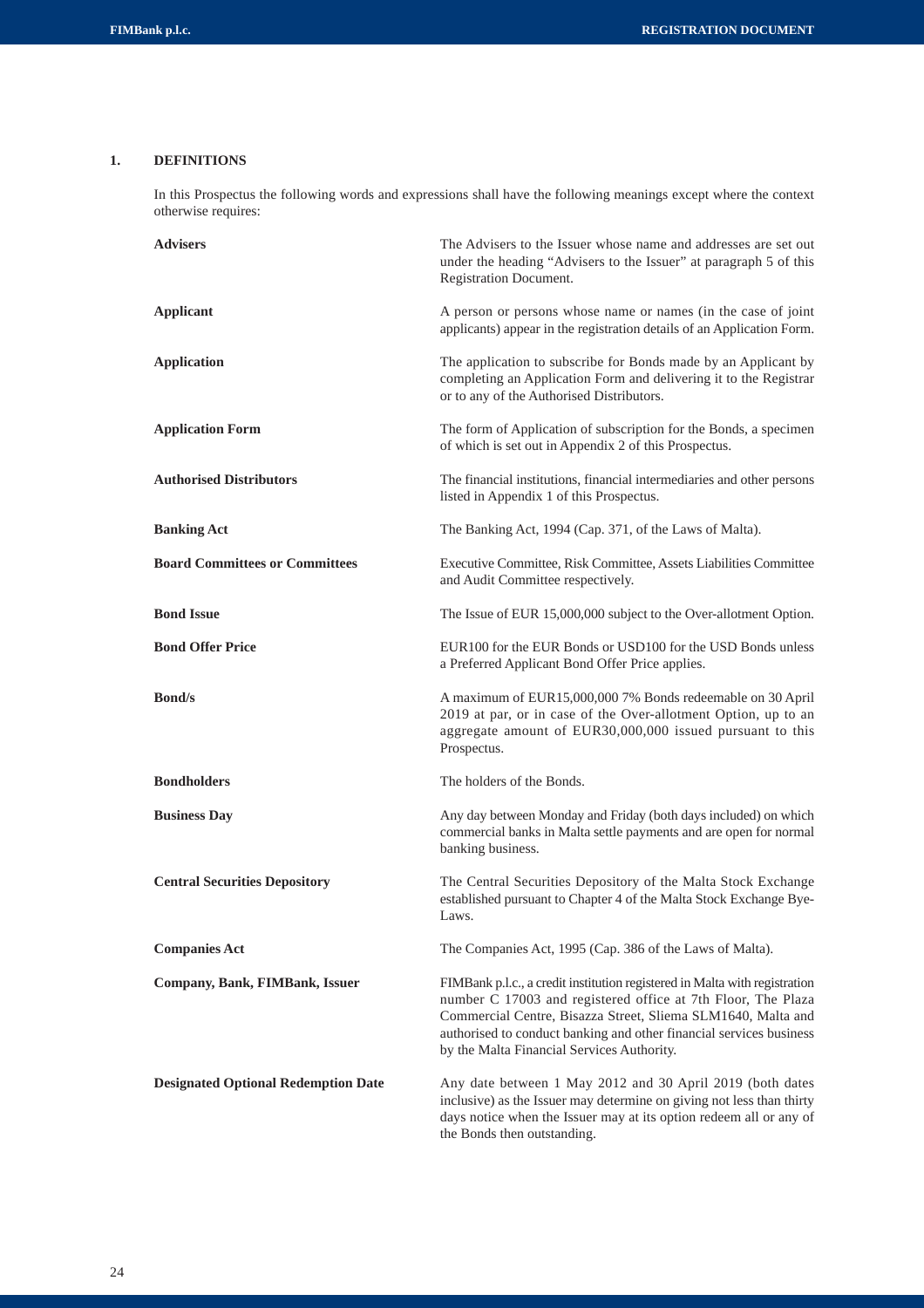| Director(s) or Board of Directors or Board | The Directors of the Issuer whose name and addresses are set out<br>under the heading "Directors of the Issuer" in paragraph 13 of this<br>Registration Document.                                                                                                                                                                                                                                                                                                                                               |  |  |
|--------------------------------------------|-----------------------------------------------------------------------------------------------------------------------------------------------------------------------------------------------------------------------------------------------------------------------------------------------------------------------------------------------------------------------------------------------------------------------------------------------------------------------------------------------------------------|--|--|
| <b>EUR Bonds</b>                           | The 7% Bonds due 2012-2019 denominated in Euro having a nominal<br>value of EUR100 each, which will be issued at par and shall bear<br>interest at the rate of 7%, the aggregate principal amount of which<br>will be determined by the Issuer depending on the value of the<br>Applications received for the Bonds, provided that the combined<br>aggregate principal amount of EUR Bonds and USD Bonds is the<br>equivalent of EUR15,000,000 except in the event of exercise of the<br>Over-allotment Option. |  |  |
| <b>Euro or EUR</b>                         | The lawful currency of the Republic of Malta and recognised as<br>legal tender by the Member Countries of the European Monetary<br>Union.                                                                                                                                                                                                                                                                                                                                                                       |  |  |
| Group                                      | FIMBank p.l.c. together with its wholly owned subsidiaries, London<br>Forfaiting Company Limited (UK), FIMFactors B.V, FIM Property<br>Investment Limited, FIM Business Solutions Limited,<br>MENAFACTORS Limited (Dubai International Financial Centre,<br>United Arab Emirates); and its associates The Egyptian Company<br>for Factoring S.A.E. (Egypt), and LB Factors Limited (Malta).                                                                                                                     |  |  |
| <b>Interest Payment Date</b>               | 30 October and 30 April of each year between 2009 and the Maturity<br>Date (both years included). The first interest payment will be made<br>on 30 October 2009.                                                                                                                                                                                                                                                                                                                                                |  |  |
| <b>Listing Authority</b>                   | The MFSA, appointed as Listing Authority for the purposes of the<br>Financial Markets Act, 1990 (Cap.345, of the Laws of Malta) by<br>virtue of L.N. $1$ of 2003.                                                                                                                                                                                                                                                                                                                                               |  |  |
| <b>Listing Rules</b>                       | The Listing Rules of the Listing Authority.                                                                                                                                                                                                                                                                                                                                                                                                                                                                     |  |  |
| <b>Malta Stock Exchange or MSE</b>         | Malta Stock Exchange p.l.c. established by the Financial Markets<br>Act, 1990 (Cap. 345 of the Laws of Malta).                                                                                                                                                                                                                                                                                                                                                                                                  |  |  |
| Manager & Adviser                          | Lombard Bank Malta p.l.c., 67 Republic Street, Valletta VLT 1117.                                                                                                                                                                                                                                                                                                                                                                                                                                               |  |  |
| <b>Maturity Date</b>                       | 30 April 2019 subject to the Designated Optional Redemption Date.                                                                                                                                                                                                                                                                                                                                                                                                                                               |  |  |
| <b>MFSA</b>                                | The Malta Financial Services Authority established in terms of the<br>Malta Financial Services Authority Act, 1988 (Cap.330, Laws of<br>Malta).                                                                                                                                                                                                                                                                                                                                                                 |  |  |
| <b>New Ordinary Shares</b>                 | New Ordinary Shares to be issued pursuant to the Payment of Interest,<br>at the Issuer's discretion.                                                                                                                                                                                                                                                                                                                                                                                                            |  |  |
| <b>Offer</b>                               | The invitation to subscribe for Bonds contained in this Prospectus.                                                                                                                                                                                                                                                                                                                                                                                                                                             |  |  |
| <b>Offer Period</b>                        | The period between 8.30 a.m. on 23 April 2009 and 12.30 p.m. on<br>30 April 2009 (both dates inclusive), or such earlier date as may be<br>determined by the Issuer in the event of over-subscription, during<br>which the Bonds are on offer for subscription.                                                                                                                                                                                                                                                 |  |  |
| <b>Ordinary Shares</b>                     | The ordinary shares of nominal value of USD0.50 each in the capital<br>of the Issuer.                                                                                                                                                                                                                                                                                                                                                                                                                           |  |  |
| <b>Over-allotment Option</b>               | The option of the Issuer to offer for subscription additional Bonds<br>not exceeding EUR15,000,000 in either or a combination of the EUR<br>Bonds and the USD Bonds up to a maximum combined aggregate                                                                                                                                                                                                                                                                                                          |  |  |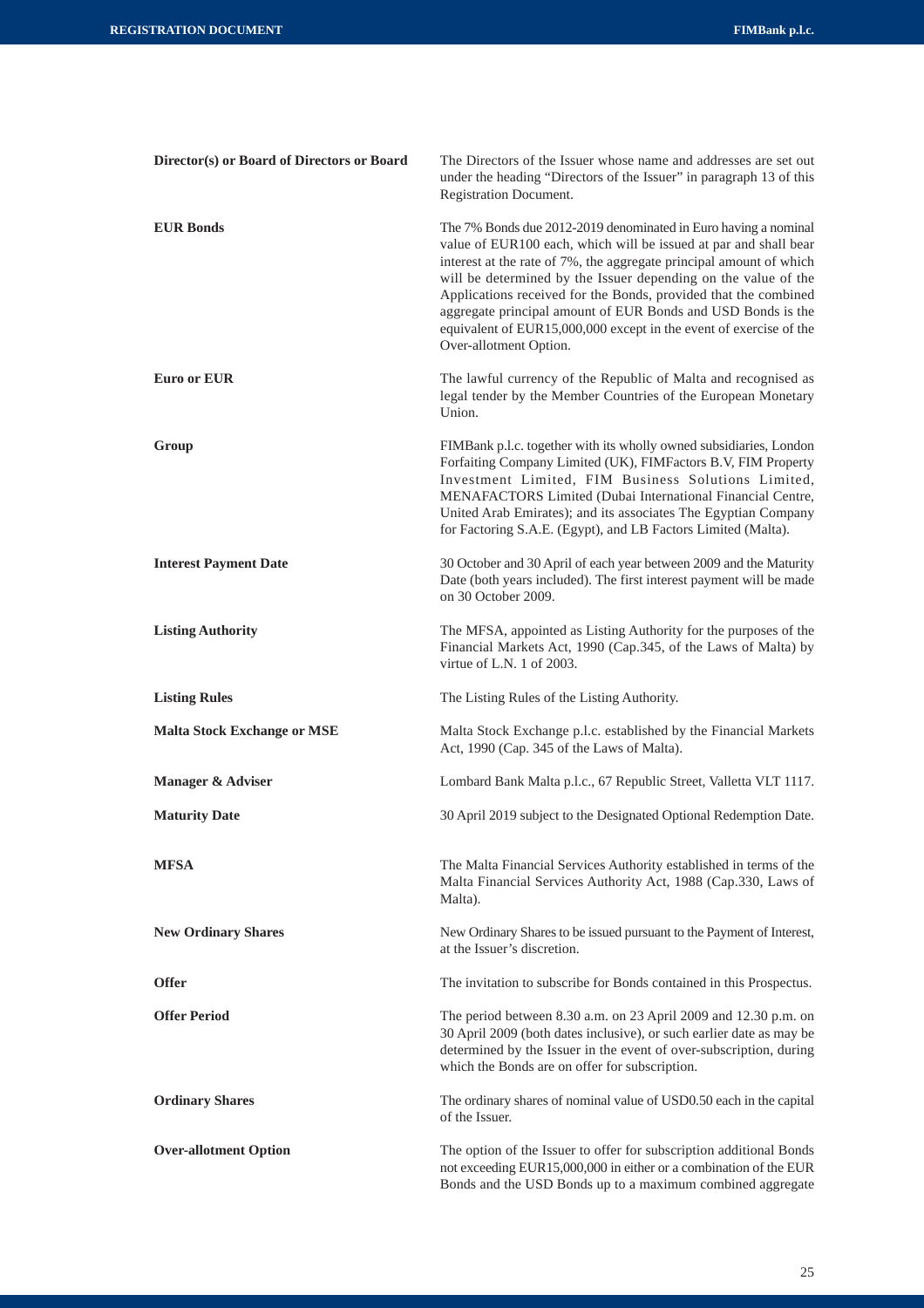|                                                                | principal amount of the equivalent of EUR30,000,000 in the event<br>that during the Offer Period the Issuer receives applications for<br>Bonds in excess of the combined aggregate principal amount of the<br>equivalent of EUR15,000,000.                                                                                                                                                                                                                                                                                       |
|----------------------------------------------------------------|----------------------------------------------------------------------------------------------------------------------------------------------------------------------------------------------------------------------------------------------------------------------------------------------------------------------------------------------------------------------------------------------------------------------------------------------------------------------------------------------------------------------------------|
| <b>Payment of Interest</b>                                     | In cash or New Ordinary Shares at the Issuer's discretion.                                                                                                                                                                                                                                                                                                                                                                                                                                                                       |
| <b>Placing Arrangements/</b><br><b>Subscription Agreements</b> | The conditional subscription agreements, if any, between the Issuer<br>and the Authorised Distributors.                                                                                                                                                                                                                                                                                                                                                                                                                          |
| <b>Preferred Applicant</b>                                     | Any person whether natural or legal, listed in:<br>a) the register of FIMBank Shareholders at the Central Securities<br>Depository of the Malta Stock Exchange; and<br>b) the Directors and/or the full-time employees of the FIMBank<br>Group;<br>in both instances as at the Record Date.                                                                                                                                                                                                                                      |
| <b>Preferred Applicant Bond Offer Price</b>                    | EUR97 for the EUR Bonds or USD97 for the USD Bonds,<br>representing a discount of 3% to par.                                                                                                                                                                                                                                                                                                                                                                                                                                     |
| <b>Prospectus</b>                                              | This document in its entirety and including the Registration Document,<br>the Securities Note and the Summary Note.                                                                                                                                                                                                                                                                                                                                                                                                              |
| <b>Record Date</b>                                             | 24 March 2009.                                                                                                                                                                                                                                                                                                                                                                                                                                                                                                                   |
| <b>Redemption Value</b>                                        | EUR100 for the EUR Bond and USD100 for the USD Bond.                                                                                                                                                                                                                                                                                                                                                                                                                                                                             |
| Registrar                                                      | Malta Stock Exchange p.l.c.                                                                                                                                                                                                                                                                                                                                                                                                                                                                                                      |
| <b>Registration Document</b>                                   | The document set out as Part II of this Prospectus.                                                                                                                                                                                                                                                                                                                                                                                                                                                                              |
| <b>Securities</b>                                              | Has the meaning ascribed to it by the Listing Rules.                                                                                                                                                                                                                                                                                                                                                                                                                                                                             |
| <b>Securities Note</b>                                         | The document set out as Part III of this Prospectus.                                                                                                                                                                                                                                                                                                                                                                                                                                                                             |
| <b>Sponsor</b>                                                 | Rizzo, Farrugia & Co. (Stockbrokers) Ltd., a financial intermediary<br>licensed by the MFSA, and an Authorised Distributor, as specified<br>in Appendix 1 of the Prospectus.                                                                                                                                                                                                                                                                                                                                                     |
| <b>Summary Note</b>                                            | The document set out as Part I of this Prospectus.                                                                                                                                                                                                                                                                                                                                                                                                                                                                               |
| <b>USD</b>                                                     | United States Dollars being the lawful currency of the United States<br>of America.                                                                                                                                                                                                                                                                                                                                                                                                                                              |
| <b>USD Bonds</b>                                               | The 7% bonds due 2012-2019 denominated in United States Dollars<br>having a nominal value of USD100 each, which will be issued at<br>par and shall bear interest at the rate of 7%, the aggregate principal<br>amount of which will be determined by the Issuer depending on the<br>value of the Applications received for the Bonds, provided that the<br>combined aggregate principal amount of EUR Bonds and USD<br>Bonds is the equivalent of EUR15,000,000 except in the event of<br>exercise of the Over-allotment Option. |

All references in this Prospectus to **Malta** are to the **Republic of Malta**.

Unless it appears otherwise from the context:

- (a) words importing the singular shall include the plural and vice-versa;
- (b) words importing the masculine gender shall include the feminine gender and vice versa;
- (c) the word "may" shall be construed as permissive and the word "shall" shall be construed as imperative.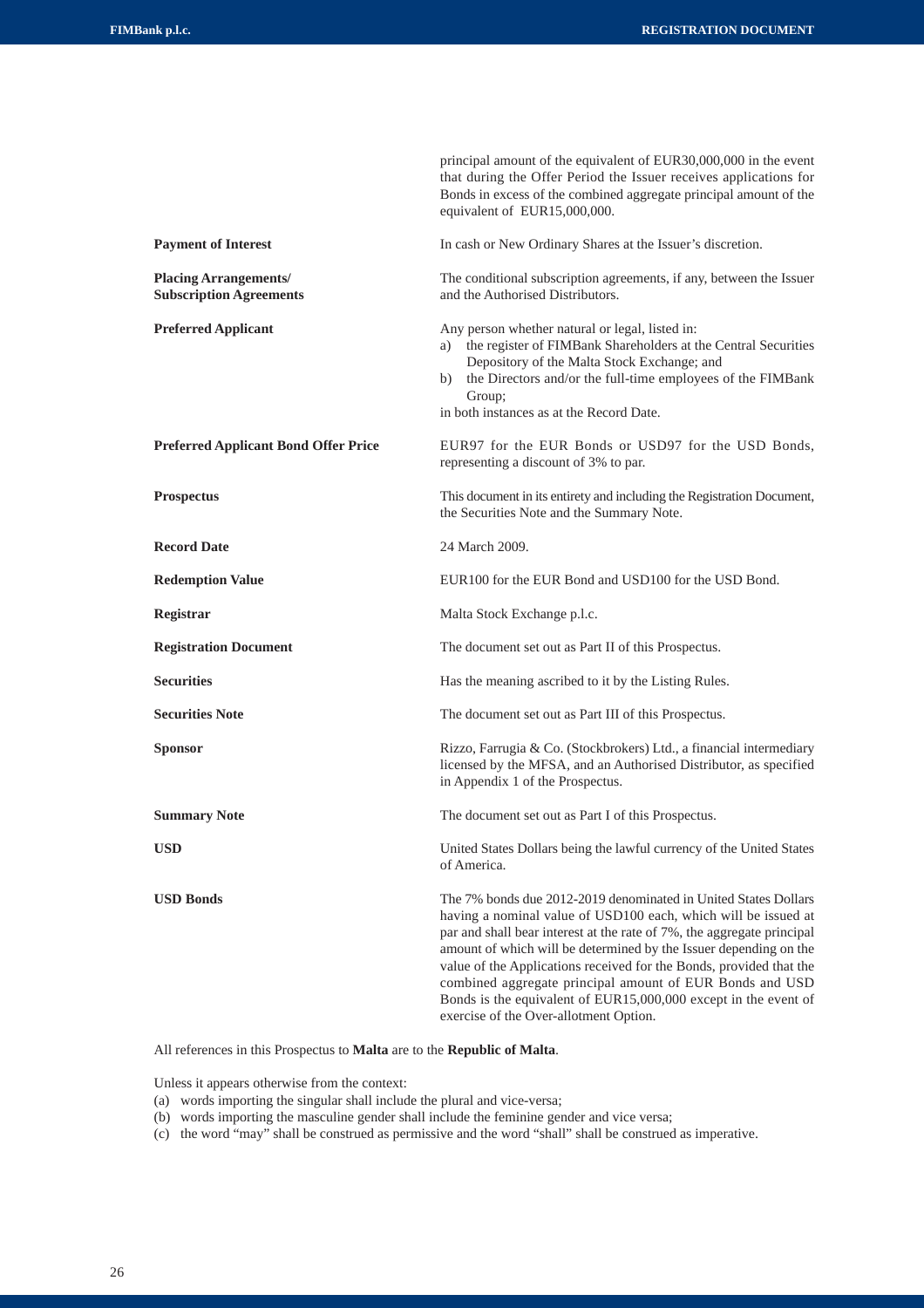#### **2. RISK FACTORS**

## **2.1 Introduction**

**This document contains forward-looking statements. No assurance can be given that future results of expectations covered by such forward-looking statements will be achieved. These statements by their nature involve substantial risks and uncertainties, certain of which are beyond the Issuer's control.**

**An investment in the Bonds involves certain risks. Prospective investors should carefully consider, with their own independent financial and other professional advisers the following risk factors and other investment considerations as well as all the other information contained in this Prospectus before deciding to make an investment in the Bonds. The Issuer believes that the following factors may affect its ability to fulfil its obligations under the Bonds and may also adversely affect their market value. The sequence in which the risks below are listed is not intended to be indicative of any order of priority or of the extent of their consequences.**

**Risks relating to the Issuer**

#### **2.2 General**

**Exposure to credit risk, liquidity risk, interest rate risk and foreign currency risk arises in the normal course of the Issuer's and Group's banking business. As the Group is mainly engaged in unfunded trade finance business, control over contingent liabilities and commitments is fundamental since the risks involved are the same as with on-balance sheet items. The Board is ultimately responsible for the identification and evaluation of key risks applicable to the different areas of the business of the Group and for ensuring that proper systems of internal controls are in place. The Board has delegated Executive Management with the task of creating an effective controlled environment to the highest possible standards.**

#### **2.3 Strategic and Business Risk**

**Strategic risk is the risk associated with the Issuer's future business plans and strategies. This risk category includes (a) the general economic landscape in the products and markets where the Issuer operates, (b) plans for entering new business lines and markets, (c) plans for expanding existing products and services through acquisitions and/or joint-ventures, (d) competitive, regulatory and reputation issues, as well as (e) plans for enhancing its operating infrastructure (e.g. new technology, etc.). Improper strategic choices or implementation of strategic decisions, and lack of responsiveness to changes in the economic environment, are all examples of how strategic risk can have a serious and significant impact on prospective profit and capital results. Closely linked with the above, business risk is the risk associated with the particular business and operating circumstances of the Issuer, and which may be more within the control of decisions taken by Executive Management but which nevertheless can have a significant impact on operating and business results.**

**The Group is primarily active in international trade finance, providing services relating to commodities, across a wide geographical base and offering a diversity of products. All these should be regarded as important deflators for both strategic and business risk in the Group's mainline activities, since it is usually considered that whilst weakening economic conditions, political strife and other factors may cause temporary disruption to trade in general, the supply of commodities (such as foodstuffs, textiles and fuels) and the resulting settlement thereof through banks such as the Issuer, are normally given priority over all other imports. However, when downturns in market cycles are prolonged these may lead to weakening economic fundamentals of corporates, banks and sovereigns, as well as to serious shocks and market crises and ensuing shortage of liquidity and credit availability. This can cause deterioration to trade flows and elevate strategic and business risk. In certain situations these risks can spread across borders and regions, creating a contagion effect.**

## **2.4 Credit Risk**

**Credit risk is the risk that one party to a financial transaction might fail to discharge an obligation and cause the other party to incur a financial loss. The Issuer finances international trade in many countries world-wide, especially emerging markets, which in turn entails an exposure to sovereign, bank and corporate credit risk respectively. Credit risk is not only akin to loans but also to other on- and off-balance sheet exposures such as letters of credit, guarantees, acceptances and money market operations.**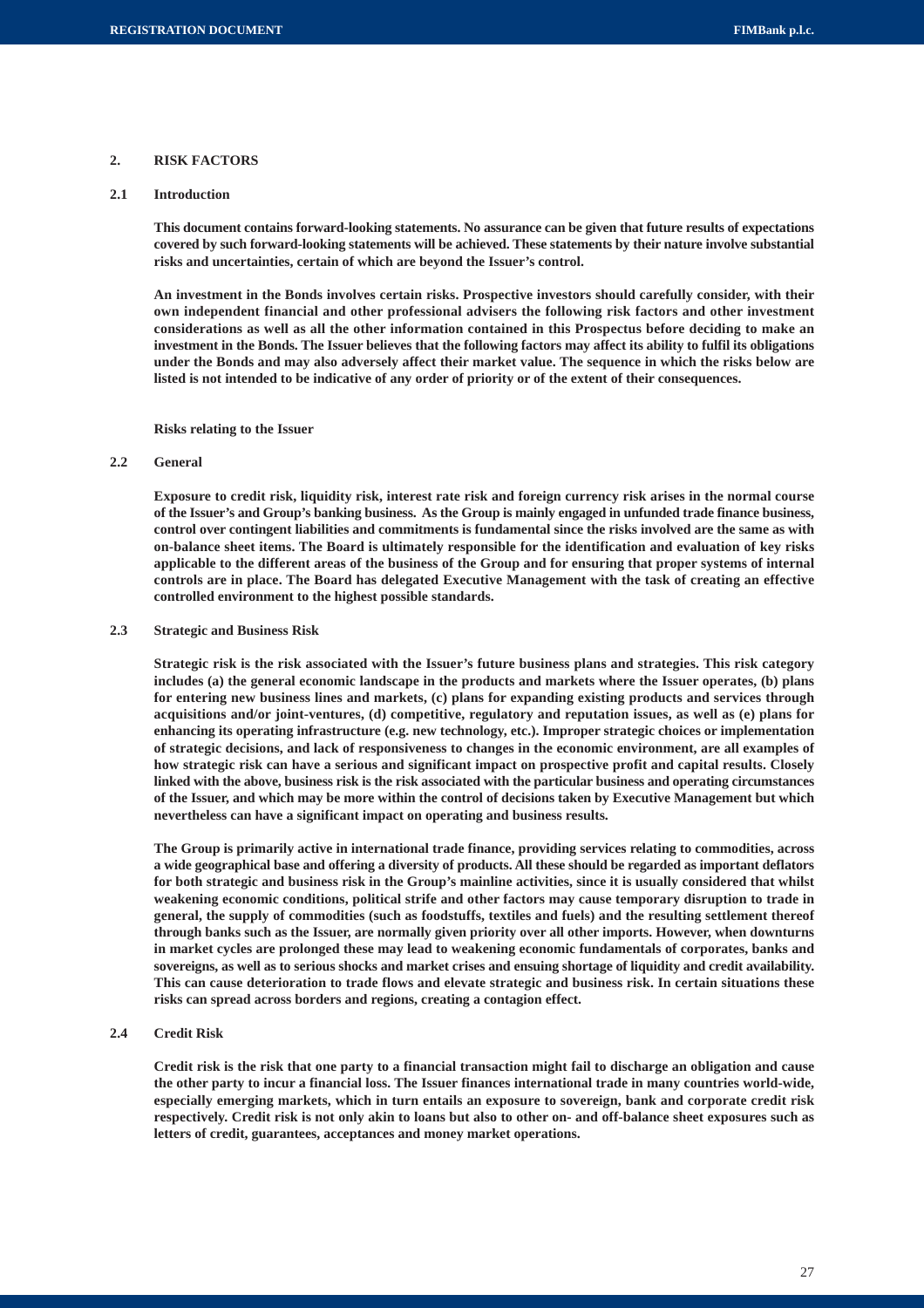## **2.5 Country and Transfer Risk**

**In addition to the counter-party credit risk inherent in lending, international lending also includes country risk, which refers to risks associated with the economic, social and political environment of the borrower's home country. A component of country risk is transfer risk which arises when a borrower's obligation is not denominated in his local currency. The currency of the obligation may become unavailable to the borrower regardless of his particular condition.**

**As the Group carries out activities with counter-parties in emerging markets, there are certain risk factors which are peculiar to such activities and which require careful consideration by prospective investors since they are not usually associated with activities in more developed markets. Such exposure relates to the risks of major political and economic changes including but not limited to, higher price volatility, the effect of exchange control regulations and the risks of expropriation, nationalisation and/or confiscation of assets. The ineffectiveness of the legal and judicial systems in some of the emerging markets, including those in which the Issuer may be carrying out activities, may pose difficulties for the Group in preserving its legal rights.**

#### **2.6 Market Risk**

#### *General*

**Market risk can be split into three types of risk: foreign exchange risk, interest rate risk and other price risk.**

#### *Foreign Exchange Risk*

**Foreign exchange risk arises in relation to those monetary assets and monetary liabilities of the Group that are not denominated in the functional currency of the Group. Transactional exposures give rise to foreign currency gains and losses that are recognised in the income statement. Currency risk is mitigated by a closely monitored currency position policy and is managed through matching within the foreign currency portfolio. Mismatches, which are allowed temporarily and for small amounts, are continuously monitored and regularised immediately. The Group ensures that its net exposure is kept to an acceptable level by buying and selling foreign currencies at spot rates when considered appropriate.**

**Investors should also be aware that any investment in Bonds of the Issuer may bear the risk of any fluctuations in exchange rates between the currency of denomination of the Bonds and the investors' currency of reference if different.**

#### *Interest Rate Risk*

**Interest rate risk refers to the exposure of the Issuer's and Group's financial instruments to movements in interest rates. The risk impacts the earnings of the Group as a result of changes in the economic value of its assets, liabilities and off-balance sheet instruments. The Group's operations are subject to interest rate fluctuations to the extent that interest-earning assets and interest-bearing liabilities mature or re-price at different times or at different amounts. Accordingly, interest rate risk is managed through the matching of the interest resetting dates on assets and liabilities.**

#### *Other Price Risk*

**Other price risk arises out of changes in market values not related to changes in interest rates or foreign currency. The Group's exposure to price risk is limited to its bonds and credit linked notes portfolios which are both measured by reference to their quoted market values in active markets. Price risk is deemed to be less relevant for the forfaiting activities but in any event, the Group endeavours to mitigate any price risk by building a diversified forfaiting portfolio with an ultimately different geographical exposure.**

## **2.7 Settlement Risk**

**The Issuer faces settlement risk due to the fact that few financial transactions are settled simultaneously or on a same day basis. Consequently, the Issuer could suffer a loss if the counter-party fails to deliver on settlement date.**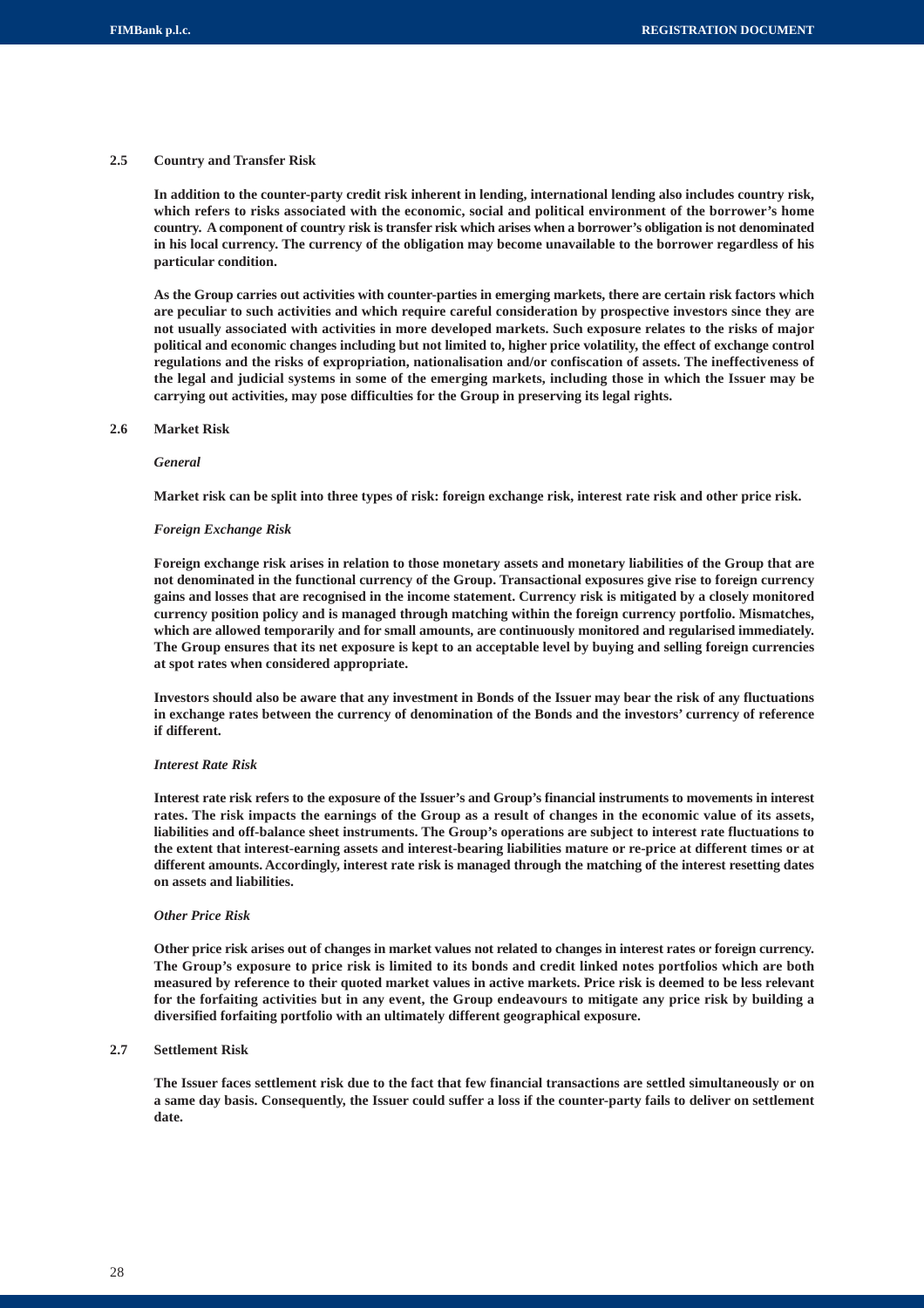#### **2.8 Concentration Risk**

**Concentration risk arises from: (i) large individual exposures which may be connected through, for example, common ownership/management/guarantors; and (ii) significant exposures to groups of counterparties whose likelihood of default is driven by common underlying factors, such as the economic sector, the geographical locations, the currency and the credit risk mitigation measures (including risks associated with large indirect credit exposures to a single collateral issuer).**

## **2.9 Liquidity Risk**

**Liquidity risk is the risk that the Issuer may be unable to meet its obligations as they become due because of an inability to liquidate assets or obtain adequate funding or that it cannot easily unwind or offset specific exposures without significantly lowering market prices because of inadequate market depth or market disruptions.**

**Liquidity risk includes both the risk of being unable to fund assets at appropriate maturities and rates as well as the risk of being unable to liquidate an asset at a reasonable price and in an appropriate time frame. The Group raises funds from deposits, other financial institutions (by means of loans and money market placements), by issuing promissory notes and similar paper and through increases in share capital.**

#### **2. 10 Operational Risk**

**Operational risk events can be broadly categorised as (a) losses arising from internal and external frauds, as well as human errors and omissions; (b) losses arising from a defective transaction or a claim being made; (c) losses arising from loss of key personnel; (d) losses arising from breaches of fiduciary duty by employees, misuse of confidential customer information, money laundering activities and other improper conducts by employees; (e) losses arising from technological failures, telecommunication problems and utility outages; and (f) losses arising from insurance arrangements not adequately addressing the risk these are intended to cover.**

#### **2.11 Legal Risk**

**The Group is subject to various forms of legal risk. Legal risks arise from the possibility that unenforceable contracts, lawsuits, or adverse judgments can disrupt or otherwise negatively affect the operations or condition of the Issuer. The Group carries on business in various parts of the world and under different legal systems. The Group is particularly susceptible to legal risks when entering structured transactions in some of the emerging markets in which it is dealing and when its legal rights might be susceptible to non-enforcement.**

**The Group has identified two broad categories of legal risks within its operations, namely (a) claims against it and (b) defective documentation. As far as the first category is concerned, the Group is aware of the differences of the legal systems and to this purpose it commissions legal opinions from the jurisdictions in which it intends to operate in order to ascertain its potential liabilities when doing business there, including the extent to which an adverse judgment might result in excessive or punitive damages. With reference to the defective documentation, the Group endeavours to ensure that for each transaction a detailed due diligence is carried out and that the documentation is always tailored to the legal requirements of the jurisdiction in which the transaction takes place.**

#### **2.12 Reputational Risk**

**Reputational risk is the risk that negative publicity regarding the Issuer's business practices, whether true or not, will cause a decline in the customer base, costly litigation, or revenue reductions. It arises from operational failures, failure to comply with relevant laws and regulations, including those arising from international obligations and treaties, such as UN or EU sanctions, and particularly in the areas of Anti-Money Laundering (AML) and Anti-Terrorism Financing (ATF) regulations, or from other sources, including acts or omissions of misconduct on the part of its Directors and/or officers and/or representatives overseas, even in matters which are unrelated to their mandate or position within the Group.**

**The implications on the Issuer of non compliance with the applicable regulations can be substantial and can include formal enforcement actions, monetary penalties, informal enforcement actions and enhanced supervisory monitoring.**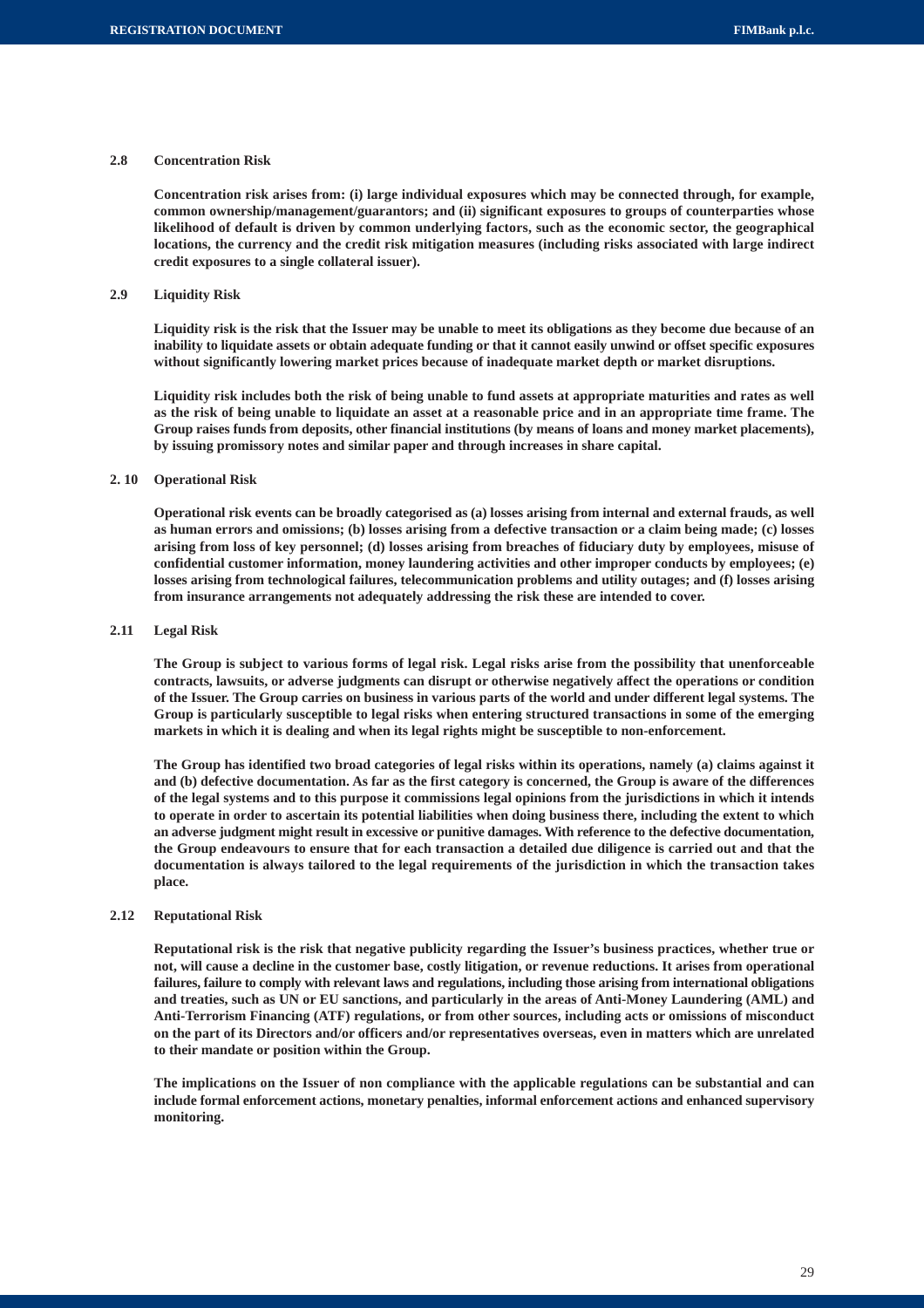## **2.13 Information Technology Risk**

**Information technology risk may arise from inadequate information technology and processing, inappropriate IT strategy and policy or inadequate use of the Group's information technology. The Group is subject to various forms of threats which can impact any or all of its IT systems and operations. The common threat sources can be natural, human or environmental.**

## **2.14 Credit Rating Risk**

**The Issuer relies on leading global rating agencies for its risk assessment purposes. These credit rating agencies publish their independent opinions on the creditworthiness of debt issuers, in terms of both their ability and willingness to honour financial commitments. Given its substantial foreign denominated business transactions, the Issuer focuses primarily on the assigned Issuer's long-term foreign currency rating – which indicates the probability of the Issuer's capability of repaying debt obligations in foreign currency – and mainly avails itself of bank, sovereign, insurance and corporate issuer credit ratings.**

## **3. PERSONS RESPONSIBLE**

This Registration Document is prepared in accordance with the Listing Rules for the purpose of providing information about the Issuer. Each and all of the Directors whose names appear in paragraph 13, accept responsibility for the information contained in this Registration Document. To the best of the knowledge and belief of the Directors, who have taken all reasonable care to ensure that such is the case, the information contained in this document is in accordance with the facts and does not omit anything likely to affect the importance of such information. The Directors hereby accept responsibility accordingly.

## **4. STATUTORY AUDITORS**

KPMG Portico Building Marina Street Pieta PTA 9044 Malta

The annual statutory financial statements of the Issuer for the financial years ended 31 December 2006, 31 December 2007 and 31 December 2008 respectively have been audited by KPMG, a firm of certified public accountants holding a warrant to practice the profession of accountant in terms of the Accountancy Profession Act, 1979 (Cap. 281, Laws of Malta).

## **5. ADVISERS TO THE ISSUER**

## **Legal Advisers**

Group Legal and Compliance Department FIMBank p.l.c. 7th Floor, The Plaza Commercial Centre Bisazza Street, Sliema SLM 1640, Malta

## **Sponsor**

Rizzo, Farrugia & Co. (Stockbrokers) Ltd. Airways House, 3rd Floor, High Street, Sliema SLM 1549, Malta

## **Manager & Adviser**

Lombard Bank Malta p.l.c. 67 Republic Street, Valletta VLT 1117, Malta

## **Registrar**

Malta Stock Exchange p.l.c. Garrison Chapel, Castille Place, Valletta VLT 1063, Malta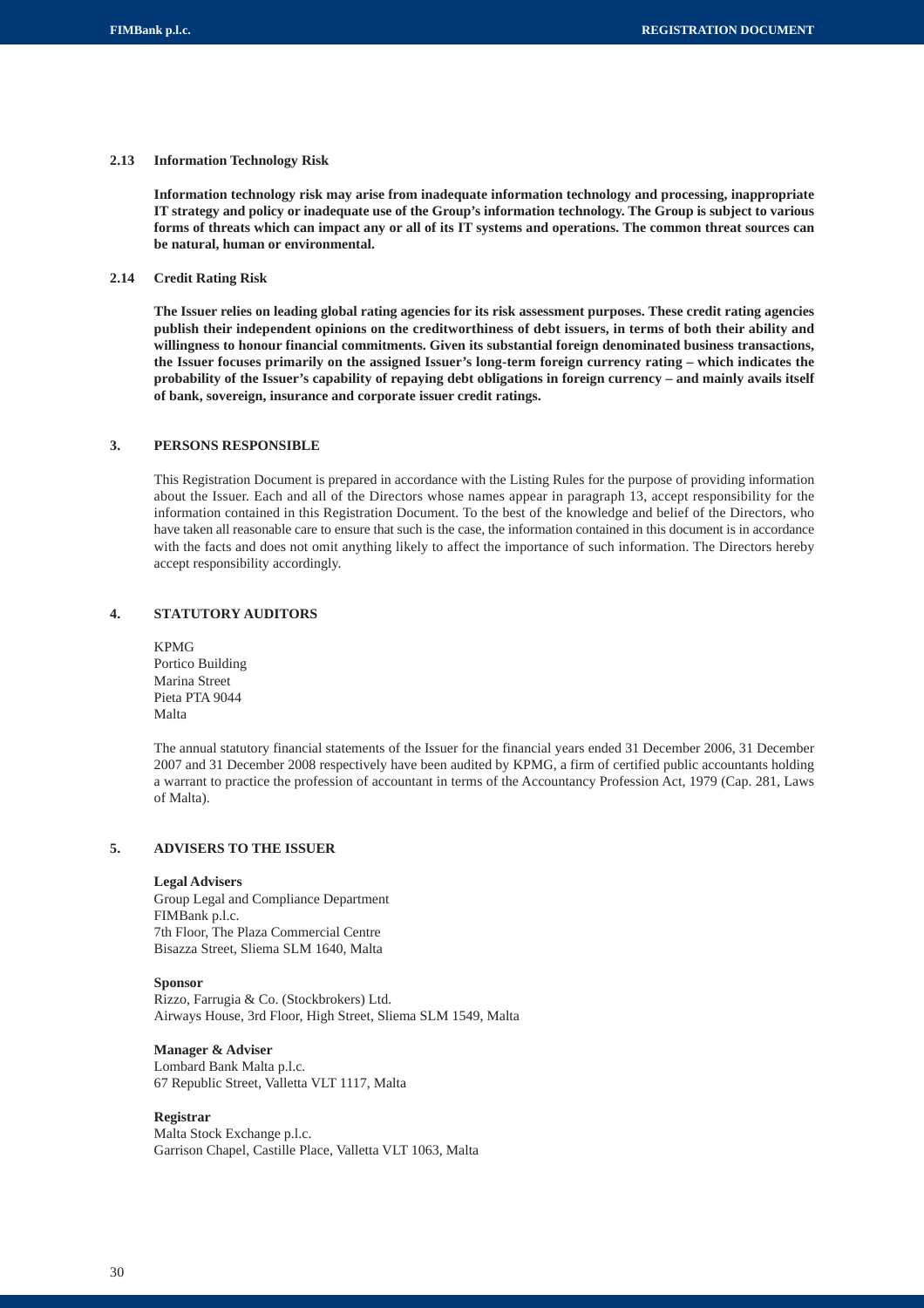## **6. SELECTED FINANCIAL INFORMATION**

The Issuer's and the Group's audited financial statements for the financial years ending 31 December 2006, 31 December 2007 and 31 December 2008 respectively can be consulted on the Issuer's website at: www.fimbank.com (the 2008 financials statements have been approved by the Board of Directors on 9 March 2009 and are pending the statutory approval of the Company in Annual General Meeting convened for 23 April 2009). Reference throughout the Prospectus to more detailed financial information about the Issuer and any of the periods referred to above, including information required to be disclosed in terms of the Listing Rules, shall be taken to extend to information contained in the said audited financial statements, and shall be construed accordingly.

In any event, the key figures summarising the Group financial condition are as follows:

## **Group Income Statements**

**Group Balance Sheets (Extracts) as at**

|                                                            | Year ended<br>31 Dec 2008<br><b>USD</b> | <b>Year ended</b><br>31 Dec 2007<br><b>USD</b> | <b>Year ended</b><br>31 Dec 2006<br><b>USD</b> |
|------------------------------------------------------------|-----------------------------------------|------------------------------------------------|------------------------------------------------|
| Net interest income                                        | 14, 194, 228                            | 10,481,362                                     | 9,183,434                                      |
| Net fee and commission income                              | 18,931,410                              | 14,210,733                                     | 10,853,031                                     |
| Net trading income                                         | 2,077,831                               | 1,972,316                                      | 3,107,887                                      |
| Net (loss) / income from other financial instruments       |                                         |                                                |                                                |
| carried at fair value                                      | (8,578,025)                             | (68, 468)                                      | 48,685                                         |
| Dividend income                                            | 564                                     | 371                                            | 581,956                                        |
| Profit on disposal of associated undertaking               | 33,626,234                              |                                                |                                                |
| Other operating income                                     | 77,405                                  | 165,738                                        | 103,431                                        |
| Net impairment losses                                      | (1,079,697)                             | (820, 782)                                     | (1,939,894)                                    |
| Operating expenses                                         | (26, 624, 050)                          | (20,917,312)                                   | (19,813,582)                                   |
| <b>Operating Profit</b>                                    | 32,625,900                              | 5,023,958                                      | 2,124,948                                      |
| Share of profit of equity accounted investees (net of tax) | 1,743,495                               | 4,632,878                                      | 2,550,770                                      |
| Profit before taxation                                     | 34,369,395                              | 9,656,836                                      | 4,675,718                                      |
| Taxation                                                   | (9,598,495)                             | 805,214                                        | 2,916,623                                      |
| Profit from continuing operations                          | 24,770,900                              | 10,462,050                                     | 7,592,341                                      |
| Discontinued operations                                    | 7,740                                   |                                                |                                                |
| <b>Profit for the period</b>                               | 24,778,640                              | 10,462,050                                     | 7,592,341                                      |
| Basic Earnings per share                                   | 18.60c                                  | 9.85c                                          | 8.83c                                          |
| Diluted Earnings per share                                 | 17.85c                                  | 9.57c                                          | 8.60c                                          |

|                          | 31 Dec 2008 | 31 Dec 2007 | 31 Dec 2006 |
|--------------------------|-------------|-------------|-------------|
|                          | USD         | USD         | USD         |
| <b>Total assets</b>      | 624.414.532 | 571.321.580 | 463,496,609 |
| <b>Total liabilities</b> | 507,778,222 | 473.386.473 | 400,845,048 |
| <b>Total equity</b>      | 116,636,310 | 97,935,107  | 62,651,561  |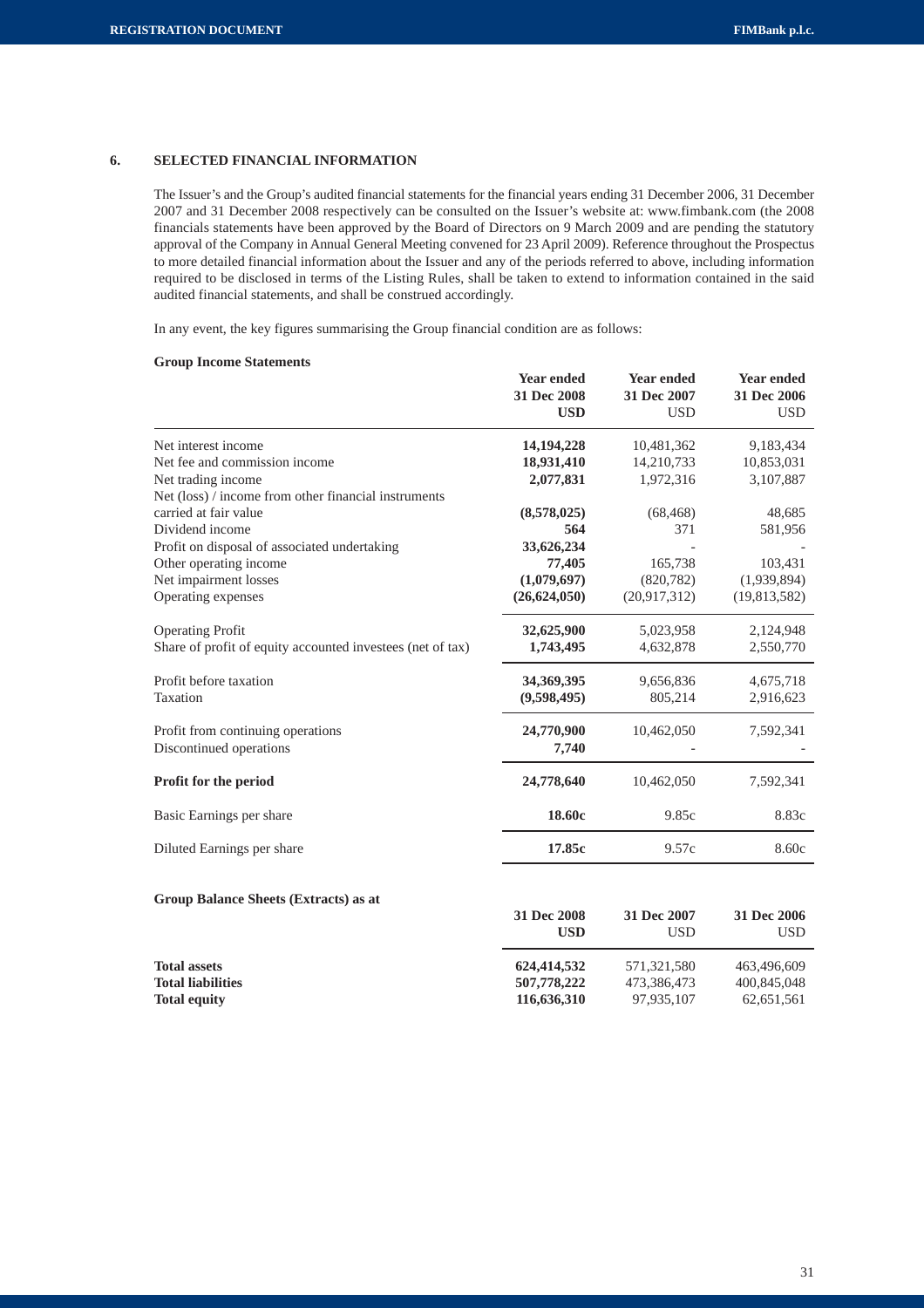## **7. INFORMATION ABOUT THE ISSUER**

## **7.1 History and development of the Issuer**

The Issuer is registered in Malta as a public limited liability company under registration number C 17003 and with registered office at 7th Floor, The Plaza Commercial Centre, Bisazza Street, Sliema, SLM1640 Malta. It was incorporated on 8 November 1994 as First International Merchant Bank Limited for an unlimited duration under the Commercial Partnerships Ordinance, 1962 (Cap. 168, Laws of Malta), and with effect from 31 December 1997 complied with the Companies Act, 1995 under which it is currently regulated.

The status of the Issuer was changed from a private limited liability company to that of a public limited liability company (p.l.c.) on 28 April 2001. The Issuer's ordinary shares were then offered to the public and admitted to the Official List of the Malta Stock Exchange on 22 June 2001.

In late 2003, the Issuer increased its issued share capital by USD15,001,468 by means of a rights issue. The shares were offered (i) at USD0.75 per share and (ii) on a basis of a ratio of 10 new shares for every 23 shares held. The new shares issued amounted to 20,001,957.

The Issuer changed its name from First International Merchant Bank p.l.c. to FIMBank p.l.c. on 13 May 2005.

By means of a subsequent rights issue in November 2007, 22,894,699 new ordinary shares were offered at USD1.10 per share raising USD25 million and increasing the Issuer's share capital to over 90 million ordinary shares as at 31 December 2007. The shares were offered at the ratio of 5 new shares for every 19 shares held.

The Issuer may be contacted on telephone: +356 23280171 (Company Secretary), facsimile: +356 23280107 and website: www.fimbank.com.

#### **7.2 Credit Institution Licence**

On 11 July 1994, the Issuer was granted a licence by the Ministry of Finance to carry on the business of banking as a 'financial institution' operating initially with non-residents subject to such conditions as may from time to time be imposed under Section 4(6)(c) of the Banking Act, 1970. In terms of this licence, the Issuer was authorised to conduct the activities of foreign trade and banking services, structured finance, and retail banking services for high net worth individuals, Islamic banking and investment and advisory services to its clients only. Furthermore, the Issuer was subject to all the conditions of the Banking Act, 1970 except for the specific exemptions outlined in the same licence.

Following the enactment of the Banking Act, 1994, the Central Bank of Malta became the competent authority responsible for the regulation and supervision of credit institutions.

On 15 November 1994, the Central Bank of Malta issued a new licence in terms of the Banking Act, 1994 replacing the original licence issued under the 1970 Act so that the Issuer would be designated as a credit institution. All terms and conditions of the Issuer's licence remained unchanged.

On 20 November 1995, at the Issuer's request, the Central Bank of Malta reviewed the Issuer's licence and extended it by authorising the Issuer to undertake business with both residents and non-residents of Malta in providing documentary trade finance, provided no financing is granted to the resident party. The condition that the Issuer transacts in foreign currency only was retained.

On 17 September 1997, the Central Bank of Malta further extended the Issuer's licence to enable it to conduct full banking activities in all currencies, except the Maltese Lira, with both residents and non-residents. Other terms and conditions of the original licence remained unchanged.

In July 2005, the terms of the licence were again changed and the Issuer was authorised to carry on its business in all currencies, including the Maltese Lira. Changes were also made to the Issuer's Memorandum and Articles and were approved by its members in Annual General Meeting on 6 April 2006.

Additional to the business of banking, the Issuer is now licensed to carry out the following additional activities listed in the Banking Act, 1994 (Schedule 2) namely:

- money transmission services;
- issuing and administering means of payment (credit cards, travellers' cheques and bankers' drafts and similar instruments);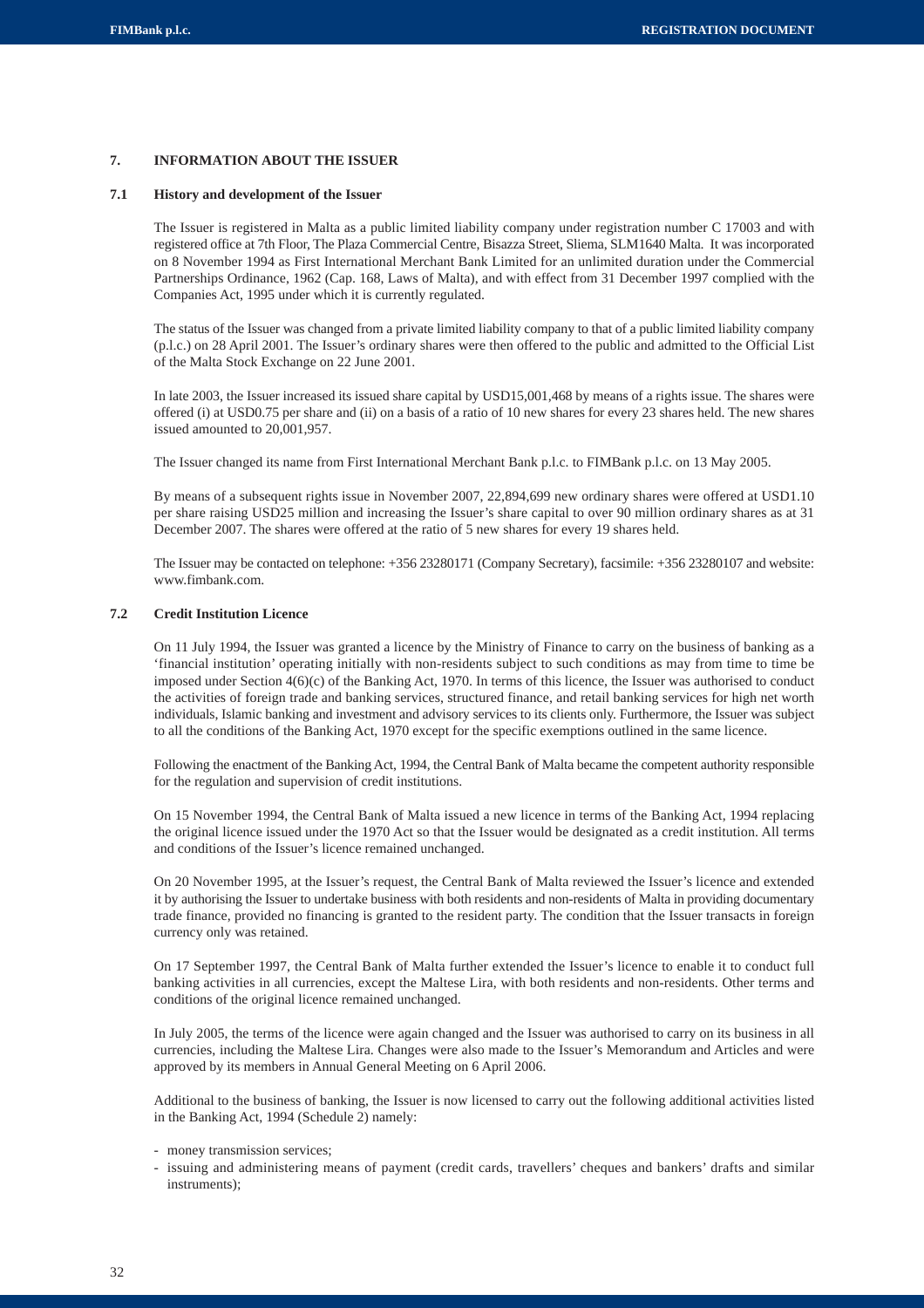- guarantees and commitments;
- trading for own account in:
	- (a) money market instruments;
- (b) foreign exchange;
- (c) financial futures and options;
- (d) exchange and interest-rate instruments; and
- (e) transferable securities;
- participation in securities issues and the provision of services related to such issues;
- advice to undertakings on capital structure, industrial strategy and related questions and advice as well as services relating to mergers and the purchase of undertakings;
- safekeeping and administration of securities; and
- credit reference services.

The Issuer has applied to the MFSA to obtain the revival of its Investment Services Licence in terms of Article 5 of the Investment Services Act 1994 (originally granted to the Issuer on 6 May 2003 as a Category 2 licence) in order to tender professional investment advice to professional clients and eligible counterparties.

## **7.3 Special Taxation Status of the Issuer**

The taxation regime regulating the Issuer is governed by the Exemption Order granted by the Minister of Finance to the Issuer on 16 June 1999, in terms of Article 12(2) of the Income Tax Act (Cap.123 of the Laws of Malta).

The Exemption Order regulates the taxation of the Issuer with effect from year of assessment 1996 up to year of assessment 2010. The arrangements of the Exemption Order are to have effect so long as the Issuer is carrying on the business of banking as a credit institution in terms of the Banking Act. Following the termination of the period covered by the Order, the Issuer will be subject to income tax in Malta under the applicable regime of laws and regulations.

In terms of the Exemption Order the Issuer's taxable profit arising from business conducted wholly outside Malta (that is to say profits arising from income derived from non-residents and interest on amounts held with all banks) is calculated as a percentage (0.25%) of the foreign gross assets as at the end of the relevant year. The taxable profit thus calculated is then subject to tax at the higher of 35% or the company rate of tax in force as at the end of applicable year.

The Exemption Order is subject to the following conditions:

- (a) the profits arising from that part of the Issuer's business which is not conducted wholly outside Malta is accounted for separately and taxed in the normal manner provided by the Income Tax Act. The said profits are arrived at after deducting those costs and allowances (including capital allowances) which are exclusively related to the business not conducted wholly outside Malta as well as a portion of those costs and other allowances (including capital allowances) common to the two different sources of business. Common costs and allowances are apportioned by reference to the percentage which the gross income from business conducted in Malta bears to the total gross income derived by the Issuer for the applicable year; and
- (b) the allocation of distributable profits to the Issuer's tax accounts is to be made as follows:
	- i. The taxable profits of the Issuer computed as set out in the Exemption Order shall be allocated to the Maltese Taxed Account;
	- ii. The difference between the total distributable profits and the amount allocated to the Maltese Taxed Account is allocated to the Untaxed Account;

provided that dividends paid to non-Maltese residents from profits arising from that part of the Issuer's business which is conducted wholly outside Malta will be paid without any deduction of tax.

## **7.4 Credit Rating**

In January 2009, Fitch affirmed its long-term rating for FIMBank p.l.c. at BB and short-term rating at B, both with a Stable Outlook. This affirmation, which contrasts the recent numerous downgrade rating actions by Fitch, confirms the Issuer's solid performance and resilience to the current economic downturn. FIMBank's ratings are underpinned by good management, acceptable asset quality, resilient and satisfactory core profitability, adequate liquidity and capitalization. The Issuer's satisfactory profitability reflected the favourable trade finance markets and strong business development with international trade flows expected to further support income throughout 2009. The Issuer's adequate asset quality reflected an acceptable level of impaired loans and more than full loan loss reserve coverage. The Issuer's focus on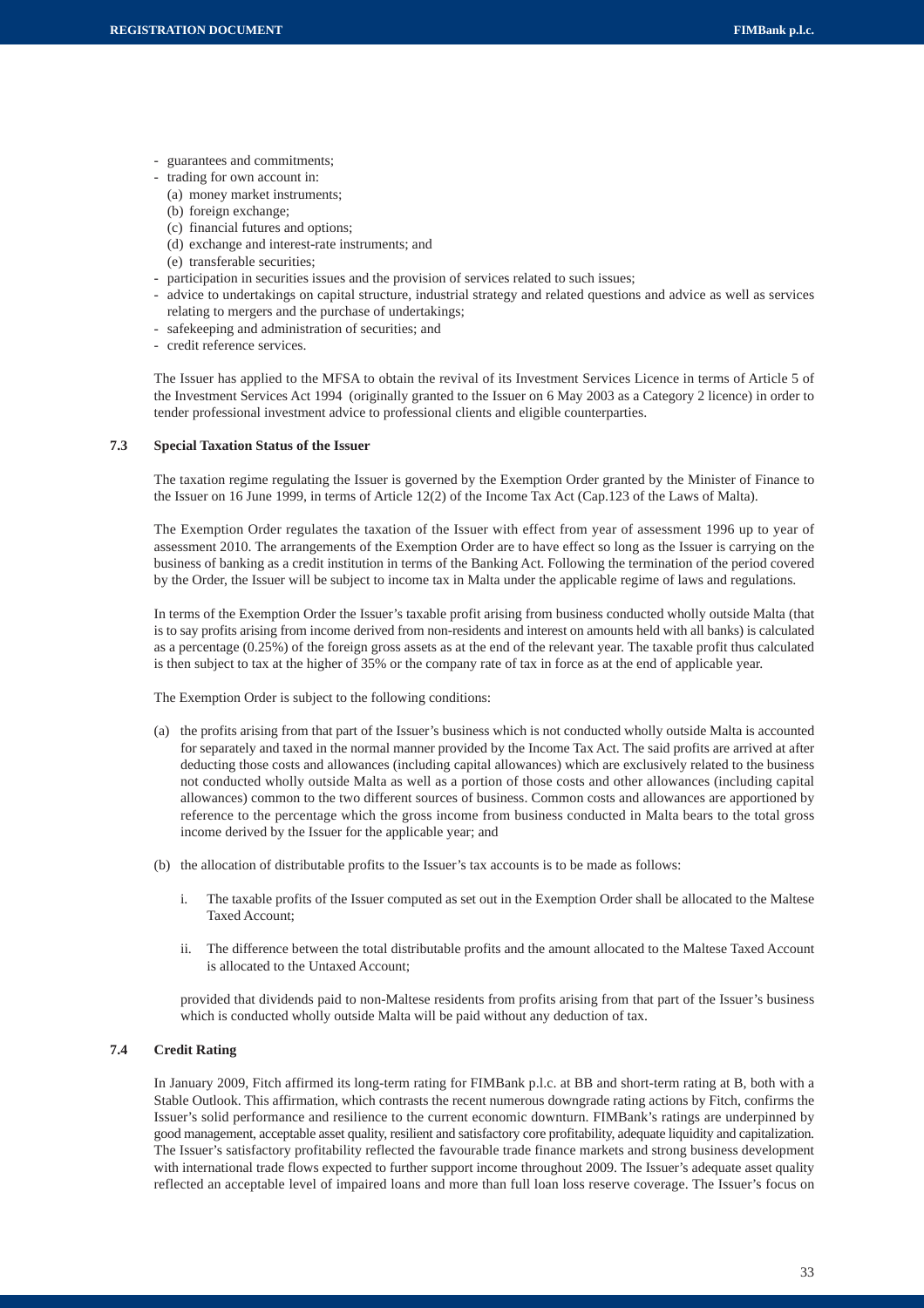developing trade finance business with a number of developing and emerging economies heightened the Issuer's country risk, albeit this is mitigated by the short-term and self-liquidating nature of trade finance. Short-term inter-bank market funding, together with the increasingly important client deposit base, forms the bulk of the Issuer's funding base.

## **8. INVESTMENTS IN SUBSIDIARIES AND ASSOCIATES**

## **8.1 Subsidiaries**

## *8.1.1 London Forfaiting Company Limited*

On 3 October 2003 the Issuer acquired the full equity of London Forfaiting Company p.l.c. ("LFC"), a company incorporated in England and Wales in 1984 to provide trade finance and forfaiting services through a world-wide network of offices. It is now recognised as an established participant in the global forfaiting market and its main activities are purchasing bills of exchange, promissory notes, deferred payment letters of credit and transferable financial loans from exporters or their banks and subsequently selling them to investing institutions.

In the years following its acquisition by the Issuer, LFC expanded its operations and grew rapidly. LFC now counts a global network of strategically located offices, namely in United Kingdom, United States, Brazil, Turkey, Russia and Singapore.

The investment of the Issuer in LFC amounts to USD37,366,435 as equity. A loan facility up to USD200,000,000 is also made available by the Issuer to LFC. The terms of this facility are at arm's length, and reviewed at least annually by the Group's Risk Committee. The facility currently in place expires on 31 December 2009.

## *8.1.2 FIM Business Solutions Limited*

The Issuer owns 100% of the issued share capital of FIM Business Solutions Limited.

FIM Business Solutions Limited was incorporated in Malta on 15 June 2005 and has as its primary purpose the provision of information technology services and support to Group as well as to third parties.

The investment of the Issuer in FIM Business Solutions Limited amounts to USD5,000 as equity and a loan facility of USD1,000,000. The terms of this facility are at arm's length, and reviewed at least annually by the Group's Risk Committee. The facility currently in place expires on 31 December 2010.

## *8.1.3 FIMFactors B.V.*

The Issuer incorporated FIMFactors B.V. as a wholly-owned subsidiary under the laws of the Netherlands on 25 November 2005.

FIMFactors B.V. serves as a corporate vehicle for the Issuer's holdings of factoring joint ventures and associated companies. It currently holds the entire shareholding of MENAFACTORS Limited, DIFC, Dubai and is scheduled to acquire FIMBank's shareholding in Egypt Factors Limited in 2009.

The investment of the Issuer in FIMFactors B.V. amounts to USD12,021,231 as equity.

## *8.1.4 FIM Property Investment Limited*

FIM Property Investment Limited is registered in Malta and was established on 23 April 2008 as a fully owned subsidiary with the primary objective to plan, construct and complete the Issuer's head office in Malta. FIM Property Investment Limited will also be responsible for the day-to-day management of the purposely built office block and leasing, if any, of space for commercial purposes.

The investment of the Issuer in FIM Property Investment Limited amounts to USD2,000. Additionally, the Issuer also makes available an overdraft facility of USD1,604,109 to FIM Property Investment Limited. The terms of this facility are at arm's length, and reviewed at least annually by the Group's Risk Committee. The facility is repayable on demand.

## *8.1.5 MENAFACTORS Limited*

The Issuer incorporated MENAFACTORS Limited in the Dubai International Financial Centre on 10 May 2007 as a joint venture together with Emirates National Bank of Dubai. Each shareholder held 50% of the issued share capital of the company.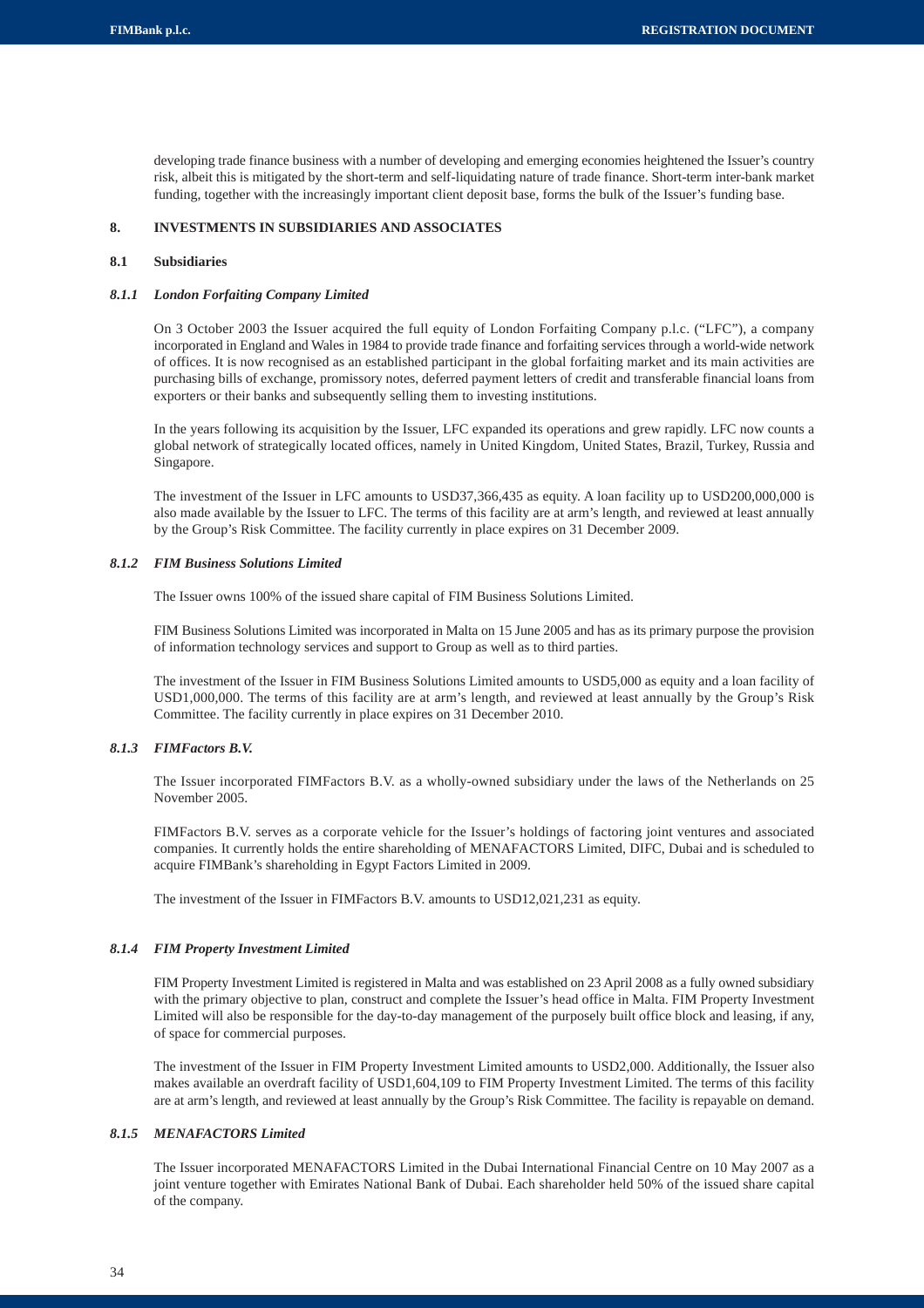MENAFACTORS Limited was licensed by the Dubai Financial Services Authority in September 2007, to provide international factoring and forfaiting services.

During 2008, the Issuer made a further investment of USD1,725,000 in MENAFACTORS Limited, following which the Issuer acquired the remaining 50% held by the Emirates National Bank of Dubai for a consideration of USD5,275,000. As a result of this transaction, MENAFACTORS Limited became a 100% owned subsidiary with a total investment of USD12,000,000.

As part of the overall Group's strategy, the Issuer transferred its holding in MENAFACTORS Limited to FIMFactors B.V. on 29 May 2008. Moreover, on 3 March 2009, MENAFACTORS Limited acquired 25% of LCI Factors S.A.L., a factoring company incorporated in Beirut, Lebanon. The other major shareholder (73.86%) in LCI Factors S.A.L. is the Lebanese Credit Insurer S.A.L., a joint venture between ATRADIUS Re (the second largest insurer in the world), and a group of local and regional insurance companies and investors.

#### **8.2 Associates**

The Issuer also holds investments in the following associates:

#### *8.2.1 The Egyptian Company for Factoring S.A.E.*

The Issuer incorporated The Egyptian Company for Factoring S.A.E., ("Egypt Factors") in Egypt's Public Free Zone Nasr City on 13 November 2006 together with Commercial International Bank ("CIB") and the International Finance Corporation ("IFC"). Classified as a non-banking financial institution, Egypt Factors is under the supervision and control of the Ministry of Investment or more precisely of the General Authority for Investment and Free Zones ("GAFI"), which is the primary governmental authority concerned with regulating and facilitating investment in Egypt. Egypt Factors has been granted a licence from GAFI at the time of its incorporation to operate factoring services from the free zone.

The Issuer holds a 40% shareholding, with CIB and IFC holding 40% and 20%, respectively. Egypt Factors is active in providing international factoring and forfaiting services to Egyptian and other Middle Eastern exporting companies.

Following a capital injection of USD1,300,000 by the Issuer in 2008, the investment of the Issuer in Egypt Factors now amounts to USD2,013,425 as equity.

# *8.2.2 LB Factors Limited*

The Issuer incorporated LB Factors Limited in Malta together with LB Financial Holdings Limited, a subsidiary of the Lasselsberger GmbH Group, on 17 April 2001.

The ownership interest and voting rights of the Issuer in LB Factors Limited is 0.59%, with the right to appoint a member to the board of directors of LB Factors Limited.

The investment of the Issuer in LB Factors Limited amounts to USD22,195. This investment is held with a view to subsequent disposal.

# *8.2.3 Eastern Prospekt B.V.*

On 5 December 2000 the Issuer acquired a minority shareholding in Eastern Prospekt B.V., a private limited liability company incorporated in the Netherlands on 9 February 1999.

The Issuer's holding in Eastern Prospekt B.V. amounts to 13.1%, the other shareholders being Makland Sarl (40.15%), Eastern Future B.V. (31.01%) and Ducrein Finance B.V. (14.96%), respectively. The investment of the Issuer in Eastern Prospekt B.V. amounts to USD22,448 as equity. Eastern Prospekt B.V. is in the process of being wound up.

#### *8.2.4 Recent changes to Issuer's investments in Associates*

*Sale of the Issuer's holding in Global Trade Finance Limited*

On 28 March 2008, the Issuer sold its investment in Global Trade Finance Limited ("GTF") to State Bank of India. The sale of the Issuer's 29.7 million ordinary shares in GTF was executed for a total consideration of INR2,168,100,000, or equivalent to USD54,128,074 as at the date of the transaction. Detailed information of this transaction is disclosed in the 2008 Audited Financial Statements.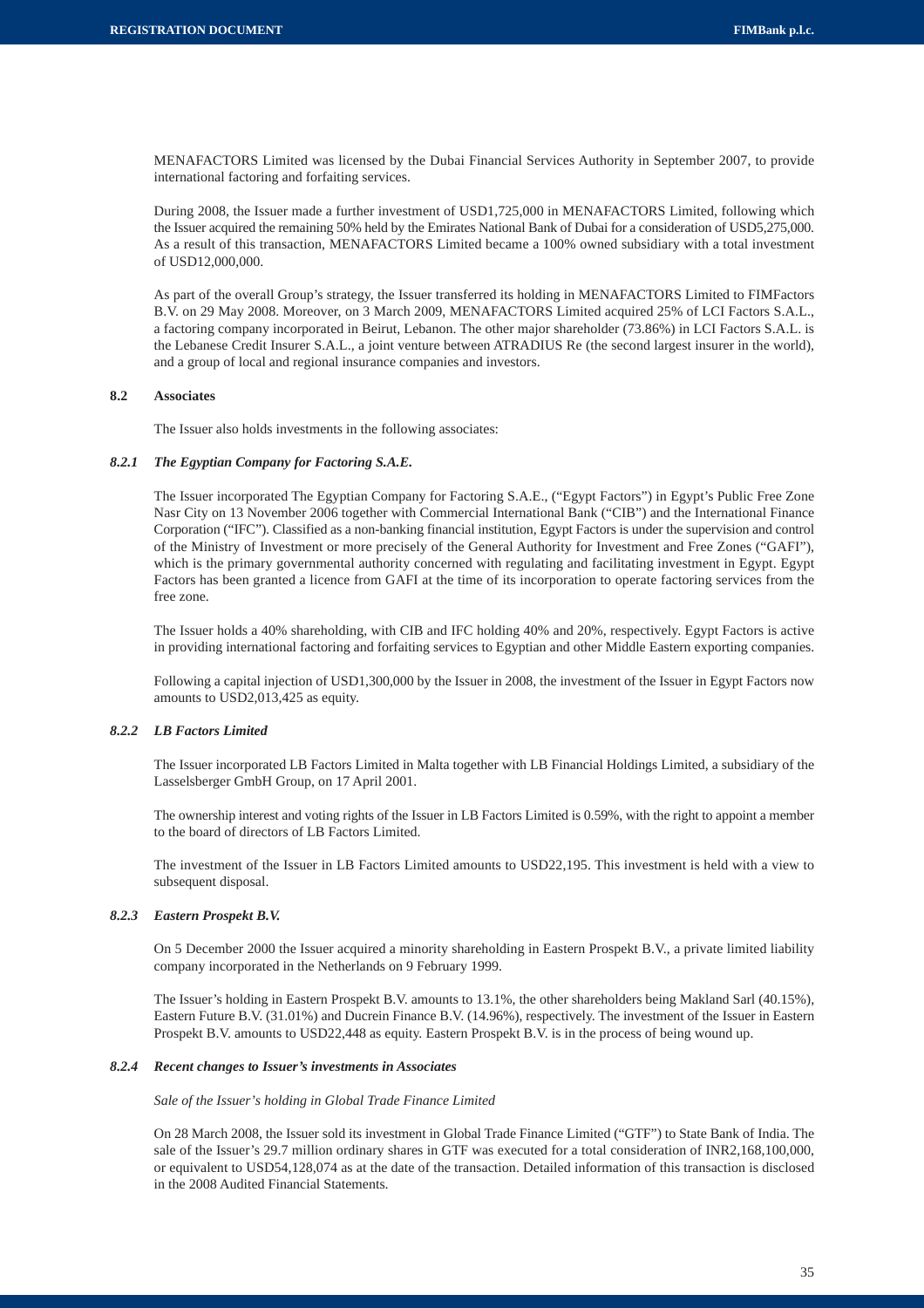The Issuer had acquired 38.5% in GTF on 24 December 2004. GTF is an entity incorporated and based in Mumbai, India and primarily engages in providing factoring services.

# **9. BUSINESS OVERVIEW**

# **9.1 Principal activities**

#### *Principal activities of the Issuer*

The Issuer is licensed by the MFSA under the Banking Act as a credit institution and is authorised to provide full banking services in all currencies.

The Issuer principally provides international trade finance and acts as an intermediary to other financial institutions for international settlements, forfaiting, factoring and loan syndications. The Issuer is a specialist in documentary credit related operations including but not limited to the opening and negotiating of documentary letters of credit, the issue of performance bonds and bank guarantees and discounting of bills of exchange.

The Issuer established an international factoring department in 2006 designed to serve customers in Malta and in the Mediterranean region as well as to provide back office operations to the Issuer's factoring joint ventures. A specialised technology platform for factoring services was successfully customised and implemented in Malta and is being used by the Issuer's factoring joint ventures.

Specialist services relating to shipping finance, and in particular to pre-demolition ship finance, are provided from the Issuer's London and Dubai offices respectively.

The Issuer is actively pursuing its strategy to increase its factoring joint-venture network in Latin America, Russia and China, with a view to further diversify its trade finance products in emerging markets. To complement its mainline trade finance activities, the Issuer intends to diversify its offering into private banking services.

# **9.2 Principal Markets**

Further to the Group's policy of developing a strategic mix of trade-finance related products and services, as well as achieving geographical diversification, the following business segments can be identified: trade finance, forfaiting, factoring and IT.

|                                 | Geographical         |                      |                          |                      |                                                                    |                          |                      |                      |                      |
|---------------------------------|----------------------|----------------------|--------------------------|----------------------|--------------------------------------------------------------------|--------------------------|----------------------|----------------------|----------------------|
| <b>Business segments</b>        | <b>Malta</b><br>2008 | <b>Malta</b><br>2007 | 2006                     | <b>Other</b><br>2008 | <b>Other</b><br><b>Malta Countries Countries Countries</b><br>2007 | <b>Other</b><br>2006     | <b>Total</b><br>2008 | <b>Total</b><br>2007 | <b>Total</b><br>2006 |
| All in USD '000                 |                      |                      |                          |                      |                                                                    |                          |                      |                      |                      |
| Interest receivable and         |                      |                      |                          |                      |                                                                    |                          |                      |                      |                      |
| similar income originated from: |                      |                      |                          |                      |                                                                    |                          |                      |                      |                      |
| Trade finance                   | 1,406                | 1,004                | 465                      | 19,492               | 15,339                                                             | 12,092                   | 20,898               | 16,343               |                      |
| Forfaiting activities           | $\overline{a}$       |                      | $\overline{\phantom{a}}$ | 11,514               | 11,931                                                             | 9,782                    | 11,514               | 11,931               | 12,557               |
| Factoring activities            | 118                  | 18                   | $\overline{\phantom{a}}$ | 285                  | 126                                                                | ٠                        | 403                  | 144                  | 9,782                |
| <b>Fees and commissions</b>     |                      |                      |                          |                      |                                                                    |                          |                      |                      |                      |
| receivable originated from:     |                      |                      |                          |                      |                                                                    |                          |                      |                      |                      |
| Trade finance                   | 2,002                | 1,798                | 1,171                    | 13,525               | 10,531                                                             | 9,155                    | 15,527               | 12,328               | 10,326               |
| Forfaiting activities           | $\overline{a}$       |                      | $\overline{\phantom{a}}$ | 4,231                | 3,455                                                              | 1,729                    | 4,232                | 3,456                | 1,729                |
| Factoring activities            | 206                  | 9                    | $\overline{\phantom{a}}$ | 342                  | 84                                                                 | $\overline{\phantom{a}}$ | 547                  | 92                   |                      |
| IT activities                   | 35                   | 35                   | $\overline{\phantom{a}}$ | 217                  | 245                                                                | $\overline{\phantom{a}}$ | 252                  | 281                  |                      |
| <b>Trading income</b>           |                      |                      |                          |                      |                                                                    |                          |                      |                      |                      |
| originated from:                |                      |                      |                          |                      |                                                                    |                          |                      |                      |                      |
| Trade finance                   |                      |                      | $\overline{\phantom{0}}$ | (5,091)              | 1.099                                                              | 1,222                    | (5,091)              | 1,099                | 1,221                |
| Forfaiting activities           |                      |                      |                          | (1,410)              | 805                                                                | 1,935                    | (1, 410)             | 805                  | 1,935                |
|                                 |                      |                      |                          |                      |                                                                    |                          |                      |                      |                      |
| Gross income                    | 3,767                | 2,864                | 1,636                    | 43,105               | 43,615                                                             | 35,915                   | 46,872               | 46,479               | 37,550               |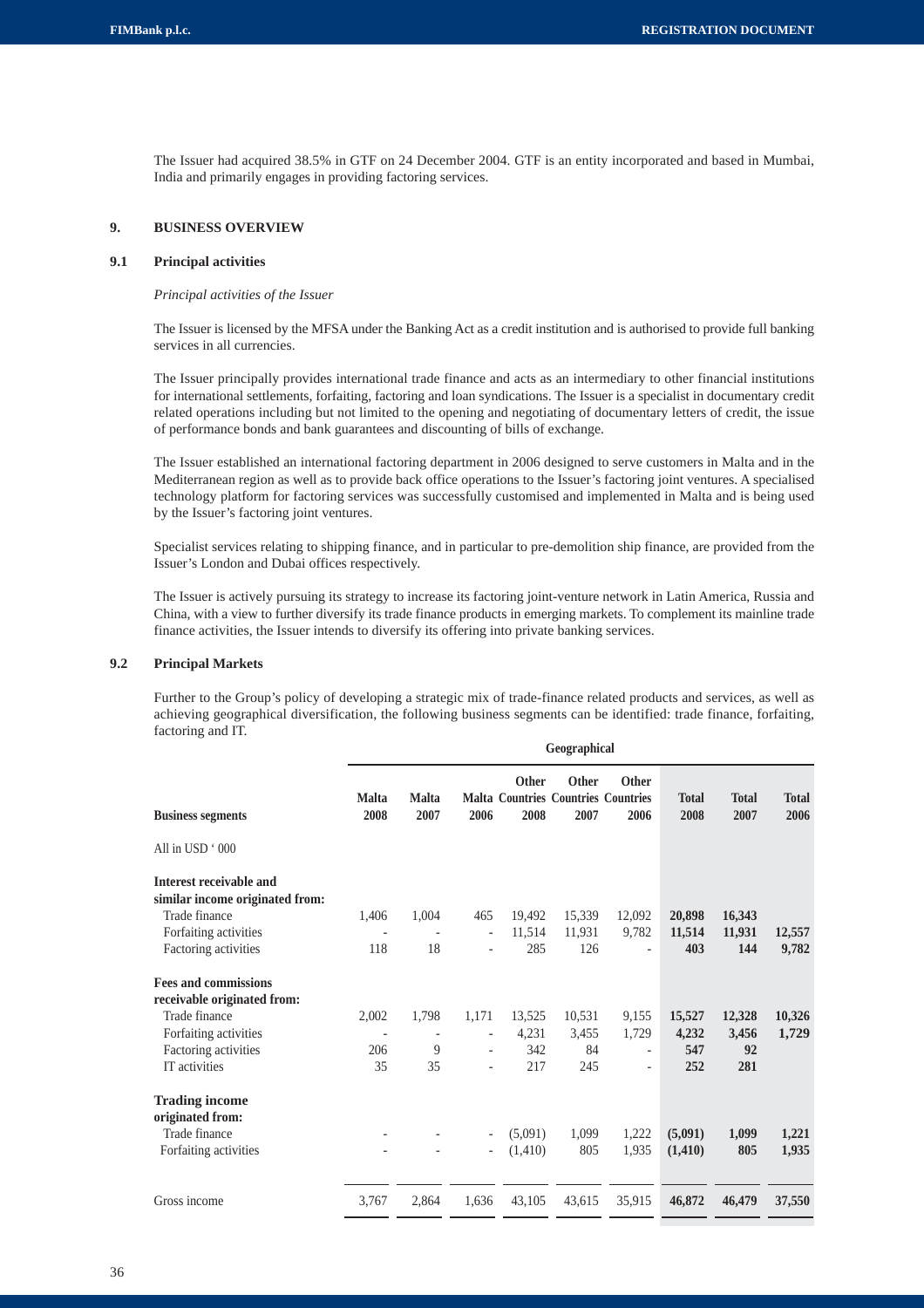|                                                                                                                             | Geographical             |                                   |                                                                    |                                |                                                                    |                                                               |                                               |                                              |                                             |
|-----------------------------------------------------------------------------------------------------------------------------|--------------------------|-----------------------------------|--------------------------------------------------------------------|--------------------------------|--------------------------------------------------------------------|---------------------------------------------------------------|-----------------------------------------------|----------------------------------------------|---------------------------------------------|
| <b>Business segments</b>                                                                                                    | <b>Malta</b><br>2008     | <b>Malta</b><br>2007              | 2006                                                               | <b>Other</b><br>2008           | <b>Other</b><br><b>Malta Countries Countries Countries</b><br>2007 | <b>Other</b><br>2006                                          | <b>Total</b><br>2008                          | <b>Total</b><br>2007                         | <b>Total</b><br>2006                        |
| All in USD '000                                                                                                             |                          |                                   |                                                                    |                                |                                                                    |                                                               |                                               |                                              |                                             |
| Interest payable<br>originated from:<br>Trade finance<br>Forfaiting activities                                              | (3,950)                  | (1,876)                           | (880)                                                              | (13, 647)<br>(1,025)           | (14, 979)<br>(1,082)                                               | (7,604)<br>(5,874)                                            | (17,596)<br>(1,025)                           | (16, 855)<br>(1,082)                         | (8, 484)<br>(5,874)                         |
| Fees and commissions payable<br>originated from:<br>Trade finance<br>Forfaiting activities                                  | (53)                     | (52)<br>$\overline{a}$            | $\overline{a}$                                                     | (746)<br>(657)                 | (592)<br>(1,204)                                                   | $\overline{\phantom{0}}$<br>$\overline{\phantom{a}}$          | (799)<br>(658)                                | (644)<br>(1,204)                             |                                             |
| Factoring activities<br>IT activities                                                                                       | L,                       | (1)                               | $\overline{\phantom{a}}$                                           | (96)<br>(73)                   | (57)<br>(40)                                                       | $\overline{\phantom{a}}$<br>$\blacksquare$                    | (96)<br>(73)                                  | (57)<br>(40)                                 |                                             |
|                                                                                                                             | (4,003)                  | (1,929)                           | (880)                                                              |                                | $(16,244)$ $(17,954)$ $(13,478)$                                   |                                                               | (20, 247)                                     | (19,883)                                     | (14,358)                                    |
| <b>Segmental profit:</b><br>Trade finance<br>Forfaiting activities<br>Factoring activities<br>IT activities                 | (595)<br>÷,<br>324<br>35 | 874<br>$\overline{a}$<br>27<br>34 | 756<br>$\frac{1}{2}$<br>$\overline{\phantom{a}}$<br>$\overline{a}$ | 13,533<br>12,653<br>531<br>144 | 11,398<br>13,905<br>153<br>205                                     | 14,865<br>7,572<br>$\blacksquare$<br>$\overline{\phantom{a}}$ | 12,939<br>12,653<br>854<br>179                | 12,271<br>13,905<br>179<br>240               | 15,620<br>7,572                             |
|                                                                                                                             | (236)                    | 935                               | 756                                                                | 26,861                         | 25,661                                                             | 22,437                                                        | 26,625                                        | 26,596                                       | 23,192                                      |
| Share of profits from equity<br>accounted investees (net of tax):<br>Factoring activities                                   |                          |                                   |                                                                    |                                |                                                                    |                                                               | 1,743                                         | 4,633                                        | 2,551                                       |
| Other operating income<br>Common costs:<br>Trade finance<br>Forfaiting activities<br>Factoring activities<br>IT activities  |                          |                                   |                                                                    |                                |                                                                    |                                                               | 78<br>(19,291)<br>(5,923)<br>(1,106)<br>(304) | 166<br>(13,247)<br>(5,525)<br>(779)<br>(237) | 685<br>(11,310)<br>(4,775)<br>(133)<br>(30) |
| Profit on disposal of investment<br>in associate undertaking<br>Adjustment to goodwill<br>Loss from discontinued operations |                          |                                   |                                                                    |                                |                                                                    |                                                               | 33,626<br>8                                   | (1,130)                                      | (142)<br>(3, 424)                           |
| Profit on ordinary activities<br>before tax and net impairment losses                                                       |                          |                                   |                                                                    |                                |                                                                    |                                                               | 35,456                                        | 10,477                                       | 6,614                                       |
|                                                                                                                             |                          |                                   |                                                                    |                                |                                                                    |                                                               |                                               |                                              |                                             |

| <b>Feographical</b> |  |
|---------------------|--|
|                     |  |
|                     |  |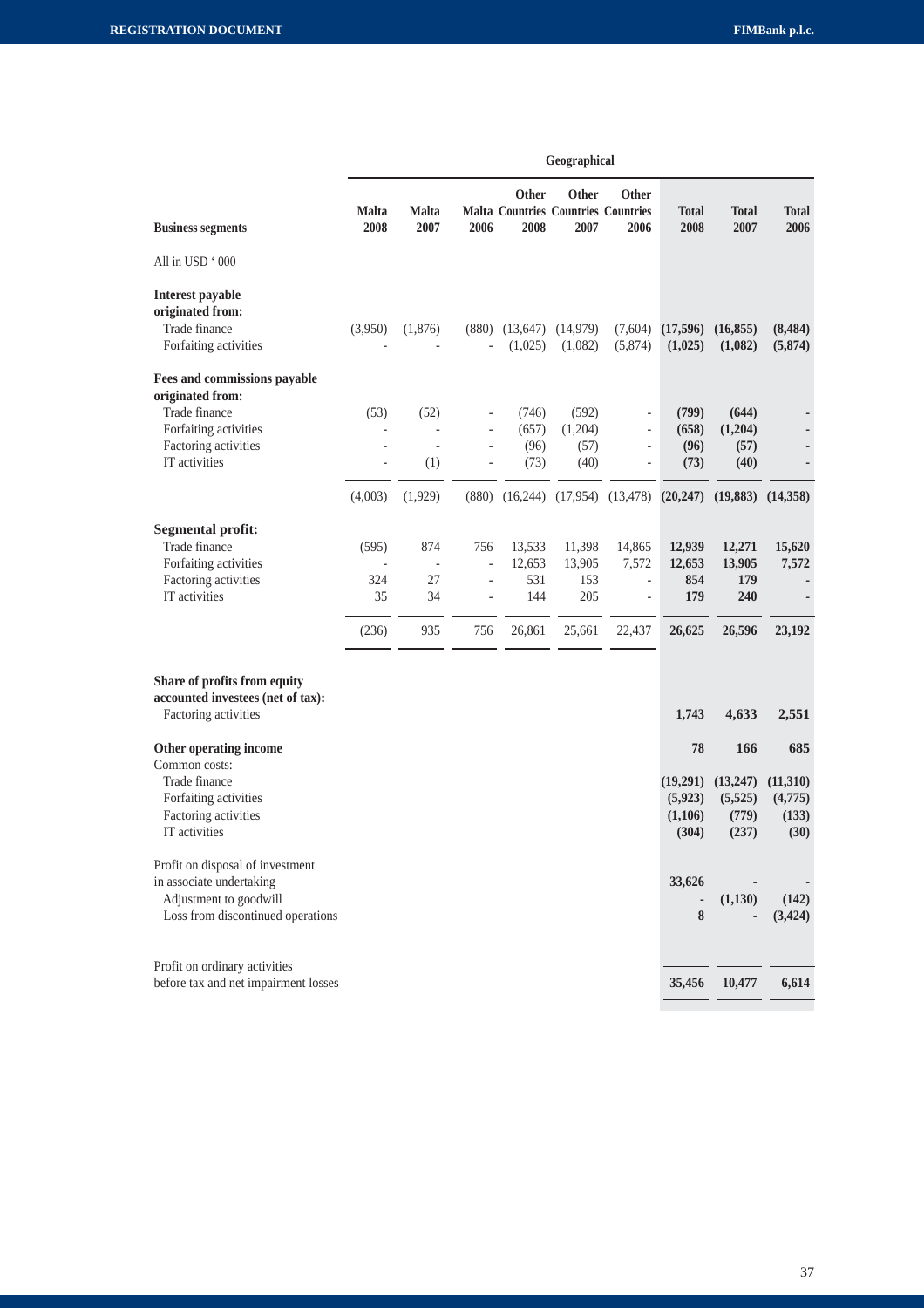# **10. ORGANISATIONAL STRUCTURE**

The diagram below indicates the structure of the Group as at the date of this Registration Document:



#### **11. OPERATING AND FINANCIAL REVIEW**

Details of the Operating and Financial Review of the Issuer and the Group have been published in the audited financial statements for the financial years ended 31 December 2006, 31 December 2007 and 31 December 2008 respectively. These can be viewed on the Issuer's website: www.fimbank.com.

# **12. TREND INFORMATION**

In 2008 the Group registered a strong operating performance coming from solid business fundamentals, market and product expertise. This was reflected in significant growth in the main interest and fee-based operating sources of income, particularly in the first three quarters of the year. This trend was reversed during the last quarter when weakening economic conditions, financial market turbulence and deteriorating confidence caused scarcity in liquidity and a slowdown in business. Against a landscape of difficult and weakening cycles in the major economies and markets (including emerging markets where the Issuer and the Group are particularly strong), the strategy of product and market diversification, the specialization in the finance of the international trade, goods and commodities which tends to be resilient even in stressful circumstances, as well as the exposure to regions that inherently feel less the effects of the crises, continue to provide opportunities for profit, at all levels of the Group. Furthermore, the Issuer remains confident that unrealized mark-downs in assets will be clawed back in time as these are not supported by any foreseeable substantive deterioration in credit quality.

The first months of the 2009 financial year witnessed a continuation of extreme nervousness and volatility in the international financial markets, as Governments around the world took exceptional measures to stabilize the global financial system and at the same time to try to nurse their economies through weakening economic conditions and, in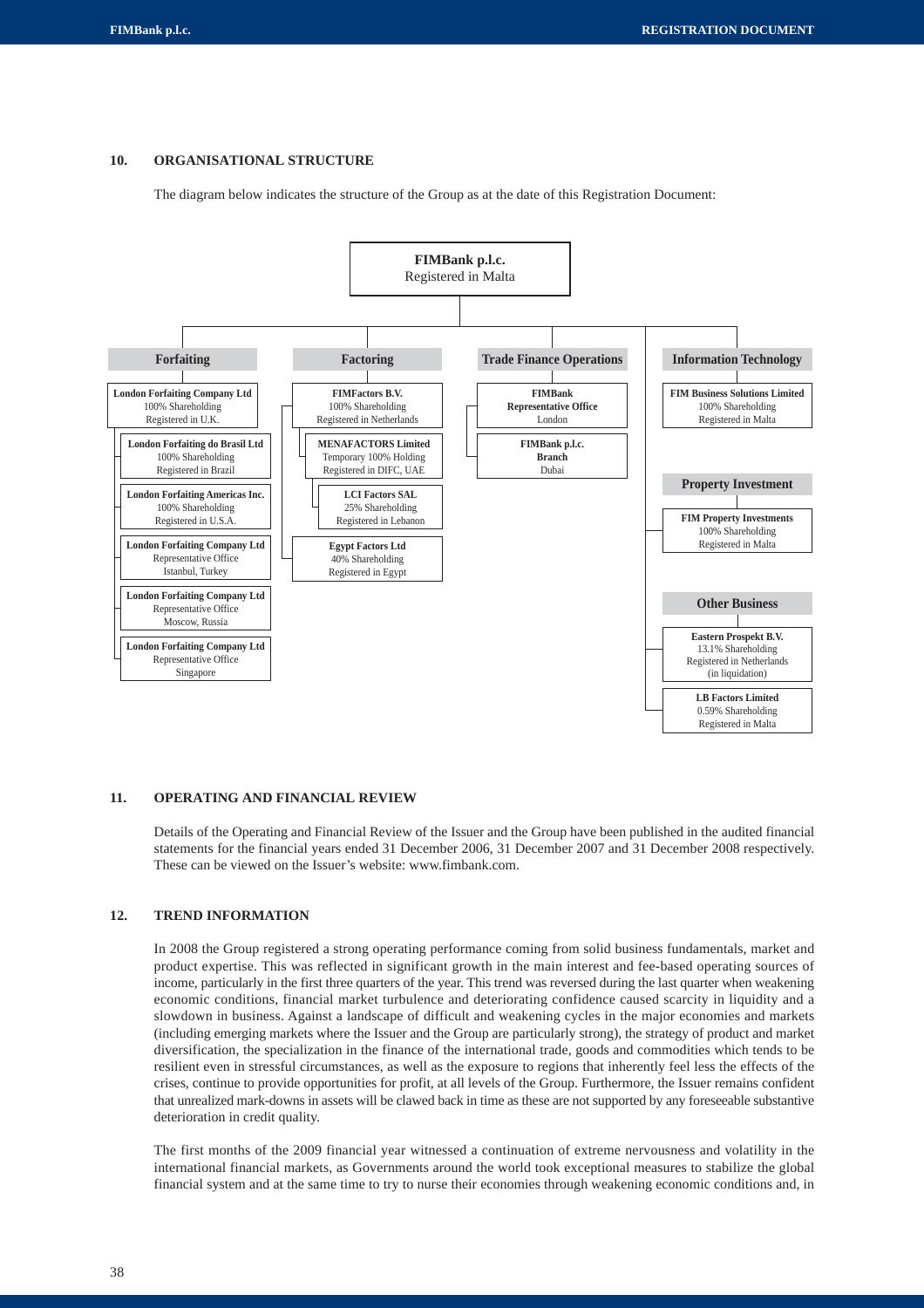many cases, deepening recessions. Although the concerted actions being taken by Governments, such as the massive re-capitalisation of major international banks and infusion of liquidity, demonstrate a certain determination to secure cross-border stability soonest, serious concerns about the extent and depth of the crises are accentuating the prevailing lack of confidence. As the markets continue to re-price risk and liquidity remains scarce, prospects of a pick-up in credit and economic activity remain modest. Against this background, a prolonged shortage of liquidity coupled with the threat of potential credit issues make business sentiment cautious, and prospects of growing the business more challenging.

The Directors consider that the trend demonstrated by the challenging circumstances of the last quarter of 2008 will continue to apply for the foreseeable future in 2009. They look forward to develop the business prudently in a challenging environment whilst maintaining the flexibility to take advantage of any opportunity that may come about, as risk premia in promising markets, ventures and undertakings, respectively, price more realistically.

No material adverse change has occurred for the Issuer since its last Audited Financial Statements.

# **13. ADMINISTRATIVE, MANAGEMENT AND SUPERVISORY BODIES**

The Issuer's Articles of Association (the "Articles") contain detailed provisions (in Articles 93 to 114) as to the manner of appointment and retirement of Directors. Directors hold office from the Annual General Meeting at which they are appointed until the date of the following Annual General Meeting, when they become eligible for re-election. Currently the Board of the Issuer is composed of the maximum number of 11 Directors, of whom one is appointed/ removed by the IFC by simple notification to the Company Secretary in terms of the Memorandum of Association. The Articles also provide that the Chairman and Vice-Chairman are to be appointed by the Directors from amongst their number and shall hold office for a period of one year, unless otherwise decided by a simple majority of the Board. Any member may nominate an individual by means of a letter addressed to the Company Secretary, provided that such nomination is seconded by a member or members who in the aggregate hold at least twenty thousand (20,000) shares. The participation of Directors on Board Committees, as provided for by the Articles, is decided upon by the Board. It has been practice that all such Board Committees include at least one Director.

# **13.1 Directors of the Issuer**

As at the date of this Registration Document, the Board of Directors of the Issuer is composed of the persons detailed below. Their business address is that of the Issuer. Except for their involvement in any Board Committee as may be described later in this document, all Directors hold office in a non-executive capacity.

#### **Najeeb H.M. Al-Saleh,** *Chairman*

Kuwaiti national. Director since November 1994. Graduate in Business Administration from USA in 1975. Chairman of Massaleh Investments K.S.C.C, (formerly known as Kuwaiti Interests for Financial Investments); Vice Chairman of Massaleh Real Estate ksc; Vice Chairman of Taameer Real Estate Investments ksc. He has also served as Director of Kuwait Foreign Trading Contracting and Investment Co. (Kuwait), Gulf Bank K.S.C. (Kuwait), Arab Spanish Bank (Spain) and United Bank of Kuwait, now Ahli United Bank (United Kingdom). He is also Chairman of the Issuer's Board of Directors and of the Compensation Sub-Committee.

# **John C. Grech**, *Vice-Chairman*

Maltese national. Director since May 2004. Graduated from the University of Malta in 1978, obtained a Ph.D. in International Economics from the Graduate Institute for International Studies of the University of Geneva. He served as Chairman of the Bank of Valletta Group, Middle Sea Valletta Life Assurance Limited, the Malta Tourism Authority and as President of the Mediterranean Bank Network. Currently he is Chairman of the Board of Mizzi Organisation, Chairman and Managing Director of EMCS Limited, Chairman of the Melitaunipol Insurance Agency Limited, a member of the board of directors of Middlesea Insurance p.l.c. and also visiting professor at the University of Malta.

# **Fouad M.T. Alghanim,** *Director*

Kuwaiti national. Director since April 2002. Mr. Alghanim is Chairman of the Fouad Alghanim & Sons Group of Companies. He was the founding member of Kuwait Mobile Telecommunication Company (Zain) and continued as its Vice Chairman representing the private sector from 1983 until 1997. He was pivotal in transforming Mobile Telecommunication Company into one of the largest companies by market capitalization in Kuwait. He is presently a member of the World Economic Forum.

# **Hamad M.B.M. Al Sayer,** *Director*

Kuwaiti national. Director since April 2002. Mr. Al Sayer graduated from Seattle University, USA in 2007 and then obtained a Masters in General Management from the Kuwaiti Maastricht Business School. Currently he holds a number of positions, such as CEO for the Al-Dhow Enterprises Real Estate Company, Chairman of the Kuwait National Lube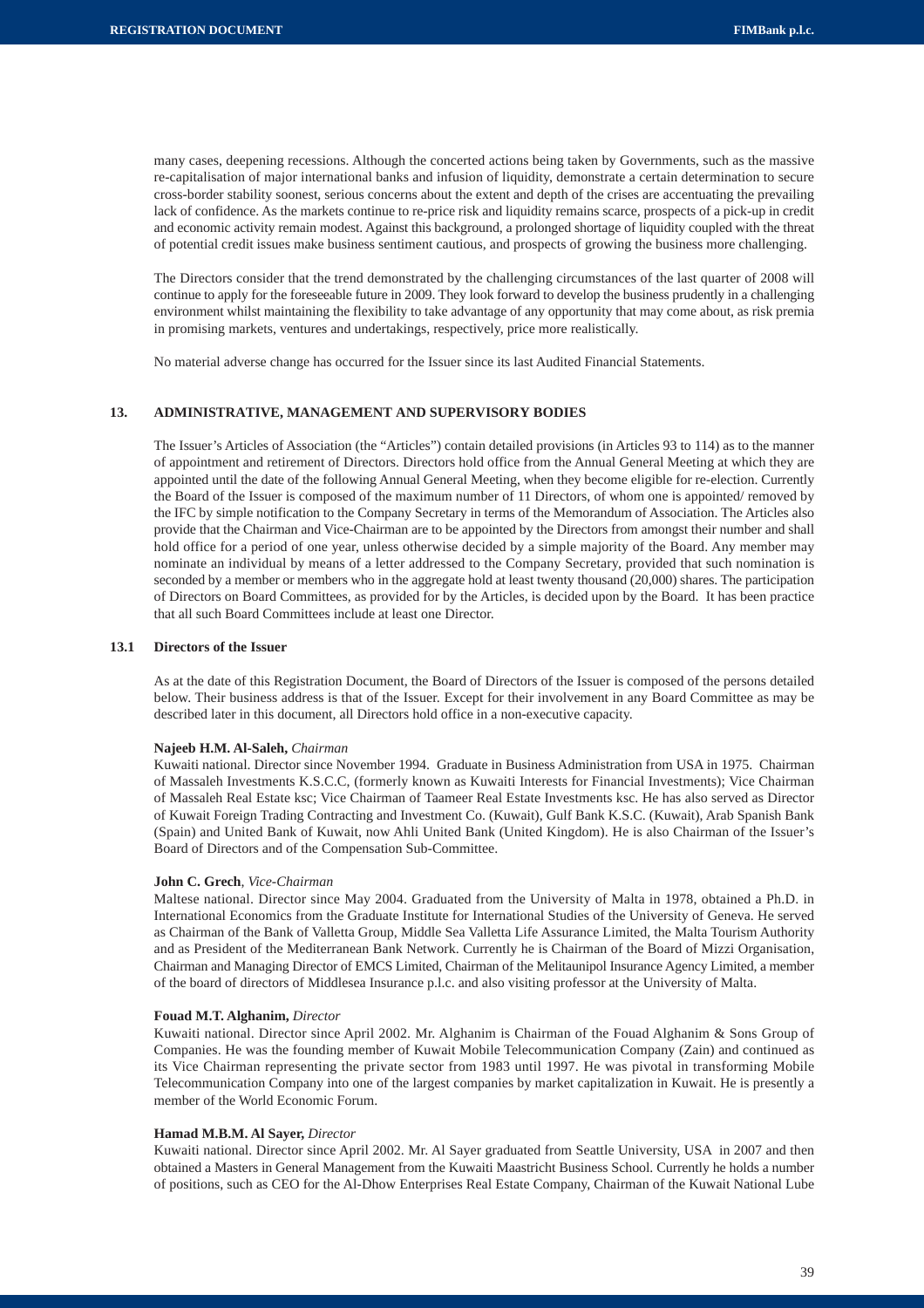Oil Manufacturing Company and Director of the United Financial Brokerage Company in Egypt.

#### **Francis J. Vassallo,** *Director*

Maltese national. Director since February 2003. He occupied managerial positions with Chase Manhattan Bank worldwide. Former Governor of the Central Bank of Malta and member of the Board of Governors of the International Monetary Fund, between 1993 and 1997. He has served as Chairman of the Malta Development Corporation and currently runs his own consultancy firm. He is also Chairman of the Issuer's Risk Committee and Assets and Liabilities Committee.

#### **Jacques Leblanc,** *Director*

French national. Director since May 2004. He occupied senior positions with Banque Nationale de Paris (BNP), including that of Senior Vice President and Deputy Global Head Commodities Finance. He was also a board member for BNP - Switzerland and manager of Geneva Branch of KangQi Oil Trading Ltd. He has also worked at the World Bank as project economist. He is Chairman of the Issuer's Executive Committee.

#### **Mohammed I.H. Marafie,** *Director*

Kuwaiti national. Director since November 1994. Mr Marafie has served on the board of directors of a number of Kuwaiti and international companies and he has served as Managing Director of Euro Kuwaiti Investment Co. (Kuwait), Chairman and Managing Director of Al Nour International Holding Co. (Kuwait), Director of the United Bank of Kuwait (United Kingdom) and Director of W.H. Ireland p.l.c. (United Kingdom).

#### **Tareq M. Al-Saleh,** *Director*

Kuwaiti national. Director since May 2004. Graduate in Bachelor of Economics from Boston University in 1994 and MBA from the F.W. Olin Graduate School of Business at Babson College in Wellesley, Massachusets in 2000. He is currently the Vice Chairman and Managing Director of Massaleh Investments.

#### **John D. Freeman,** *Director*

American national. Director since April 2008. He has occupied various posts, including a directorship in Cooper Omnibus Global Fund LLC. He served for many years as President and Managing Director of Quabbin Capital Inc., a private equity investment firm as well as a board member of a number of its portfolio companies. Previously he held senior management postions in the international investment and commercial banking activities of Arab Banking Corp. and the Bank of Boston. He is Chairman of the Issuer's Audit Committee.

#### **Rogers D. LeBaron,** *Director*

American and British national. Director since December 2006 when the IFC, one of the Issuer's qualifying shareholders, exercised its right to nominate and appoint a director pursuant to the subordinated convertible loan agreement dated 22 June 2005. He was a Director of Financial Institutions in the European Bank for Reconstruction and Development in London from 1996 until 2004. He currently holds the position of Principal Financial Advisor, Global Financial Markets Department within the IFC.

#### **Pierre-Olivier Fragnière,** *Director*

Swiss national. Director since April 2007. He held various positions within international banks. He currently also occupies the position as Head of Global Commodity Finance with Banque Cantonale de Genève, Switzerland.

#### **Raffaella Bonadies,** *Company Secretary*

Italian national. Company Secretary since February 2006. Ms Bonadies graduated from the Faculty of Laws of the University of Bari (LL.B.) and Southampton (LL.M.) respectively, and is a lawyer qualified both in England (Solicitor) and Italy (Avvocato). She has worked in the City of London for international commodities traders, namely ED&F Man Holdings and American Electric Power Energy Services Limited, before joining the Issuer in 2005. She presently also holds the position of Head of Legal and Compliance of the Issuer.

# **13.2 Executive Management**

As at the date of this Registration Document, the Executive Management of both the Issuer and the Group is composed of the following:

#### **Margrith Lütschg-Emmenegger,** *President*

Swiss and British national. Educated in Switzerland, she has worked in trade finance with a special focus on factoring and forfaiting with Barclays Bank and Midland Bank Aval in London before joining West Merchant Bank (now WestLB A.G.) where she had global responsibility for forfaiting and factoring. Mrs. Lütschg joined the Issuer in April 2003 as Executive Vice President and was appointed President on 1 September 2004. Mrs. Lütschg sits on Board Committees as shown in paragraph 15.2 hereunder.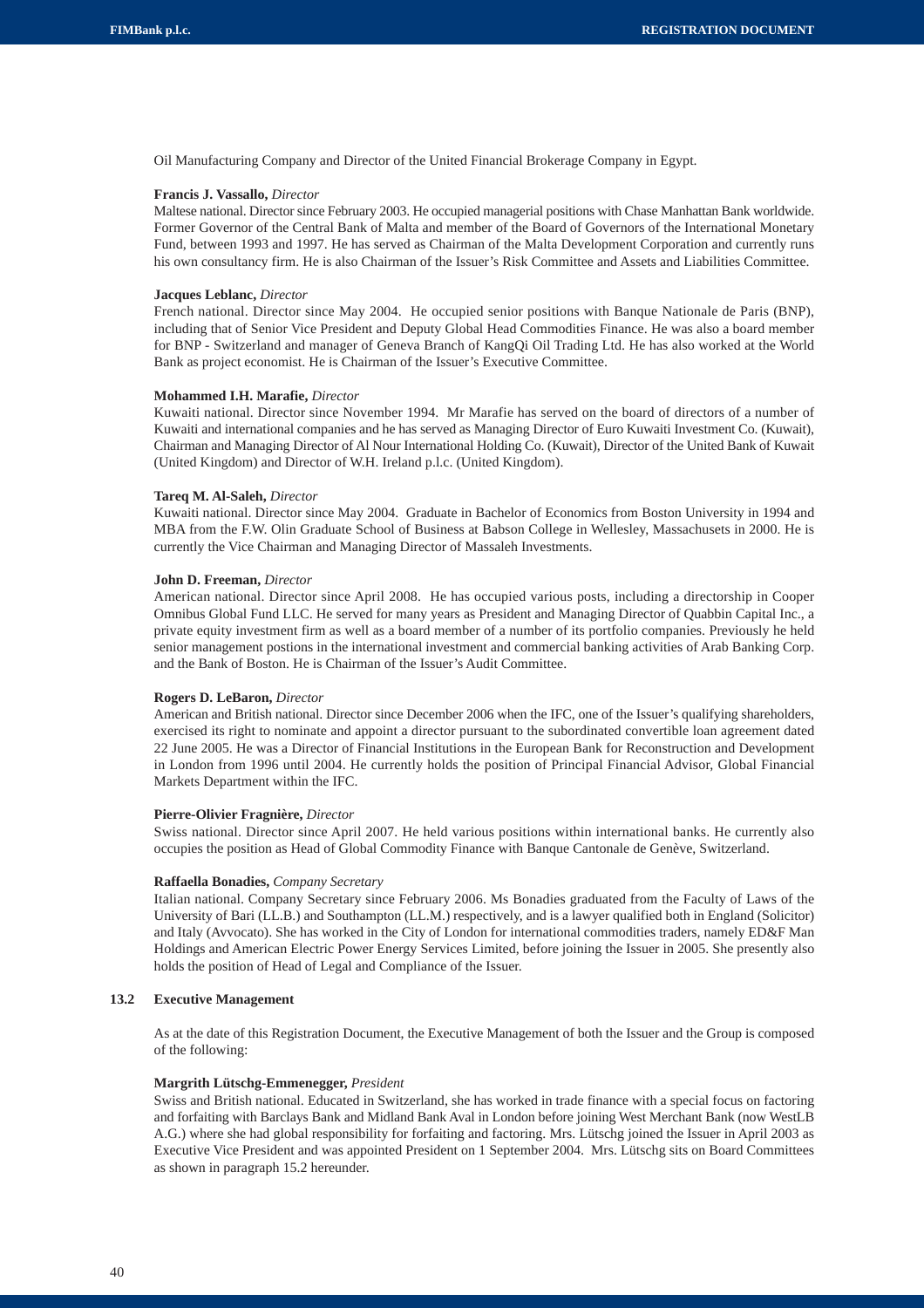# **Armin Eckermann,** *Deputy to the President and Head of Banking*

German national. Dr. Armin Eckermann holds a Ph.D. and a Masters of Science in Economics from the University of Illinois at Urbana-Champaign, USA. He joined the Issuer in November 2008 to head the Banking Business of the Group. In this function, he leads a team of international and local experts servicing corporate clients, institutional and financial clients as well as the pre-demolition finance and all core banking activities of the Group. Previously held positions with Standard Bank, London and WestLB in Düsseldorf, Germany and in South America. Dr. Eckermann sits on Board Committees as shown in paragraph 15.2 hereunder.

### **Marcel Cassar,** *Executive Vice President and Chief Financial Officer*

Maltese national. Certified public accountant, fellow of the Malta Institute of Accountants, and holder of an MBA from the University of Wales, Bangor and Manchester Business School. He joined the Issuer in October 2004 and is responsible for Finance, Treasury, Legal and Compliance, and Risk Management. Previously held positions with Price Waterhouse, the MFSC and between 1996 and 2004 was General Manager at Lombard Bank Malta p.l.c. Mr. Cassar is a lecturer and examiner in bank financial management and regulation in the Faculty of Laws and FEMA, at the University of Malta. He sits on Board Committees as shown in paragraph 15.2 hereunder.

## **Silvio Mifsud,** *Executive Vice President and Head of IT and Administration*

Maltese national. An Honours graduate of the University of Malta in Business Management, he holds directorships in two FIMBank subsidiaries, namely FIM Business Solutions Ltd. and FIM Property Investment Ltd. He joined the Issuer in April 1998 as Head of Information Technology ("IT") and is now responsible for the Group's IT and Administration departments covering all IT systems, communications, messaging, SWIFT, insurances, premises administration, procurement and security. Previously held positions with Bank of Valletta p.l.c. and headed the foreign department of Bank of Valletta International Limited.

#### **Simon Lay,** *Managing Director, London Forfaiting Company Ltd*

British national. Mr. Lay started his career in 1976 with the Midland Bank/HSBC Banking Group where he was responsible *inter alia* for Midland's forfaiting subsidiary, Midland Bank Aval. He joined LFC in 1991 to expand its operations in the Americas and Middle East & Turkey. Mr. Lay was appointed as Managing Director of LFC in January 2006 with global responsibility for the company including its branches and subsidiaries. Mr. Lay sits on Board Committees as shown in paragraph 15.2 hereunder.

The business address of the Executive Management is that of the Issuer.

None of the Directors or members of the Executive Management has ever been convicted of fraudulent offences or has been associated with the bankruptcy, receivership or liquidation of a company in which he/she held an administrative, management or supervisory position or is under any disqualification from acting as a member of an administrative, management or supervisory body.

For at least the 5 year period preceding the date of this Prospectus, none of the above Directors or members of Executive Management has ever been convicted of fraudulent offences or has been associated with the bankruptcy, receivership or liquidation of a company in which he held an administrative, management or supervisory position or is under any official public incrimination and/or sanctions by statutory or regulatory authorities (including designated professional bodies), or has been disqualified by a court from acting as a member of an administrative, management or supervisory body.

Additionally, the following are individuals holding management positions as Senior Vice Presidents at the business address of the Issuer:

Raffaella Bonadies - *Head of Legal & Compliance* Bruno Cassar - *Head of Human Resources* Nassif A. Chehab - *Head of Financial Institutions* Ivan Fsadni - *Head of Internal Audit* Nigel Harris - *Head of FIMBank DIFC Branch, Dubai* Carmelo Occhipinti - *Head of Risk Management* Richard Scerri - *Head of Finance* Renald Theuma - *Head of Corporate Clients* Charles Wallbank - *Head of Operations*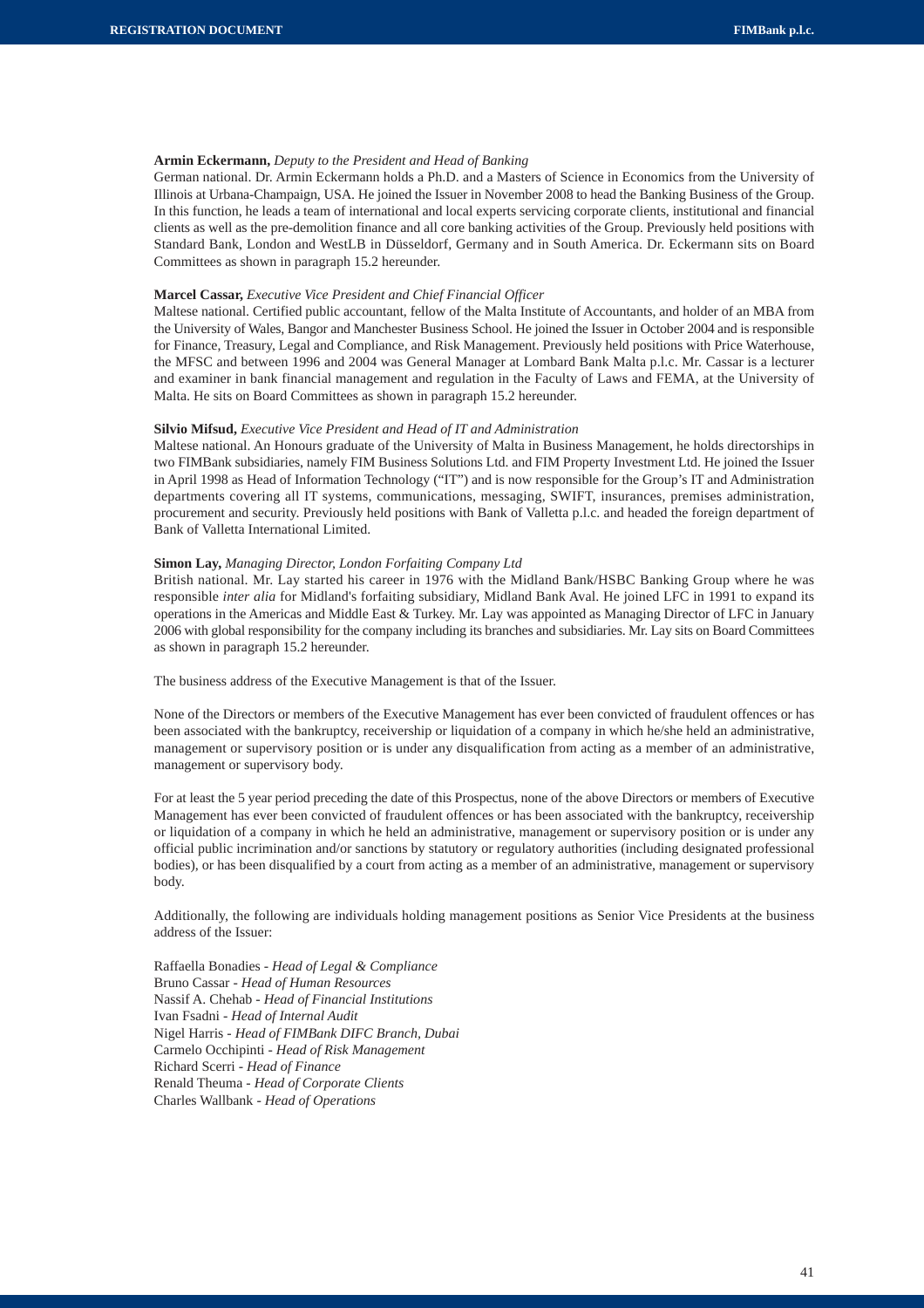None of the above members of the management has ever been convicted of fraudulent offences or has been associated with the bankruptcy, receivership or liquidation of a company in which he/she held an administrative, management or supervisory position or is under any disqualification from acting as a member of an administrative, management or supervisory body.

# **13.3 Administrative, Management, Supervisory Bodies and Conflicts of Interests**

The Directors' direct interest in the share capital of the Issuer or in any related company as at the date of this Registration Document is as follows:

| No. of shares<br>held in the Issuer | Percentage<br>of Issued |
|-------------------------------------|-------------------------|
| directly in his name                | <b>Share Capital</b>    |
| 787,889                             | 0.58%                   |
| 509.438                             | 0.38%                   |
| 7,152,412                           | 5.30%                   |
| 5,990,101                           | 4.44%                   |
| nil                                 | nil                     |
| nil                                 | nil                     |
| nil                                 | nil                     |
| nil                                 | nil                     |
| nil                                 | nil                     |
| nil                                 | nil                     |
| nil                                 | nil                     |
|                                     |                         |

Apart from these direct interests in the shareholding of the Issuer, Directors have indirect beneficial interests in shareholding of the Issuer as listed below:

- Najeeb H.M. Al-Saleh in Massaleh Investments K.S.C.C.
- Hamad M.B.M. Al-Sayer in Astrolabe General Trading and Contracting Co.
- John C. Grech in EMCSI Holdings Limited, EMCS Investments Limited, Melitaunipol Brokers Limited and Melitaunipol Insurance Agency Limited.

To the extent known or potentially known to the Issuer as at the date of this Prospectus, there are no conflicts of interest of which the Bondholders should be aware.

# **14. REMUNERATION AND BENEFITS**

The Annual General Meeting of shareholders approves the maximum annual aggregate remuneration which the Directors may receive for the holding of their office. For the 2008 financial year the maximum aggregate emoluments of the Directors were fixed at USD350,000.

The Board then decides and approves how individual remuneration is to be allocated amongst Directors for the roles that they carry out, such as participation at Committees and acting as Chairman of the Board and of Committees. None of the Directors is on a contract of service with the Issuer or the Group. No Director is entitled to profit sharing, share options or pension benefits from the Issuer or the Group.

The review, approval and monitoring of the overall Group remuneration policy, as well as the implementation of the executive share option schemes, are delegated by the Board to the Executive Committee which, in 2007, in turn established a Compensation Sub-Committee from amongst its members to oversee this responsibility. The Sub-Committee's terms of reference establish its responsibility for the determination of the remuneration, bonuses as well as the allocation of share options of all members of staff within the parameters approved by the Board.

Individual terms and remuneration of the President are determined and approved by the Board of Directors. The aggregate remuneration and bonuses to the President and the Executive Management amounted to USD860,000 in 2008. This amount includes: (i) the remuneration of an Executive Vice President who resigned from the position with effect from 16 January 2008; (ii) the remuneration of an Executive Vice President appointed with effect from 1 March 2008, as well as (iii) the remuneration of a Senior Executive Vice President appointed with effect from 3 November 2008.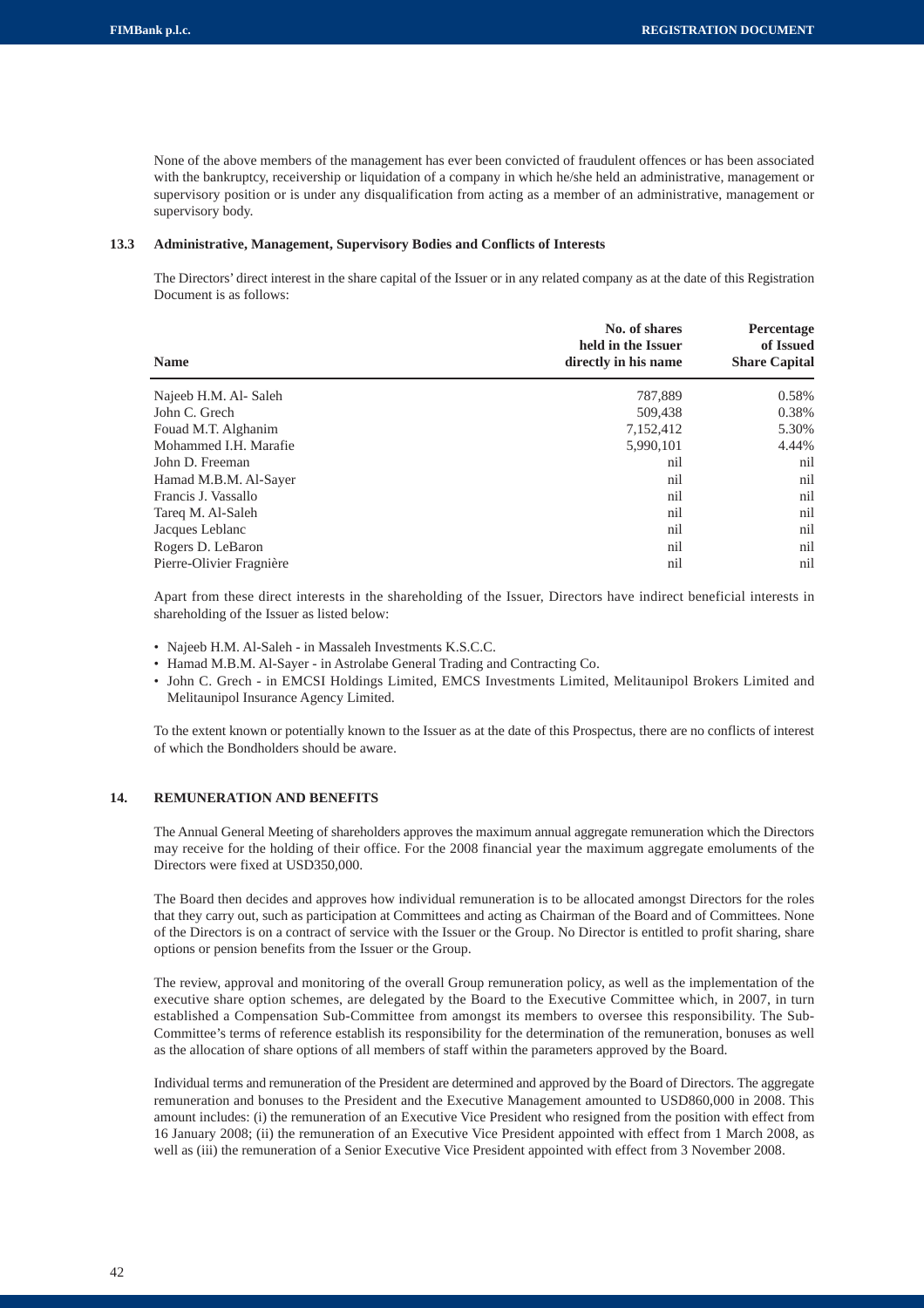In addition to salaries and bonuses, the Issuer also provides non-cash benefits to the President and the Executive Management including health insurance, participation in share option schemes and participation in a private retirement plan established by the Issuer, which benefits are commensurate with the position occupied.

No benefits upon termination of employment are provided for any of the Directors, Executive Management and other members of Management by the Issuer.

The Members of Executive Management are employed under an indefinite contract of services. Both Executives and Senior Management are remunerated by way of salary and are, in addition, entitled to bonuses linked to individual performance and overall performance of the Group.

# **15. BOARD PRACTICES**

#### **15.1 Corporate Governance**

The Board of Directors is committed to sound corporate governance and to the best practice in this regard as guided by international codes. The Listing Rules contain at Chapter 8, Appendix 8.1, the Code of Principles of Good Corporate Governance (the "Principles"), which at the date of this Prospectus are not yet mandatory. The Board strongly believes that the Principles are in the best interest of the shareholders because they commit the Directors, Management and the employees of the Bank to internationally recognised high standards of corporate governance. Ultimate responsibility for good corporate governance is of the Directors who therefore resolved to adopt the Principles and endorse them accordingly, except for those instances where there exist particular circumstances that warrant non-adherence thereto, or at least postponement for the time being.

# **15.2 Board Committees**

Pursuant to the Issuer's Articles, the Directors may delegate certain powers, authorities and discretions to any person and/or Committee appointed by them. The Board has established the following Committees:

- Executive Committee;
- Audit Committee;
- Risk Committee:
- Assets-Liabilities Committee.

# *Executive Committee*

The Executive Committee acts as the highest delegated authority by the Board in overseeing the activities and management of the Group and approving limits beyond the powers of the other Committees. The Executive Committee's terms of reference are included in the Executive Committee Charter.

The members of the Executive Committee are as follows: Jacques Leblanc *(Chairman)*, Najeeb H.M. Al-Saleh, Francis J. Vassallo, Tareq M. Al-Saleh, Pierre Olivier-Fragnière, Margrith Lütschg-Emmenegger, Marcel Cassar and Simon Lay.

## *Compensation Sub-Committee*

The members of the Compensation Sub-Committee are: Najeeb H.M. Al-Saleh *(Chairman)*, Jacques Leblanc, Francis J. Vassallo, Pierre Olivier-Fragnière, Tareq M. Al-Saleh and Margrith Lütschg-Emmenegger.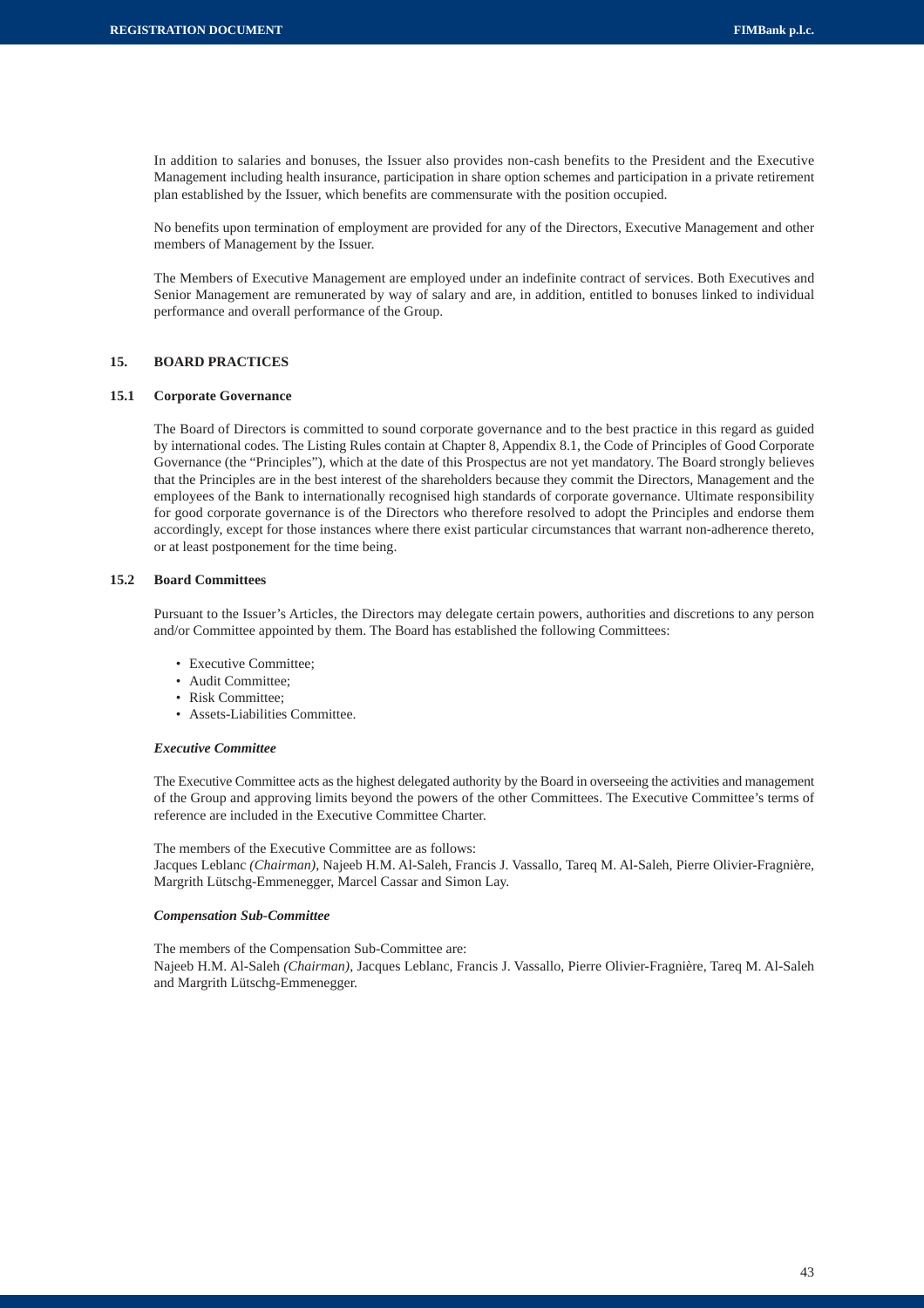#### *Audit Committee*

The Audit Committee assists the Board in fulfilling its supervisory and monitoring responsibilities, according to detailed terms of reference as are included in the Audit Committee Charter and which reflect the requirements of the Listing Rules as well as current best practices and recommendations of good corporate governance. The terms of reference of the Audit Committee, as detailed in the Audit Committee Charter (a document on display), include the review of (a) the systems and procedures of internal control implemented by Management, (b) the financial statements, disclosures and adequacy of financial reporting, and (c) the external and internal audit processes. The Committee also considers the arm's length nature of related party transactions that the Issuer carries out. Both the Audit Committee's and the Head of Internal Audit's terms of reference clearly stipulate their independence from other Board Committees and Management, and such independence is also acknowledged by external regulatory verification. The Head of Internal Audit has direct access to the Audit Committee Chairman at all times, attends all meetings and acts as secretary to the Committee.

The members of the Audit Committee are: John D. Freeman *(Chairman),* Hamad M.B.M. Al-Sayer and Tareq M. Al-Saleh.

## *Risk Committee*

The Risk Committee is responsible for overseeing the Group's credit policy and risk, for approving individual limits for banks and corporates within its delegated parameters of authority and also for recommending country limits for approval by the Executive Committee. The Risk Committee is also responsible for the oversight of operational and legal risk related to credit activity.

In June 2007 the Executive Committee resolved to allow the Risk Committee a delegation of certain limits to a subcommittee to be known as 'Risk Sub-Committee'. The function of the Risk Sub-Committee is to decide upon credit applications up to and including USD5 million. Credit applications exceeding USD5 million and up to the Issuer's legal lending limit (currently USD30 million) will be decided by the Risk Committee. The Committees' terms of reference are included in the Risk Committee Charter.

#### The Risk Committee members are:

Francis J. Vassallo *(Chairman),* Margrith Lütschg-Emmenegger *(Vice-Chairman),* John C. Grech, Armin Eckermann and Marcel Cassar.

#### The Risk Sub-Committee members are:

Margrith Lütschg-Emmenegger *(Chairman),* Marcel Cassar *(Vice-Chairman),* Simon Lay, Carmelo Occhipinti and Renald Theuma.

The Head of Legal & Compliance has right of attendance at the Risk Committee and the Risk Sub-Committee meetings in an advisory role. The Head of Risk Management acts as secretary to the Risk Committee.

#### *Assets-Liabilities Committee*

The Assets-Liabilities Committee is responsible for establishing appropriate asset and liability management policies, monitoring their application and reviewing financial information on the basis of which investment and funding decisions are taken. The Committee's terms of reference are included in the Assets Liabilities Committee Charter.

The Assets-Liabilities Committee members are:

Francis J. Vassallo *(Chairman),* Margrith Lütschg-Emmenegger, Marcel Cassar, Nassif A. Chehab and Carmelo Occhipinti.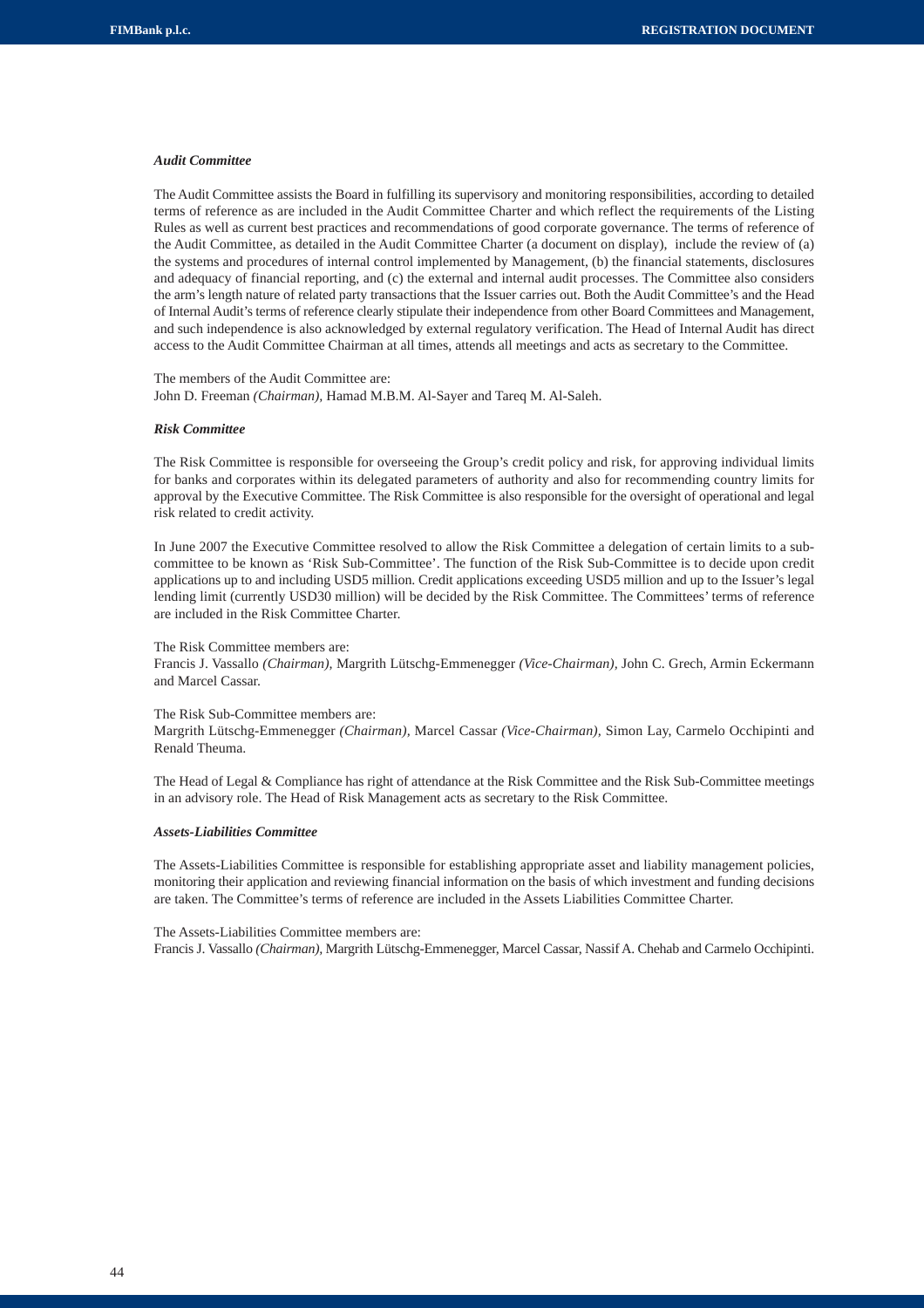# **16. MAJOR SHAREHOLDERS**

#### **16.1 Interest of Major Shareholders**

At the date of this Prospectus, the shareholders holding five (5%) or more of the issued share capital of the Issuer as listed on the Malta Stock Exchange are the following:

|                                                   | <b>Ordinary Shares</b> | $\%$  |
|---------------------------------------------------|------------------------|-------|
| Massaleh Investments K.S.C.C.                     | 59.685.970             | 44.26 |
| International Finance Corporation                 | 7.876.711              | 5.84  |
| Astrolabe General Trading and Contracting Company | 7.829.384              | 5.81  |
| Fouad M. T. Alghanim                              | 7.152.412              | 5.30  |

#### **16.2 Information on Major Shareholders**

#### *16.2.1 Massaleh Investments K.S.C.C.*

Massaleh Investments K.S.C.C. ("Massaleh") is a wholly-owned subsidiary of Kuwaiti Interests for Development Holding K.S.C. ("K.I.D.H."). The shareholders of KIDH are members of the Musaad Al-Saleh family.

Massaleh was incorporated in Kuwait on 19 May 1982 as Kuwaiti Interests for Financial Investments ("KIFFI") and was operating under that name when, in 1994, together with an affiliated company by the name of Global Financial Holding N.V. and other investors, it founded the Issuer. In October 2007, the economic interests of Global Financial Holding N.V. and the former KIFFI were merged into Massaleh.

As an investment company incorporated pursuant to the laws of Kuwait, Massaleh is under the direct supervision of the Central Bank of Kuwait. The annual audited financial statements have to be approved by the Central Bank of Kuwait prior to the same being sent to the Ministry of Commerce and Industry.

Massaleh holds 44.26% of the issued share capital of the Company.

#### *16.2.2 International Finance Corporation*

In June 2005, the Issuer entered into a subordinated convertible loan agreement with the IFC for the amount of USD 10 million. The loan agreement gave the option to IFC to convert the whole or part of the loan into fully paid up ordinary shares in the Issuer. Such option is exercisable between the dates of the disbursement of the loan and the fifth anniversary of disbursement date.

On 27 October 2005 IFC exercised its option to convert USD4 million into shares of the Issuer and on 28 November 2005, 5,107,930, ordinary shares were issued to IFC. The conversion price had been obtained pursuant to a formula set out in the loan agreement. The said conversion price was set at the book value per share multiplied by a coefficient which reflects a close approximation of the market price during the period of negotiation of the agreement, provided that the conversion price could not be less than the nominal value of the Issuer's shares. The procedure for conversion requires a written notice from the IFC to the Issuer's Company Secretary stating the amount of the loan to be converted and the conversion price.

IFC may still exercise its right to convert the remaining loan balance of USD6 million into the shares of the Issuer by  $J_{\text{II}}$ ne 2010.

At 31 December 2008, the loan incurred interest at 5.12% and the balance is repayable by 22 June 2013 unless earlier converted into fully paid up ordinary shares as detailed above.

# *16.2.3 Astrolabe General Trading and Contracting Company*

Astrolabe General Trading and Contracting Company ("Astrolabe") owns 5.81% of the Issuer's Share Capital. Astrolabe is incorporated in Kuwait and is an investment vehicle of the Al-Sayer family led by Mr. Sayer Bader Mohammed Al-Sayer, an Executive Director of Al Sayer Group of Companies. Astrolabe General Trading & Contracting is a Kuwaiti Limited Liability Company and member of Al Sayer Group of Companies, it holds investments in different industrial sectors and geographical regions. Its diversified investment portfolio includes major stakes in investment companies, retail and manufacturing entities in Kuwait and the GCC region, besides other direct investment and private equities. Total Assets of the Company amounted to USD100 million as at 31 December 2008. The following are some of its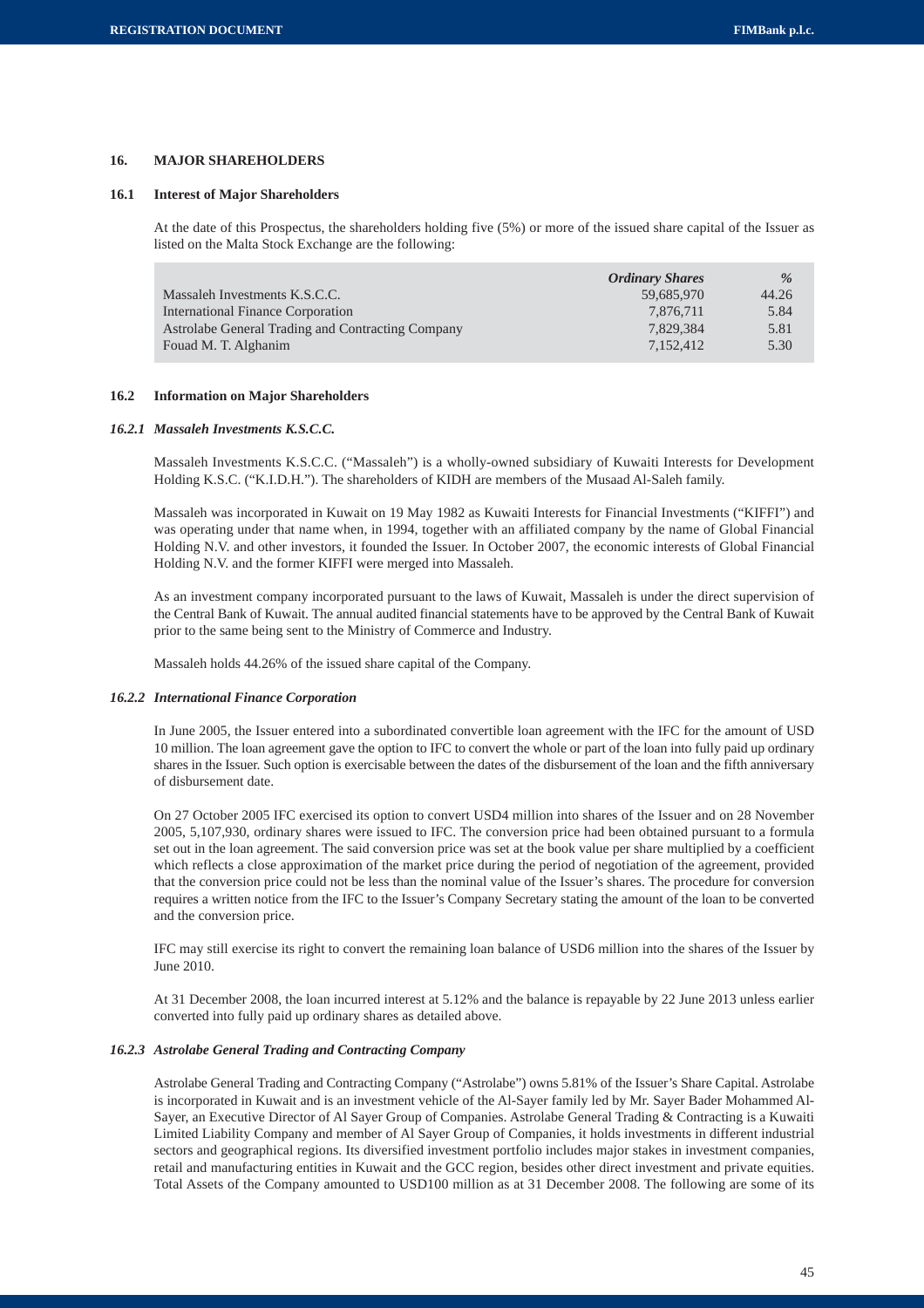major investments: Al-Dhow Investments, Al Sayer International Group, Jiblah Holding Company, Northern Gulf Trading Company, Arabian Coffee Company "Caribou ME", Arcapita.

# *16.2.4 Fouad M.T. Alghanim*

Mr. Fouad M.T. Alghanim is Chairman of the Fouad Alghanim & Sons Group of Companies, a multi operational body of companies consisting of a number of fully independent divisions as well as fully and partly owned subsidiary companies based in the U.S., Europe, Africa and the Middle East. Further details about Mr. Fouad M.T. Alghanim can be found in paragraph 13 of this Registration Document.

# *16.2.5 Measures regulating abuse of control*

As disclosed in this Registration Document, the Board of Directors of the Issuer has adopted policies and measures to ensure effective governance at all levels and areas of activity of the Issuer. These measures take into account, amongst other things, compliance with the requirements of the Listing Rules and, in particular, the Code of Principles of Good Corporate Governance ("the Principles"), published as Appendix 8.1 to the Listing Rules. It is also an integral part of the Audit Committee's terms of reference to provide oversight on related party transactions.

The Board strongly believes that the Principles are in the best interest of the shareholders because they commit the Directors, the Shareholders, the Management and employees of the Bank to internationally recognised high standards of corporate governance and provide adequate measures of control. More detailed information on the measures implemented by the Board in order to prevent any possible abuse of control can be found in the Annual Report and, in particular, in the Statement of Compliance with the Principles of Good Corporate Governance, for each of the relevant financial year.

# **16.3 Arrangements that may result in a Change in Control of the Issuer**

#### *16.3.1 Subordinated convertible loan of IFC to the Issuer*

Reference is made to information regarding IFC at paragraph 16.2.2 of this Registration Document.

#### *16.3.2 Put Option in the Issuer*

A put option and share retention agreement (the "Put Option Agreement") with respect to the shares in the Issuer was entered into on 13 September 2005 between the Issuer, the IFC, Global Financial Holding N.V. ("Global") and KIFFI (now merged into Massaleh). The Put Option Agreement obliges Massaleh and Global, jointly and severally, to buy the shares held by IFC if IFC decides to sell all or any its shares. The period during which IFC may exercise its right to oblige Massaleh and Global to buy its shares commenced on 30 November 2005 and expires on the earlier of:

- (i) 29 September 2013; and
- (ii) the first date when the required liquidity exists.

The required liquidity relates to the aggregate volume of shares traded in the Issuer and according to the Put Option Agreement exists when for a period of 90 consecutive trading days the aggregate volume of traded shares exceeds the higher of (i) 50% of the total number of shares held by IFC and (ii) 10% of the total issued share capital of the Issuer.

The put price has been set at the higher of (i) the average market price per share over 30 calendar days period before the exercise date; and (ii) the average price paid by IFC for its shares.

In terms of the Put Option Agreement Massaleh and Global may not, without obtaining the prior written and express consent of the IFC, transfer sell or in any manner dispose of or grant or permit to exist any lien over, all or any portion of the shares held in the Issuer if this will result in the aggregate holding of Massaleh and Global in the Issuer to fall below 30%.

Further to the transfer and sale of Global Financial Holding N.V. shareholding in the Issuer to Massaleh, the Put Option Agreement has been amended to refer only to Massaleh with effect from 23 August 2007.

# *16.3.3 Massaleh Investments Shares Pledge Agreement*

By means of a pledge of shares agreement dated 24 December 2007 (the "Pledge"), Massaleh Investments K.S.C.C. pledged 35,000,000 ordinary shares (out of the 59,685,970 held by them at the date of this Prospectus) of the Issuer to Burgan Bank S.A.K. (registration number 24067) a credit institution incorporated under the laws of Kuwait having its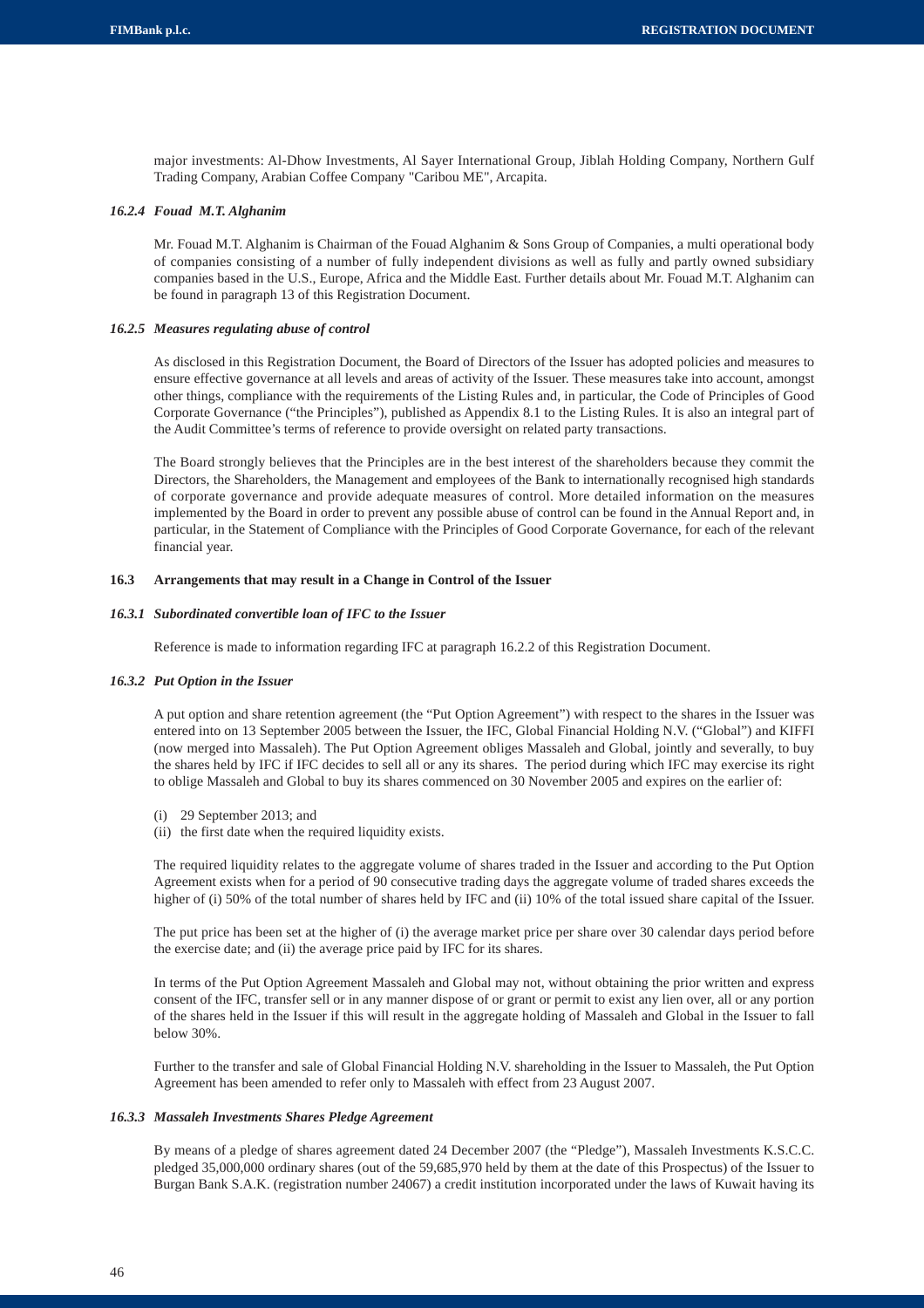registered office situated at Burgan Tower, P.O. Box 5389, Safat 12170, Kuwait as security for the repayment of a facility granted on to them. Pursuant to the terms of the Pledge, voting and dividends rights are retained by Massaleh Investments K.S.C.C. The Pledge will be released upon full repayment of the facility (Kuwait Dinars 24,000,000) due to be repaid by 15 December 2011.

# **17. RELATED PARTY TRANSACTIONS**

Full details of related party transactions during the financial year ended 31 December 2008 may be viewed in the audited financial statements of the Issuer available for Public inspection at the Issuer's address and on the Issuer's website: www.fimbank.com.

# **18. FINANCIAL INFORMATION CONCERNING THE ISSUER'S ASSETS AND LIABILITIES, FINANCIAL POSITION AND PROFITS AND LOSSES.**

# **18.1 Historic Financial Information**

The Issuer's and the Group's audited financial statements for the financial years ending 31st December 2006, 31 December 2007 and 31 December 2008 respectively are available for public inspection on the Issuer's website: www.fimbank.com.

# **18.2 Auditing of historical annual financial information**

The annual financial statements of the Issuer and the Group for the financial years ended 31 December 2006, 31 December 2007, and 31 December 2008 respectively have been audited by Messrs KPMG, certified public accountants, Malta.

# **18.3 Age of latest financial Information**

The latest audited financial information available in respect of the Issuer relates to the financial year ended 31 December 2008 as approved for issuance by the Board of Directors on 9 March 2009. These financial statements are pending the statutory approval of the Company in the Annual General Meeting convened for 23 April 2009.

#### **18.4 Dividend policy**

The Issuer's policy on dividend distributions has been one aimed at balancing payouts from cash profits with prudent retentions. Since 2005 the policy also reflects certain provisions contained in the IFC loan agreement. In particular, unless otherwise agreed by the IFC, the proposed payment of dividends shall not exceed thirty percent (30%) of the Issuer's net profit after tax during any financial year. Where a proposal was made to exceed this percentage, the agreement of IFC has to date invariably been forthcoming.

Since 2006 the Issuer has maintained a policy of paying dividends by way of scrip, which have been invariably approved by shareholders at successive Annual General Meetings.

# **18.5 Legal and arbitration proceedings**

There have been no governmental, legal or arbitration proceedings (including any such proceedings which are pending or threatened of which the Issuer is aware) during the period covering twelve months prior to the date of this Registration Document which may have, or have had in the recent past, significant effects on the financial position or profitability of the Issuer or the Group.

In July 2008, a judgement was delivered by a foreign court of first instance in respect of proceedings initiated against the Bank for the payment of USD1,733,104 (inclusive of interest and court fees) under a documentary credit. On the basis of legal advice and the merits of the case, the Bank has appealed this judgement.

# **18.6 Significant change in the Issuer's financial or trading position**

There has been no significant change in the financial or trading position of the Issuer or the Group which has occurred since 31 December 2008.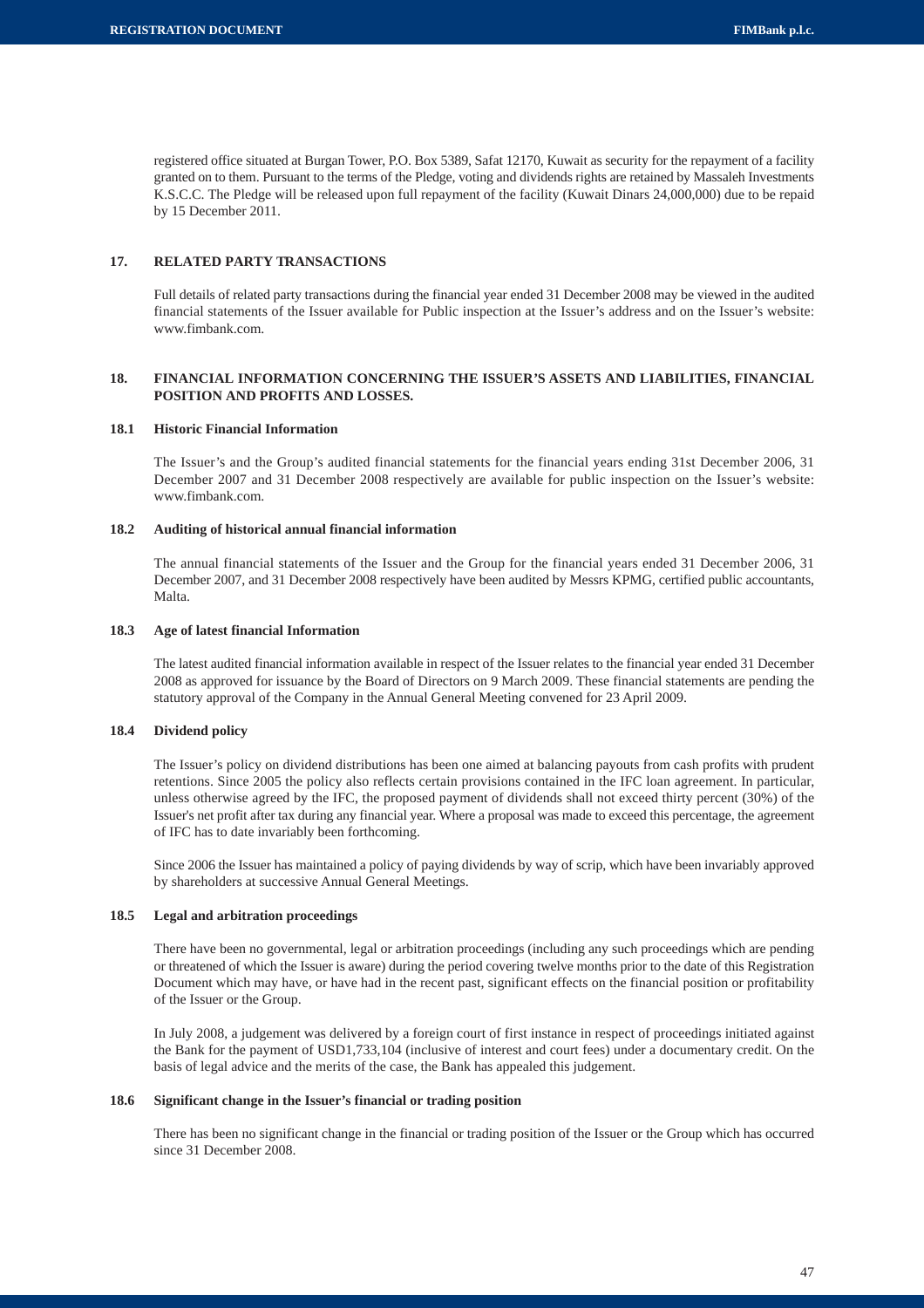# **19. ADDITIONAL INFORMATION**

# **19.1 Authorised and issued share capital**

The Issuer's authorised share capital as at the date of this Registration Document is USD200 million divided into 400 million ordinary shares of USD0.50 each.

The Issuer's issued share capital as at the date of this Registration Document is USD67,428,196 divided into 134,856,392 fully paid up ordinary shares of USD0.50 each listed on the Malta Stock Exchange.

All of the Issuer's shares rank *pari passu* in all respects, including with respect to voting rights, right to dividend and assets of the Issuer on a winding up. However in respect of a number of reserved matters, the Issuer needs to obtain the prior written consent of the IFC.

#### **19.2 Memorandum and Articles of Association**

The Issuer is a company registered pursuant to the provisions of the Companies Act in Malta with registration number C 17003.

# *19.2.1 Issuer's objects and purposes*

The principal objects of the Issuer's activities are set out in Article 4 of the Memorandum of Association and include, but are not limited to, the carrying on of the business of banking from Malta and executing, all kinds of financial and banking operations including the taking of deposits, the carrying out of trade, export and project finance.

# **19.3 Egypt Factors - Put Option**

The Issuer entered into a put option agreement (the "Put Option Agreement") with CIB and IFC. The Put Option Agreement gives the right to IFC, by sending a notice of exercise to CIB and/or FIMBank, at any time during the exercise period, to sell to CIB and/or FIMBank, jointly and severally, all or part of IFC's shareholding in Egypt Factors at the exercise price.

The exercise period is defined as the period commencing on the fifth anniversary from the receipt of the licence by Egypt Factors from the local regulator (i.e. from 26 April 2007) and terminating on the tenth anniversary of such date, unless an event of default (as defined in the Put Option Agreement) has occurred before such fifth anniversary, in which case the exercise period commences on the date of that event of default.

The put price has been fixed at the higher of:

- (i) the coefficient multiplied by the number of shares subject to the put option; and
- (ii) the investment costs per share (i.e. the total investment by IFC from time to time in Egypt Factors until the date of notice of exercise) divided by the total number of shares subject to the put option.

# **19.4 Information Concerning the Payment of Interest by New Ordinary Shares**

Payment of Interest for the EUR Bonds and the USD Bonds may be done in either cash or shares, at the Issuer's sole discretion. Therefore the Issuer might issue and allot New Ordinary Shares to the Bondholder, who shall have the sole right to positively elect to receive cash or shares as consideration for the interest payment. Any such New Ordinary Shares shall have a nominal value of USD0.50, determined according to an attribution price as the Issuer may announce during the period of thirty (30) calendar days prior to the Interest Payment Date. Full details of such entitlement will be communicated to the eligible Bondholder by means of letter or circular with appropriate due notice being given. The New Ordinary Shares will be of the same class as the Issuer's ordinary shares currently in issue. Currently, the Issuer does not have any preference shares in issue and therefore the New Ordinary Shares will rank *pari passu* with the existing Ordinary Shares.

# **20. MATERIAL CONTRACTS**

Save for the promise of sale for the purchase of land for the building of the Issuer's head office as detailed below, the Issuer has not entered into contracts of a material nature which were not in the ordinary course of its business and which could impact the Issuer's ability to meet its obligations to Bondholders.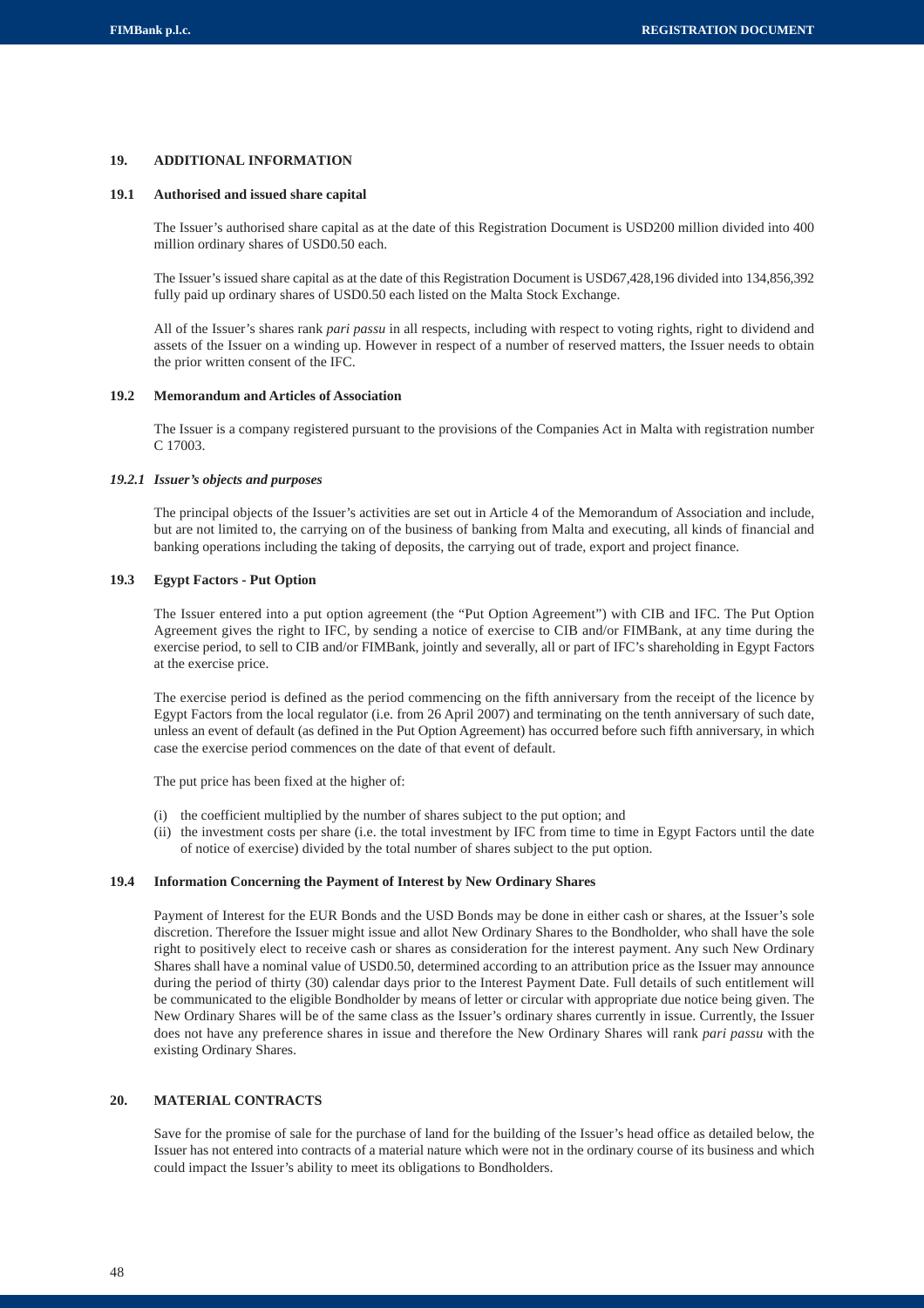# **20.1 Promise of Sale**

On the 3 September 2008, the Issuer entered into a promise of sale agreement (*konvenju*) for the purchase of a plot of land in Pendergardens, in Saint Julians. The *konvenju*, signed with the proposed seller Pender Ville Limited, was executed through FIM Property Investment Limited by means of a public deed. The plot of land will be developed in a building block where the Issuer intends to house its head office. The price to be paid by the Issuer for the land is EUR4,612,000 and is staggered in installments upon the reaching of certain milestones (such as the issuance of the excavation permits and the completion of the excavation works) within stipulated timelines. The *konvenju* expires on 31 March 2009.

# **21. STATEMENT BY EXPERTS**

This Registration Document does not contain any statement or report attributed to any person or expert.

# **22. DOCUMENTS ON DISPLAY**

For the life of this Registration Document, the following documents (or copies thereof), where applicable, may be inspected at the registered office of the Issuer at 7th Floor, The Plaza Commercial Centre, Bisazza Street, Sliema, SLM 1640 Malta:

- The Memorandum and Articles of Association of the Issuer;
- The Audited Financial Statements of the Issuer and the Group (including its subsidiaries) for the financial years ended 31 December 2006, 31 December 2007 and 31 December 2008 (for the latter, subject to the approval of the Company in Annual General Meeting which has been convened for 23 April 2009) respectively;
- The Promise of Sale Public Deed dated 3 September 2008;
- The Pledge Agreement dated 24 December 2007; and
- The Audit Committee Charter.

The Audited Financial Statements of the Issuer may also be inspected on the Issuer's website: www.fimbank.com.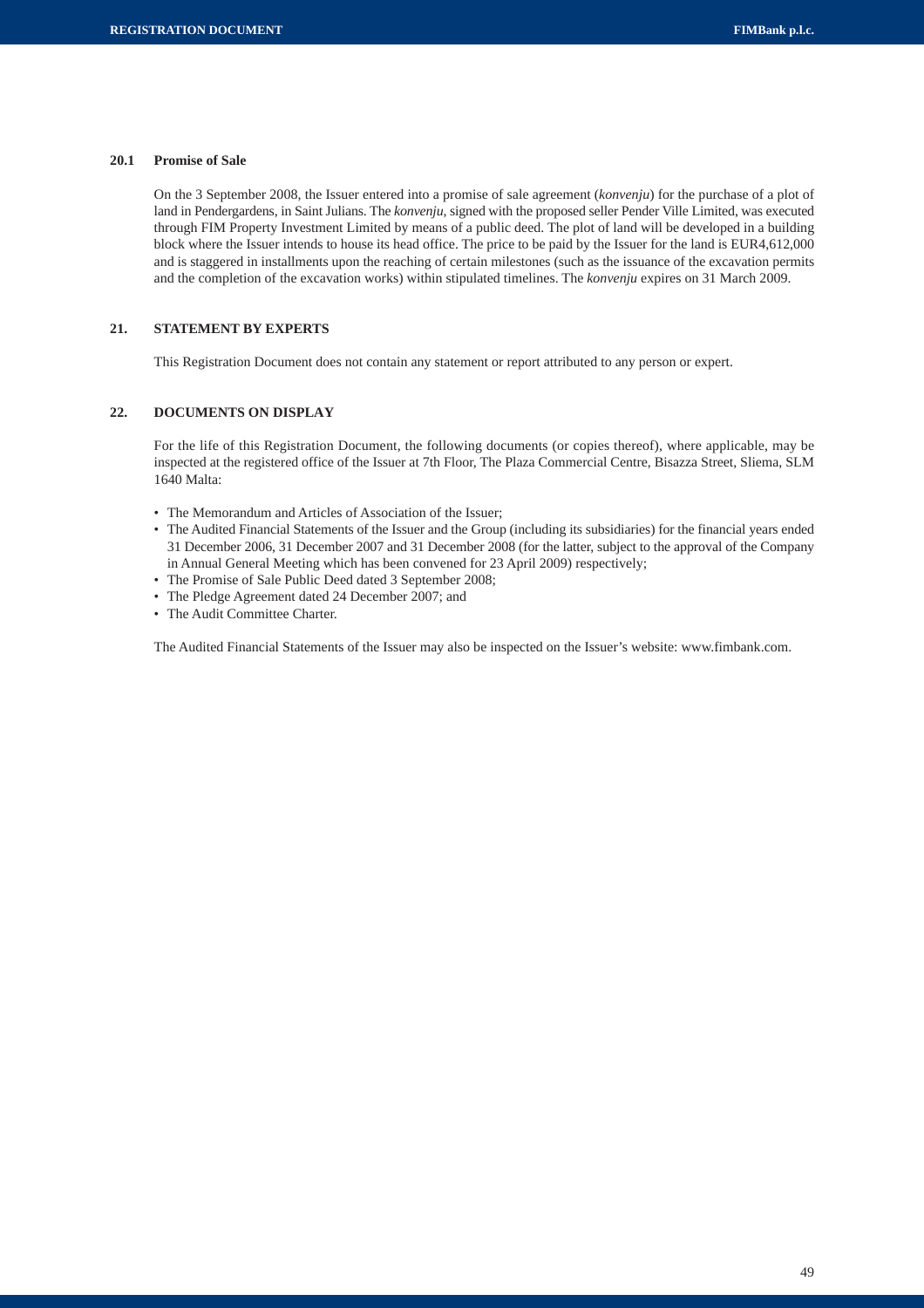# **Part III - Securities Note**

This document is a Securities Note (the "Securities Note") prepared in accordance with (i) the provisions of Chapter 6 of the Listing Rules issued by the Listing Authority and (ii) the Commission Regulation (EC) No 809/2004 of 29 April 2004 implementing Directive 2003/71/EC of the European Parliament and of the Council as regards information contained in prospectuses as well as the format, incorporation by reference and publication of such prospectuses and dissemination of information.

This Securities Note is issued pursuant to the requirements of Listing Rule 6.4.3 and contains information about the Bonds being offered by the Issuer as described in this document. Application has been made to the Listing Authority and to the Malta Stock Exchange for the Bonds to be admitted to the Official List and to trading on the Malta Stock Exchange. This Securities Note shall be read in conjunction with the Registration Document issued by the Issuer.

# **This document is dated 9 March 2009**

The Bonds shall constitute the general, direct, unconditional, subordinated and unsecured obligations of the Issuer and shall at all times rank *pari passu*, without any priority or preference among themselves and shall thus rank after other outstanding, unsubordinated and unsecured obligations of the Issuer, present and future.

# ISIN: MT0000181215 for the EUR Bonds ISIN: MT0000181223 for the USD Bonds

Neither this Securities Note, nor any other part of the Prospectus or any other information supplied in connection with the Bonds:

- i. is intended to provide the basis of any credit or other evaluation; or
- ii. should be considered as a recommendation by the Issuer or the Sponsor that any recipient of this Prospectus or any other information supplied in connection with this Prospectus should purchase any Bond.

# **Table of contents**

Page

| 1. |  |
|----|--|
| 2. |  |
| 3. |  |
| 4. |  |
| 5. |  |
| 6. |  |
| 7. |  |
| 8. |  |
|    |  |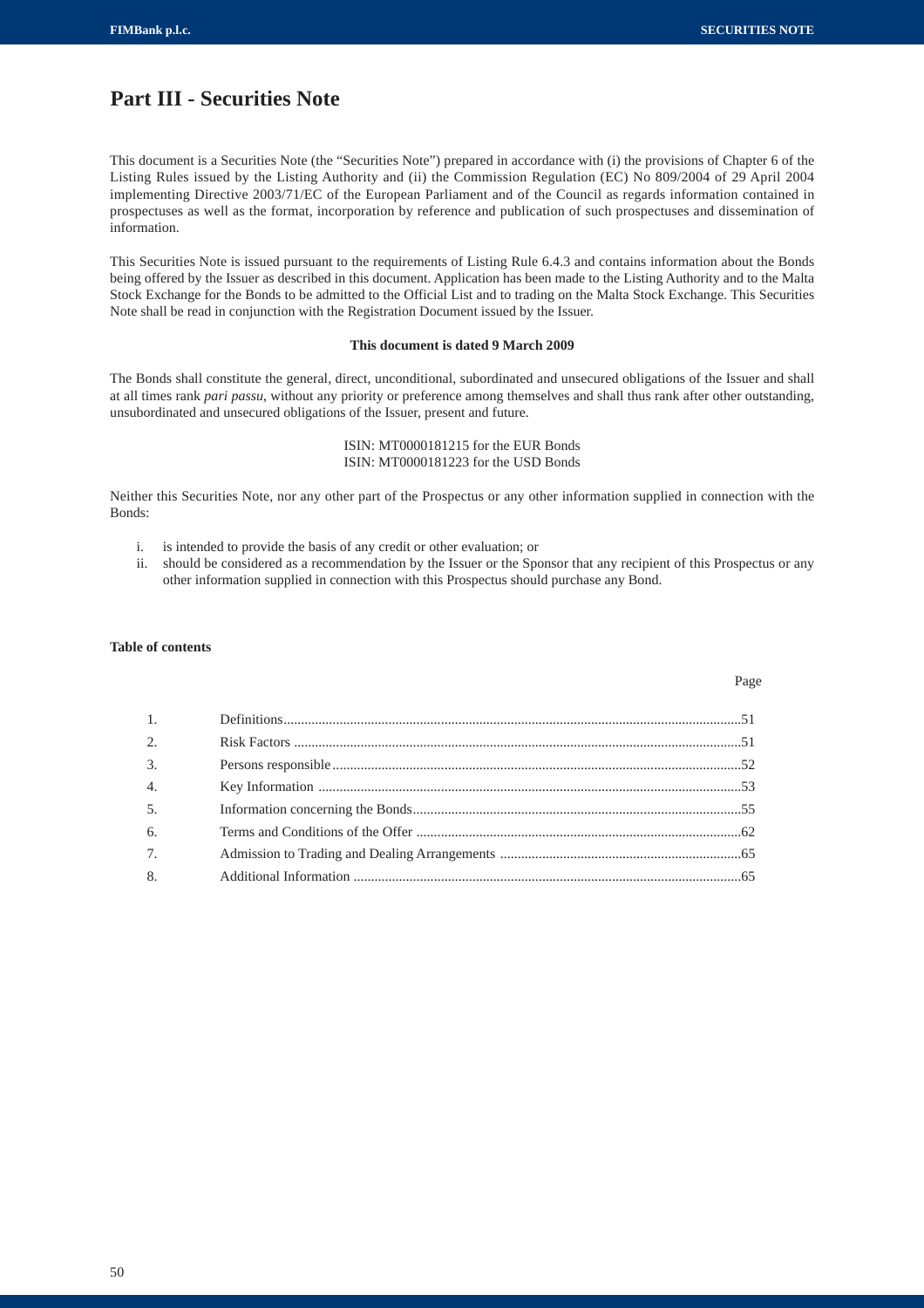# **1. DEFINITIONS**

Unless specifically stated below and except where the context otherwise requires, words and expressions used in this Securities Note shall bear the same meaning as defined under "Definitions" in paragraph 1 of the Registration Document.

# **2. RISK FACTORS**

**This document contains forward-looking statements. No assurance can be given that future results of expectations covered by such forward-looking statements will be achieved. These statements by their nature involve substantial risks and uncertainties, certain of which are beyond the Issuer's control.**

**The value of investments can go up or down and past performance is not necessarily indicative of future performance. The nominal value of the Bonds will be repayable in full upon maturity. An investment in the Bonds involves certain risks including those described below. Prospective investors should carefully consider, with their own independent financial and other professional advisers (including tax, accounting, credit, legal and regulatory advisers) the following risk factors and other investment considerations as well as all the other information contained in this Prospectus before deciding to make an investment in the Bonds. The sequence in which the risks below are listed is not intended to be indicative of any order of priority or of the extent of their consequences.**

# **2.1 General**

**Each potential investor in the Bonds must determine the suitability of that investment in light of their own circumstances. In particular, each potential investor should:**

- **(i) have sufficient knowledge and experience to make a meaningful evaluation of the Bonds, the merits and risks of investing in the Bonds and the information contained or incorporated by reference in this Prospectus or any applicable supplement;**
- **(ii) have sufficient financial resources and liquidity to bear all of the risks of an investment in the Bonds, including Bonds with principal or interest payable in one or more currencies, or where the currency for principal or interest payments is different from the potential investor's currency;**
- **(iii) understand thoroughly the terms of the Bonds and be familiar with the behaviour of any relevant indices and financial markets; and**
- **(iv) be able to evaluate (either alone or with the help of a financial adviser) possible scenarios for economic, interest rate and other factors that may affect its investment and its ability to bear the applicable risks.**

**Prospective investors should carefully consider all the information contained in the Prospectus as a whole and should consult their own independent financial and other professional advisers before deciding to make an investment in the Bonds.**

**2.2 Redemption Prior To Maturity ("Early Redemption")**

**The Issuer has the option to redeem the Bonds in whole or in part at any time during the Designated Optional Redemption Date (in accordance with the provisions of paragraph 5.8 of this Securities Note), together with any accrued and unpaid interest until the time of redemption. This optional redemption feature may condition the market value of the Bonds.**

**2.3 Modification and Waivers by Bondholders' Meetings**

**The Issuer shall call meetings of Bondholders to consider matters affecting their interests generally in accordance with the provisions of paragraph 5.11 of this Securities Note. These provisions permit defined majorities to bind all Bondholders including Bondholders who did not attend and vote at the relevant meeting and Bondholders who voted in a manner contrary to the majority.**

**2.4 Change of Law**

**The terms and conditions of this Bond Offer are based on Maltese law in effect as at the date of this Prospectus. No assurance can be given as to the impact of any possible judicial decision or change in Maltese law or administrative practice after the date of this Prospectus.**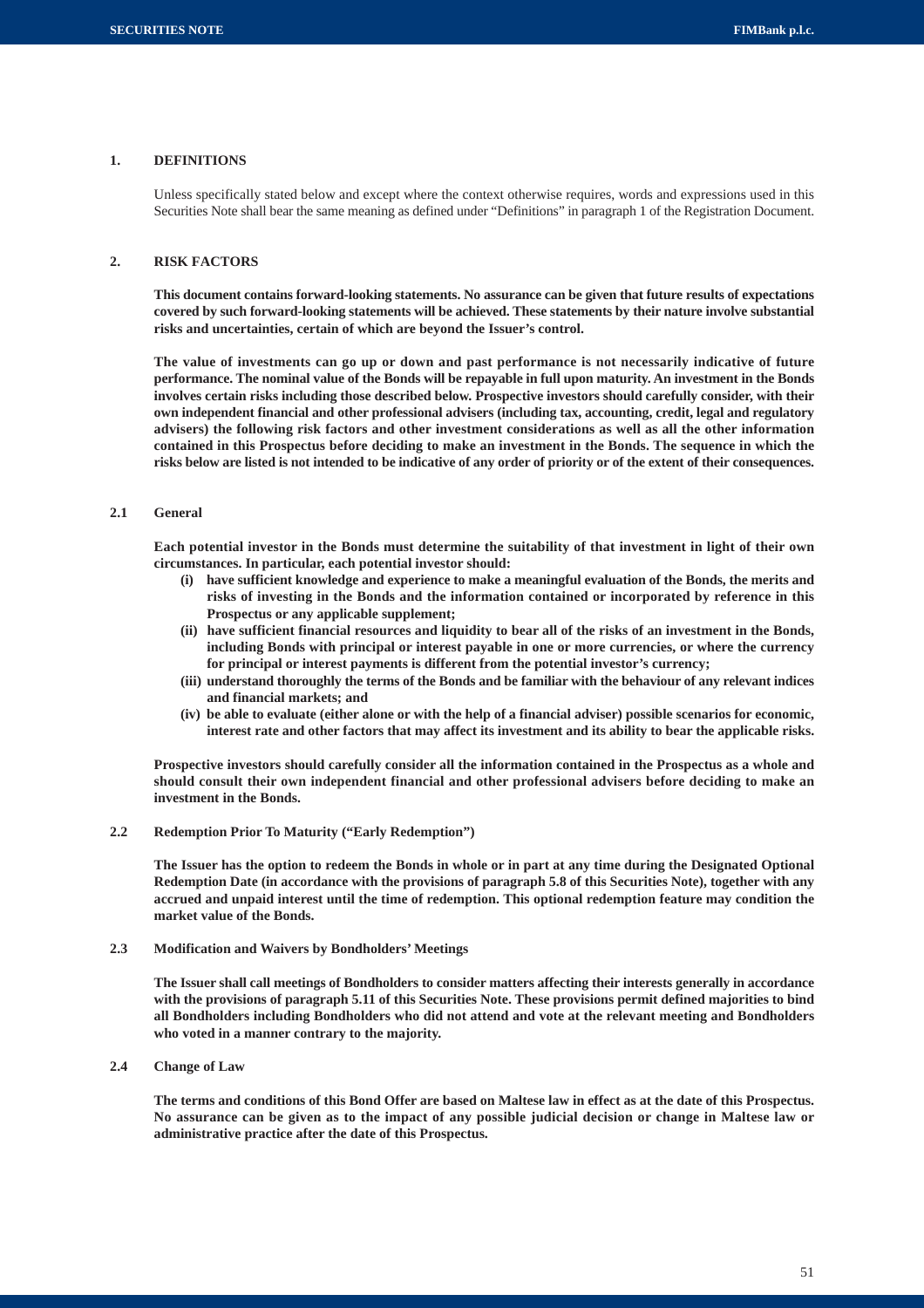# **2.5 Trading and Liquidity of the Bonds**

**The liquidity of the market depends on, amongst others, factors beyond the Issuer's control, such as the willingness or otherwise of potential buyers and sellers of the Bonds. The effect that investors' decisions may have on the trading market could consequently affect the trading value of the Bonds. The Bonds will be new securities for which there is currently no established trading market. Other factors over which the Issuer has no control include the level and direction of interest rates generally, especially in weakening economic cycles and volatile market conditions.**

**There can be no assurance that an active secondary market for the Bonds will develop, or, if it does, that it will continue. There can be no assurance, also, that an investor will be able to re-sell his Bonds at or above the Bond Offer Price or at all.**

#### **2.6 Foreign Exchange Risk**

**Potential investors should also be aware that any investment in the Bonds will be denominated either in EUR or USD. This involves certain risks on the part of the investor, in particular exchange rate fluctuations that may affect the realisation of the original investment of the investor who may use a different currency to calculate the value of his investments as well as the payment of interest. Exchange rate fluctuations may affect the conversion value of the original investment and of the interest to be received made by those investors who calculate the value of investment in any currency other than the EUR or USD.**

# **2.7 Interest Rate Risk**

**Investment in the Bonds involves the risk that subsequent changes in market interest rates may adversely affect the value of the Bonds.**

## **2.8 Prior Ranking Charges**

**The Issuer may incur further borrowings or indebtedness and may create or permit to subsist other security interests upon the whole or any part of its present or future undertakings, assets or revenues (including uncalled capital).**

#### **2.9 Issuer's Credit Rating Risk**

**A credit rating is not a recommendation to buy, sell or hold securities and may be subject to suspension, reduction or withdrawal at any time by the assigning rating agency. Any adverse change in the Issuer's credit rating could adversely affect the trading price for the Bonds.**

# **2.10 Subordination**

**The Bonds shall constitute the general, direct, unconditional, subordinated and unsecured obligations of the Issuer and shall at all times rank** *pari passu***, without any priority or preference among themselves and shall thus rank after other outstanding, unsubordinated and unsecured obligations of the Issuer, present and future, such as for example any of the Issuer's obligations which might be secured by privileges, charges, hypothecs or any other cause of preference and/or security in accordance with the applicable law.**

# **2.11 Limited Recourse**

**Potential investors should note that their rights of enforcement against the Issuer with reference to the Bonds are subject to certain restrictions as set out in paragraph 5.17 below.**

# **3. PERSONS RESPONSIBLE**

This document includes information compiled in compliance with the Listing Rules for the purpose of providing Bondholders with information about the Bonds. Each and all of the Directors whose names appear in paragraph 13.1 of the Registration Document accept responsibility for the information contained in this document. To the best of the knowledge and belief of the Directors, who have taken all reasonable care to ensure that such is the case, the information contained in this document is in accordance with the facts and does not omit anything likely to affect the importance of such information. The Directors hereby accept responsibility accordingly.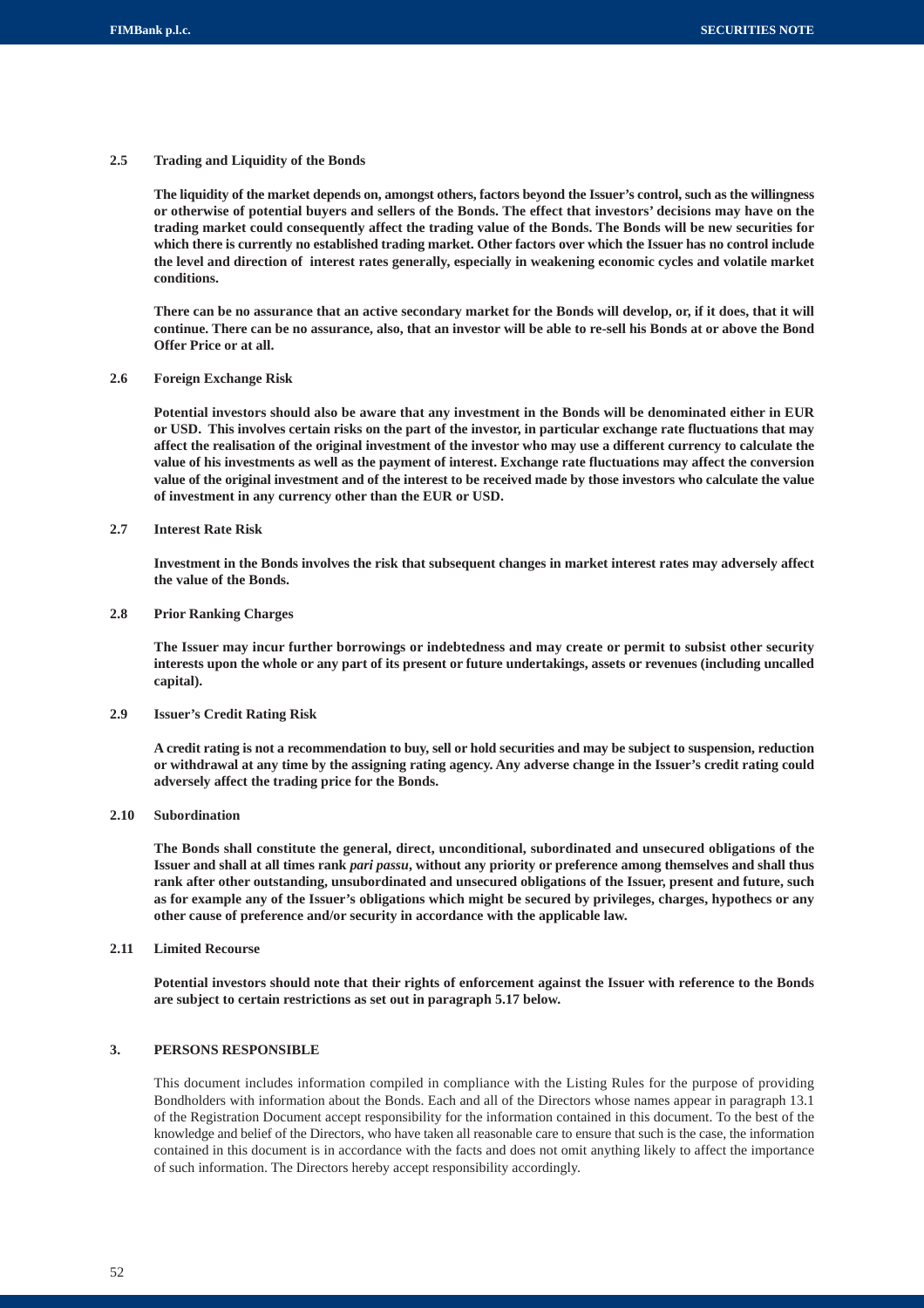# **4. KEY INFORMATION**

| 4.1 |  | <b>Offer Statistics</b> |
|-----|--|-------------------------|
|-----|--|-------------------------|

| Amount                                     | The equivalent of EUR15,000,000 aggregate principal amount, in<br>either or each of the EUR Bonds and USD Bonds respectively<br>depending on the value of the Applications received for the Bonds,<br>subject to the option to increase the Issue by the equivalent of an<br>additional EUR15,000,000 up to a maximum combined aggregate<br>principal amount of the equivalent of EUR30,000,000 in the event<br>that, before the Offer Period in case of conditional subscription<br>agreements and/or during the Offer period, the Issuer receives<br>Applications for the Bonds in excess of the aggregate principal<br>amount of the equivalent of EUR15,000,000. |
|--------------------------------------------|----------------------------------------------------------------------------------------------------------------------------------------------------------------------------------------------------------------------------------------------------------------------------------------------------------------------------------------------------------------------------------------------------------------------------------------------------------------------------------------------------------------------------------------------------------------------------------------------------------------------------------------------------------------------|
| <b>Bond Offer Price</b>                    | EUR100 for the EUR Bonds or USD100 for the USD Bonds, unless<br>the Application is from a Preferred Applicant.                                                                                                                                                                                                                                                                                                                                                                                                                                                                                                                                                       |
| <b>Denomination</b>                        | Euro for EUR Bonds and United States Dollars for USD Bonds.                                                                                                                                                                                                                                                                                                                                                                                                                                                                                                                                                                                                          |
| <b>Designated Optional Redemption Date</b> | The Issuer has the option to redeem all or part of the Bonds at their<br>nominal value on any day falling between 1 May 2012 and the<br>Maturity Date by giving not less than thirty (30) days advance notice<br>in writing to Bondholders.                                                                                                                                                                                                                                                                                                                                                                                                                          |
| Form                                       | The Bonds will be issued in fully registered and dematerialized form<br>and will be represented in uncertificated form by the appropriate<br>entry in the electronic register maintained on behalf of the Issuer at<br>the Central Securities Depository of the Malta Stock Exchange.                                                                                                                                                                                                                                                                                                                                                                                |
| <b>Interest</b>                            | The Bonds shall bear interest from and including 7 May 2009 at the<br>rate of 7% per annum for the EUR Bond and 7% per annum for the<br>USD Bond.                                                                                                                                                                                                                                                                                                                                                                                                                                                                                                                    |
| <b>Interest Payment Date</b>               | 30 October and 30 April of each year, between the year 2009 and<br>the Maturity Date (both years inclusive). The first interest payment<br>will be made on 30 October 2009.                                                                                                                                                                                                                                                                                                                                                                                                                                                                                          |
| <b>ISIN</b>                                | MT0000181215 for EUR Bonds; and<br>MT0000181223 for USD Bonds.                                                                                                                                                                                                                                                                                                                                                                                                                                                                                                                                                                                                       |
| <b>Issue</b>                               | Bonds denominated in Euro having a nominal value of EUR100<br>each, which will be issued at par and shall bear an interest rate of<br>7% per annum (the "EUR Bonds") and Bonds denominated in US<br>Dollars having a nominal value of USD100 each which will be issued<br>at par and shall bear an interest rate of 7% per annum (the "USD<br>Bonds").                                                                                                                                                                                                                                                                                                               |
| <b>Issuer</b>                              | FIMBank p.l.c., a credit institution registered in Malta with registration<br>number C 17003.                                                                                                                                                                                                                                                                                                                                                                                                                                                                                                                                                                        |
| Law & Jurisdiction                         | This Bond Issue is governed by and must be construed in accordance<br>with the laws of Malta. The Maltese courts shall have exclusive<br>jurisdiction to settle any disputes arising out of or in connection with<br>the Bond.                                                                                                                                                                                                                                                                                                                                                                                                                                       |
| <b>Listing</b>                             | Application has been made to the Listing Authority for the<br>admissibility of the Bonds to listing and to the Malta Stock Exchange<br>for the Bonds to be listed and traded on its Official List.                                                                                                                                                                                                                                                                                                                                                                                                                                                                   |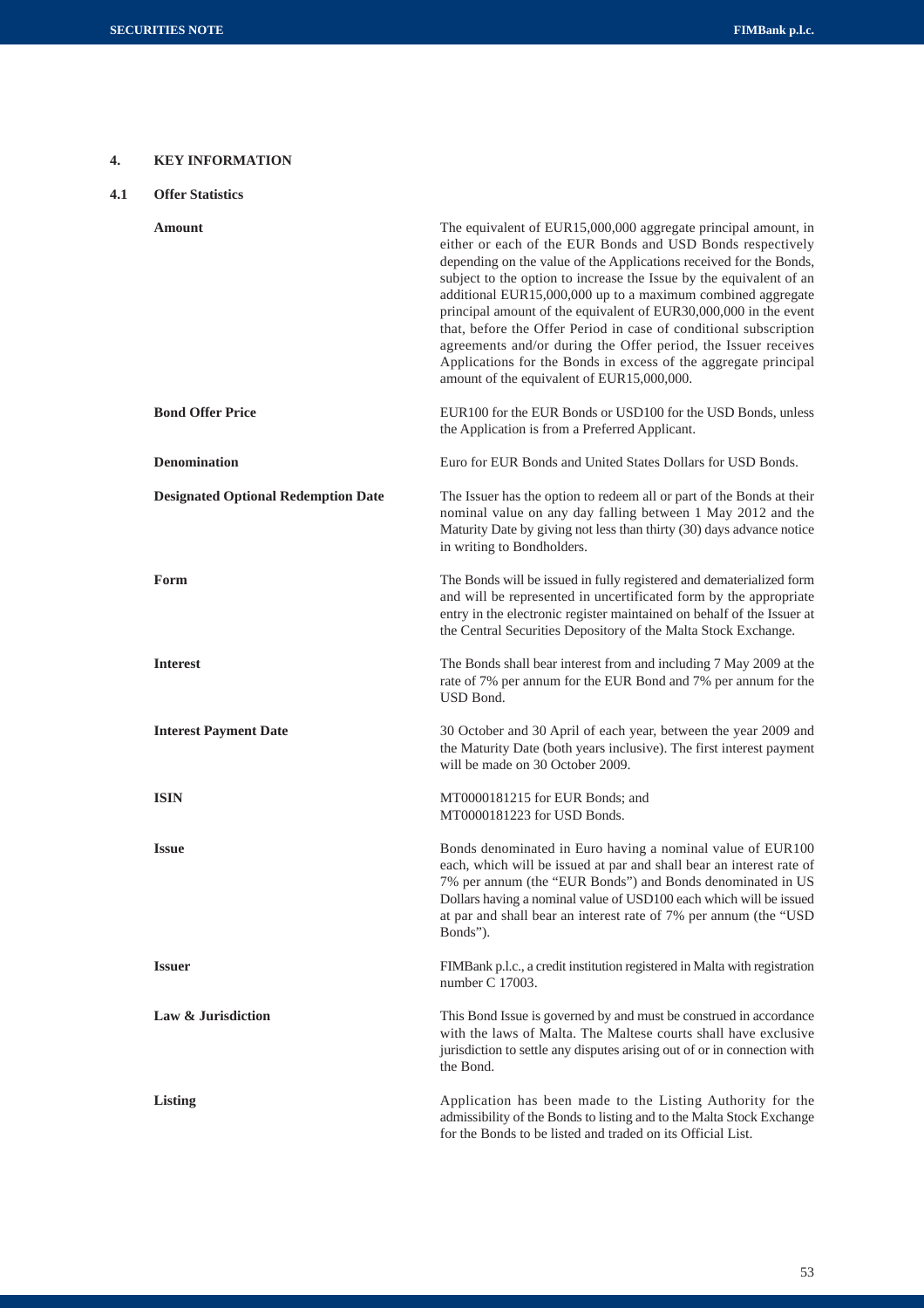| <b>Manager</b>                              | Lombard Bank Malta p.l.c., a credit institution registered in Malta<br>with registration number C 1607.                                                                                                                                                                                                                                              |
|---------------------------------------------|------------------------------------------------------------------------------------------------------------------------------------------------------------------------------------------------------------------------------------------------------------------------------------------------------------------------------------------------------|
| <b>Maturity Date</b>                        | 30 April, 2019 subject to the Designated Optional Redemption Date.                                                                                                                                                                                                                                                                                   |
| <b>Minimum Amount per Subscription</b>      | Minimum EUR2,000 for EUR Bonds or USD2,000 for USD Bonds<br>and integral multiples of EUR100 for EUR Bonds and USD100 for<br>USD Bonds thereafter.                                                                                                                                                                                                   |
| <b>Offer Period</b>                         | The period between 8.30 a.m. on 23 April 2009 and 12.30 p.m. on<br>30 April, 2009 (both dates inclusive), or such earlier date as may be<br>determined by the Issuer in the event of over-subscription, during<br>which the Bonds are on offer for subscription.                                                                                     |
| <b>Over - allotment Option</b>              | At the sole and absolute discretion of the Issuer, additional Bonds<br>not exceeding EUR15,000,000 may be issued at the Bond Offer<br>Price and/or Preferred Applicant Bond Offer Price in the event of<br>over-subscription.                                                                                                                        |
| <b>Payment of Interest</b>                  | In cash or New Ordinary Shares at the Issuer's discretion.                                                                                                                                                                                                                                                                                           |
| <b>Preferred Applicant</b>                  | Any person, whether natural or legal, listed in:<br>(a) the register of FIMBank's Shareholders at the Central Securities<br>Depository of the Malta Stock Exchange, and<br>(b) the Directors and/or the full-time employees of the FIMBank<br>Group,<br>in both instances as at the Record Date.                                                     |
| <b>Preferred Applicant Bond Offer Price</b> | EUR97 for the EUR Bonds or USD97 for the USD Bonds,<br>representing a discount of 3% to par.                                                                                                                                                                                                                                                         |
| <b>Pre-placement Date and Time</b>          | 11.00 a.m. on 17 April 2009.                                                                                                                                                                                                                                                                                                                         |
| <b>Rate of Exchange</b>                     | EUR 1: USD1.2628.                                                                                                                                                                                                                                                                                                                                    |
| <b>Record Date</b>                          | 24 March 2009.                                                                                                                                                                                                                                                                                                                                       |
| <b>Redemption Value</b>                     | EUR100 for the EUR Bonds or USD100 for the USD Bonds.                                                                                                                                                                                                                                                                                                |
| Registrar                                   | Malta Stock Exchange p.l.c.                                                                                                                                                                                                                                                                                                                          |
| Sponsor                                     | Rizzo, Farrugia & Co. (Stockbrokers) Ltd., a financial intermediary<br>licensed by the MFSA, and an Authorised Distributor, as specified<br>in Appendix 1 of the Prospectus.                                                                                                                                                                         |
| <b>Status of the Bonds</b>                  | The Bonds shall constitute the general, direct, unconditional,<br>subordinated and unsecured obligations of the Issuer and shall at all<br>times rank pari passu, without any priority or preference among<br>themselves and shall thus rank after other outstanding, unsubordinated<br>and unsecured obligations of the Issuer, present and future. |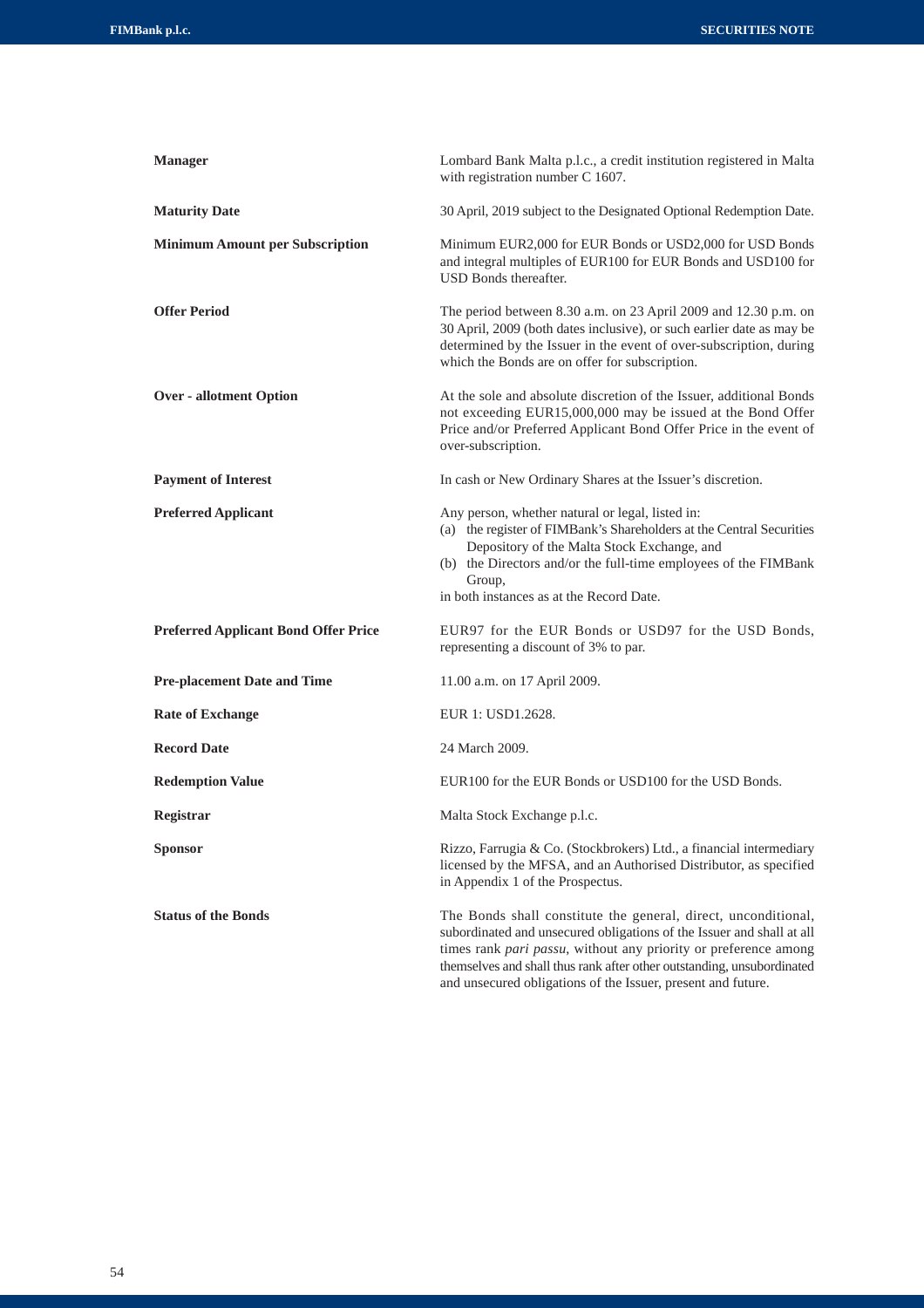# **4.2 Expected Timetable**

| <b>Application Forms Available</b>            | <b>23 March 2009</b> |
|-----------------------------------------------|----------------------|
| <b>Opening of Subscription List</b>           | 23 April 2009        |
| <b>Closing of Subscription List</b>           | <b>30 April 2009</b> |
| <b>Announcement of Basis of Acceptance</b>    | 7 May 2009           |
| <b>Commencement of Interest on the Bonds</b>  | 7 May 2009           |
| <b>Expected Dispatch of Allotment Advices</b> | 14 May 2009          |
| <b>Refund of Unallocated Monies</b>           | 14 May 2009          |
| <b>Admission to Listing</b>                   | 18 May 2009          |

**The Issuer reserves the right to close the Offer before Thursday 30 April 2009 in the event of over-subscription, in which case, the events set out in the timetable detailed above shall be anticipated in the same chronological order in such a way as to retain the same number of Business Days between the said events.**

#### **4.3 Interest of natural and legal persons involved in the Offer**

Information on the interest of any natural and legal person involved in the Offer has been disclosed in paragraph 13 of the Registration Document.

To the extent known or potentially known to the Issuer as at the date of this Prospectus, there are no conflicts of interest of which the Bondholders should be aware.

#### **4.4 Reasons for the Offer and use of the proceeds**

The net proceeds from the issue of the Bonds will be applied by the Issuer in supporting the general growth of the Group as well as implementing its investment strategy of expansion into new products, markets and undertakings. Amongst other things, the Group is considering widening its business ventures into complementary activities, including private banking.

This Bond Issue forms part of a wider and longer term capital development plan which may in future include other forms of equity. It is not to be expected that the proceeds of the Bond Issue will be the only source of capital to fund the business ventures in the foreseeable future. Furthermore, the proceeds of the Bond will not be used for the purchase of any land or any buildings that would house the Group's offices, whether in Malta or elsewhere. The Bonds will constitute Additional Own Funds (Tier II capital) forming part of the Issuer's Own Funds in terms of the Own Funds Rule (BR/03) "Own Funds of Credit Institutions Authorised under the Banking Act 1994".

# **4.5 Estimated expenses and proceeds of the Offer**

The Offer will involve expenses including professional fees, publicity, advertising, printing, listing, registration, sponsor, management, registrar fees, placement fees and a selling commission of 1% of the amounts of the Applications received and other miscellaneous costs incurred in connection with this Offer. Such expenses are estimated not to exceed EUR500,000 and shall be borne by the Issuer. No expenses will be specifically charged to any Bondholder who subscribes for the Bonds. The amount of the expenses will be deducted from the proceeds of the Offer, which accordingly will bring the estimated net proceeds from the Bond Issue to EUR29,500,000 if the Over-allotment Option is exercised in full.

# **5. INFORMATION CONCERNING THE BONDS**

# **5.1 General**

- 5.1.1 The equivalent of EUR15,000,000 aggregate principal amount of Bonds are being offered and made available by the Issuer in any one or any combination of the two currencies. The actual amount of EUR Bonds and USD Bonds will depend on the value of the Applications received for the Bonds. As a consequence, the Issuer may issue up to a maximum of:
	- (i) EUR15,000,000 EUR Bonds of a nominal value of EUR100 each Bond, issued at par (subject to the special terms applicable to Preferred Applicants), and redeemable on the Maturity Date at EUR100 each Bond, unless the Issuer exercises its option to redeem all or any part of the Bonds during the Designated Optional Redemption Date; or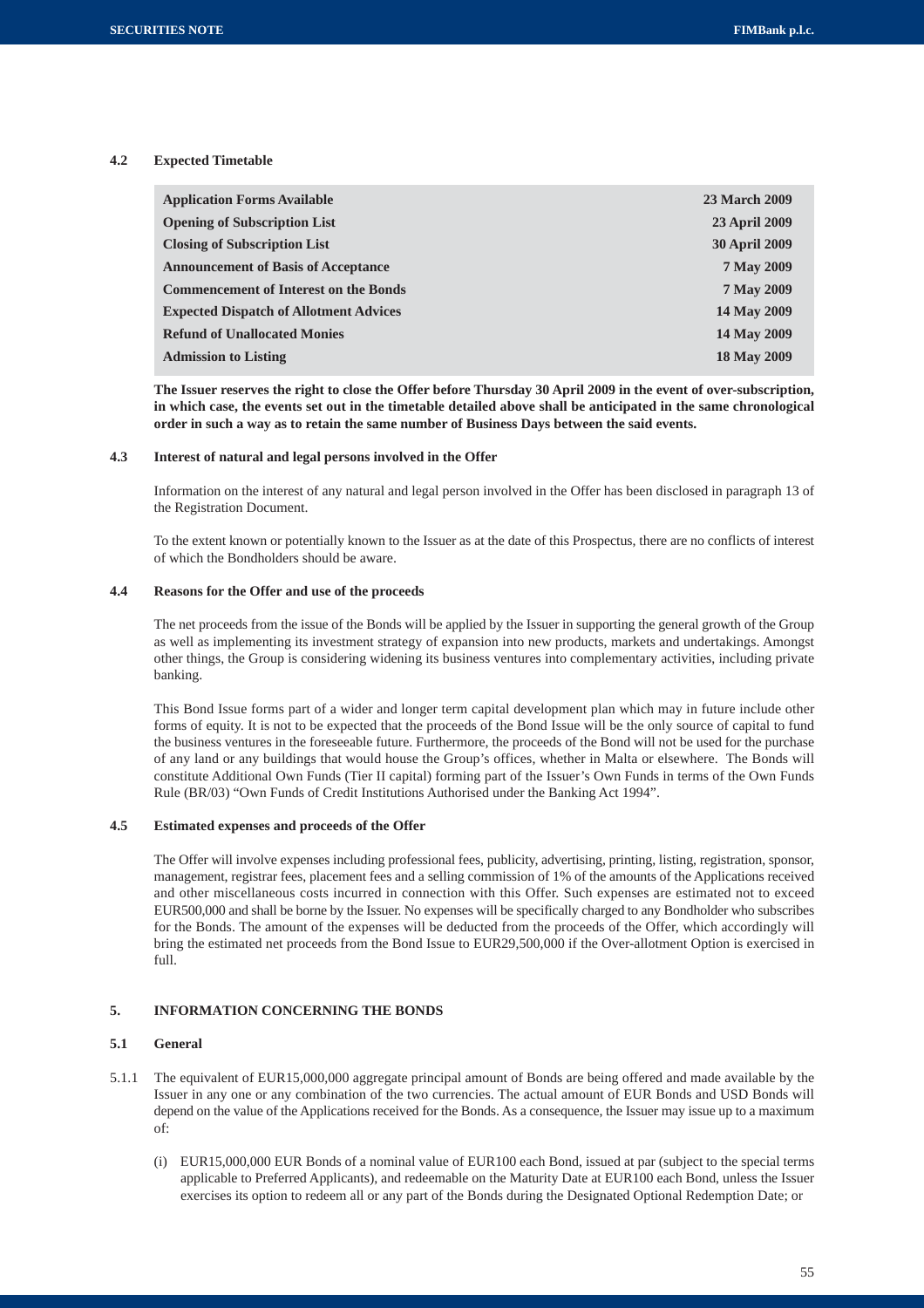- (ii) USD18,942,000 USD Bonds (calculated on the basis of the Rate of Exchange) of a nominal value of USD100 each Bond, issued at par (subject to the special terms applicable to Preferred Applicants), and redeemable on the Maturity Date at USD100 each Bond or unless the Issuer exercises its option to redeem all or any part of the Bonds during the Designated Optional Redemption Date; or
- (iii) any combination of the above, provided that the aggregate principal amount of the Bonds issued shall not exceed the total value of EUR15,000,000 subject to the exercise of the Over-allotment Option as described below.
- 5.1.2 The Issuer may issue Bonds pursuant to the Over-allotment Option up to an amount of EUR15,000,000 so that the maximum combined aggregate principal amount of the Bonds shall never exceed, at any time, EUR30,000,000.
- 5.1.3 The Bond Issue is not underwritten.
- 5.1.4 Subject to admission to listing of the Bonds to the Official List of the Malta Stock Exchange, the Bonds are expected to be assigned the following ISIN:

ISIN: MT0000181215 for the EUR Bonds ISIN: MT0000181223 for the USD Bonds

#### *Public Offer*

- 5.1.5 The Bonds shall be offered and issued to the general public and the Preferred Applicants during the Offer Period. Authorised Distributors subscribing for the Bonds may do so for their own account or for the account of their customers (whether Preferred Applicants or not) and shall in addition be entitled to distribute any portion of the Bonds subscribed for upon commencement of trading.
- 5.1.6 A list of Authorised Distributors is contained at Appendix 1 of the Prospectus.

#### *Placing Arrangements*

*General*

- 5.1.7 The Issuer hereby reserves the right to enter into conditional subscription agreements (the "Subscription Agreement/s") prior to the commencement of the Offer Period up to an amount not exceeding 66% of the maximum combined aggregate amount of the equivalent of EUR30,000,000, i.e. EUR20,000,000 (the "Placed Portion") with a number of Authorised Distributors for the subscription of the Bonds by Preferred Applicants and other investors. Applications in a single name for an aggregate investment amount of less than EUR10,000 or USD10,000 shall not be eligible for the Placed Portion and shall not be accepted. Upon completion and submission of the Subscription Agreements, the Issuer will be conditionally bound to issue, and each Authorised Distributor will bind itself to subscribe to, a number of Bonds, subject to the Bonds being admitted to the Official List of the Malta Stock Exchange. Each Subscription Agreement will become binding on both the Issuer and the Authorised Distributor upon delivery, subject to the Issuer having received all subscription proceeds in clear funds on delivery of the Subscription Agreement.
- 5.1.8 The Placed Portion will be subject to the following limits:
	- (i) Preferred Applicants shall be entitled to subscribe up to a maximum combined aggregate amount of EUR10,000,000. Applications received from Preferred Applicants shall be met in full for the first EUR10,000 or USD10,000 for each Preferred Applicant; and
	- (ii) the maximum combined aggregate amount available for Authorised Distributors shall be of EUR10,000,000.

The above limits are in place always provided that:

- (a) any amount not taken up by Preferred Applicants under 5.1.8 (i) shall be available for subscription by the Authorised Distributors;
- (b) any amount not taken up by Authorised Distributors under 5.1.8 (ii) shall be available for subscription by the Preferred Applicants; and
- (c) any amount not taken up by either of the Authorised Distributors or Preferred Applicants will be available for subscription during the Offer Period.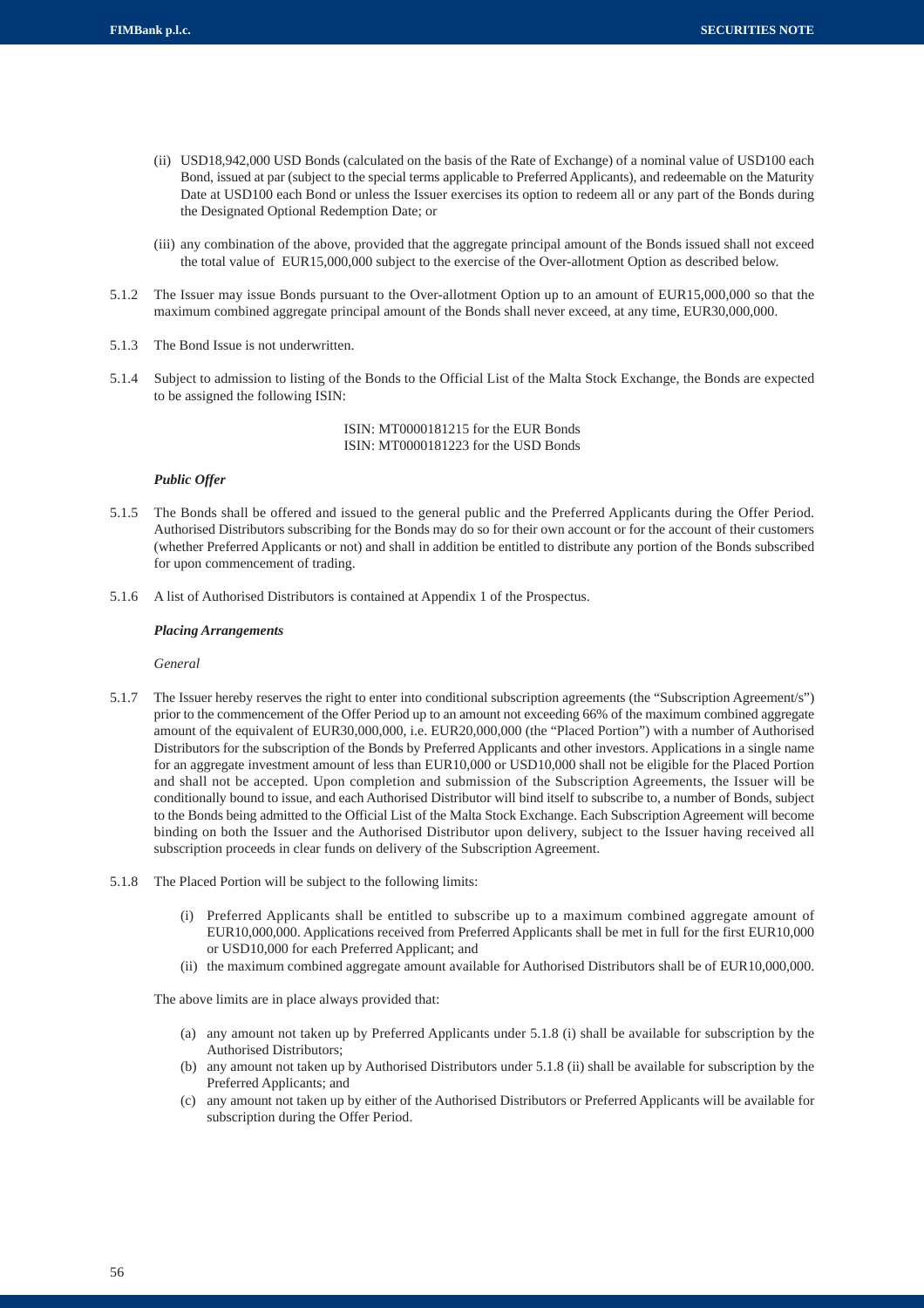# *Plan of Distribution and Allotment*

- 5.1.9 The Issuer will determine and announce the allocation policy for the Bonds within five (5) business days of the closing of the Offer Period. It is expected that allotment advices will be dispatched to Bondholders by the Central Securities Depository within five (5) business days of the date of the announcement of the allocation policy.
- 5.1.10 Subject to the event of oversubscription, the Bonds will be listed on the Official List of the Malta Stock Exchange on 18 May 2009 and such date shall constitute the date of issue, allotment as well as Listing of the Bonds. Dealing shall commence on the following trading day.

#### *Refunds*

5.1.11 Should any Application not be accepted, or be accepted for fewer Bonds than those applied for, the monies or the balance of the amount paid but not allocated will be returned by the Issuer net of any bank charges incurred and without interest by direct credit into the Applicant's bank account as indicated by the Applicant in the Application Form. The Issuer will not be responsible for any loss or delays in transmission of the refunds.

# **5.2 Applicable Laws**

The Bonds are issued in accordance with the requirements of the Listing Rules, the Banking Act, the Companies Act and Commission Regulation (EC) No 809/2004 of 29 April 2004 implementing Directive 2003/71/EC of the European Parliament and of the Council.

# **5.3 Registration, Denomination, Form and Title**

- 5.3.1 The Issuer will not issue certificates representing the Bonds to the Bondholders since the Bonds will be represented in uncertificated form by the appropriate entry in the Issuer's electronic register of Bondholders maintained on behalf of the Issuer at the Central Securities Depository (CSD) of the Malta Stock Exchange. There will be entered into such electronic register the names, addresses, ID Card number (in the case of natural persons), Registration Numbers (in the case of companies), MSE A/C numbers of the Bondholders and the number of Bonds held by them respectively and a copy of such register will, at all reasonable times during business hours, be available for inspection by the Bondholders at the registered office of the Issuer. The CSD will issue upon request by the Bondholder a statement of holdings to Bondholders evidencing their entitlement to Bonds held in the register kept by the CSD.
- 5.3.2 Any person in whose name the Bonds are registered may (to the fullest extent permitted by the applicable laws) be deemed and treated at all times and for all purposes as the owner of the Bonds. Title to the Bonds is transferred in accordance with the provisions of paragraph 5.13 of this Securities Note.
- 5.3.3 The Bonds will be issued in fully registered form, without interest coupons, in denominations of integral multiples of USD100 and EUR100 provided that, on subscription, the Bonds will be issued for a minimum of USD2,000 and EUR2,000 respectively.

# **5.4 Currency of the Bonds**

The currency of the Bonds is Euro for the EUR denominated Bonds and United States Dollars for the USD denominated Bonds.

# **5.5 Status of the Bonds**

The Bonds shall constitute the general, direct, unconditional, subordinated and unsecured obligations of the Issuer, present and future. The Issuer may incur further borrowings or indebtedness and may create or permit to subsist other security interests upon the whole or any part of its present or future undertakings, assets or revenues (including uncalled capital).

# **5.6 Rights attached to the Bonds**

There are no special rights attached to the Bonds other than the right of the Bondholders to payment of capital and interest (as detailed below) and in accordance with the ranking specified at paragraph 5.5 above.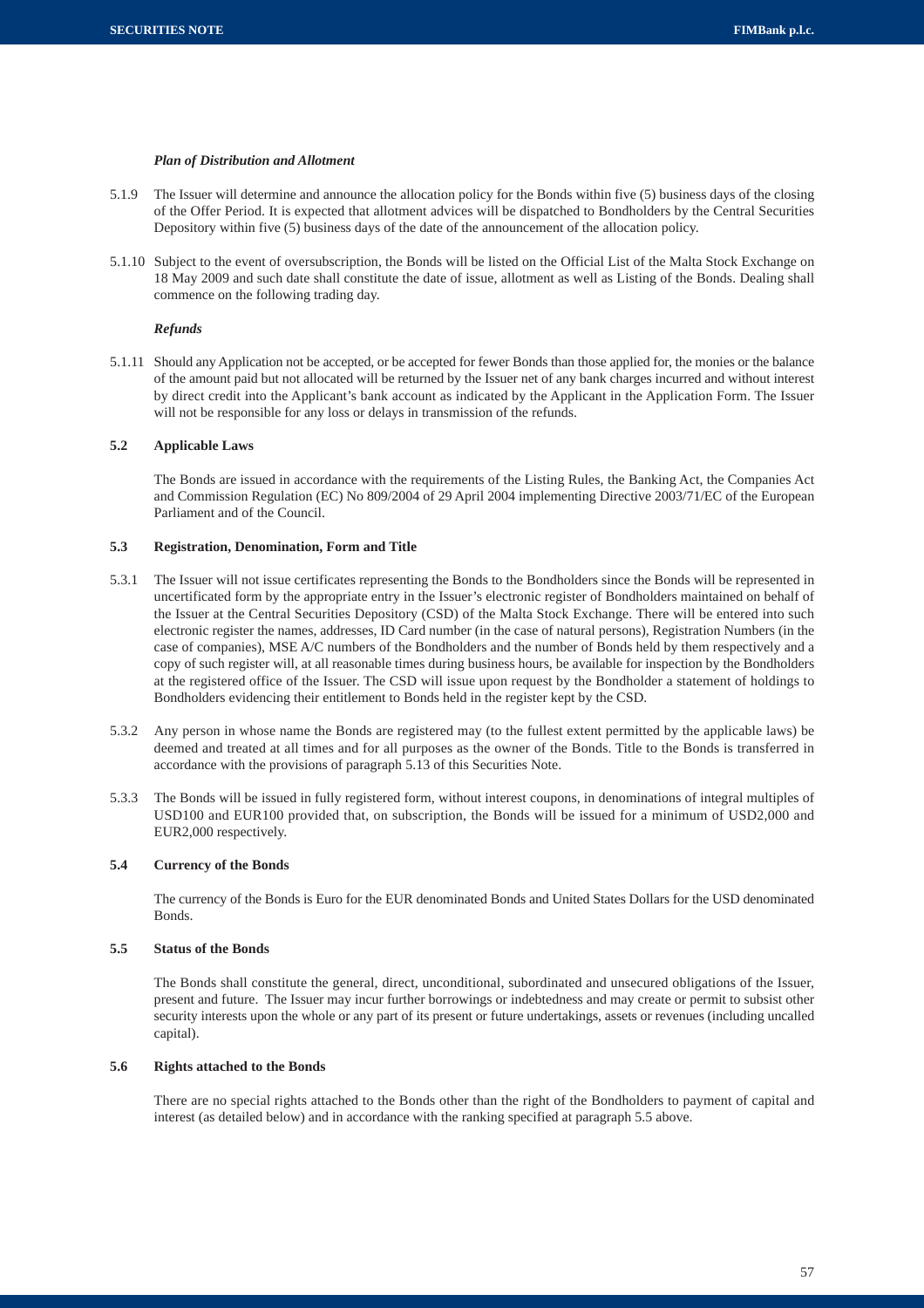#### **5.7 Interest**

5.7.1 The Bonds shall bear interest from and including 7 May 2009 at the rate of 7% per annum for the EUR Bond and 7% per annum for the USD Bond. Interest shall be calculated on the nominal value of the Bonds and shall be paid semiannually in arrears on 30 April and 30 October of each year (the "Interest Payment Date"), provided that any payment date which falls on a day other than a Business Day, will be carried over to the next day which is a Business Day.

The first interest payment will be made on 30 October 2009.

5.7.2 When interest is required to be calculated for any period of less than a year such interest shall be calculated on the basis of the actual number of days in such period divided by the actual number of days (30 days in a month or 360 days in a year) in the respective year.

#### **5.8 Maturity and Redemption**

- 5.8.1 Save as provided at paragraph 5.8.3 below, the Bonds shall become due for final redemption (together with the payment of interest accrued thereon) on 30 April 2019 (the "Maturity Date") at their nominal value.
- 5.8.2 The Issuer reserves the right to redeem the Bonds or any part thereof at any date between 1 May 2012 and 30 April 2019 (the Designated Optional Redemption Date), as the Issuer may determine on giving not less than thirty days (30) notice to the Bondholders. Early redemption of the Bonds shall be made at the nominal value and in terms of the provisions of section 2.1.5(c) of Banking Rule BR/03 "Own Funds of Credit Institutions".
- 5.8.3 Subject to the provisions of this paragraph 5.8, the Issuer or any of the companies of the Group reserves the right to purchase Bonds in the open market or otherwise and at any price at any time after the Issue. Where purchases are made by tender, tenders shall be made available to all Bondholders alike.
- 5.8.4 All Bonds purchased by the Issuer on its own account will be cancelled forthwith and may not be re-issued or resold. However, re-purchase in terms of paragraph 5.8.3 can be undertaken only in accordance with the provisions of Article 2.1.5 of Appendix 1 of the Banking Rule BR/03/2008. The cancellation of such Bonds shall be subject to prior consent from the Authority who will determine that such cancellation shall not prejudice the Issuer's solvency.

# **5.9 Payments**

#### *Principal Amount*

5.9.1 Payment of the principal amount of a Bond will be made by the Issuer to the person in whose name such Bond is registered at the close of business on the Maturity Date, with interest accrued to Maturity Date, by direct credit to the bank account as indicated by the Bondholder in the Application Form. The Issuer will not be responsible for any loss or delays in transmission.

Where the Bondholder's bank account is not known, the principal amount may be retained by the Issuer for collection by the Bondholder entitled to such principal or for remittance when the bank account number of the said Bondholder is made known to the Issuer. Upon payment of the Redemption Value the Bonds shall be redeemed and the appropriate entry will be made in the electronic register of the Bonds at the CSD.

#### *Interest*

- 5.9.2 Payment of Interest on a Bond will be made by the Issuer to the person in whose name such Bond is registered at the close of business thirty (30) calendar days prior to the Interest Payment Date.
- 5.9.3 Payment of Interest may be made by the Issuer as follows:
	- (a) by direct credit to the bank account as indicated by the Bondholder in the Application Form; or
	- (b) by the issue to the Bondholder of New Ordinary Shares fully paid up of the Issuer with a nominal amount of USD0.50, determined according to an attribution price as the Issuer may announce during the period of thirty (30) calendar days prior to the Interest Payment Date.
- 5.9.4 It shall be at the Issuer's sole discretion when such option is made available to the Bondholder, who shall have the sole right to positively elect to receive cash or shares as consideration for the interest payment. Full details will be communicated to Bondholders in due time before each Interest Payment Date. The discretion exercised by the Issuer to pay Interest by means of the issue of New Ordinary Shares for any interest period does not extend to any decisions about future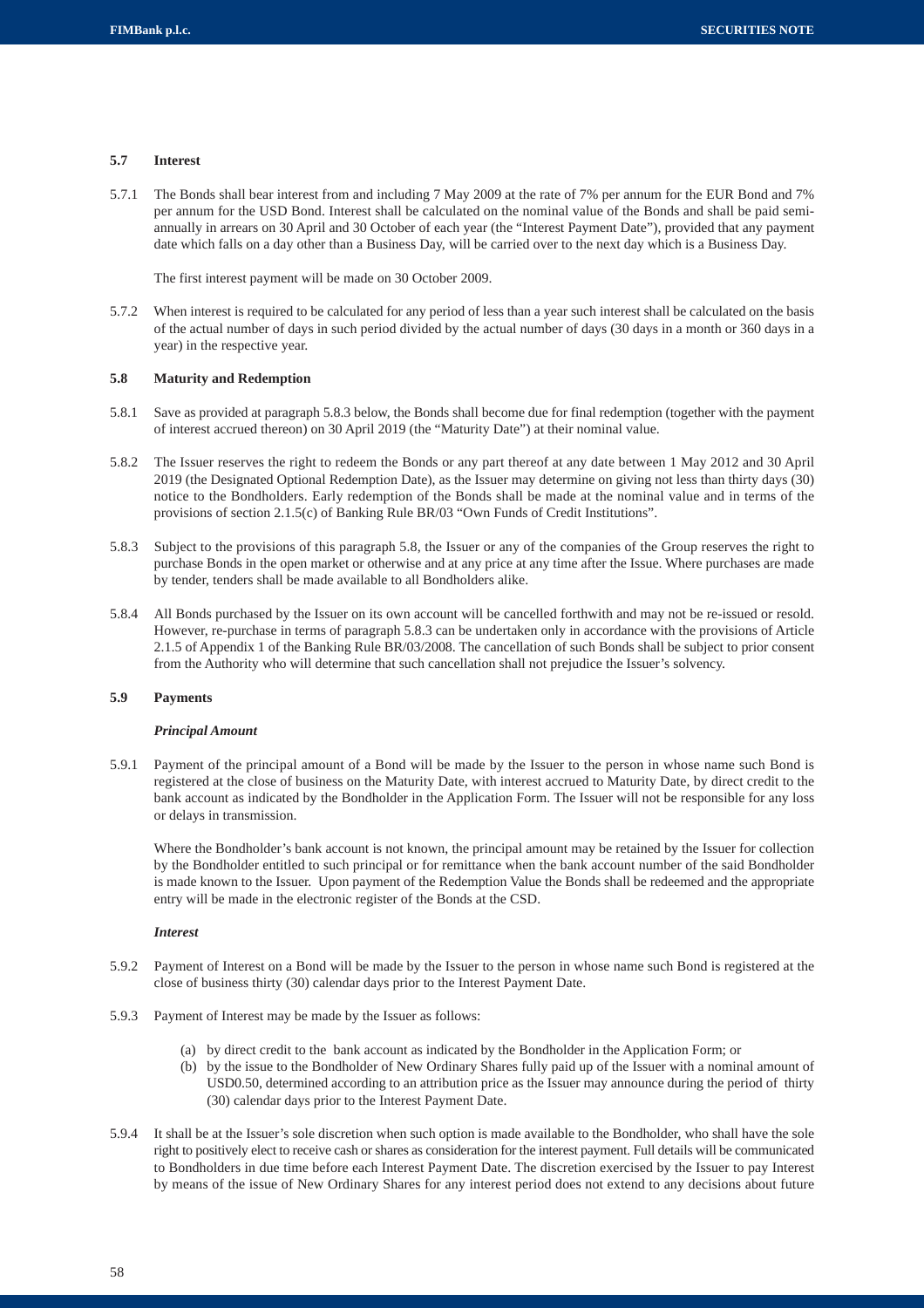payments of Interest by means of New Ordinary Shares and shall not constitute an invitation to Bondholders to complete a mandate in respect of future interest payments. Further information on the New Ordinary Shares may be found under Additional Information in this Securities Note.

5.9.5 The Issuer will not be responsible for any loss or delays in transmission. Where the Bondholder's bank account is not known, the Interest may be retained by the Issuer for collection by the Bondholder entitled to such interest or for remittance when the bank account number of the said Bondholder is made known to the Issuer. Any risk of loss or gain that may emerge on payment of interest from the currency of denomination of the Bonds applied for into the base currency of the Applicant shall be at the charge or for the benefit of the Applicant.

# *Payments to Bonds held subject to usufruct and held jointly*

5.9.6 Where Bonds are held subject to usufruct, the name of the bare owner and the usufructuary shall be entered in the register; where bonds are held jointly by several persons (including husband and wife) the joint holders shall nominate one person as their representative (the "Representative") whose name will be entered in the register.

Payment will be made:

- (i) against the joint instructions of the bare owners and the usufructuaries. Before effecting payment, the Issuer and the Central Securities Depository shall be entitled to request any legal documents deemed necessary concerning the entitlement of the bare owner/s and the usufructuary/ies to payment of the Bonds; or
- (ii) to the Representative of the joint holders.

#### *Deductions*

5.9.7 All payments with respect to Bonds are subject, in all cases, to any applicable fiscal or other laws and regulations. In particular, all payments of principal and interest by or on behalf of the Issuer in respect of the Bonds shall be made net of any amount which the Issuer is compelled by law to deduct or withhold for or on account of any present or future taxes, duties, assessments or other government charges of whatsoever nature imposed, levied, collected, withheld or assessed by or within the Republic of Malta or any authority thereof or therein having power to tax.

# *Commissions and charges*

5.9.8 No commissions or expenses shall be charged by the Issuer to the Bondholders in respect of payments made in accordance with this paragraph 5.9. The Issuer shall not be liable for charges, expenses and commissions levied by parties other than the Issuer.

# **5.10 Yield**

For Bonds issued at the Bond Offer Price, the gross yield calculated on the basis of the Interest, the Bond Offer Price and the Redemption Value of the Bonds at maturity is seven (7%) per cent per annum for the EUR Bonds or seven (7%) per cent per annum for the USD Bonds.

For Bonds issued at the Preferred Applicant Bond Offer Price, the gross yield calculated on the basis of the Interest, the Preferred Applicant Bond Offer Price and the Redemption Value of the Bonds at maturity is seven point four three per cent per annum (7.43%) for the EUR Bonds or seven point four three per cent per annum (7.43%) for the USD Bonds.

# **5.11 Meetings of the Bondholders**

- 5.11.1 The Issuer may, at any time, convene a meeting of Bondholders to consider and approve by Extraordinary Resolution any of the following: (i) any matter affecting their interest, including the amendment, modification, waiver, abrogation or substitution of any of the terms or conditions of the Bonds and the rights of the Bondholders, whether or not those rights arise under this Prospectus; (ii) the exchange or substitution of the Bonds by, or the conversion of the Bonds into shares, debentures or other obligations or securities of the Issuer; and (iii) the earlier redemption or roll-over of the Bonds on their Maturity Date.
- 5.11.2 Notice in writing shall be given to Bondholders by the Issuer at least fourteen (14) clear days before the meeting (excluding the day on which the notice is given and the day for which it is given). The notice shall specify the date, time and location of the meeting.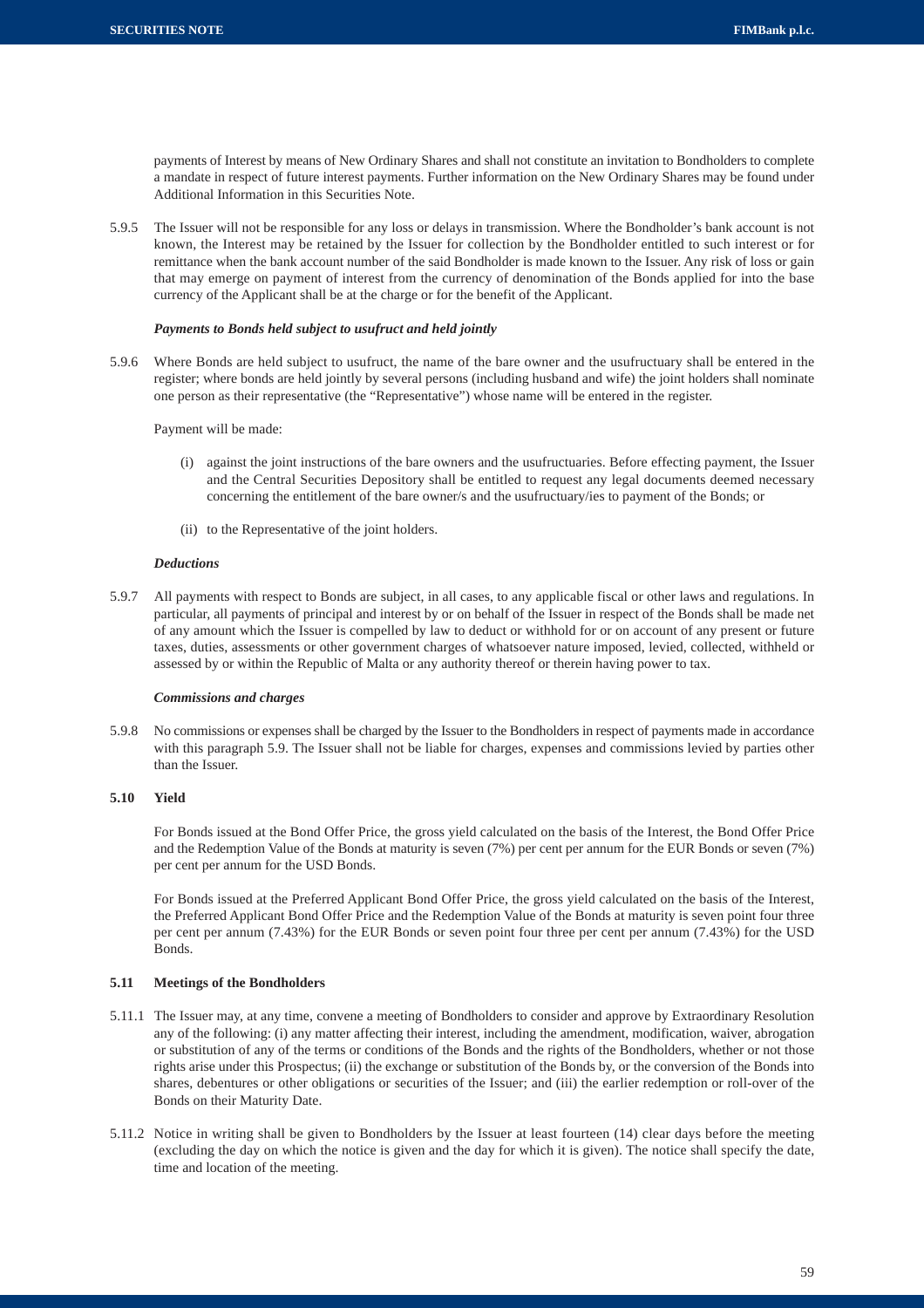- 5.11.3 The instrument appointing a proxy shall be deposited at least forty eight (48) hours before the time fixed for the meeting at such place as the Issuer shall designate or approve and, in default it shall not be valid unless the Chairman of the meeting decides otherwise before the meeting proceeds to business. A proxy need not be a Bondholder.
- 5.11.4 The Chairman of a meeting of Bondholders shall be the Chairman of the Board of Directors of the Issuer or such other person as the Issuer may nominate in writing from time to time. The Chairman of an adjourned meeting need not be the same person as the Chairman of the original meeting.
- 5.11.5 The following may attend and speak at a meeting of Bondholders: (i) the Chairman of the meeting; (ii) representatives and Directors of the Issuer; and (iii) Bondholders. No other person shall be entitled to attend or speak at a meeting.
- 5.11.6 Bondholders holding in aggregate at least 50% in nominal value of the Bonds for the time being outstanding (present in person or by proxy) shall constitute a quorum.
- 5.11.7 No business (except when choosing a Chairman in accordance with paragraph 5.11.4 above) shall be transacted at a meeting of Bondholders unless a quorum is present at the commencement of the meeting. If a quorum is not present within thirty (30) minutes from the time initially fixed for the meeting, it shall stand adjourned until such date, time and place as the Chairman may decide. If a quorum is not present within thirty (30) minutes from the time fixed for a meeting so adjourned the meeting shall be dissolved.
- 5.11.8 Each matter submitted to a meeting shall be decided by a show of hands unless a poll is (before or following the result of the show of hands) demanded by the Chairman. Every Bondholder shall be entitled to one vote for each Bond held whether on a show of hands or on a poll. Voting, whether on a show of hands or on a poll, shall be taken in such manner as the Chairman of the meeting shall direct. The voting process shall be managed by the Company Secretary under the supervision and scrutiny of the Auditors of the Issuer.
- 5.11.9 An Extraordinary Resolution shall be binding on all Bondholders, whether or not present at the meeting, and each of them shall be bound to give effect to it accordingly. The Issuer shall give notice of the passing of an Extraordinary Resolution to Bondholders within fourteen (14) days but failure to do so shall not invalidate the resolution.
- 5.11.10 The Chairman shall have the power to decide upon any other procedural issues that may arise in connection with meetings of Bondholders.

In this paragraph 5.11, unless the context otherwise requires:

- (a) "Extraordinary Resolution" means a resolution proposed by the Issuer and passed at a meeting duly convened and held in accordance with the provisions of this paragraph by a majority of at least seventy five per cent (75%) in nominal value of the Bondholders at that meeting in person or by proxy;
- (b) Reference to a meeting is to a meeting of Bondholders and includes any adjournment thereof.

#### **5.12 Authorisations, Approvals and Issue Date**

The issue of the Bonds has been authorised by means of a resolution of the Board of Directors adopted on 25 February 2009. The Prospectus has been authorised by means of a resolution of the Board of Directors adopted on 9 March 2009

The Listing Authority has authorised the Bonds to be admitted to Listing by virtue of a letter dated 9 March 2009.

Application has been made to the Malta Stock Exchange for the Bonds to be issued pursuant to this Prospectus to be listed and traded on the Official List of the Malta Stock Exchange and for dealings to commence once the Bonds are authorised as Admissible to Listing by the Listing Authority.

The Issue Date of the Bonds is 18 May 2009.

# **5.13 Transferability of the Bonds**

- 5.13.1 The Bonds are freely transferable and, once admitted to the Official List of the Malta Stock Exchange, dealings are expected to commence on 19 May 2009. The Bonds shall be transferable in accordance with the rules and regulations of the Malta Stock Exchange applicable from time to time.
- 5.13.2 Any person becoming entitled to a Bond in consequence of the death or bankruptcy of a Bondholder may, upon producing such evidence of his title as may be required by the Issuer and the CSD, elect either to be registered himself as holder or to have someone else nominated by him registered as the transferee thereof. If the person so becoming entitled shall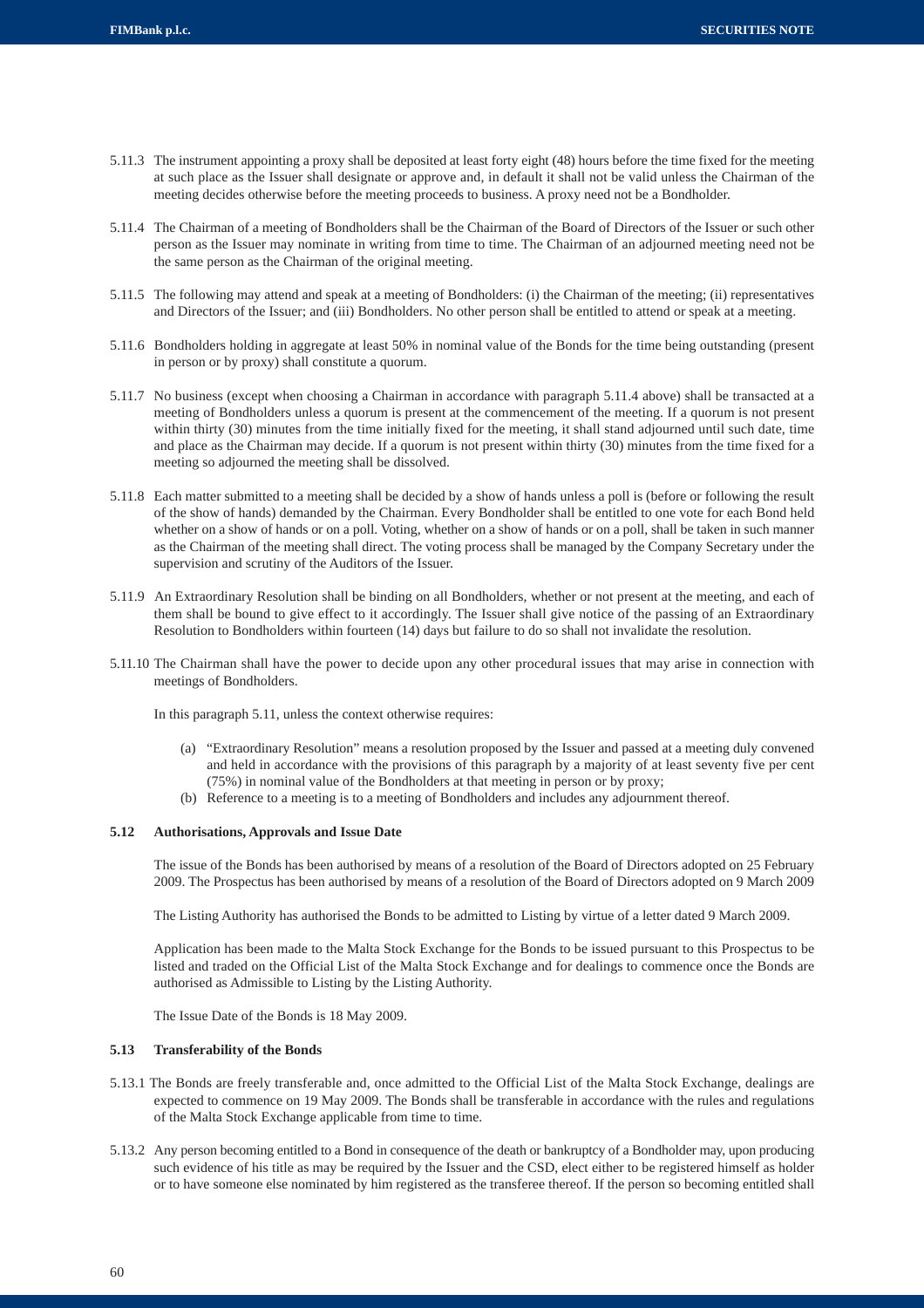elect to be registered himself, he shall deliver or send to the CSD a notice in writing signed by him stating that he so elects. If he shall elect to have another person registered he shall testify his election by transferring the Bond, or procuring the transfer of the Bond in favour of that person.

- 5.13.3 All transfers and transmissions are subject in all cases to any pledge (duly constituted) in respect of any Bond and to any applicable laws and regulations.
- 5.13.4 The costs and expenses of effecting any registration of transfer or transmission, except for the expenses of delivery by any means other than regular mail (if any) and except, if the Issuer so requires, the payment of a sum sufficient to cover any tax, duty or other governmental charge or insurance charges that may be imposed thereto, will be borne by the Issuer.
- 5.13.5 The Issuer will not register the transfer or transmission of Bonds for a period of thirty (30) days preceding the due date for any payment of interest on the Bonds.

# **5.14 Taxation**

# *5.14.1 General*

Investors and prospective investors are urged to seek professional advice as regards both Maltese and any foreign tax legislation in respect of the Bonds, including their acquisition, holding and disposal as well as any income/gains derived therefrom or made on their disposal. The following is a summary of the anticipated tax treatment applicable to the holders of the Bonds in Malta. This information, which does not constitute legal or tax advice, and which does not purport to be exhaustive, refers only to the holders of Bonds who do not deal in securities in the course of their trading activity.

The information below is based on an interpretation of tax law and practice relative to the applicable legislation in Malta, as known to the Issuer at the date of the Prospectus, in respect of a subject on which no official guidelines exist. Investors are reminded that tax law and practice and their interpretation as well as the levels of tax on the subject-matter referred to in the preceding paragraph, may change from time to time and may vary depending on the jurisdiction of the investor.

The information is being given solely for the general information of investors; the precise implications for investors will depend on their particular circumstances and on the classification of the Bonds from a Maltese tax perspective respectively. To this purpose, professional advice in this respect should be sought accordingly.

# *5.14.2 Interest*

Since interest is payable in respect of a Bond which is the subject of a public issue, unless the Issuer is otherwise instructed by a Bondholder or unless the Bondholder does not fall within the definition of "recipient" in terms of article 41 (c ) of the Income Tax Act (Cap 123, Laws of Malta), interest shall be paid to such person net of a final withholding tax, currently at the rate of 15% of the gross amount of interest, pursuant to article 33 of the Income Tax Act. Bondholders who do not fall within the definition of "recipient" do not qualify for the said rate and should seek advice on the taxation of such income as special rules may apply (for example, in the case of Collective Investment Schemes).

This withholding tax is considered as a final tax and a Maltese resident individual Bondholder need not declare the interest so received in his income tax return. No person shall be charged further tax in respect of such income. However, tax withheld shall in no case be available to any person for a credit against that person's tax liability or for a refund as the case maybe.

In case of a valid election made by an eligible Bondholder resident in Malta to receive the interest due without the deduction of final tax, interest will be paid gross and such person will be obliged to declare the interest so received in his income tax return and be subject to tax on it at the standard rates applicable to that person at that time. Additionally, in this latter case the Issuer will advise the Inland Revenue on an annual basis in respect of all interest paid gross and of the identity of all such recipients unless the beneficiary is a non-resident of Malta. Any such election made by a resident Bondholder at the time of subscription may be subsequently changed by giving notice in writing to the Issuer. Such election or revocation will be effective within the time limit set out in the Income Tax Act. Pursuant to article 12(1)(c) of the Income Tax Act, Bondholders who are not resident in Malta satisfying the applicable conditions set out in the Income Tax Act are not taxable in Malta on the interest received and will receive interest gross, subject to the requisite declaration/evidence being provided to the Issuer according to the provisions of the law.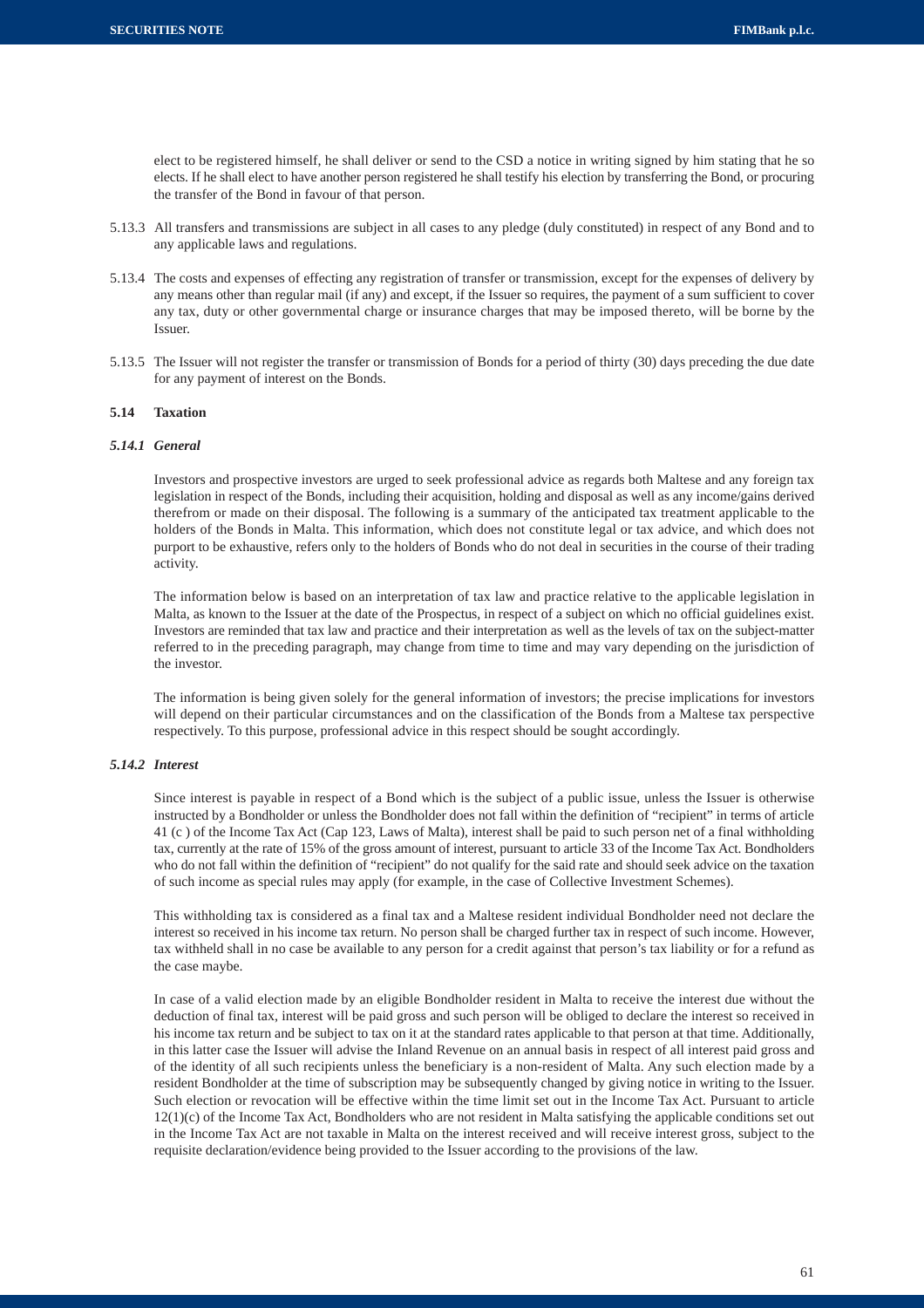Non-residents of Malta should note that, pursuant to the provisions of the EU Savings Directive 2003/48/EC, payment of interest to individuals and certain residual entities residing in another EU Member State is reported on an annual basis to the Malta Commissioner of Inland Revenue who will in turn exchange the information with the competent tax authorities of the Member State where the recipient is resident.

# *5.14.3 Capital Gains on the transfer of Bonds*

According to current legislation, no tax on capital gains should be chargeable on the transfer of the Bonds.

#### *5.14.4 Duty on documents and transfers*

According to current legislation, no duty should be chargeable in respect of transfers or redemption of the Bonds.

# *5.15 Further issues*

The Issuer may, from time to time, without the consent of the Bondholders, create and issue further debentures, debenture stocks, bonds, loan notes or any other debt securities either having the same terms and conditions as any outstanding debt securities of any series (including the Bonds) and so that such further issue shall be consolidated and form a single series with the outstanding debt securities of the relevant series (including the Bonds) or upon such terms as the Issuer may determine at the time of their issue.

# *5.16 Event of Default*

The Bonds shall become immediately due and repayable at their principal amount together with accrued interest in the event of the winding up of the Issuer (the "Event of Default").

All rights available to the Bondholders in an Event of Default situation shall rank after all other outstanding, unsubordinated and unsecured obligations of the Issuer.

#### *5.17 Limited Recourse*

In accordance with the terms of this Offer, each Bondholder hereby waives his rights of enforcement against the Issuer in case of (i) non-payment of interest; and/or (ii) any other breach of the terms of the Bonds. The only remedy available to the Bondholder shall be the petitioning for the winding up of the Issuer, which shall constitute an Event of Default.

# **6. TERMS AND CONDITIONS OF THE OFFER**

# **6.1 Conditions**

The following are the terms and conditions which are applicable to Applications. Any Applicant is deemed to have notice of, and is bound by, these terms and conditions.

- 1. Subject to all other terms and conditions of Application, the Issuer reserves the right to reject, in whole or in part, or to scale down any Application, including multiple or suspected multiple Applications, and to present any cheques and/or drafts for payment upon receipt. The right is also reserved to refuse any Application, which in the opinion of the Issuer is not properly completed in all respects in accordance with the instructions or is not accompanied by the required documents. Only original Application Forms will be accepted and photocopies/facsimile copies will not be accepted.
- 2. If any Application is not accepted, or if any Application is accepted for fewer Bonds than those applied for, then the Applicant shall receive a refund of the price of the Bonds applied for but not allocated. The Application monies or the balance of the amount paid on Application will be returned by direct credit into the Applicant's bank account as indicated in the Application Form within five (5) Business Days from the date of final allocation. No interest shall be due on refunds and any risk of loss or gain that may emerge on exchange of refunds from the currency of denomination of the Bonds applied for into the base currency of the Applicant shall be at the charge or for the benefit of the Applicant.
- 3. In the case of joint Applications, reference to the Applicant in these Terms and Conditions of Application is a reference to each Applicant, and liability therefore is joint and several. Furthermore, as joint Applicants, each Applicant warrants that he/she has only submitted one Application Form in his/her name.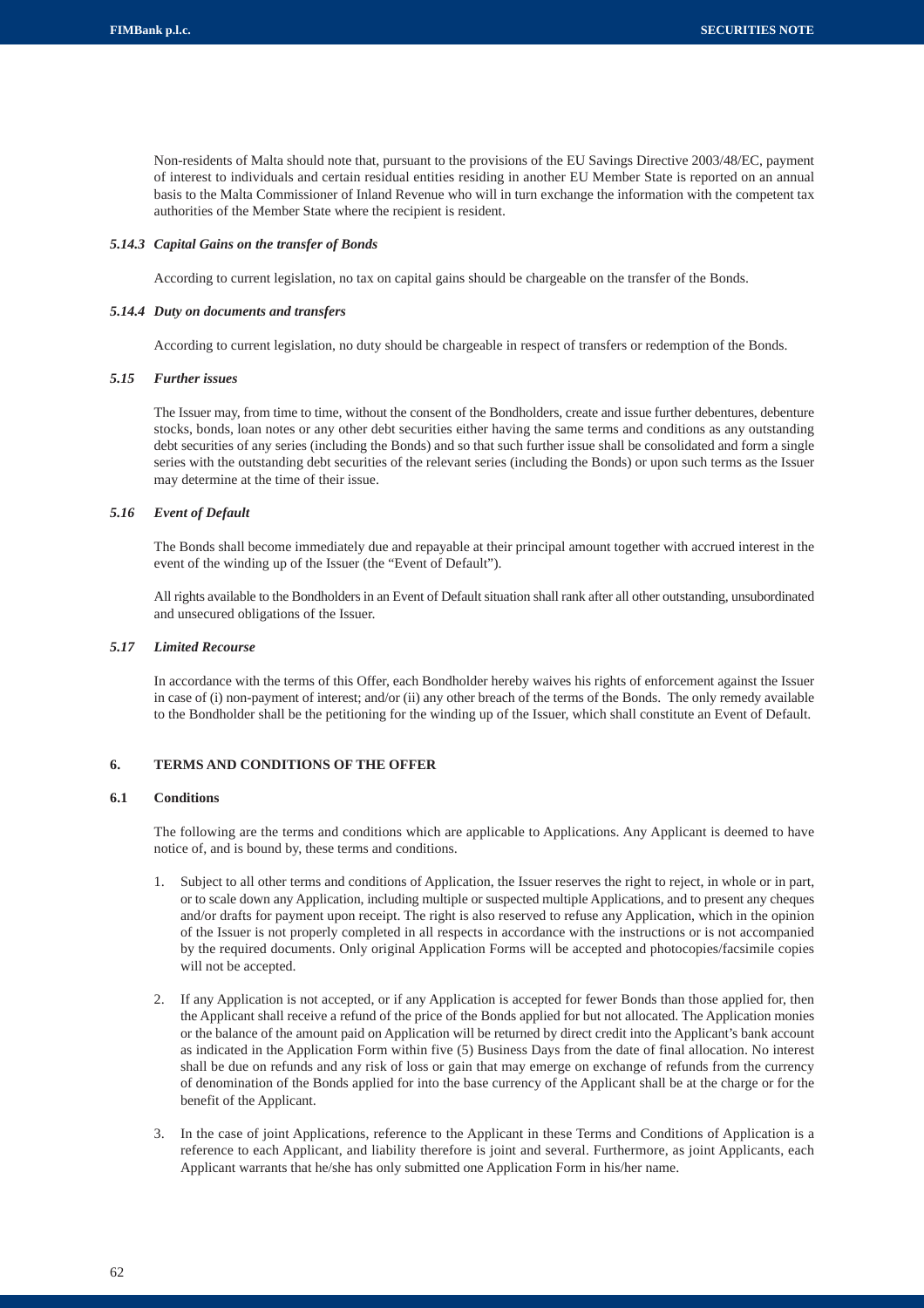- 4. Any person, whether natural or legal, shall be eligible to submit an Application, and any one person, whether directly or indirectly, should not submit more than one Application Form. In the case of corporate Applicants or Applicants having separate legal personality, the Application Form must be signed by a person authorised to sign on behalf of, and bind, such Applicant. It shall not be incumbent on the Issuer or Registrar to verify whether the person or persons purporting to bind such an Applicant is or are in fact authorised.
- 5. Applications in the name and for the benefit of minors shall be allowed provided that they are signed by both parents or by the legal guardian/s and accompanied by a Public Registry birth certificate of the minor in whose name and for whose benefit the Application Form is submitted. Any Bonds allocated pursuant to such an Application shall be registered in the name of the minor as Bondholder, with interest payable to the parents or legal guardian/s signing the Application Form until such time as the minor attains the age of eighteen (18) years, following which all interests shall be payable directly to the registered holder, provided that the Issuer has been duly notified in writing of the fact that the minor has attained the age of eighteen (18) years.
- 6. All Applications must be submitted on Application Forms within the time limits established herein (reference to Expected Timetable set out at paragraph 4.3 of this Securities Note). The minimum subscription of the EUR Bonds is EUR2,000 and the minimum subscription of the USD Bonds is USD2,000. Applications in excess of the said minimum thresholds must be in multiples of EUR100 or USD100, as the case may be.
- 7. Application Forms must:
	- (a) be lodged with any of the Authorised Distributors as listed in Appendix 1 (except as provided below for Preferred Applicants):
		- (i) Preferred Applicants whose name is on the register of FIMBank Shareholders at the Central Securities Depository of the Malta Stock Exchange must apply on the pre-printed Application Form mailed to them by the Issuer;
		- (ii) Preferred Applicants who are the Directors and/or full-time employees of the FIMBank Group must lodge the Application Form with the Company Secretary of the Issuer; and
	- (b) be accompanied by the full price of the Bonds applied for in the currency of designation of the Bonds applied for. Payment must be made in cleared funds and may be made by SWIFT, account transfer, bank draft or bankers' cheque, or personal cheque in case of EUR Payments. In case of USD payments, payment must be made in cleared funds and may be made by SWIFT or account transfer.

# **6.2 Terms**

By completing and delivering an Application Form, the Applicant/s:

- (a) irrevocably offer to purchase the number of Bonds specified in the Application Form (or any smaller number for which the Application is accepted) at the Bond Offer Price subject to the Prospectus, the Terms and Conditions and the Memorandum and Articles of Association of the Issuer;
- (b) authorise the Registrar and the Directors of the Issuer to include his name or in the case of joint Applications, the name of the Representative, in the register of Bondholders of the Issuer in respect of the Bonds allocated to him;
- (c) warrant that his remittance will be honoured on first presentation and agree that, if such remittance is not so honoured, he will not be entitled to receive a registration advice, or to be registered in the register of Bondholders or to enjoy or receive any rights in respect of such Bonds unless and until he makes payment in cleared funds for such Bonds and such payment is accepted by the Issuer (which acceptance shall be made in its absolute discretion and may be on the basis that the Applicant indemnify it against all costs, damages, losses, expenses and liabilities arising out of or in connection with the failure of the Applicant's remittance to be honoured on first presentation) and that, at any time prior to unconditional acceptance by the Issuer of such late delivery of consideration in respect of such Bonds, the Issuer may (without prejudice to other rights) treat the agreement to allocate such Bonds as void and may allocate such Bonds to some other person, in which case the Applicant will not be entitled to any refund or payment in respect of such Bonds (other than return of such late payment);
- (d) agree that the registration advice and other documents and any monies returnable to him may be retained pending clearance of his remittance and any verification of identity as required by the Prevention of Money Laundering Act, 1994 (and regulations made thereunder) and that such monies will not bear interest;
- (e) agree that all Applications, acceptances of Applications and contracts resulting therefrom will be governed by, and construed in accordance with Maltese law and that he submits to the jurisdiction of the Maltese Courts and agree that nothing shall limit the right of the Issuer to bring any action, suit or proceeding arising out of or in connection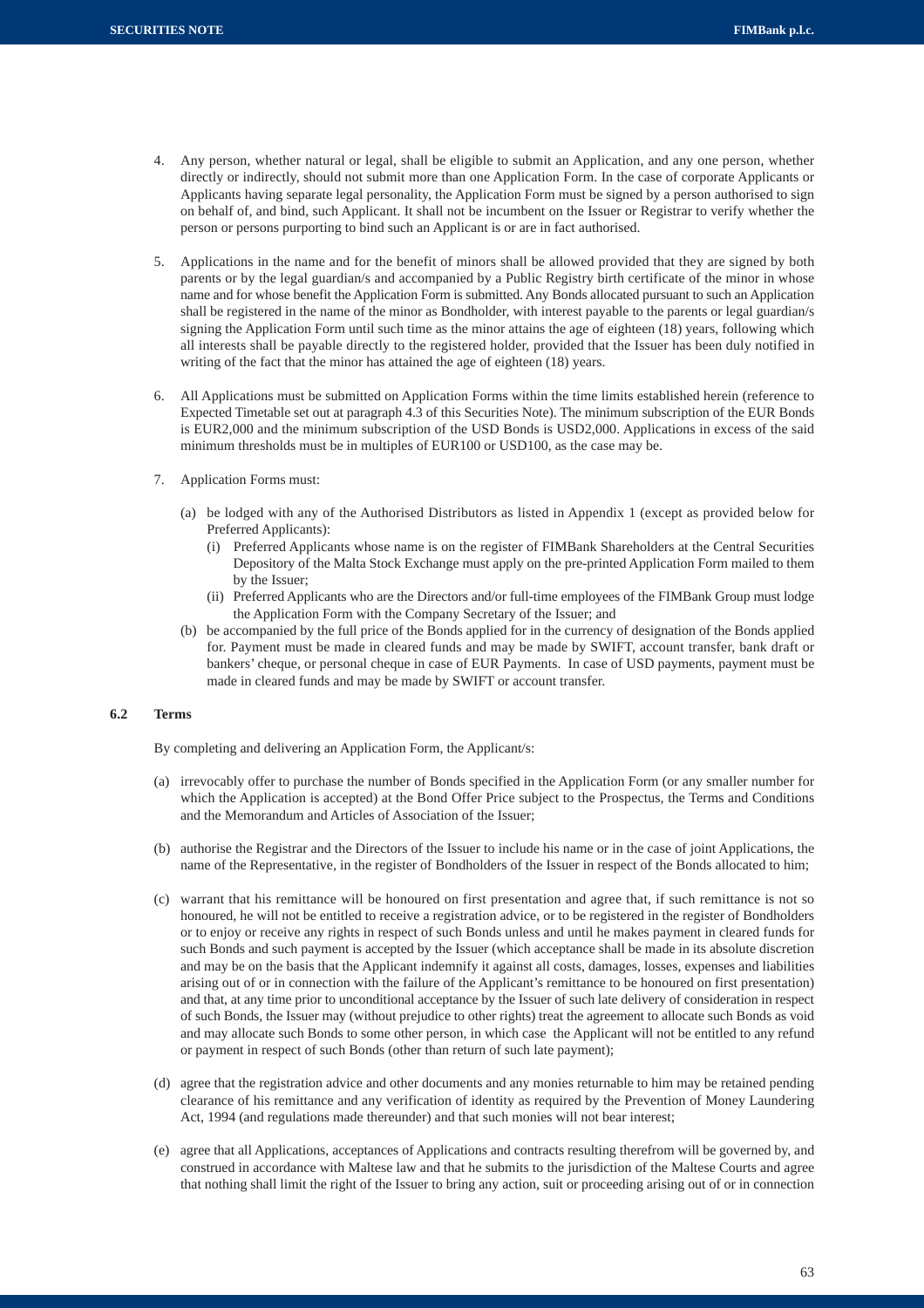with any such Applications, acceptances of Applications and contracts in any other manner permitted by law in any court of competent jurisdiction;

- (f) warrant that, if by signing the Application Form on behalf of another party or on behalf of a corporation or corporate entity or association of persons, the Applicant has due authority to do so and such person, corporation, corporate entity, or association of persons will also be bound accordingly and will be deemed also to have given the confirmations, warranties and undertakings contained in these terms and conditions of Application and undertake to submit a power of attorney or a copy thereof duly certified by a lawyer or notary public if so required by the Registrar;
- (g) agree that all documents in connection with the Issue of the Bonds will be sent at the Applicant's own risk and may be sent by post at the address (or, in the case of joint Applications to the address of the Representative) as set out in the Application Form;
- (h) agree that, having had the opportunity to read the Prospectus, the Applicant has and shall be deemed to have had, notice of all information and representations concerning the Issuer and the Issue of the Bonds contained therein;
- (i) confirm that in making such Application, he is not relying on any information or representation in relation to the Issuer or the issue of the Bonds other than those contained in the Prospectus and accordingly agree that no person responsible solely or jointly for the Prospectus or any part thereof will have any liability for any such other information or representation;
- (j) confirm that he has reviewed and will comply with the restriction detailed below and the warning in this paragraph 6.2 (r) and paragraph 6.4;
- (k) warrant that he is not under the age of eighteen (18) years or if lodging an Application in the name and for the benefit of a minor, warrant that he is the parent or legal guardian/s of the minor;
- (l) agree that such Application Form is addressed to the Issuer and that in respect of those Bonds for which the Application has been accepted, he shall receive a registration advice confirming such acceptance;
- (m) confirm that in the case of a joint Application the Representative shall be deemed the holder of the Bonds;
- (n) agree to provide the Registrar and/or Issuer as the case may be, with any information which it may request in connection with his Application;
- (o) agree that Rizzo, Farrugia & Co. (Stockbrokers) Ltd., in its capacity as Sponsor, treat him as its customer by virtue of him making an Application for the Bonds and that Rizzo, Farrugia & Co. (Stockbrokers) Ltd. in its capacity as Sponsor will owe him no duties or responsibilities concerning the price of the Bonds or their suitability;
- (p) warrant that, in connection with his Application, he has observed all applicable laws, obtained any requisite governmental or other consents, complied with all requisite formalities and paid any issue, transfer or other taxes due in connection with the Application in any territory and that he has not taken any action which will or may result in the Issuer or the Registrar acting in breach of the regulatory or legal requirements of any territory in connection with the Bond Issue or the Application;
- (q) warrant that all applicable exchange control or other regulations (including those relating to external transactions) have been duly and fully complied with;
- (r) represent that he is not a U.S. person (as such term is defined in Regulation S under the U.S. Securities Act of 1933, as amended (the "Securities Act")) and that he is not accepting the invitation contained in the Prospectus from within the United States of America, its territories or its possessions, any State of the United States of America or any area subject to its jurisdiction (the "United States") or on behalf or for the account of anyone within the United States or anyone who is a U.S. person.
- **6.3** The Bonds have not been and will not be registered under the Securities Act and accordingly may not be offered or sold within the United States or to or for the account or benefit of a U.S. person.
- **6.4** No person receiving a copy of the Prospectus or an Application Form in any territory other than Malta may treat the same as constituting an invitation or offer to him nor should he in any event use such Application Form, unless, in the relevant territory, such an invitation or Offer could lawfully be made to him or such Application Form could lawfully be used without contravention of any registration or other legal requirements. It is the responsibility of any person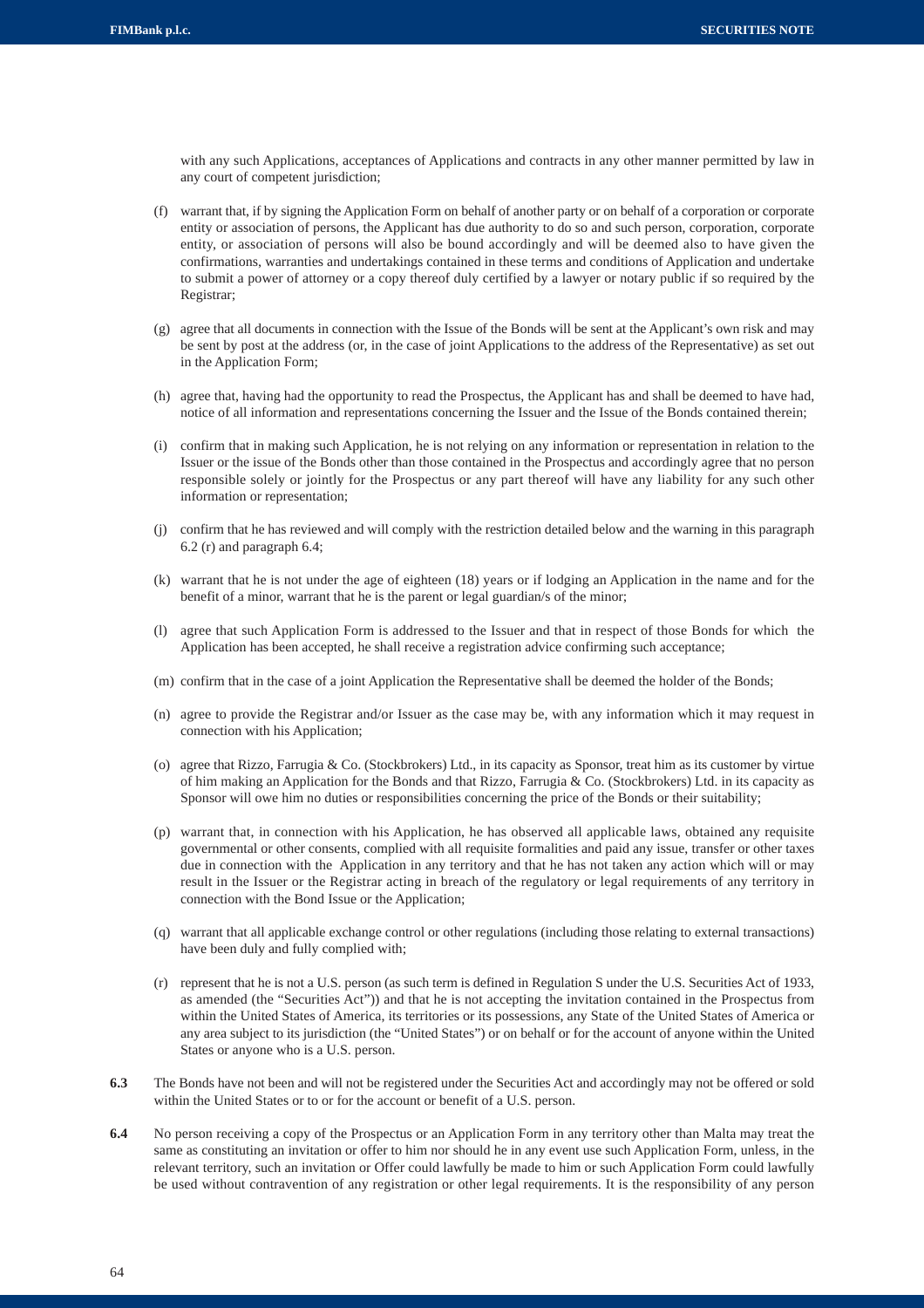outside Malta wishing to make any Application to satisfy himself as to full observance of the laws of any relevant territory in connection therewith, including obtaining any requisite governmental or other consents, observing any other formalities required to be observed in such territory and paying any issues, transfer or other taxes required to be paid in such territory.

- **6.5** For the purposes of the Prevention of Money Laundering and Funding of Terrorism Regulations, 2008 as subsequently amended, all Authorised Distributors are under a duty to communicate, upon request, all information they hold about clients, pursuant to Articles 1.2(d) and 2.4 of the "Code of Conduct for Members of the Malta Stock Exchange" appended as Appendix IV to Chapter 3 of the Malta Stock Exchange Bye-Laws, irrespective of whether the Authorised Distributors are Malta Stock Exchange members or not. Such information shall be held and controlled by the Malta Stock Exchange in terms of the Data Protection Act (Cap. 440, Laws of Malta) for the purposes, and within the terms of, the "Malta Stock Exchange's Data Protection Policy" as published from time to time.
- **6.6** Save where the context requires otherwise, terms defined in the Prospectus bear the same meaning when used in these terms and conditions of Application, in the Application Form and in any other document issued pursuant to the Prospectus.

# **6.7 Notices**

Notices will be mailed to Bondholders at their registered address and shall be deemed to have been served at the expiration of three (3) calendar days after such mailing. Overseas shareholders will be served by registered post.

# **6.8 Right to reject**

- 6.8.1 Subject to all other terms and conditions set out in the Prospectus, the Issuer reserves the right to reject, in whole or in part, an Application Form. The Issuer also reserves its rights to refuse any Application Form which in the opinion of the Issuer is not properly completed in all respects in accordance with the instructions or is not accompanied by the required documents and/or payments. Application(s) Form(s) will be accepted in original only; photocopies/facsimile copies will not be accepted.
- 6.8.2 If the Application(s) Form(s) and proof of payment of cleared funds do not reach the Registrar by the close of the Offer Period, the Application will be deemed to have been declined. In cases of USD applications, the Issuer may, with the agreement of the Registrar, but shall not be obliged, to treat as valid Applications accompanied by proof of payment received after the close of the Offer Period.

#### **6.9 Right to revoke the Offer**

Subject to all other terms and conditions set out in the Prospectus, the Issuer reserves the right to revoke the Offer at any time before the closing of the Offer Period.

The circumstances in which such revocation might occur are expected to be exceptional, for example where a significant change in market conditions occurs.

# **7. ADMISSION TO TRADING AND DEALING ARRANGEMENTS**

The Listing Authority has authorised the Bonds to be admitted to Listing.

Application has been made to the Malta Stock Exchange for the Bonds to be issued pursuant to this Prospectus to be listed and traded on the Official List of the Malta Stock Exchange.

# **8. ADDITIONAL INFORMATION**

# **8.1 Statement by Experts**

This Securities Document does not contain any statement or report attributed to any person as an expert.

# **8.2 No Credit rating for the Bonds**

Although the Issuer has a credit rating as a credit institution granted by an independent credit rating agency, the Issuer has not sought assessment of the Bonds by any independent credit rating agency.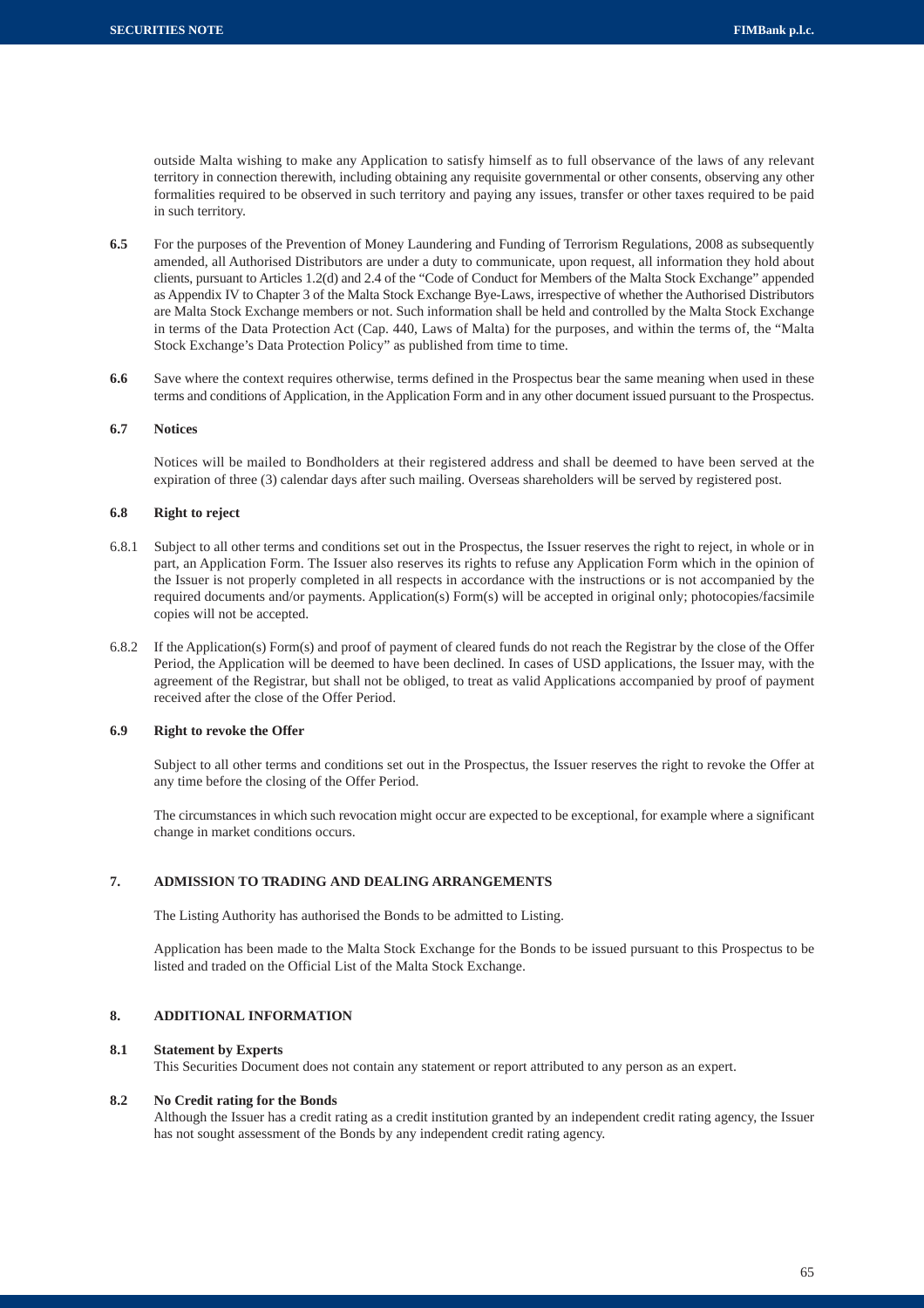# **8.3 Information Concerning the New Ordinary Shares for Payment of Interest**

# *8.3.1 General*

Payment of Interest for the EUR Bonds and the USD Bonds may be done in either cash or shares, at the Issuer's sole discretion. Therefore the Issuer might issue and allot New Ordinary Shares to the Bondholder (who shall have the sole right to positively elect to receive cash or shares as consideration for the interest payment) with a nominal amount of USD0.50, determined according to an attribution price as the Issuer may announce during the period of thirty (30) calendar days prior to the Interest Payment Date.

# *8.3.2 Applicable Laws*

The New Ordinary Shares, if any, will be issued in accordance with the requirements of the Listing Rules, the Banking Act, the Companies Act and Commission Regulation (EC) No.809/2004 of 29 April 2004 implementing Directive 2003/71/EC of the European Parliament and Council.

# *8.3.3 Class of New Ordinary Shares*

The New Ordinary Shares will be of the same class as the Issuer's Ordinary Shares currently in issue. In terms of the Issuer's Memorandum and Articles the rights attached to any class of shares may only be varied with the consent in writing of the holders of not less than 80% of the issued shares of that class, or by means of an extraordinary resolution passed at a separate general meeting of the holders of shares of that class.

Currently, the Issuer does not have any preference shares in issue and thus the right of the Shareholders in respect of dividends which might be declared by the Issuer or in respect of the distribution of assets of the Issuer upon winding up does not rank after the preferred rights of any preference shareholders.

# *8.3.4 Pre-emption Rights in respect of New Issues of Shares*

In terms of Article 88 of the Companies Act, shareholders in a public company have pre-emption rights in respect of new issues of shares for cash, in proportion to the holding of capital by such shareholders. Such pre-emption rights may not be withdrawn or restricted by the memorandum and articles of a company; however the Companies Act allows the memorandum and articles of the company or an extraordinary resolution of the general meeting to authorise the Board of Directors to restrict or withdraw pre-emption rights for as long as the Board of Directors is authorised to issue and allot shares of the Company. The Board of Directors of the Issuer has been granted such authority by the shareholders consistently since the year 2005.

# *8.3.5 Transferability of the New Ordinary Shares*

The New Ordinary Shares shall be freely transferable in accordance with the rules and regulations of the Malta Stock Exchange applicable from time to time.

# **8.3 Documents on Display**

For the life of the Securities Note, the following documents (or copies thereof), where applicable, may be inspected at the registered office of the Issuer at 7th Floor, The Plaza Commercial Centre, Bisazza Street, Sliema SLM 1640.

- The Memorandum and Articles of Association of the Issuer;
- The Audited Financial Statements of the Issuer and the Group (including its subsidiaries) for the financial years ended 31 December 2006, 31 December 2007 and 31 December 2008 (for the latter, subject to the approval of the Company in Annual General Meeting which has been convened for 23 April 2009) respectively;
- The Promise of Sale Public Deed dated 3 September 2008:
- The Pledge Agreement dated 24 December 2007; and
- The Audit Committee Charter.

The Audited Financial Statements of the Issuer may also be inspected on the Issuer's website: www.fimbank.com.

.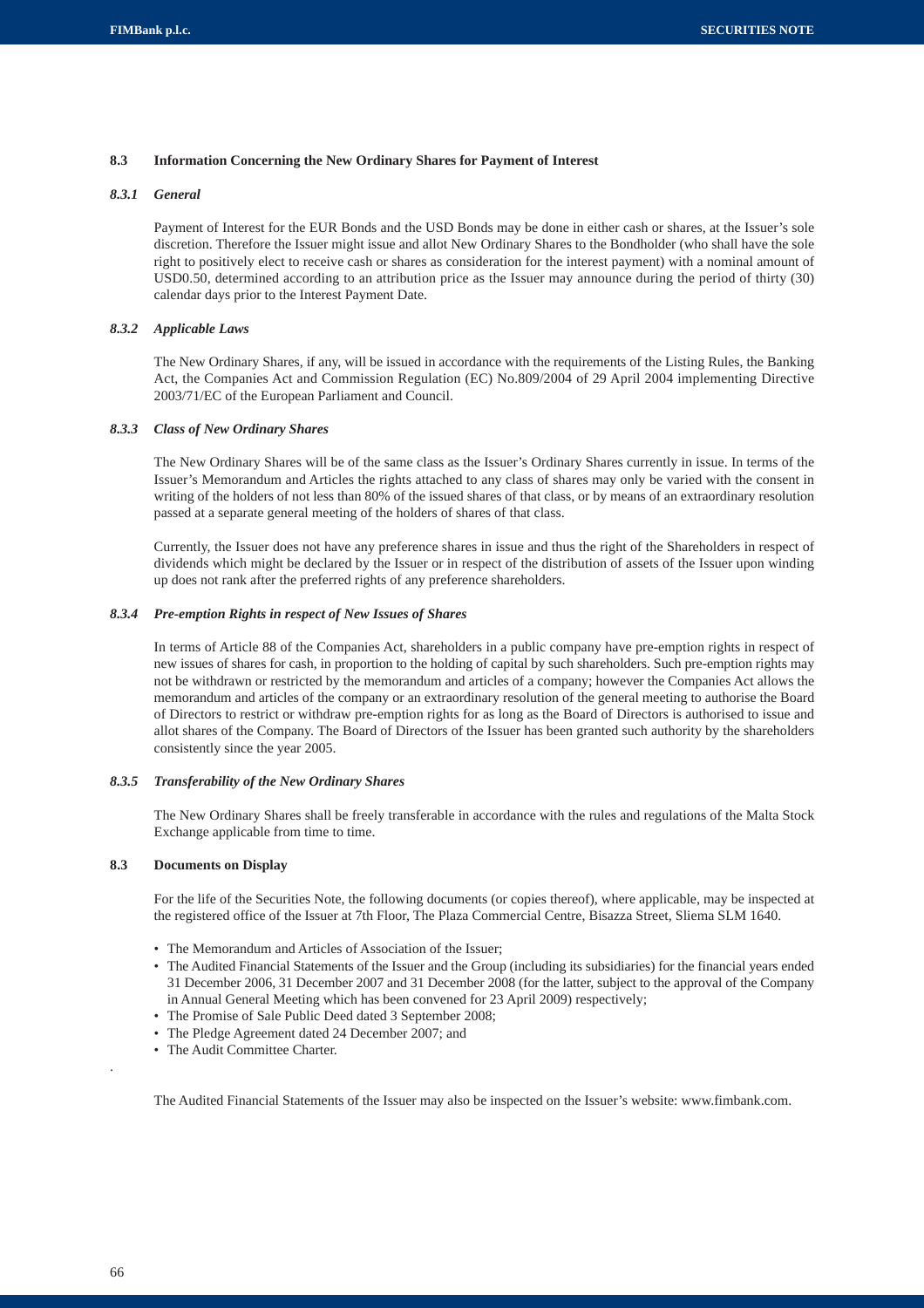# **Appendix 1 : Authorised Distributors**

# **Members of the Malta Stock Exchange**

| <b>Atlas Investment Services Ltd</b><br>Abate Rigord Street,<br>Ta Xbiex XBX 1121                                              | Tel: 2132 2590 | Fax: 2132 2584 |
|--------------------------------------------------------------------------------------------------------------------------------|----------------|----------------|
| Bank of Valletta p.l.c.<br>Financial Markets & Investments Division<br><b>BOV Centre, Cannon Road</b><br>Santa Venera SVR 9030 | Tel: 2131 2020 | Fax: 2275 3348 |
| Calamatta Cuschieri & Co. Ltd<br>5th Floor, Valletta Buildings, South Street<br>Valletta VLT 1103                              | Tel: 2568 8688 | Fax: 2568 8256 |
| <b>Charts Investment Management Services Ltd</b><br>Valletta Waterfront, Vault 17, Pinto Wharf<br>Floriana FRN 1913            | Tel: 2122 4106 | Fax: 2124 1101 |
| <b>Curmi &amp; Partners Ltd</b><br>Finance House, Princess Elizabeth Street<br>Ta Xbiex XBX 1102                               | Tel: 2134 7331 | Fax: 2134 7333 |
| <b>Financial Planning Services Ltd</b><br>4, Marina Court, No.1, G Cali Street<br>Ta Xbiex XBX 1421                            | Tel: 2134 4255 | Fax: 2134 1202 |
| <b>FINCO Treasury Management Ltd</b><br>Level 5, The Mall Complex, The Mall<br>Floriana FRN 1470                               | Tel: 2122 0002 | Fax: 2124 3280 |
| <b>GlobalCapital Financial Management Ltd</b><br>120, The Strand<br>Gzira GZR 1027                                             | Tel: 2134 2342 | Fax: 2328 2207 |
| <b>Hogg Capital Investments Ltd</b><br>Regent House, Level 3, Suite 33, Bisazza Street<br>Sliema SLM 1641                      | Tel: 2132 2872 | Fax: 2134 2760 |
| <b>HSBC Stockbrokers (Malta) Ltd</b><br>233, Republic Street<br>Valletta VLT 1116                                              | Tel: 2597 2241 | Fax: 2597 2494 |
| Rizzo, Farrugia & Co. (Stockbrokers) Ltd<br>3, Airways House, Third Floor, High Street<br>Sliema SLM 1549                      | Tel: 2258 3000 | Fax: 2258 3001 |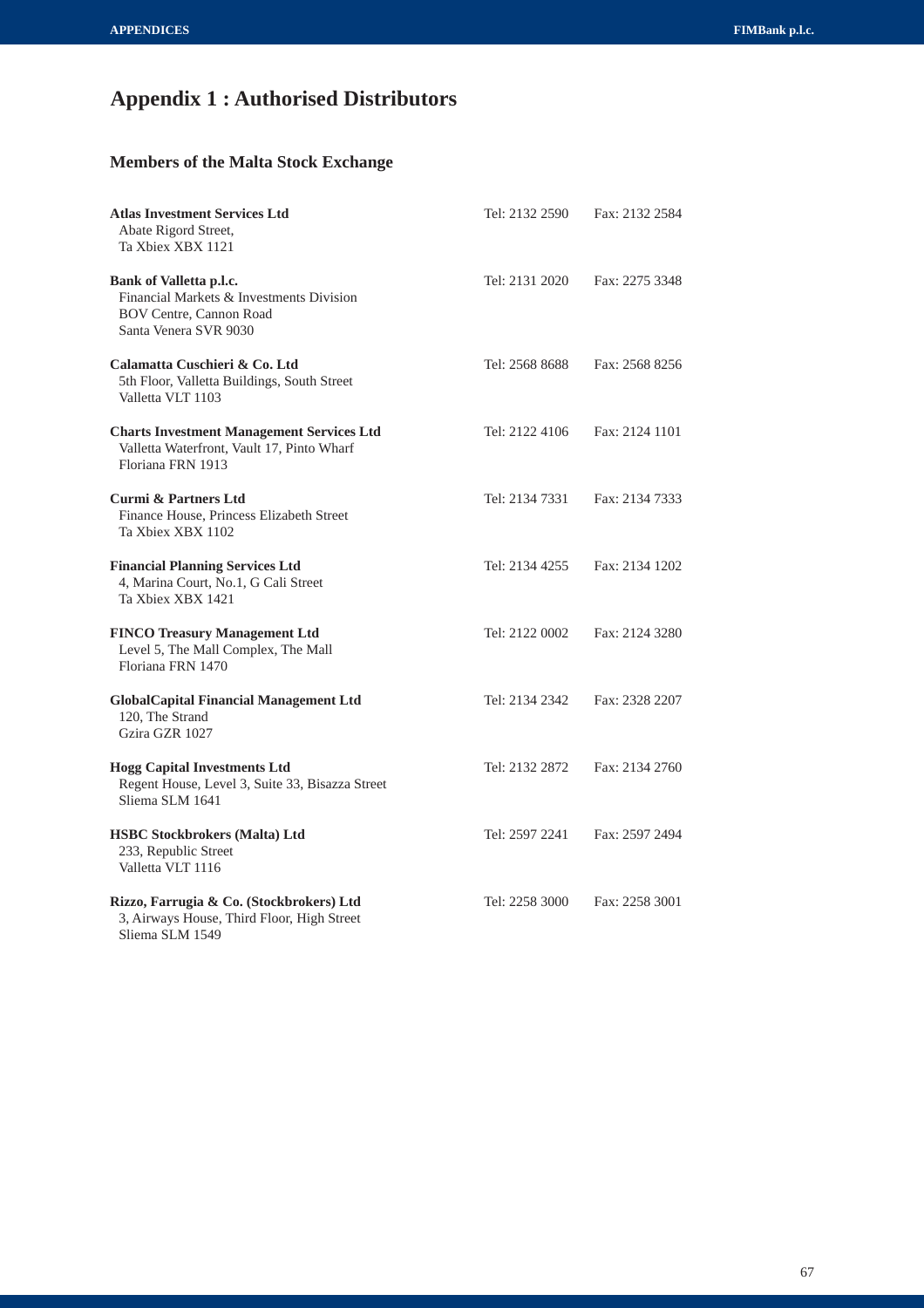# **Investment Service Providers**

| <b>APS Bank Ltd</b><br>17, Republic Street,<br>Valletta, VLT 1111                                                        | Tel: 2560 3000                | Fax: 2567 1164/5 |
|--------------------------------------------------------------------------------------------------------------------------|-------------------------------|------------------|
| <b>Crystal Finance Investments Ltd</b><br>6, Freedom Square,<br>Valletta VLT 1011                                        | Tel: 2122 6190                | Fax: 2122 6188   |
| Fexco I.S. (Malta) Ltd<br>Alpine House, Naxxar Road<br>San Gwann, SGN 9032                                               | Tel: 2576 2576                | Fax: 2137 8869   |
| <b>FIMBank p.l.c.</b><br>Level 7, The Plaza Commercial Centre, Bisazza Street,<br>Sliema SLM 1640                        | Tel: 2328 0171                | Fax: 2328 0107   |
| <b>Growth Investments Ltd</b><br>Middlesea House,<br>Floriana FRN 1442                                                   | Tel: 2123 4582                | Fax: 2124 9811   |
| <b>HSBC Bank Malta p.l.c.</b><br>241/2, Republic Street,<br>Valletta VLT 1116                                            | Tel: 2324 6047                | Fax: 25972475    |
| <b>Island Financial Services Ltd</b><br>Insurance House, Psaila Street,<br>Birkirkara, BKR 9078                          | Tel: 2385 5555                | Fax: 2385 5238   |
| <b>Jesmond Mizzi Financial Services Ltd</b><br>67, Flat 3, South Street,<br>Valletta VLT 1105                            | Tel: 2122 4410                | Fax: 2122 3810   |
| <b>Joseph Scicluna Investment Services Ltd</b><br>Level 3, Bellavista Court, Gorg Borg Olivier Street,<br>Gozo VCT 2517  | Tel: 2156 5707                | Fax: 2156 5706   |
| Lombard Bank Malta p.l.c.<br>59, Republic Street,<br>Valletta, VLT 1117                                                  | Tel: 2558 1114                | Fax: 2558 1815   |
| <b>MFSP Financial Management Ltd</b><br>220, Immaculate Conception Street<br>Msida MSD 1838                              | Tel: 2132 2426                | Fax: 2133 2190   |
| <b>Michael Grech Financial Investment Services Ltd</b><br>No 1 Mican Court, J.F.Kennedy Square<br>Victoria Gozo VCT 2580 | Tel: 2155 4492                | Fax: 2155 9199   |
| <b>MZ Investment Services Ltd</b><br>55, MZ house, St Rita Street,<br>Rabat RBT1523                                      | Tel: 2145 3739 Fax: 2145 3407 |                  |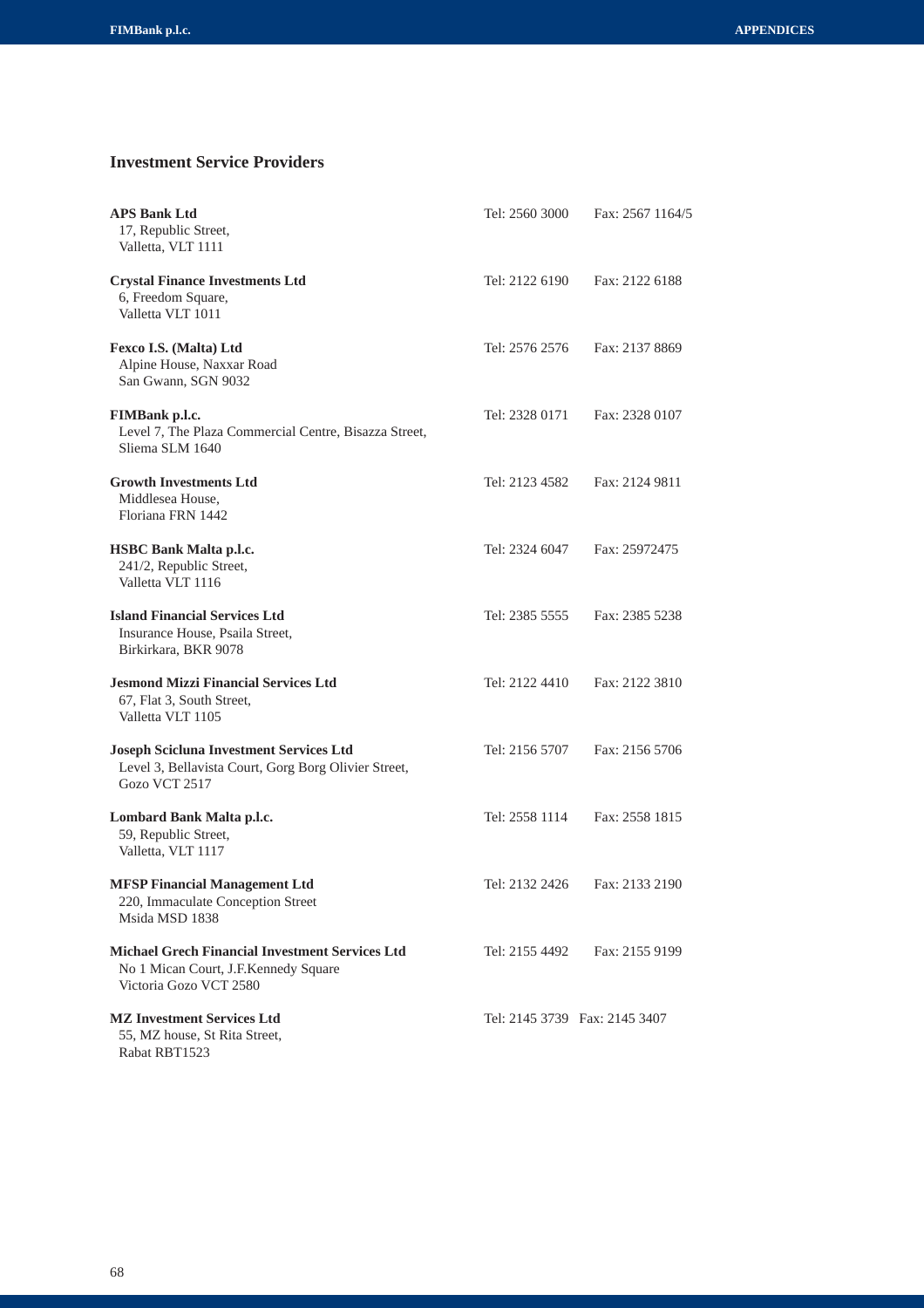# **Appendix 2 : Specimen Application Form**

| <b>APPLICATION FORM</b>                                                                    | Please read the notes overleaf before completing this Application Form - Mark 'X' as applicable                                                                                                                                                                                                                                                                                                                                                                                                                                                                                                                                                                                                                                                                                                                                                                                                                         |                                      |                           | FIMBANK<br>$G \ R \ O \ U \ P$                                               |
|--------------------------------------------------------------------------------------------|-------------------------------------------------------------------------------------------------------------------------------------------------------------------------------------------------------------------------------------------------------------------------------------------------------------------------------------------------------------------------------------------------------------------------------------------------------------------------------------------------------------------------------------------------------------------------------------------------------------------------------------------------------------------------------------------------------------------------------------------------------------------------------------------------------------------------------------------------------------------------------------------------------------------------|--------------------------------------|---------------------------|------------------------------------------------------------------------------|
|                                                                                            | <b>PREFERRED APPLICANT*</b> (see note 2)                                                                                                                                                                                                                                                                                                                                                                                                                                                                                                                                                                                                                                                                                                                                                                                                                                                                                |                                      |                           |                                                                              |
| <b>Existing Shareholder</b>                                                                | Director                                                                                                                                                                                                                                                                                                                                                                                                                                                                                                                                                                                                                                                                                                                                                                                                                                                                                                                | <b>Staff Member</b>                  |                           |                                                                              |
| <b>APPLICANT</b> (see notes 3 to 7)                                                        |                                                                                                                                                                                                                                                                                                                                                                                                                                                                                                                                                                                                                                                                                                                                                                                                                                                                                                                         |                                      |                           |                                                                              |
| Resident                                                                                   | Non-Resident<br>CIS-Prescribed Fund                                                                                                                                                                                                                                                                                                                                                                                                                                                                                                                                                                                                                                                                                                                                                                                                                                                                                     | Minor (under 18)                     |                           | Body Corporate / Body of Persons                                             |
| TITLE (Mr/Mrs/Ms/ )                                                                        | FULL NAME & SURNAME / REGISTERED NAME                                                                                                                                                                                                                                                                                                                                                                                                                                                                                                                                                                                                                                                                                                                                                                                                                                                                                   |                                      |                           |                                                                              |
| ADDRESS / REGISTERED OFFICE                                                                |                                                                                                                                                                                                                                                                                                                                                                                                                                                                                                                                                                                                                                                                                                                                                                                                                                                                                                                         |                                      |                           |                                                                              |
|                                                                                            |                                                                                                                                                                                                                                                                                                                                                                                                                                                                                                                                                                                                                                                                                                                                                                                                                                                                                                                         |                                      |                           | POST CODE                                                                    |
| MSE A/C NO.                                                                                | ID CARD / PASSPORT / COMPANY REGISTRATION NO.                                                                                                                                                                                                                                                                                                                                                                                                                                                                                                                                                                                                                                                                                                                                                                                                                                                                           |                                      | TEL. NO.                  | MOBILE NO.                                                                   |
|                                                                                            | <b>ADDITIONAL (JOINT) APPLICANT/S</b> (see note 3)                                                                                                                                                                                                                                                                                                                                                                                                                                                                                                                                                                                                                                                                                                                                                                                                                                                                      |                                      |                           | (please use additional Application Forms if space is not sufficient)         |
| TITLE (Mr/Mrs/Ms/ )                                                                        | FULL NAME & SURNAME                                                                                                                                                                                                                                                                                                                                                                                                                                                                                                                                                                                                                                                                                                                                                                                                                                                                                                     |                                      |                           | ID CARD / PASSPORT NO.                                                       |
| TITLE (Mr/Mrs/Ms/ )                                                                        | FULL NAME & SURNAME                                                                                                                                                                                                                                                                                                                                                                                                                                                                                                                                                                                                                                                                                                                                                                                                                                                                                                     |                                      |                           | <b>ID CARD/PASSPORT NO.</b>                                                  |
| TITLE (Mr/Mrs/Ms/ )                                                                        | <b>MINOR'S PARENTS / LEGAL GUARDIAN/S (see note 5)</b><br><b>FULL NAME &amp; SURNAME</b>                                                                                                                                                                                                                                                                                                                                                                                                                                                                                                                                                                                                                                                                                                                                                                                                                                |                                      |                           | (to be completed ONLY if the Applicant is a minor)<br>ID CARD / PASSPORT NO. |
| TITLE (Mr/Mrs/Ms/ )                                                                        | FULL NAME & SURNAME                                                                                                                                                                                                                                                                                                                                                                                                                                                                                                                                                                                                                                                                                                                                                                                                                                                                                                     |                                      |                           | ID CARD / PASSPORT NO.                                                       |
|                                                                                            |                                                                                                                                                                                                                                                                                                                                                                                                                                                                                                                                                                                                                                                                                                                                                                                                                                                                                                                         |                                      |                           |                                                                              |
| <b>AMOUNT IN FIGURES</b><br>€                                                              | <b>I/WE APPLY TO PURCHASE AND ACQUIRE</b> (see notes 8 & 9)<br><b>AMOUNT IN WORDS</b>                                                                                                                                                                                                                                                                                                                                                                                                                                                                                                                                                                                                                                                                                                                                                                                                                                   |                                      | <b>VALUE</b>              |                                                                              |
| <b>AMOUNT IN FIGURES</b><br>\$                                                             | <b>AMOUNT IN WORDS</b>                                                                                                                                                                                                                                                                                                                                                                                                                                                                                                                                                                                                                                                                                                                                                                                                                                                                                                  |                                      | €<br><b>VALUE</b>         |                                                                              |
|                                                                                            |                                                                                                                                                                                                                                                                                                                                                                                                                                                                                                                                                                                                                                                                                                                                                                                                                                                                                                                         |                                      |                           |                                                                              |
|                                                                                            | FIMBank p.l.c. 7% 2012-2019 Subordinated Bonds (minimum $\epsilon$ 2,000/\$2,000 and in multiples of $\epsilon$ 100/\$100 thereafter) or any smaller<br>number of Bonds for which this Application may be accepted at the Bond Offer Price as defined in the Prospectus dated 9 March 2009<br>payable in full upon application under the terms and conditions as defined in the said Prospectus.<br><b>WITHHOLDING TAX ON INTEREST</b> (see note 10)                                                                                                                                                                                                                                                                                                                                                                                                                                                                    |                                      | \$                        | (to be completed ONLY if the Applicant is a resident)                        |
|                                                                                            | I/We elect to have Final Withholding Tax deducted from my/our interest.<br>I/We elect to receive interest GROSS (i.e. without deduction of withholding tax).                                                                                                                                                                                                                                                                                                                                                                                                                                                                                                                                                                                                                                                                                                                                                            |                                      |                           | (to be completed ONLY if the Applicant is a non-resident)                    |
|                                                                                            | <b>NON-RESIDENT - DECLARATION FOR TAX PURPOSES</b> (see note 11)                                                                                                                                                                                                                                                                                                                                                                                                                                                                                                                                                                                                                                                                                                                                                                                                                                                        |                                      | TOWN OF BIRTH             |                                                                              |
|                                                                                            |                                                                                                                                                                                                                                                                                                                                                                                                                                                                                                                                                                                                                                                                                                                                                                                                                                                                                                                         |                                      | <b>COUNTRY OF BIRTH</b>   |                                                                              |
|                                                                                            | <b>COUNTRY OF ISSUE</b>                                                                                                                                                                                                                                                                                                                                                                                                                                                                                                                                                                                                                                                                                                                                                                                                                                                                                                 |                                      | <b>ISSUE DATE</b>         |                                                                              |
|                                                                                            | I/We am/are NOT Resident/s in Malta but I/we am/are Resident/s in the European Union.                                                                                                                                                                                                                                                                                                                                                                                                                                                                                                                                                                                                                                                                                                                                                                                                                                   |                                      |                           |                                                                              |
|                                                                                            | I/We am/are NOT Resident/s in Malta and I/we am/are NOT Resident/s in the European Union.                                                                                                                                                                                                                                                                                                                                                                                                                                                                                                                                                                                                                                                                                                                                                                                                                               |                                      |                           |                                                                              |
|                                                                                            | <b>INTEREST MANDATE</b> (see note 12)<br><b>BRANCH</b>                                                                                                                                                                                                                                                                                                                                                                                                                                                                                                                                                                                                                                                                                                                                                                                                                                                                  |                                      | <b>ACCOUNT NUMBER</b>     |                                                                              |
|                                                                                            |                                                                                                                                                                                                                                                                                                                                                                                                                                                                                                                                                                                                                                                                                                                                                                                                                                                                                                                         |                                      |                           |                                                                              |
| <b>BANK</b>                                                                                | <b>BRANCH</b>                                                                                                                                                                                                                                                                                                                                                                                                                                                                                                                                                                                                                                                                                                                                                                                                                                                                                                           |                                      | <b>ACCOUNT NUMBER</b>     |                                                                              |
| not be true or correct.                                                                    | I/We have fully understood the instructions for completing this Application Form, and am/are making this Application solely on the<br>basis of the Prospectus and subject to the terms and conditions which I/we fully accept. Furthermore, I/we confirm that this is the<br>only Application Form I/we am/are submitting on my/our behalf or on behalf of the company or other entity I/we represent.<br>I/We hereby declare that the information contained in this Application Form is accurate and true to the best of my/our knowledge. I<br>hereby acknowledge that the Issuer/Registrar have the right to reject this Application should any of the information contained herein<br>The Issuer reserves the right to reject any multiple applications, whether submitted directly or indirectly.<br>* I/We hereby declare that I/we fall in the definition of Preferred Applicant as contained in the Prospectus. |                                      |                           |                                                                              |
| <b>TAX COUNTRY</b><br>TAX IDENTIFICATION NO.<br>PASSPORT / ID CARD NO.<br>$\epsilon$<br>\$ |                                                                                                                                                                                                                                                                                                                                                                                                                                                                                                                                                                                                                                                                                                                                                                                                                                                                                                                         |                                      |                           |                                                                              |
| SIGNATURE/S OF APPLICANT/S<br>(all parties are to sign in the case of a joint Application) | (both parents or legal guardians are/is to sign if Applicant is a minor)                                                                                                                                                                                                                                                                                                                                                                                                                                                                                                                                                                                                                                                                                                                                                                                                                                                |                                      | DATE                      |                                                                              |
| <b>Authorised Distributor's Stamp</b>                                                      |                                                                                                                                                                                                                                                                                                                                                                                                                                                                                                                                                                                                                                                                                                                                                                                                                                                                                                                         | <b>Authorised Distributor's Code</b> | <b>Application Number</b> |                                                                              |